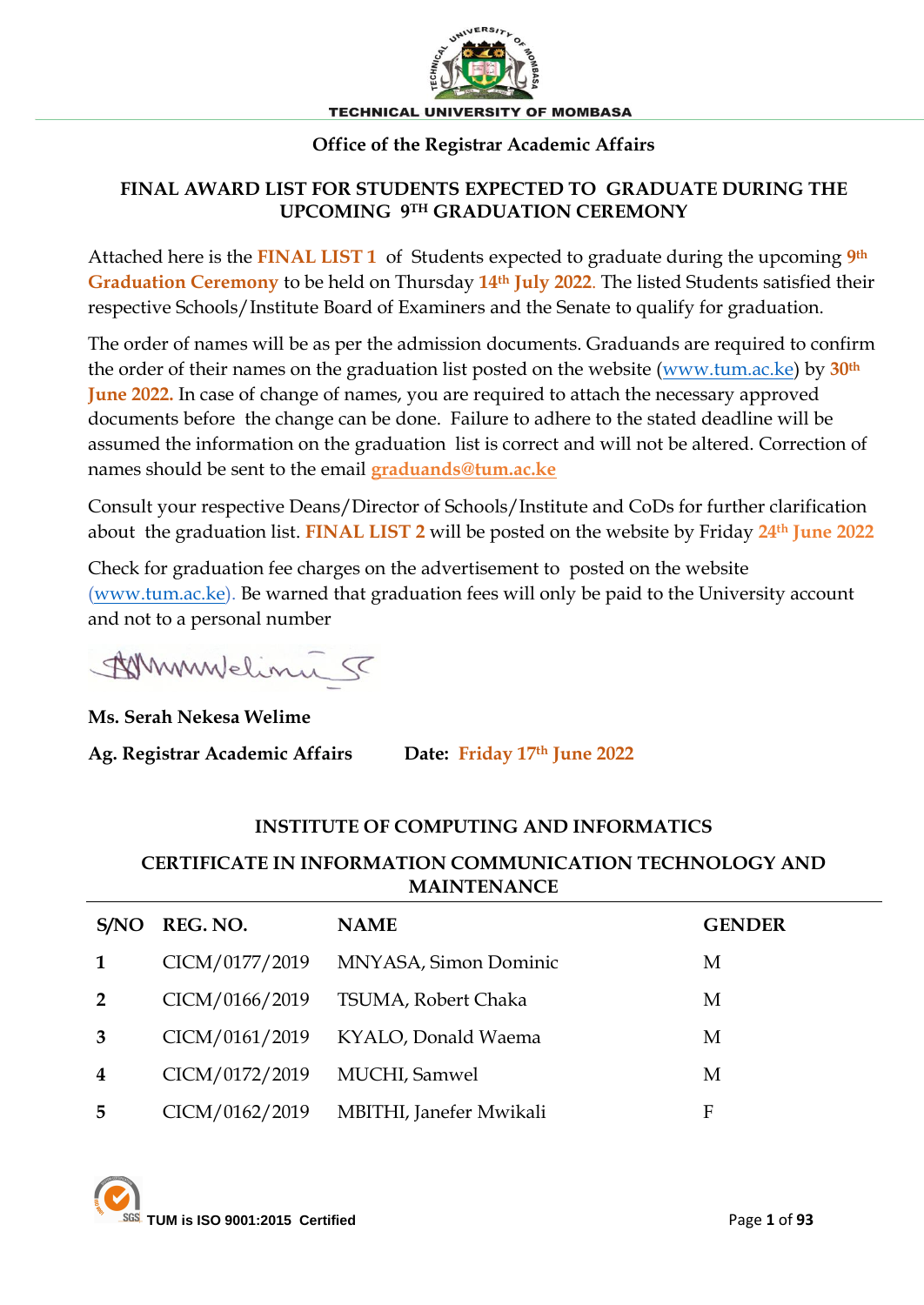| 6  | CICM/0178/2019 | MOHAMED, Aisha Juma        | F |
|----|----------------|----------------------------|---|
| 7  | CICM/0186/2019 | KAHINDI, Teddy Thoya       | M |
| 8  | CICM/0157/2019 | OUMA, Hannastacia Akoth    | F |
| 9  | CICM/0180/2019 | ODHIAMBO, Peris Juma       | F |
| 10 | CICM/0181/2019 | MURIITHI, David Mbaabu     | M |
| 11 | CICM/0165/2019 | KAGEHA, Purity             | F |
| 12 | CICM/0173/2019 | MWACHIMBOGO, Leonard Malau | M |
| 13 | CICM/0171/2019 | <b>OMAR, Saumu Kache</b>   | F |
| 14 | CICM/0189/2019 | MWEAIWE, Safari Shadrack   | M |
| 15 | CICM/0167/2019 | MOHAMED, Salim Sheba       | M |

### **DIPLOMA IN INFORMATION AND COMMUNICATION TECHNOLOGY**

| S/NO             | REG. NO.       | <b>NAME</b>                    | <b>GENDER</b> |
|------------------|----------------|--------------------------------|---------------|
| $\mathbf{1}$     | DICT/0311/2018 | LEWA, Anderson Ngombo          | M             |
| $\overline{2}$   | DICT/0334/2018 | BAYA, Samuel Kazungu           | M             |
| 3                | DICT/0361/2019 | JOHN, Faida                    | M             |
| $\boldsymbol{4}$ | DICT/0380/2019 | ORONJE, Brian Omugala          | M             |
| 5                | DICT/0364/2019 | MBARU, Nazi Mutana             | ${\bf F}$     |
| 6                | DICT/0370/2019 | <b>OCHIENG, Harriet Atieno</b> | $\mathbf{F}$  |
| 7                | DICT/0381/2019 | MWIROTSI, Donald Nobert        | M             |
| 8                | DICT/0369/2019 | OMBASO, Sharon Moraa           | $\mathbf{F}$  |
| 9                | DICT/0372/2019 | OROKO, Joseph Maisha           | M             |
| 10               | DICT/196J/2018 | OGENCHE, Mwende Naom           | ${\bf F}$     |
| 11               | DICT/0373/2019 | MKAWUGHANGA, Arcard Mgendi     | M             |
| 12               | DICT/176J/2018 | ADHIAMBO, Caroline             | $\mathbf{F}$  |
| 13               | DICT/146J/2018 | AKANG'O, Ivet Awuor            | ${\bf F}$     |
| 14               | DICT/0337/2018 | SIMBOLEI, Gibson Kipkurui      | M             |
| 15               | DICT/0286/2018 | FAUZ, Nawaz                    | M             |

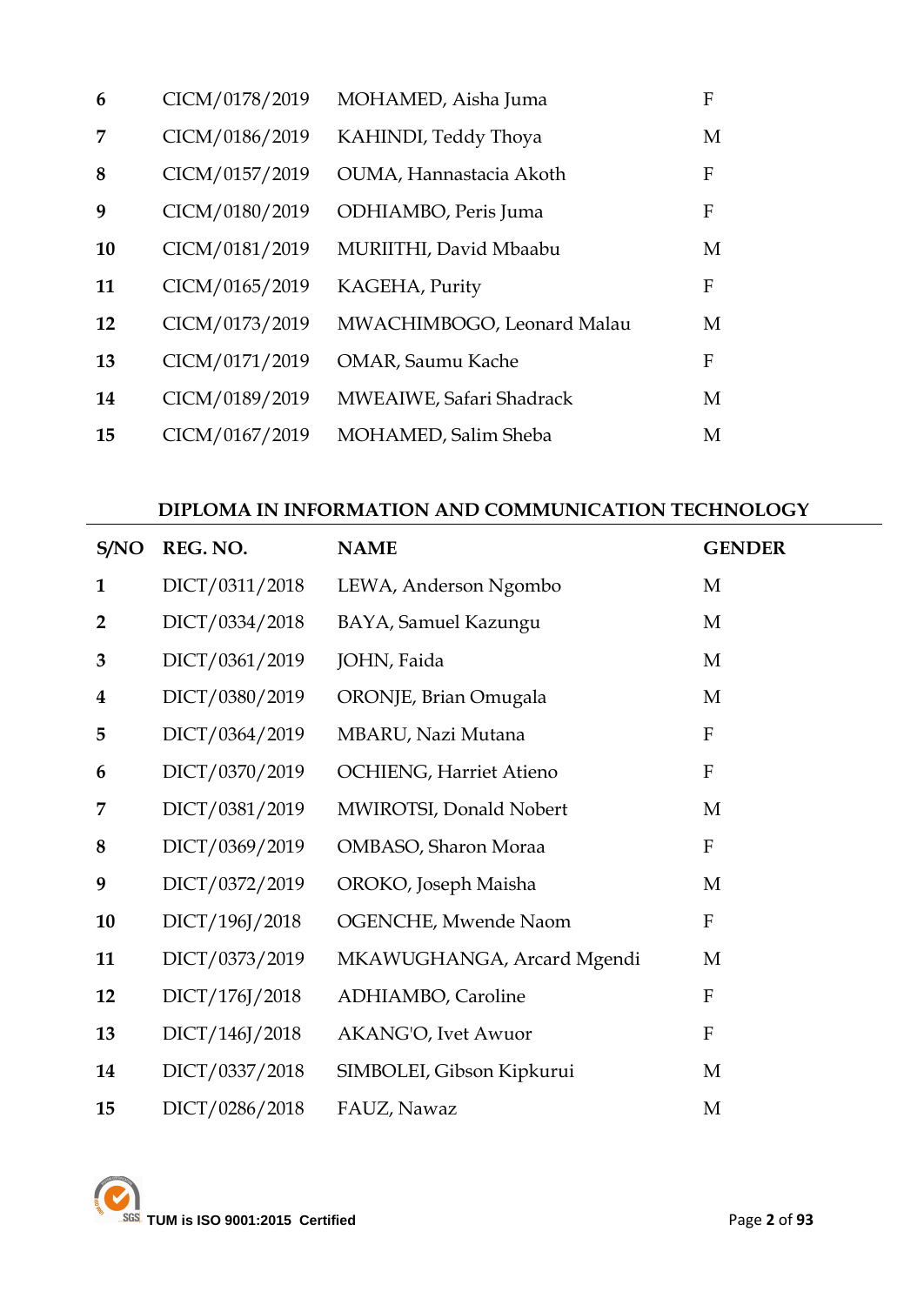| 16 | DICT/195J/2018 | BETT, Bethuel Kipkirui        | $\mathbf F$  |
|----|----------------|-------------------------------|--------------|
| 17 | DICT/192J/2018 | MWINYI, Muhamed Mwinyi        | M            |
| 18 | DICT/0377/2019 | KIBOR, Geoffrey               | M            |
| 19 | DICT/0323/2018 | MWAJAMBO, Nicholas Dzunga     | M            |
| 20 | DICT/0383/2019 | AHMED, Farid Ahmed            | M            |
| 21 | DICT/0375/2019 | JUBA, Katana Marvin           | M            |
| 22 | DICT/0347/2018 | EZRA, Flora Awino             | $\mathbf{F}$ |
| 23 | DICT/0374/2019 | ANYONG'A, Brian Michael       | M            |
| 24 | DICT/0290/2018 | JUMAAN, Mohammed Swaleh       | M            |
| 25 | DICT/0365/2019 | DAVIDSON, Christine Edinester | $\mathbf F$  |
| 26 | DICT/0363/2019 | KANYUA, Maureen Kendi         | $\mathbf F$  |
| 27 | DICT/0376/2019 | NGOWA, Elizabeth Kadzo        | $\mathbf{F}$ |
| 28 | DICT/0387/2019 | OTIANG'A, Steven Otieno       | M            |
| 29 | DICT/0388/2019 | MUNGALA, Nicodemus Robert     | M            |
| 30 | DICT/0406/2019 | TABU, Joseph Harrizon         | M            |
| 31 | DICT/0411/2019 | WOLI, Florence Musyawa        | $\mathbf{F}$ |
| 32 | DICT/0412/2019 | MISIANI, Brian Riendo         | M            |
| 33 | DICT/198J/2018 | RAPANDO, Amani Joyson         | M            |
| 34 | DICT/193J/2018 | JAKAA, Ole Gilbert            | M            |
| 35 | DICT/144J/2018 | MUMO, Daniel John             | M            |
| 36 | DICT/0269/2018 | ABDI, Mahbub Abdallah         | M            |
| 37 | DICT/027J/2016 | NGUGI, Ecrs Wanjiku           | F            |
| 38 | DICT/069J/2017 | KIPKEMBOI, Irvin              | M            |
| 39 | DICT/0183/2017 | KISILU, Kioko Kennedy         | M            |
| 40 | DICT/3609/014  | EKHABI, Joseph                | M            |
| 41 | DICT/089J/2018 | MASAI, Kipkorir Abraham       | M            |
| 42 | DICT/087J/2017 | NDIRANGU, Douglas Nganga      | M            |
| 43 | DICT/101J/2018 | ZIRO, Pius Nyanje             | M            |

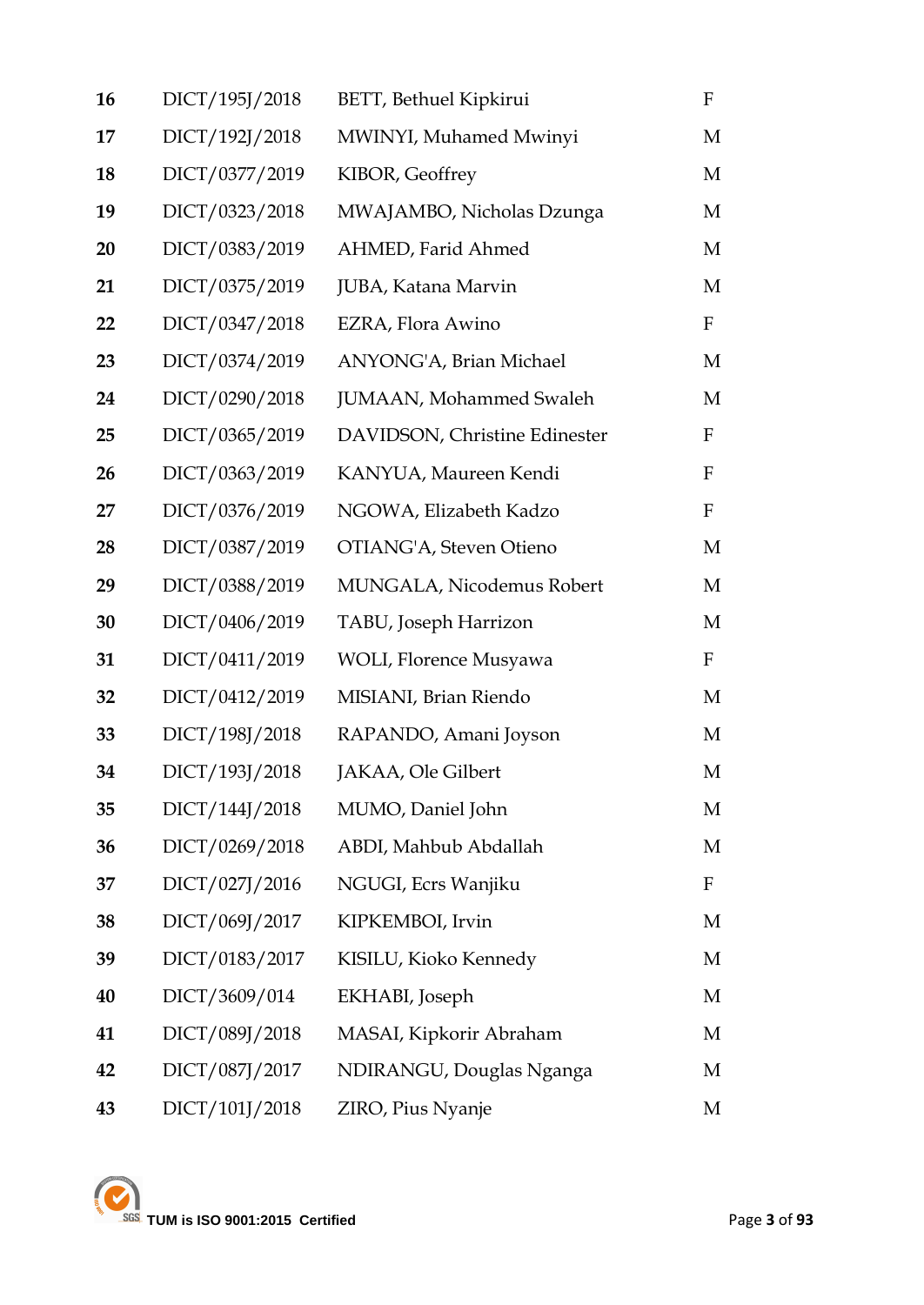| 44 | DICT/0352/2018 | WAMBOKA, Edwin Frankline      | M            |
|----|----------------|-------------------------------|--------------|
| 45 | DICT/0366/2019 | MANGALE, Simon Mwero          | M            |
| 46 | DICT/189J/2018 | WANYONYI, Namaswa Mark        | M            |
| 47 | DICT/175J/2018 | OWITI, Silasjavan Ilah        | M            |
| 48 | DICT/143J/2018 | MUTUGI, Kinyua Lucky Luciano  | M            |
| 49 | DICT/088J/2017 | MATANO, Storm                 | M            |
| 50 | DICT/1599/2014 | LUNG'AHI, Epines Davida       | M            |
| 51 | DICT/173J/2018 | KIPLANGAT, Vincent            | M            |
| 52 | DICT/0362/2019 | <b>MWATHI, Samson Njoroge</b> | M            |
| 53 | DICT/197J/2018 | KHALAYI, Baalam Dennis        | M            |
| 54 | DICT/202J/2018 | NAMWAKI, Esther               | $\mathbf F$  |
| 55 | DICT/0367/2019 | NDARA, Collins Lissy          | M            |
| 56 | DICT/0359/2018 | MOLLA, Ali Hajj Ali           | M            |
| 57 | DICT/0333/2018 | CHEGE, Oprah Mwikali          | $\mathbf F$  |
| 58 | DICT/0379/2019 | KORIR, Patrick Kipronoh       | M            |
| 59 | DICT/0344/2018 | AMISI, Carmen Mohamed         | $\mathbf{F}$ |
| 60 | DICT/0356/2018 | NDURYA, Phoebe Dzame          | $\mathbf{F}$ |
| 61 | DICT/0342/2018 | OLOO, Warren Omondi           | M            |
| 62 | DICT/0358/2018 | MAMBO, Paul Katana            | M            |
| 63 | DICT/0306/2018 | SAMBURU, Mwanajuma Kahindi    | F            |
| 54 | DICT/066J/2017 | DOUGLAS, Ng'ang'a             | M            |
| 65 | DICT/190J/2018 | <b>BOSIRE, Moraa Purity</b>   | F            |
| 66 | DICT/074J/2017 | WAFULA, Zachariah Alvin       | M            |
| 67 | DICT/0261/2017 | AHMED, Abdullahi Hatimali     | M            |

### **BACHELOR OF SCIENCE IN INFORMATION TECHNOLOGY**

| S/NO REG. NO.  | <b>NAME</b>          | <b>GENDER</b> |
|----------------|----------------------|---------------|
| BSIT/198J/2017 | ODUOR, Odongo Isaiah | M             |

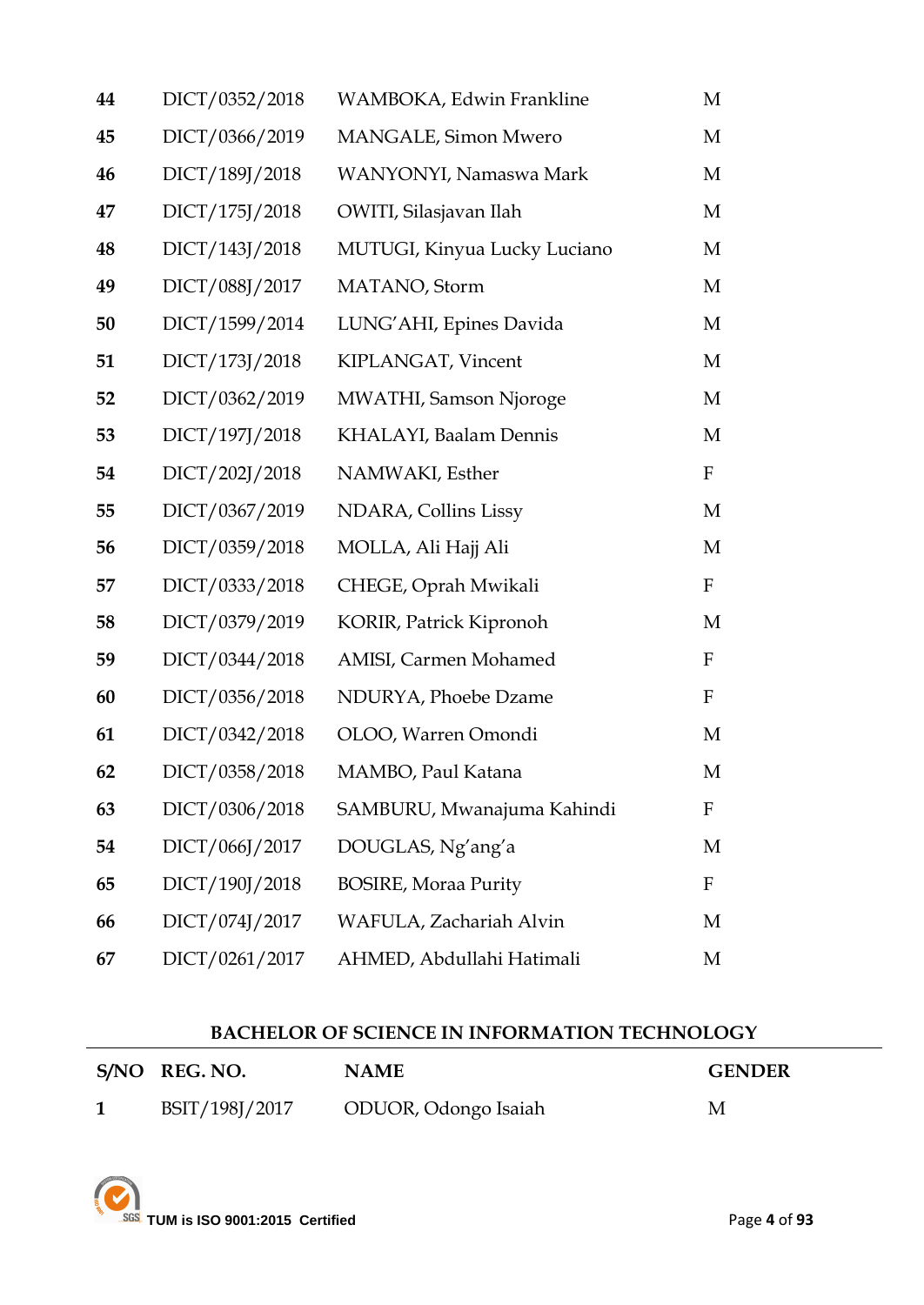| $\overline{2}$ | BSIT/163J/2017  | MAINA, Ngaruiya Victor     | M            |
|----------------|-----------------|----------------------------|--------------|
| 3              | BSIT/081J/2016  | MITAMBO, Joseph Githui     | M            |
| 4              | BSIT/199J/2017  | MOREMA, Kwamboka Agnes     | $\mathbf{F}$ |
| 5              | BSIT/194J/2017  | ODONGO, Billy Obuya        | M            |
| 6              | BSIT/180J/2017  | WAWERU, Moses Wambugu      | M            |
| 7              | BSIT/131J/2016  | OCHOLLA, Hesbon Owuor      | M            |
| 8              | BSIT/009J/2015  | MIRITI, Flankline Mutugi   | M            |
| 9              | BSIT/170J/2017  | MULINGE, Muli Alexander    | M            |
| 10             | BSIT/103J/2016  | MREMBE, Pamela Maghuwa     | $\mathbf{F}$ |
| 11             | BSIT/122J/2016  | DAGAYE, Emmanuel Kamadi    | M            |
| 12             | BSIT/195J/2017  | OYUGI, Felix Magati        | M            |
| 13             | BSIT/0086/2017  | HAFIDH, Marjan Ali         | M            |
| 14             | BSIT/197J/2017  | ONYANGO, Rodgers           | M            |
| 15             | BSIT/192J/2017  | WABUKO, Otoli Rebecca      | $\mathbf{F}$ |
| 16             | BSIT/151J/2017  | SAID, Salsabila Abdulhalim | $\mathbf{F}$ |
| 17             | BSIT/202J/2017  | OMOLO, Otieno Ben-Gurion   | M            |
| 18             | BSIT/0018/2013  | <b>ONYANGO</b> , Kennedy   | M            |
| 19             | BSIT/2905J/2015 | OBONDI, Chache Nicholas    | M            |
| 20             | BSIT/104J/2016  | KAMANDE, Martha Wairimu    | $\mathbf F$  |
| 21             | BSIT/027J/2015  | JUMA, William              | M            |
| 22             | BSIT/021J/2014  | NJUE, Kelvin Mugambi       | M            |
| 23             | BSIT/023J/2014  | ODHIAMBO, O. Peter         | M            |
| 24             | BSIT/011J/2014  | <b>MUCHIRA</b> , Victor    | M            |
| 25             | BSIT/139J/2016  | FEISAL, Mohamed Ibrahim    | M            |
| 26             | BSIT/115J/2016  | KIPKOECH, Martin           | M            |
| 27             | BSIT/156J/2017  | WANJIRA, Newton Warui      | M            |
| 28             | BSIT/168J/2017  | NJUE, Eustace Mutugi       | M            |
| 29             | BSIT/184J/2017  | ROTICH, Kirwa Lawi         | М            |

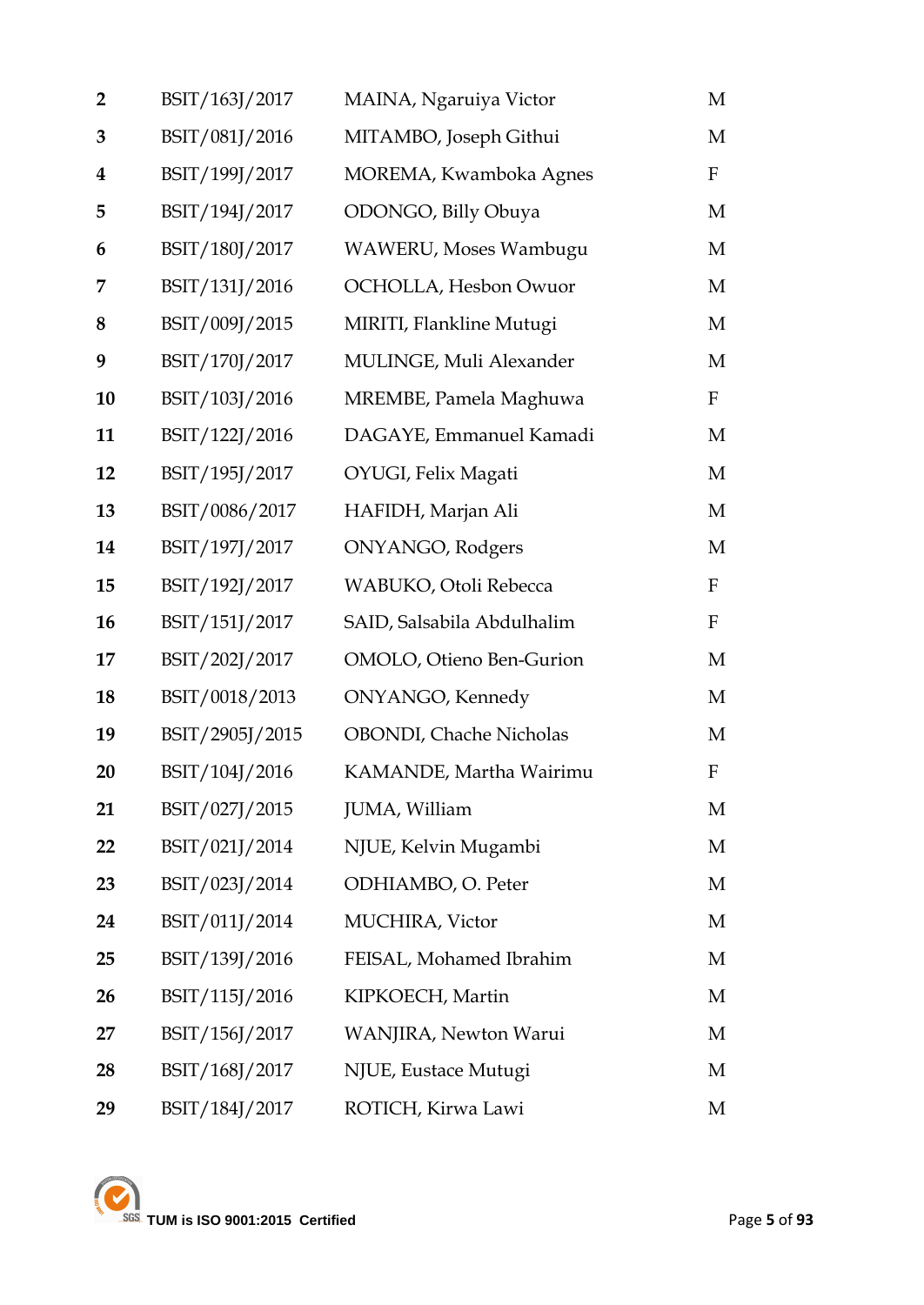| 30 | BSIT/0080/2017  | MURIUKI, Kelvin Mugo             | M                         |
|----|-----------------|----------------------------------|---------------------------|
| 31 | BSIT/137J/2016  | SIKUKU, Emmanuel                 | M                         |
| 32 | BSIT/162J/2017  | KAHINDI, Baraka                  | M                         |
| 33 | BSIT/186J/2017  | KIPTOO, Brian                    | M                         |
| 34 | BSIT/177J/2017  | <b>IKAPESI, Saviour Emmanuel</b> | M                         |
| 35 | BSIT/113J/2016  | KIPCHIRCHIR, Ivan                | M                         |
| 36 | BSIT/124J/2016  | MENYA, Ruth Akoth                | $\mathbf F$               |
| 37 | BSIT/204J/2017  | SHIRAO, Angela Wagasa            | ${\bf F}$                 |
| 38 | BSIT/153J/2017  | MAINA, Kenedy Kinuthia           | M                         |
| 39 | BSIT/179J/2017  | KAMUYU, Gichuki Collins          | M                         |
| 40 | BSIT/142J/2016  | AHMED, Mariam Chula              | $\boldsymbol{\mathrm{F}}$ |
| 41 | BSIT/189J/2017  | MUTHEU, Sammy Faith              | $\boldsymbol{F}$          |
| 42 | BSIT/196J/2017  | MELI, Cynthia Chemutai           | $\boldsymbol{\mathrm{F}}$ |
| 43 | BSIT/2882J/2015 | OTIENO, Onyango Michael          | M                         |
| 44 | BSIT/146J/2016  | SANG, Robert Kiprotich           | M                         |
| 45 | BSIT/120J/2016  | ADISA, Angela                    | $\boldsymbol{\mathrm{F}}$ |
| 46 | BSIT/090J/2016  | KIRIMI, Zephania Mutuma          | M                         |
| 47 | BSIT/205J/2017  | FAITH, Munene Alex               | M                         |
| 48 | BSIT/178J/2017  | ODHIAMBO, Brian                  | M                         |
| 49 | BSIT/087J/2012  | KAMAU, Kelvin Waweru             | M                         |
| 50 | BSIT/169J/2017  | NDWIGA, Kelvin Kimanthi          | M                         |

### **BACHELOR OF TECHNOLOGY IN INFORMATION AND COMMUNICATION TECHNOLOGY**

|                | S/NO REG. NO.  | <b>NAME</b>         | <b>GENDER</b> |
|----------------|----------------|---------------------|---------------|
| $\overline{1}$ | BTIT/290J/2017 | MERAB, Hope Achieng | F             |
| 2              | BTIT/272J/2017 | KIMUTAI, Cosmas     | M             |
| $\mathfrak{Z}$ | BTIT/208J/2017 | JEPKIRUI, Clare     | F             |

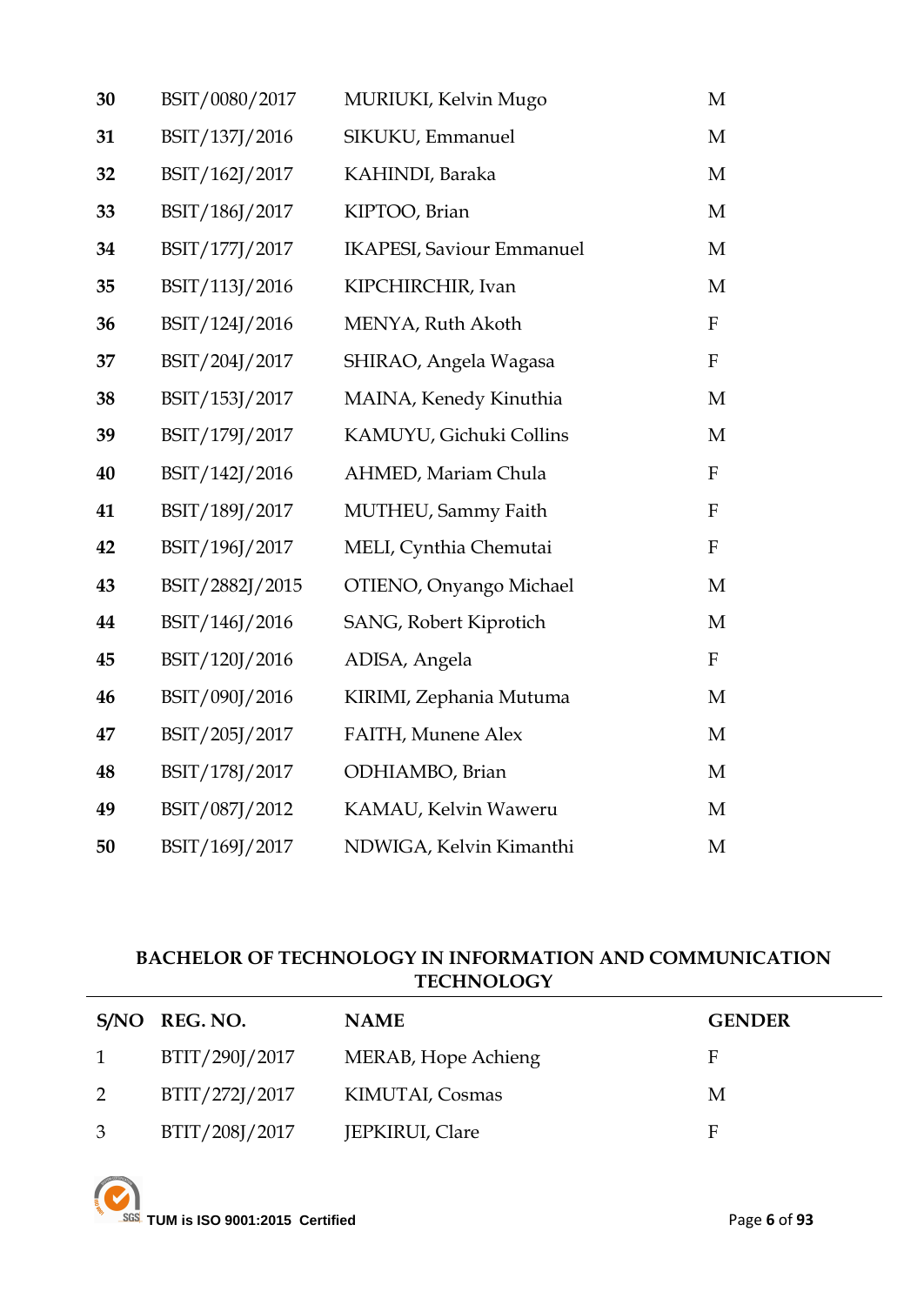| $\overline{4}$ | BTIT/289J/2017 | JOBITA, Becky Joy               | $\mathbf F$  |
|----------------|----------------|---------------------------------|--------------|
| 5              | BTIT/269J/2017 | KIPKURUI, Victor                | M            |
| 6              | BTIT/263J/2017 | OMAMBIA, Fred Onchiri           | M            |
| 7              | BTIT/260J/2017 | MOROA, Lucy Hawadesa            | $\mathbf F$  |
| 8              | BTIT/232J/2017 | MWADZAPHARA, Ali Juma           | M            |
| 9              | BTIT/303J/2017 | WANYONYI, W John                | M            |
| 10             | BTIT/213J/2017 | OMOTTO, Kenneth                 | M            |
| 11             | BTIT/170J/2017 | KAMAU, Eric Mwangi              | M            |
| 12             | BTIT/219J/2017 | <b>ANYIKA</b> , Rawlings        | M            |
| 13             | BTIT/298J/2017 | OKODE, Victor Ochieng           | M            |
| 14             | BTIT/276J/2017 | <b>WANYONYI</b> , Lucy Nasimiyu | $\mathbf{F}$ |
| 15             | BTIT/166J/2017 | MOHAMMED, Fuad Karama           | M            |
| 16             | BTIT/205J/2017 | KAMAU, Rose Nduta               | $\mathbf{F}$ |
| 17             | BTIT/249J/2017 | MUMINA, Churqo Sharu            | $\mathbf{F}$ |
| 18             | BTIT/212J/2017 | TEZI, Ojwang Sylvester          | M            |
| 19             | BTIT/0059/2018 | VIVEK, Vilesh Chohan            | M            |
| 20             | BTIT/0065/2018 | YAHYA, Hussein Afif             | M            |
| 21             | BTIT/0071/2018 | KAILU, Isaac Mumo               | M            |
| 22             | BTIT/0076/2018 | CHESIRE, Lucy Jerono            | F            |
| 23             | BTIT/0081/2018 | KAVULA, Philip Kimanzi          | M            |
| 24             | BTIT/253J/2017 | KITILA, John Matheka            | M            |
| 25             | BTIT/129J/2016 | KIPROTICH, Ezrah                | M            |
| 26             | BTIT/264J/2017 | ABDULLAHI, Fartun Hassan        | $\mathbf{F}$ |
| 27             | BTIT/239J/2017 | WAINAINA, Nicolas Mugo          | M            |
| 28             | BTIT/262J/2017 | TARUS, Abraham Kiplagat         | M            |
| 29             | BTIT/257J/2017 | SIFUNA, R Barasa                | M            |
| 30             | BTIT/075J/2016 | OMAE, Kelvin                    | M            |
| 31             | BTIT/154J/2016 | OKOTO, Paul Adams               | M            |

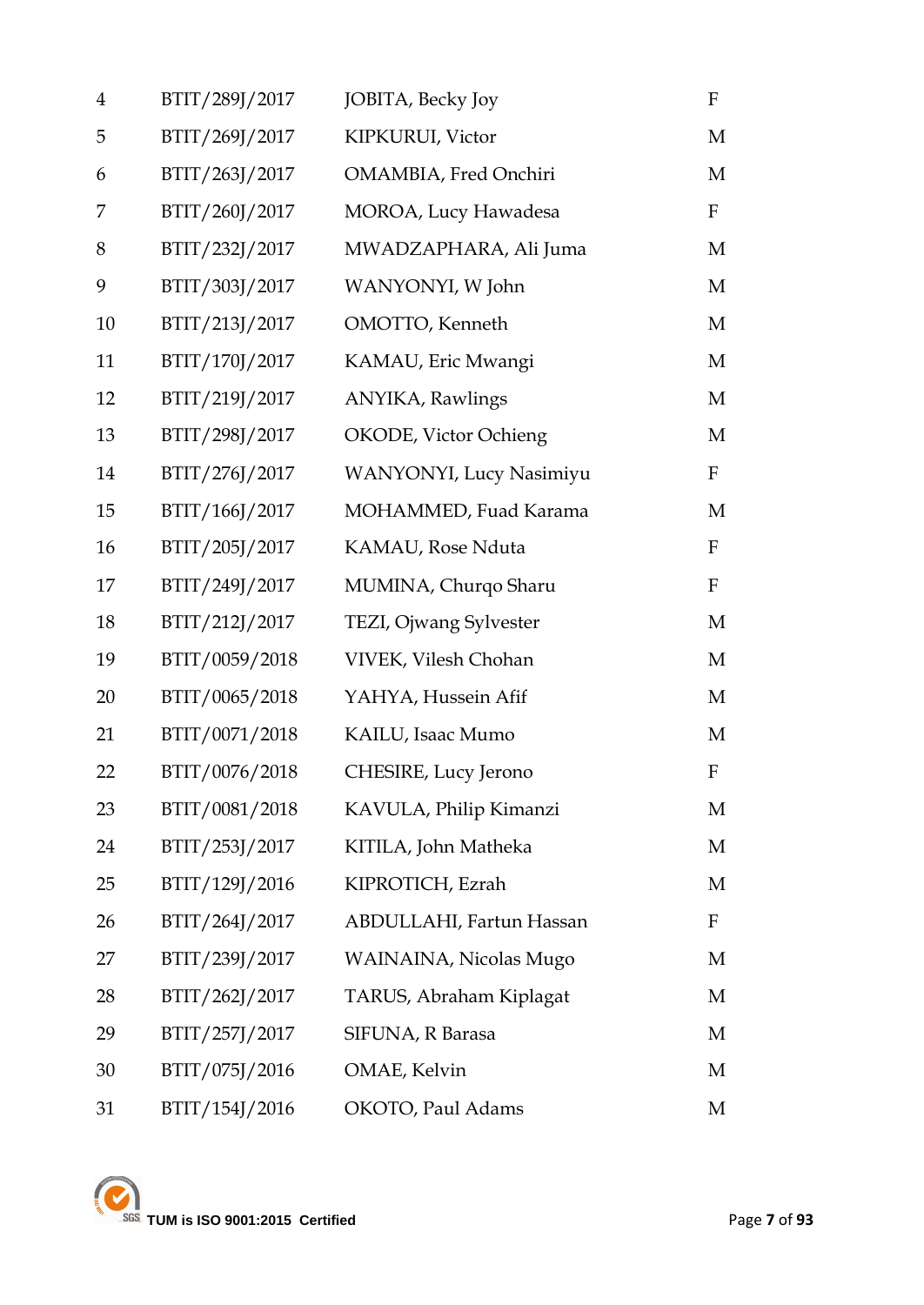| 32 | BTIT/114J/2016 | KIURA. Emmanuel Nyaga            | M            |
|----|----------------|----------------------------------|--------------|
| 33 | BTIT/277J/2017 | KIMANI, Kinyara Simon            | M            |
| 34 | BTIT/265J/2017 | NYAMONGO, Daniel Oisebe          | M            |
| 35 | BTIT/173J/2017 | MASYUKI, William Nzioki          | M            |
| 36 | BTIT/300J/2017 | JOSHUA, Kemei Kipsuge            | M            |
| 37 | BTIT/145J/2016 | MULONGO, Paul Wamalwa            | M            |
| 38 | BTIT/248J/2017 | MWITHIMBU, Dickson Mwirigi       | M            |
| 39 | BTIT/234J/2017 | WANGUI, Tarcisio Muhoro          | M            |
| 40 | BTIT/064J/2016 | KARIMI, Alex Mwenda              | M            |
| 41 | BTIT/069J/2016 | MUTHOKA, John Musili             | M            |
| 42 | BTIT/293J/2017 | OKOTH, Diana Atieno              | $\mathbf{F}$ |
| 43 | BTIT/143J/2016 | JELIMO, Brenda                   | $\mathbf{F}$ |
| 44 | BTIT/235J/2017 | MUCHIRI, Kennedy Ndung'u         | M            |
| 45 | BTIT/202J/2017 | MKOLWE, Rodgers                  | M            |
| 46 | BTIT/111J/2016 | DENIS, Kibuchi Kahuthu           | M            |
| 47 | BTIT/302J/2017 | NJIHIA, Elijah Waithaka          | M            |
| 48 | BTIT/278J/2017 | WANYAMA, N Sylvia                | $\mathbf{F}$ |
| 49 | BTIT/252J/2017 | KATITI, Samuel Mutua             | M            |
| 50 | BTIT/217J/2017 | MOGITA, Ian Nemwel               | M            |
| 51 | BTIT/280J/2017 | NYONGESA, Injendi John           | M            |
| 52 | BTIT/224J/2017 | <b>OMANGA, Frankline Kennedy</b> | M            |
| 53 | BTIT/287J/2017 | NDOLO, Micheal Onyango           | M            |
| 54 | BTIT/226J/2017 | MOMANYI, Priscah Nyamisa         | $\mathbf F$  |
| 55 | BTIT/288J/2017 | MOI, Jackson Getang'ita          | M            |
| 56 | BTIT/285J/2017 | OKOK, Stephen Otieno             | M            |
| 57 | BTIT/0046/2017 | MZUNGU, Allan Baha               | M            |
| 58 | BTIT/299J/2017 | KIBET, Onesmus                   | M            |
| 59 | BTIT/201J/2017 | WAREGA, Tom Odhiambo             | M            |

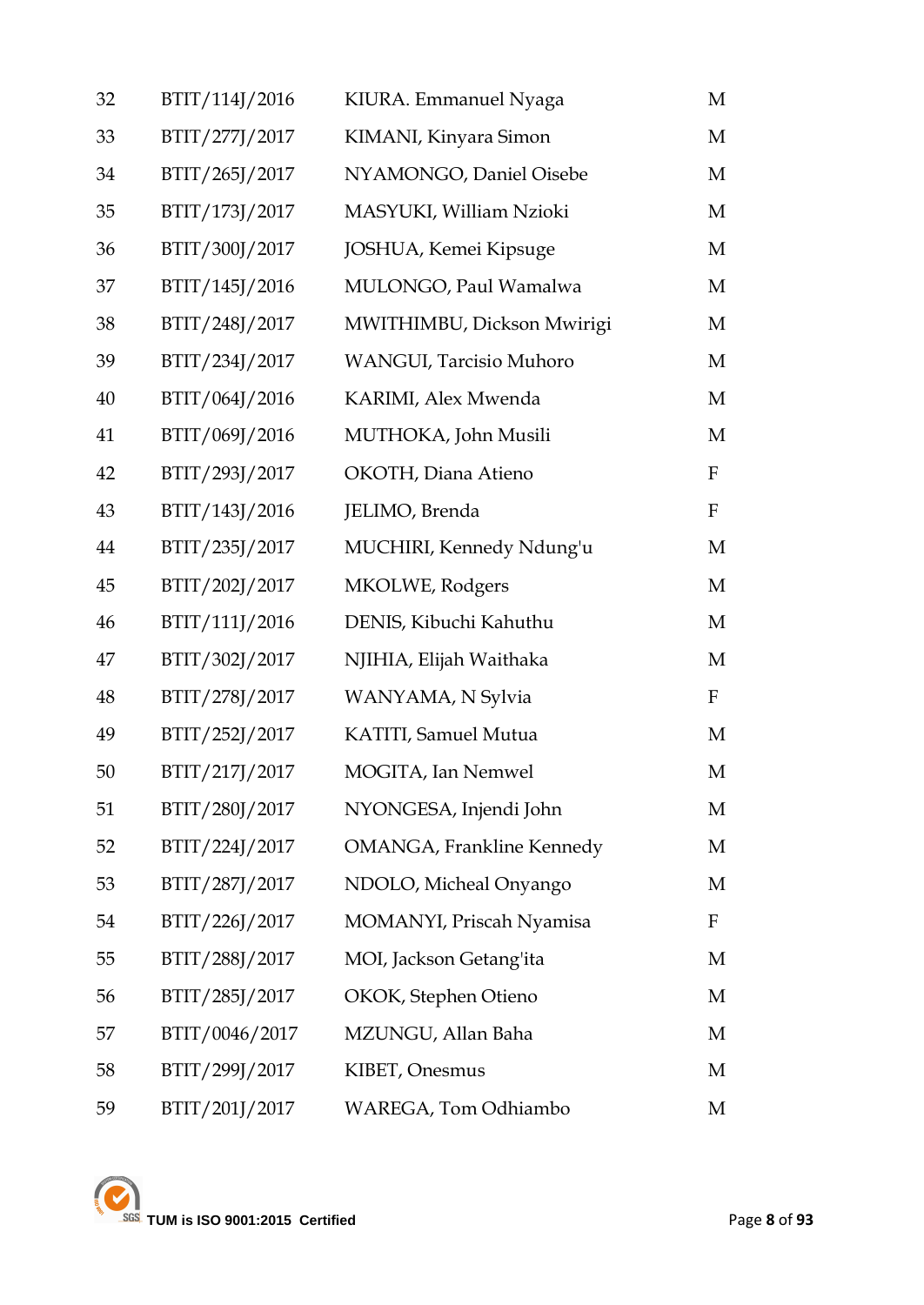| 60  | BTIT/203J/2017 | GATIMU, Rehema Brigid      | ${\bf F}$   |
|-----|----------------|----------------------------|-------------|
| 61  | BTIT/169J/2017 | GITONGA, Lydia Nyambura    | ${\bf F}$   |
| 62  | BTIT/0047/2017 | CHEMEI, Kevin Kiplagat     | M           |
| 63  | BTIT/125J/2016 | ORONYI, Rajiv Omwando      | M           |
| 64  | BTIT/0075/2018 | DZENGO, Elvis Jacob        | M           |
| 65  | BTIT/0811/2014 | KAREMA, James Mulewa       | M           |
| 66  | BTIT/0070/2018 | MUKINDU, Grace Mumbi       | ${\bf F}$   |
| 67  | BTIT/251J/2017 | MWENDWA, Muli Bonface      | M           |
| 68  | BTIT/0049/2017 | MUTAVA, Kennedy Musau      | M           |
| 69  | BTIT/185J/2017 | MUTUKU, Victoria Mutanu    | ${\bf F}$   |
| 70  | BTIT/282J/2017 | MUYA, Anyango Teresa       | $\mathbf F$ |
| 71  | BTIT/072J/2016 | EPUU, Josphine Akolo       | ${\bf F}$   |
| 72  | BTIT/053J/2016 | MURIUKI, Stephen Njiraini  | M           |
| 73  | BTIT/246J/2017 | WAMBUA, D Muthoka          | M           |
| 74  | BTIT/119J/2016 | MUTAITI, Gilbert Mutinda   | M           |
| 75  | BTIT/292J/2017 | ONYANGO, Leon Ochieng      | M           |
| 76  | BTIT/237J/2017 | NJUGUINI, Caren Njeri      | $\rm F$     |
| 77  | BTIT/266J/2017 | MAINA, Susan Wambui        | ${\bf F}$   |
| 78  | BTIT/271J/2017 | JEPTUM, Patience           | ${\bf F}$   |
| 79. | BTIT/0036/2016 | CHENGO, Daniel Charo       | M           |
| 80. | BTIT/195J/2017 | <b>SURUM, Briam Senteu</b> | M           |

### **BACHELOR OF TECHNOLOGY IN INFORMATION AND COMMUNICATION TECHNOLOGY**

### **(INFORMATION TECHNOLOGY INFRASTRUCTURE OPTION)**

|                | S/NO REG. NO.  | <b>NAME</b>                      | <b>GENDER</b> |
|----------------|----------------|----------------------------------|---------------|
| $1 \quad$      | BTIT/079J/2012 | WACHIRA, Wawira Jackline         | E             |
| 2              | BTIT/024J/2014 | <b>MUTHURI, Nicholas Francis</b> | M             |
| 3 <sup>7</sup> | BTIT/040J/2015 | <b>OMONDI</b> , Erick            | М             |

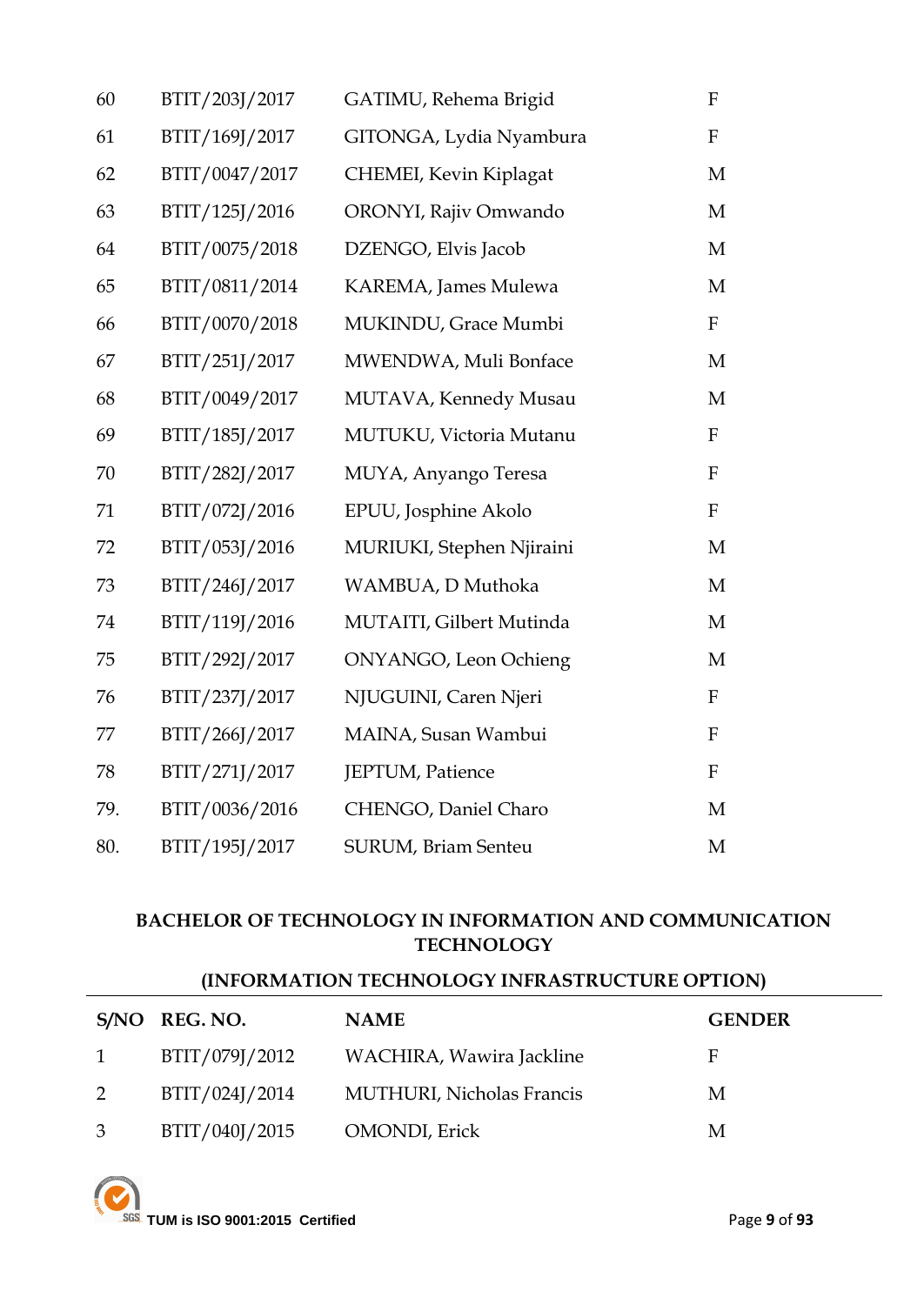### **BACHELOR OF TECHNOLOGY IN INFORMATION AND COMMUNICATION TECHNOLOGY**

| S/NO | REG. NO.                     | <b>NAME</b>                    | <b>GENDER</b> |
|------|------------------------------|--------------------------------|---------------|
|      | BTIT/056J/2012               | <b>ILELI, Nzisa Georghinah</b> | F             |
| 2    | BTIT/036J/2015               | AFUYA, Henry Bulimo            | Μ             |
| 3    | BTIT/156J/2016               | OMAYO, Benard                  | Μ             |
| 4    | BTIT/0064/2013 <sub>M2</sub> | GAMBO, Alice Muyaza            | F             |
| 5    | BTIT/043J/2015               | MONG'ARE, Mose Zachariah       | Μ             |

### **(SOFTWARE SYSTEMS DEVELOPMENT OPTION)**

#### **SCHOOL OF BUSINESS**

#### **CERTIFICATE IN BUSINESS MANAGEMENT**

| S/N            | <b>REG. NO</b> | <b>NAME</b>                 | <b>GENDER</b> |
|----------------|----------------|-----------------------------|---------------|
| $\mathbf{1}$   | CBM/0330/2021  | HUSSEIN, Fazal Parwez       | M             |
| $\overline{2}$ | CBM/0271/2019  | NYANGE, Ann Matunda         | $\mathbf F$   |
| 3              | CBM/0315/2020  | MWENYE, Omar Imran          | M             |
| $\overline{4}$ | CBM/0316/2020  | MUSA, Juweria Adam          | $\mathbf F$   |
| 5              | CBM/0313/2020  | MUSYOKA, David Musee        | M             |
| 6              | CBM/0318/2020  | MASHA, Hassan Kalume        | M             |
| 7              | CBM/0320/2021  | MUSYIMI, Tonny Musembi      | M             |
| 8              | CBM/0329/2021  | MULATYA, Jennifer Nyambura  | ${\bf F}$     |
| 9              | CBM/0333/2021  | HASSAN, Roble Jimale        | M             |
| 10             | CBM/0336/2021  | HUSSEIN, Sheikh Shariff     | M             |
| 11             | CBM/0277/2019  | NYAMAI, Stareen Ndanu       | ${\bf F}$     |
| 12             | CBM/0328/2021  | ALI, Umu Hadadi             | ${\bf F}$     |
| 13             | CBM/0323/2021  | <b>BASHIR, Rhufo Kokane</b> | M             |
| 14             | CBM/0324/2021  | ABDALLAH, Salim Abdallah    | M             |

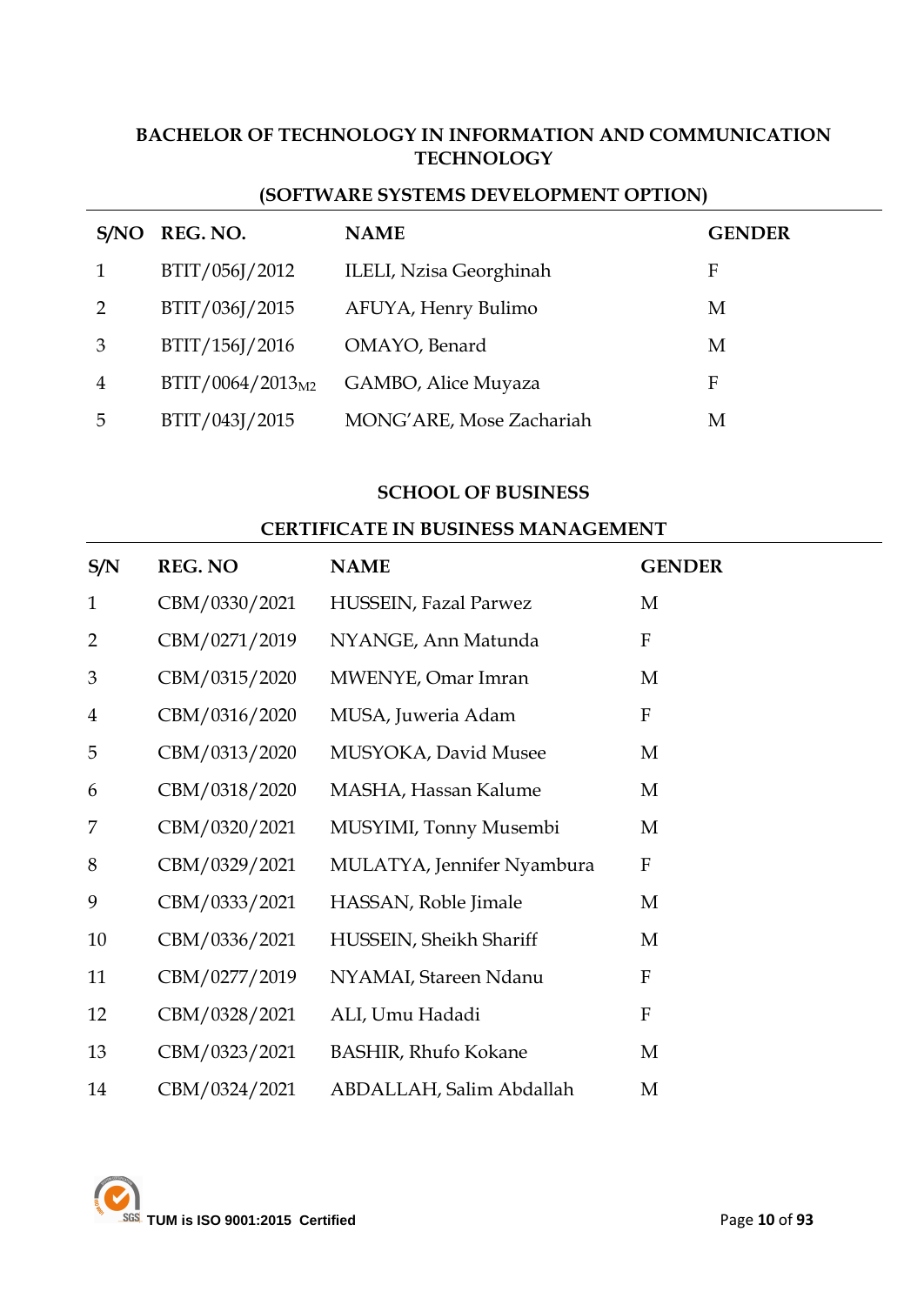# **CERTIFICATE IN SALES AND MARKETING S/N REG. NO NAME GENDER** CSM/0033/2020 MBUVI, Jackson Mulei M

### **CERTIFICATE IN HUMAN RESOURCE MANAGEMENT**

| S/N            | <b>REG. NO</b>                  | <b>NAME</b>                            | <b>GENDER</b> |
|----------------|---------------------------------|----------------------------------------|---------------|
| $\mathbf{1}$   |                                 | CHRM/0171/2020 HENRY, Eunice Wambui    | F             |
| 2              | CHRM/0175/2021 SAID, Mariam Sae |                                        | F             |
| 3              |                                 | CHRM/0170/2020 MUMBI, Agnes Wairimu    | F             |
| $\overline{4}$ |                                 | CHRM/0094/2017 MGANDI, Salim Banju     | M             |
| 5              | CHRM/0167/2020 ALI, Munira      |                                        | F             |
| 6              |                                 | CHRM/0168/2020 KOMBE, Armstrong Kivere | M             |
| 7              |                                 | CHRM/0174/2021 ABDI, Kafia Hassan      | F             |

#### **CERTIFICATE IN STORES MANAGEMENT**

| S/N | <b>REG. NO</b> | <b>NAME</b>                        | <b>GENDER</b>         |
|-----|----------------|------------------------------------|-----------------------|
| 1   | CSTM/0199/2019 |                                    | ATHMAN, Mwalimu Yumna |
|     |                | CSTM/0201/2019 ALI, Lutfia Mohamed | Е                     |

### **DIPLOMA IN ACCOUNTANCY**

| S/N            | <b>REG. NO</b> | <b>NAME</b>               | <b>GENDER</b> |
|----------------|----------------|---------------------------|---------------|
| $\mathbf{1}$   | DACC/104J/2018 | KUYA, Ong'ayo Grace       | F             |
| 2              | DACC/0326/2019 | ABED, Swalha Awadh        | M             |
| 3              | DACC/0256/2018 | SHUKUZI, Yassir Mahadhi   | М             |
| $\overline{4}$ | DACC/027J/2016 | NYONGESA, Lindah Nasimiyu | F             |
| 5              | DACC/0281/2018 | NSONGOMOA, Jerry Mpongwa  | M             |
| 6              | DACC/0311/2018 | SEIF, Ali Athman          | М             |
| 7              | DACC/164J/2018 | <b>WERE, David Odera</b>  | М             |

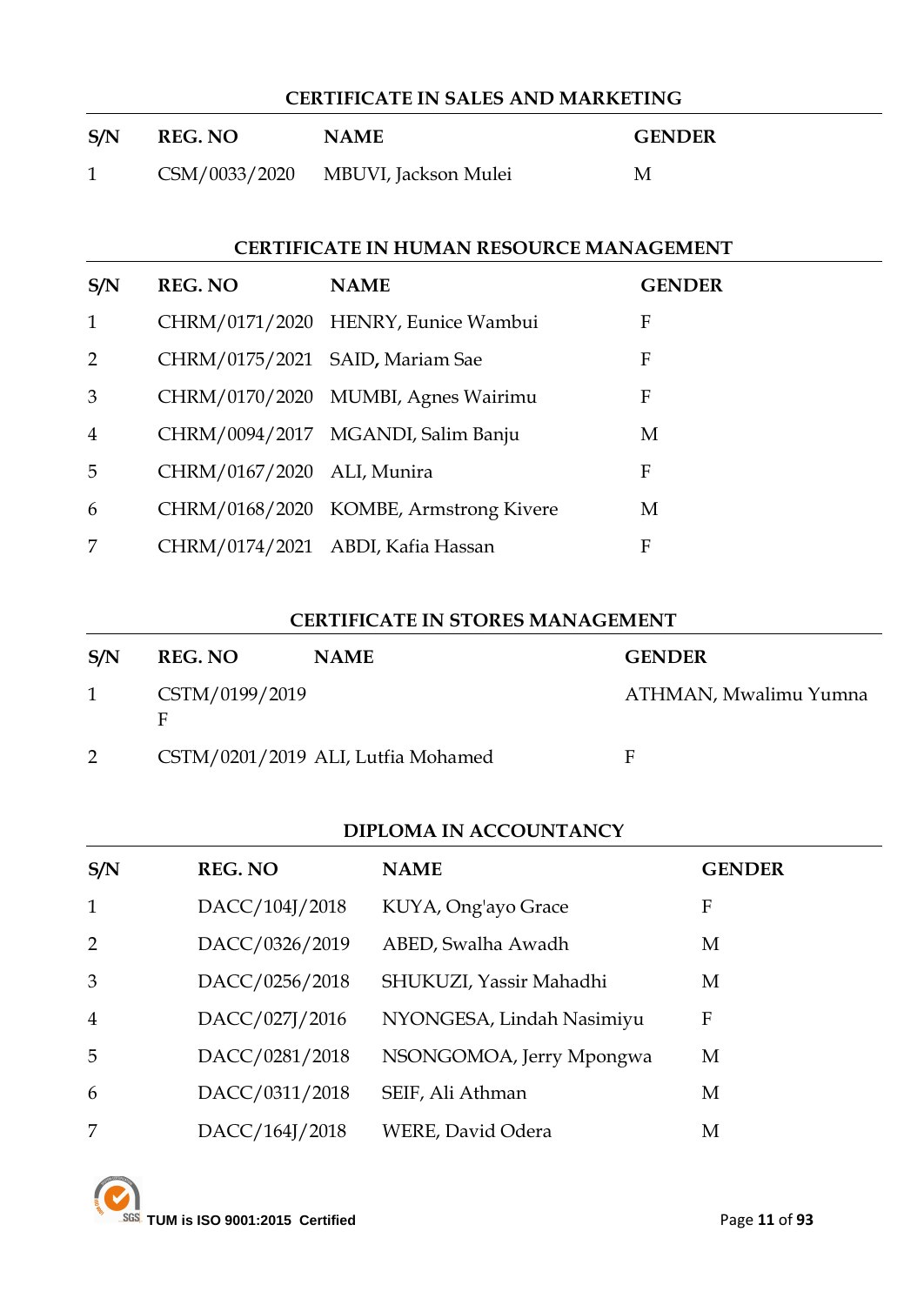| 8  | DACC/198J/2018 | MWANGOLO, Mejumaa Ruwa           | $\mathbf F$  |
|----|----------------|----------------------------------|--------------|
| 9  | DACC/214J/2018 | KIMELI, Jepchumba Mercy          | F            |
| 10 | DACC/0321/2019 | MUTUKU, Martin Mavyuva           | M            |
| 11 | DACC/0332/2019 | NJUGUNA, Virginia Muthoni        | $\mathbf F$  |
| 12 | DACC/0338/2019 | WAZIRI, Mariam Chari             | $\mathbf F$  |
| 13 | DACC/0340/2019 | AL-AMIN, Abdallah Abubakar       | M            |
| 14 | DACC/0350/2019 | NZYOKA, Clare Nding'i            | $\mathbf F$  |
| 15 | DACC/071J/2017 | MBOGO, Kelvin Fundi              | M            |
| 16 | DACC/0297/2018 | SAMUEL, Chikira Muiruri          | M            |
| 17 | DACC/0347/2019 | ABDULMAJID, Faridsalim Mohamed M |              |
| 18 | DACC/062J/2017 | MUOKI, Nicholas Mwendwa          | M            |
| 19 | DACC/2568/2015 | MAGANGA, Patience Sanguli        | $\mathbf F$  |
| 20 | DACC/282J/2018 | OKIOI, Momanyi Anthony           | M            |
| 21 | DACC/181J/2018 | <b>ONYANGO, Michael Otieno</b>   | M            |
| 22 | DACC/0334/2019 | MICHAEL, Mwero Mkala             | M            |
| 23 | DACC/155J/2018 | OCHIENG, George Okoth            | M            |
| 24 | DACC/0295/2018 | MOKI, Doris Syombua              | $\mathbf{F}$ |
| 25 | DACC/167J/2018 | OTIENO, Wamaua John              | M            |
| 26 | DACC/0309/2018 | MENZA, Katambo Ndegwa            | M            |
| 27 | DACC/0255/2018 | MATHENGE, Maina                  | M            |
| 28 | DACC/184J/2018 | MWANGI, Jackline Muthoni         | $\mathbf F$  |
| 29 | DACC/0283/2018 | OTIENO, Odhiambo Antonioh        | M            |
| 30 | DACC/196J/2018 | ADAN, Hakula                     | M            |
| 31 | DACC/268J/2018 | MUSYOKA, Musili John             | M            |
| 32 | DACC/1101/015  | MULI, Musyimi Emmaculate         | $\mathbf F$  |
| 33 | DACC/234J/2018 | ADHIAMBO, Pheny                  | F            |
| 34 | DACC/0207/2017 | ARIGA, Cliton Bichage            | M            |
| 35 | DACC/154J/2018 | OTIENO, Fiona Ajiambo            | F            |

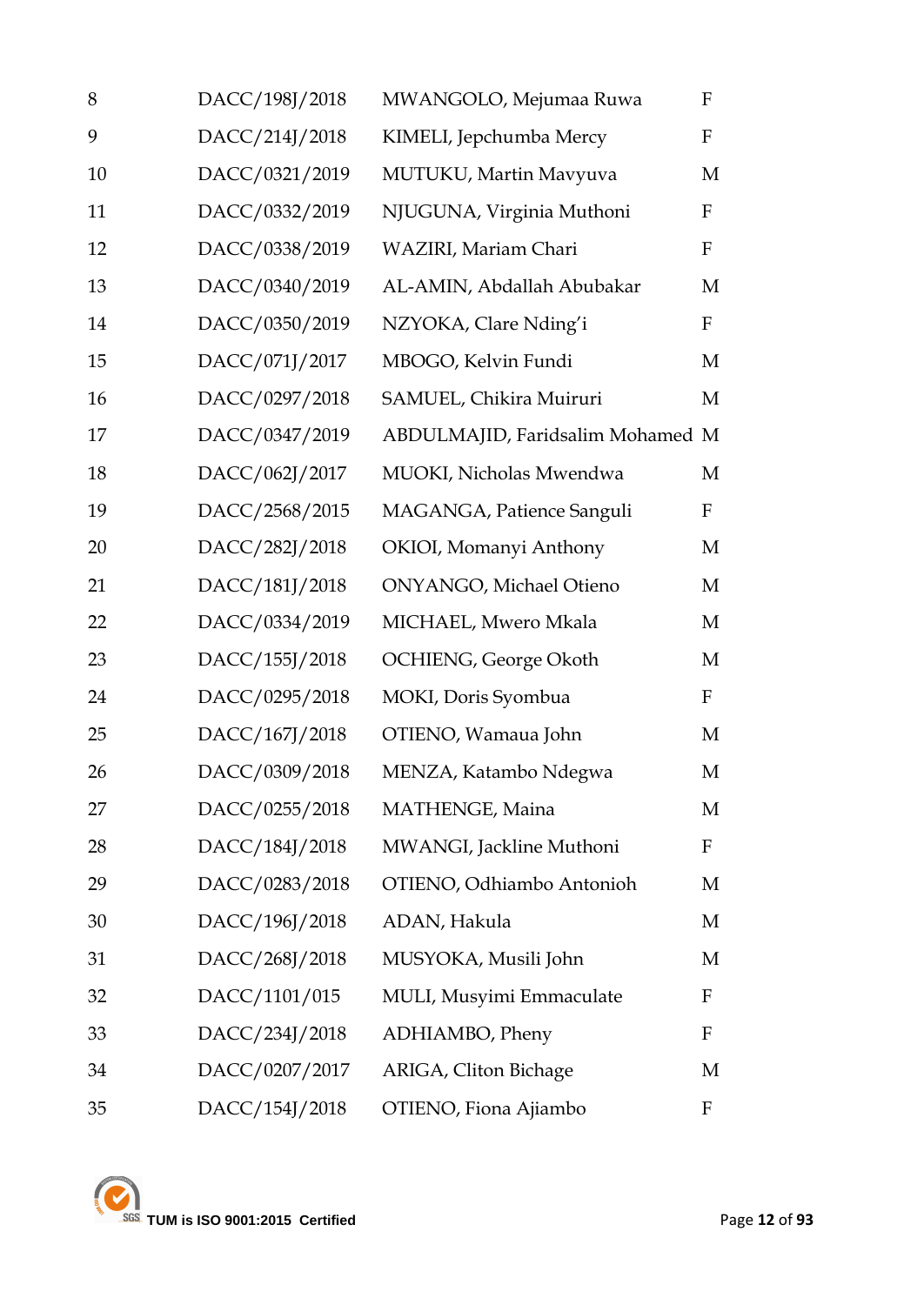| 36  | DACC/0022/2016 | KARITSI, Efa Safari   | M |
|-----|----------------|-----------------------|---|
| -37 | DACC/241J/2018 | MUKABI, Kenneth Bruce | M |

#### **DIPLOMA IN BUSINESS MANAGEMENT**

| S/N            | <b>REG. NO</b> | <b>NAME</b>                         | <b>GENDER</b>    |
|----------------|----------------|-------------------------------------|------------------|
| $\mathbf{1}$   | DBM/0477/2019  | KINUTHIA, Esther Wambui             | ${\bf F}$        |
| $\overline{2}$ | DBM/0399/2018  | KILONGI, Shanice Namonywe           | ${\bf F}$        |
| $\mathfrak{Z}$ | DBM/0463/2018  | PONDA, Gloria Pendo                 | ${\bf F}$        |
| $\overline{4}$ | DBM/140J/2018  | KANINI, Michell Mueni               | ${\bf F}$        |
| 5              | DBM/196J/2018  | NYONGESA, Ndungu Stephen            | M                |
| 6              | DBM/206J/2018  | MBINDI, Ruth Mutheu                 | ${\bf F}$        |
| 7              | DBM/211J/2018  | KWEKWE, Rehema Ali                  | ${\bf F}$        |
| 8              | DBM/0437/2018  | MWANGOMBE, Donald Mwakesi           | M                |
| 9              | DBM/0483/2019  | MWAMBURI, Ruth Lula                 | ${\bf F}$        |
| 10             | DBM/231J/2018  | WAIRIMU, Stephen Karanja            | M                |
| 11             | DBM/216J/2018  | KHAMIS, Ali Ismail                  | M                |
| 12             | DBM/230J/2018  | MENGO, Ashitiba Elvis               | M                |
| 13             | DBM/073J/2017  | <b>OTIENO</b> , Elias Seme          | M                |
| 14             | DBM/0401/2018  | MWERO, Timothy Mangale              | M                |
| 15             | DBM/0456/2018  | KHAMIS, Fatma Ahmed                 | $\boldsymbol{F}$ |
| 16             | DBM/0242/2016  | KAGWIRIA, Nkatha Idah               | $\mathbf F$      |
| 17             | DBM/111J/2018  | OUMA, Antony Oduor                  | M                |
| 18             | DBM/0427/2018  | MUTUKU, Faith Mwari                 | F                |
| 19             |                | DBM/0469/2018 VYOMBO, Suleiman Juma | M                |
| 20             | DBM/057J/2017  | YADAN, Vivian Chepkopus             | ${\bf F}$        |
| 21             | DBM/226J/2018  | DAVID, Amani                        | M                |
| 22             | DBM/084J/2017  | FAITON, Karani                      | M                |
| 23             | DBM/209J/2018  | MURIU, Alex Mwangi                  | M                |

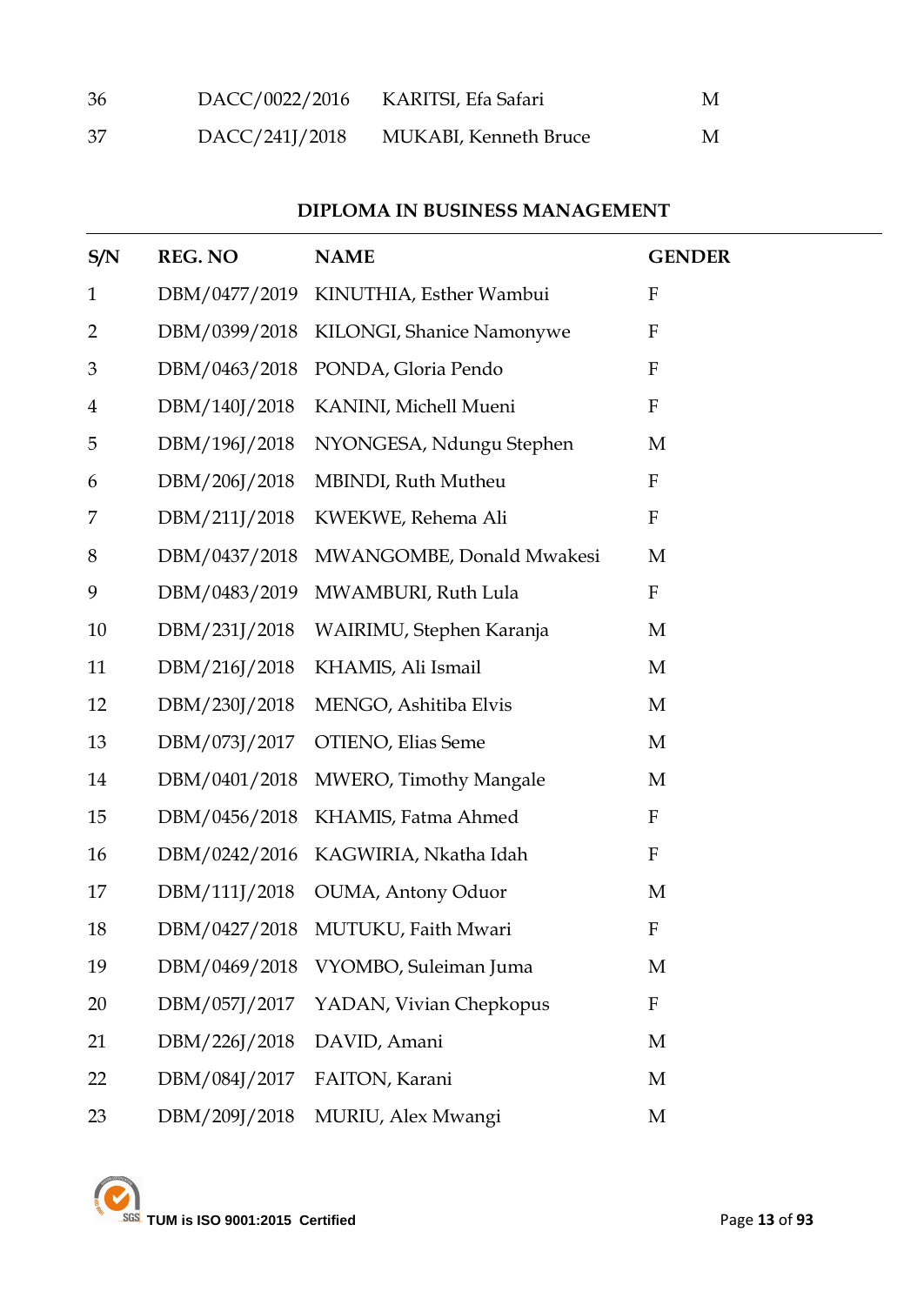| 24 | DBM/225J/2018 ODHIER, Lorine Akoth       | F |
|----|------------------------------------------|---|
| 25 | DBM/0464/2018 KINGI, Kenneth Kalume      | M |
| 26 | DBM/0457/2018 LIJERA, Millicent Adhiambo | F |
| 27 | DBM/203J/2018 NJERI, Lisa Mbote          | F |
| 28 | DBM/0141/2016 OCHIENG, Isaac Jangolo     | M |
| 29 | DBM/0486/2019 BRIAN, Baraka Kitsao       | M |
| 30 | DBM/0488/2019 ZAWADI, Faith Mwaka        | F |
| 31 | DBM/154J/2018 WAMUKOYA, Mahero Faith     | F |
| 32 | DBM/0273/2017 AGOKO, Sharon Achieng      | F |
| 33 | DBM/0415/2018 ATERO, Mirriam Ainea       | F |

#### **DIPLOMA IN SECRETARIAL STUDIES AND OFFICE MANAGEMENT**

| S/N            | <b>REG. NO</b> | <b>NAME</b>            | <b>GENDER</b> |
|----------------|----------------|------------------------|---------------|
| $\mathbf{1}$   | DSSO/145J/2018 | NDILE, Mueni           | F             |
| 2              | DSSO/160J/2018 | MONGARE, Kerubo Flozzy | F             |
| 3              | DSSO/170J/2018 | ATIENO, Ngonga Melvina | F             |
| $\overline{4}$ | DSSO/183J/2018 | KALAMA, Matilda Mati   | F             |
| 5              | DSSO/164J/2018 | MUTULI, Wanza Susan    | F             |
| 6              | DSSO/144J/2018 | MWENDA, Lewis          | М             |
| 7              | DSSO/211J/2018 | SALIM, Mohamed Sania   | F             |

### **DIPLOMA IN FRONT OFFICE OPERATIONS & CUSTOMER CARE**

| S/N            | <b>REG NUMBER</b> | <b>NAME</b>                          | <b>GENDER</b> |
|----------------|-------------------|--------------------------------------|---------------|
| 1              |                   | DFOO/0079/2019 NATASHA Grace Achieng | F             |
| 2              | DFOO/024J/2017    | KINYUA, Christabel Mwende            | F             |
| 3              | DFOO/082J/2018    | SIFUNA, Nanjala Catherine            | F             |
| $\overline{4}$ | DFOO/112J/2018    | MBALUKA, Eunice Mbula                | F             |
| 5              | DFOO/125J/2018    | OKWANY, Molex Apondi                 | F             |

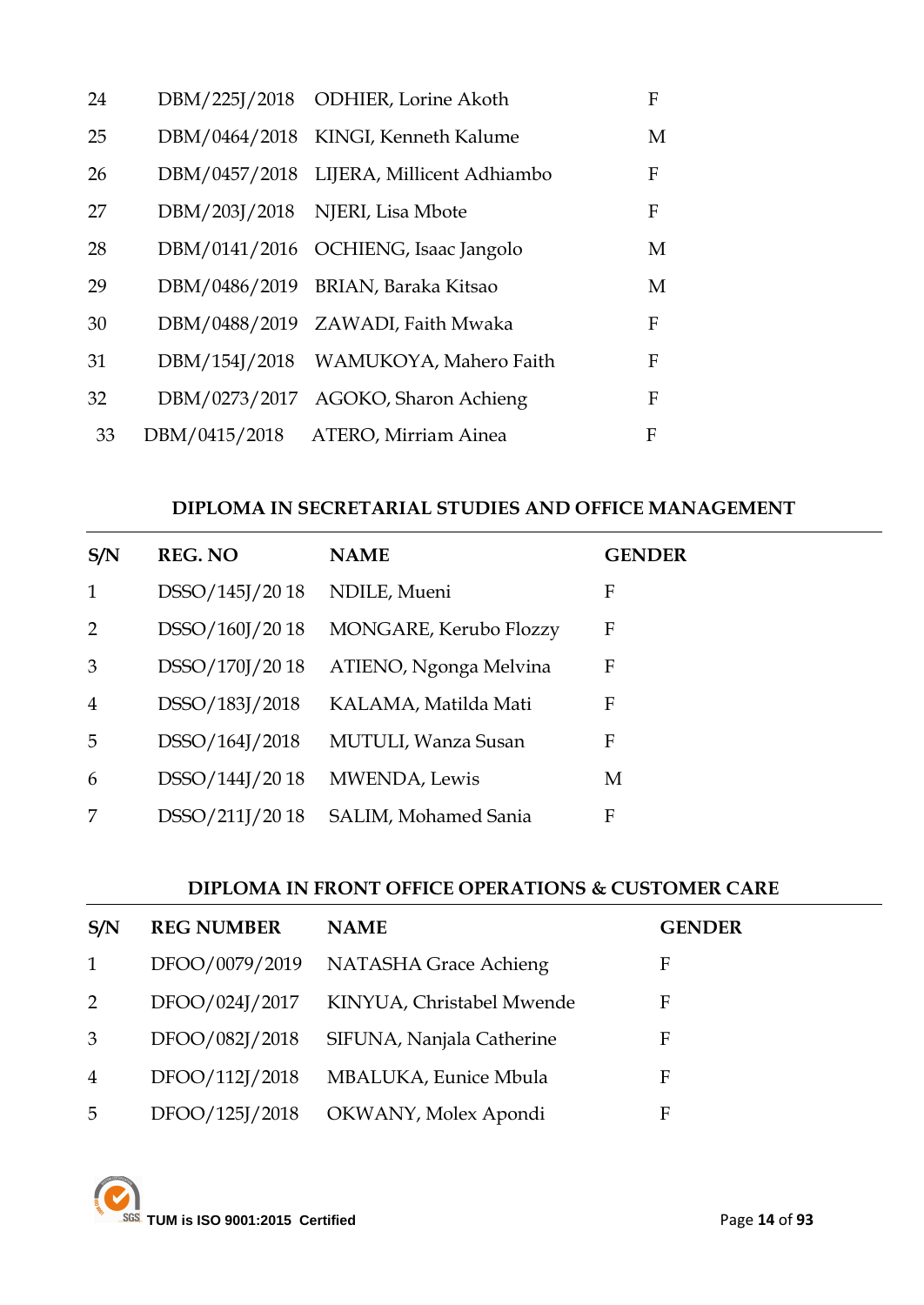| 6  | DFOO/128J/2018 | VICTOR, Kipkoech Yegon          | $\mathbf{F}$              |
|----|----------------|---------------------------------|---------------------------|
| 7  | DFOO/141J/2018 | GAKONYO, Jane Njeri             | $\boldsymbol{\mathrm{F}}$ |
| 8  | DFOO/088J/2018 | NDUNGI, Jackline Wanjiru        | F                         |
| 9  | DFOO/092J/2018 | CHERONO, Mercy                  | ${\bf F}$                 |
| 10 | DFOO/108J/2018 | <b>BELINDA, Namarone Sikuku</b> | $\mathbf{F}$              |
| 11 | DFOO/144J/2018 | MAWIA, Mary Mwende              | $\mathbf F$               |
| 12 | DFOO/154J/2018 | AUMA, Judith Owange             | $\boldsymbol{\mathrm{F}}$ |
| 13 | DFOO/155J/2018 | MWAMBI, Cleopatra Nyambura      | F                         |
| 14 | DFOO/0056/2017 | PURITY, Wagithi Mutuota         | $\mathbf{F}$              |
| 15 | DFOO/150J/2018 | AUKA, Quinter Anyango           | F                         |
| 16 | DFOO/054J/2018 | AMBOGO, Daisy Hope              | $\boldsymbol{F}$          |
| 17 | DFOO/140J/2018 | LUCY, Imelda Muthoni            | F                         |
| 18 | DFOO/143J/2018 | MWOKA, Maureen Nindi            | $\mathbf F$               |
| 19 | DFOO/035J/2017 | OSAKHALA, Lydia Loti            | $\mathbf{F}$              |
| 20 | DFOO/0066/2018 | ALERI, Yvonne Adhiambo          | $\boldsymbol{\mathrm{F}}$ |

### **DIPLOMA IN SALES AND MARKETING**

| S/N            | <b>REG NUMBER</b> | <b>NAME</b>                 | <b>GENDER</b> |
|----------------|-------------------|-----------------------------|---------------|
| 1              | DSM/117J/2018     | <b>BULUMA, Newton Murai</b> | М             |
| 2              | DSM/140J/2018     | SARINKE, Godwin Meritei     | M             |
| 3              | DSM/177J/2018     | <b>EUGINE</b> , Were        | М             |
| $\overline{4}$ | DSM/179J/2018     | OTIENO, Evans Oduor         | M             |
| 5              | DSM/068J/2017     | OGEGA, Godwin Nyagaka       | М             |

### **DIPLOMA IN HUMAN RESOURCE MANAGEMENT**

| S/N          | <b>REG. NO</b> | <b>NAME</b>           | <b>GENDER</b> |
|--------------|----------------|-----------------------|---------------|
| $\mathbf{1}$ | DHRM/0359/2018 | ABDULAZIZ, Guta Salim | М             |
|              | DHRM/0230/2017 | MUNENE, Selina Njoki  | E             |

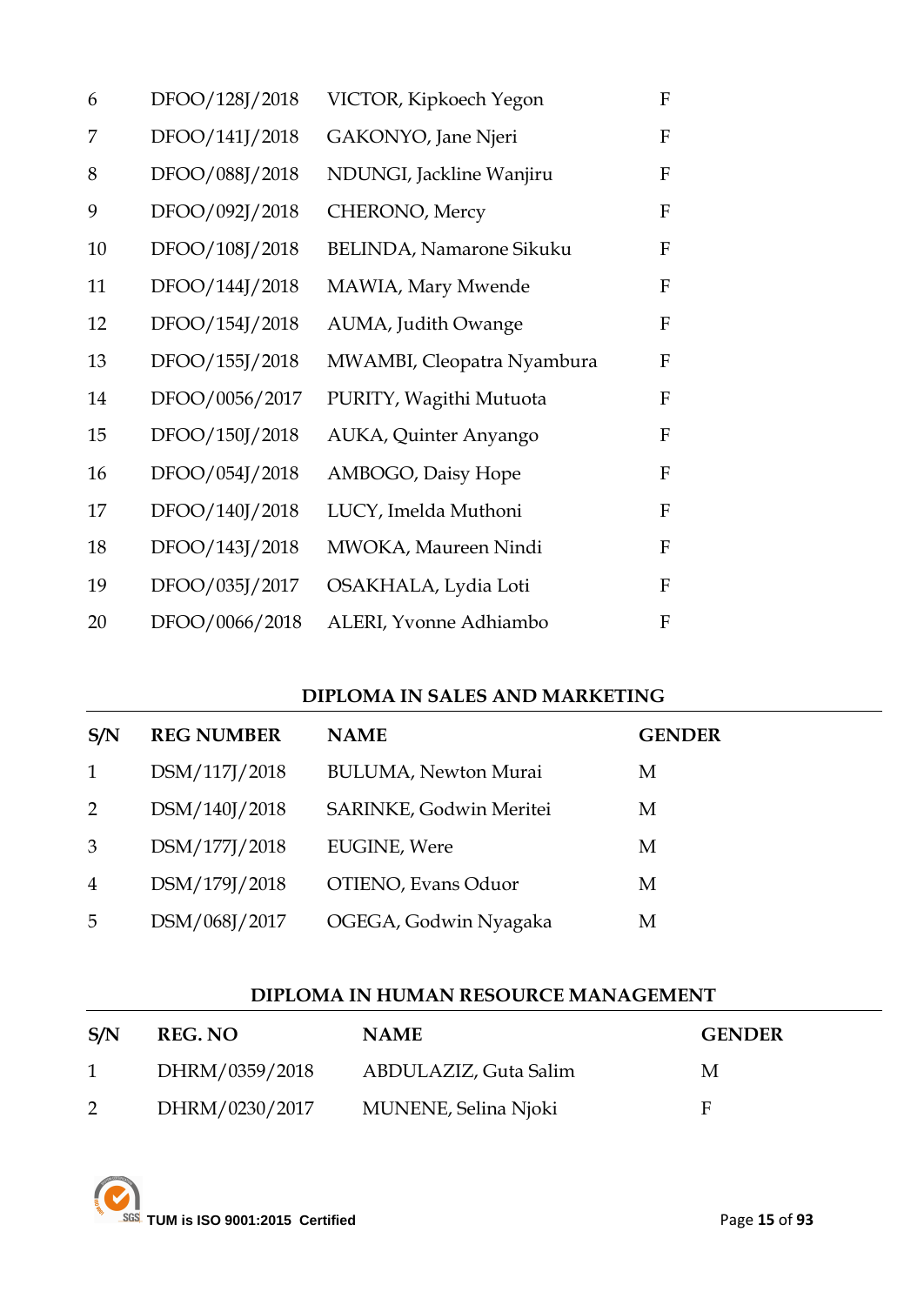| 3              | DHRM/0363/2018 | KEMBOI, Sharon Chepkoech        | F            |
|----------------|----------------|---------------------------------|--------------|
| $\overline{4}$ | DHRM/139J/2018 | <b>IMBITSI, Valerie Ayietah</b> | $\mathbf F$  |
| 5              | DHRM/0370/2019 | MATATA, Zainab Tunu             | $\mathbf F$  |
| 6              | DHRM/0328/2018 | AHMED, Hadija Kuresha           | $\mathbf F$  |
| 7              | DHRM/196J/2018 | MBATHA, Purity                  | $\mathbf F$  |
| 8              | DHRM/0364/2018 | NDIVO, Susan Mwende             | $\mathbf F$  |
| 9              | DHRM/0374/2019 | KINYUA, Annete Nyawira          | $\mathbf F$  |
| 10             | DHRM/0380/2019 | DAMBALA, Sandra Mkangombe       | F            |
| 11             | DHRM/232J/2018 | NJOKI, Margaret                 | F            |
| 12             | DHRM/0360/2018 | KARISA, Khadija Ramadha         | $\mathbf F$  |
| 13             | DHRM/079J/2017 | OTIENO, Victor                  | M            |
| 14             | DHRM/0216/2017 | MUEMA, Jacinta Kaluki           | $\mathbf{F}$ |
| 15             | DHRM/162J/2018 | NDUTA, Pascalia Wambui          | $\mathbf{F}$ |
| 16             | DHRM/202J/2018 | KASAMBA, Agnes Mueni            | $\mathbf F$  |
| 17             | DHRM/126J/2018 | MUSYOKI, Shadrack               | M            |
| 18             | DHRM/171J/2018 | MBURU, Caleb Njuguna            | M            |
| 19             | DHRM/107J/2018 | MUTHIANI, Kenedy Mwendwa        | M            |
| 20             | DHRM/0237/2017 | LUVUNO, Eunice Kalu             | $\mathbf{F}$ |
| 21             | DHRM/0307/2018 | TOLE, Annaastaciah Wakesho      | F            |
| 22             | DHRM/0264/2017 | OUMA, Jeremiah Ojiambo          | M            |
| 23             | DHRM/0320/2018 | KINAPE, Florence Kavuto         | F            |
| 24             | DHRM/227J/2018 | ODEKA, Lordphine Aketch         | F            |
| 25             | DHRM/230J/2018 | TATU, Kaingu Kenga              | M            |
| 26             | DHRM/0324/2018 | MUTISYA, Joseph Ndaka           | M            |
| 27             | DHRM/206J/2018 | OUMA, Jerrim Otieno             | M            |
| 28             | DHRM/0344/2018 | HILDA, Nasieku Lenakae          | F            |
| 29             | DHRM/194J/2018 | KYALO, Samuel Mwangangi         | M            |
| 30             | DHRM/0378/2019 | <b>ODINGA, Pauline Achieng</b>  | F            |

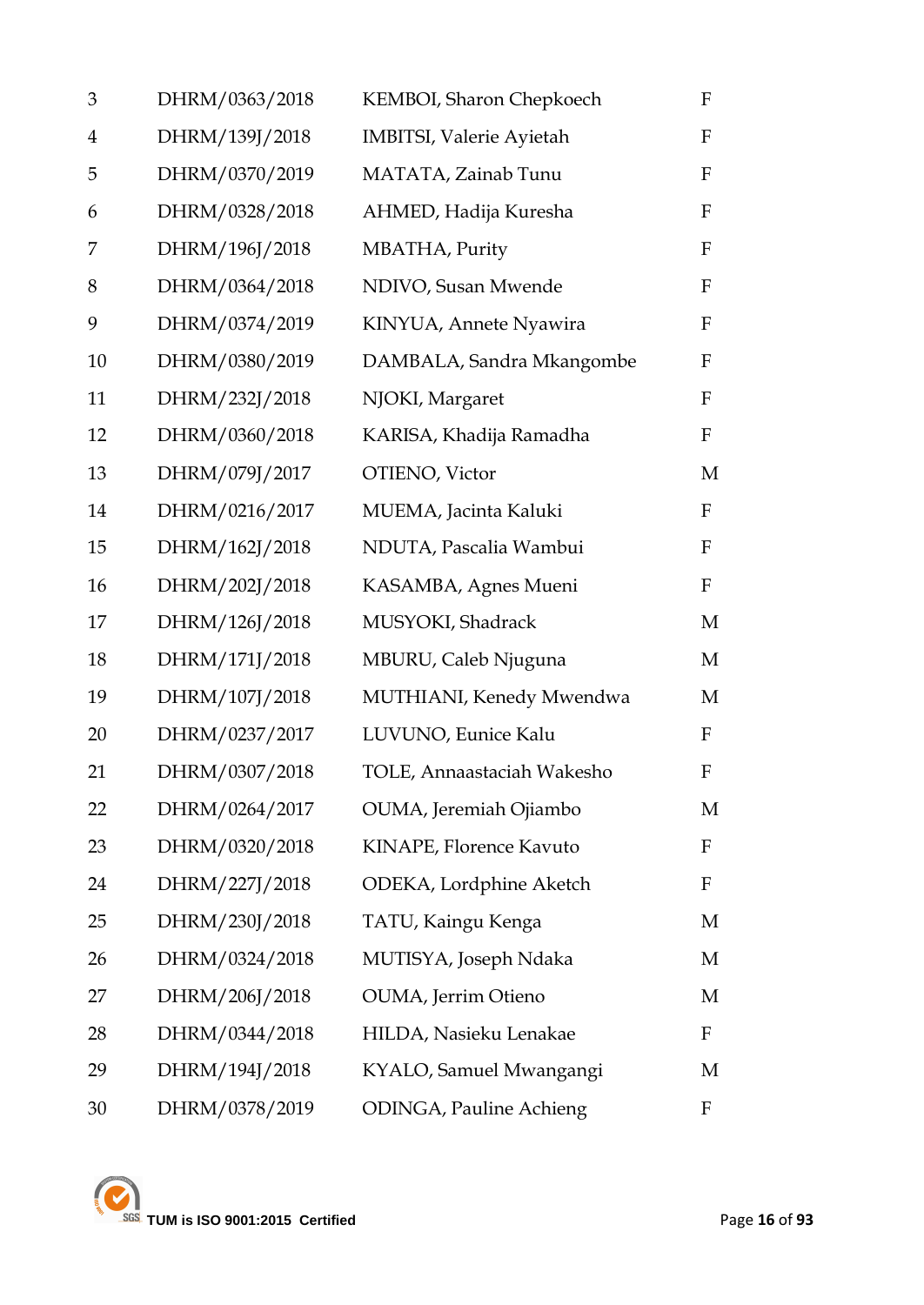| 31 | DHRM/0335/2018 | MUTUKU, Mercy Ndinda        | F |
|----|----------------|-----------------------------|---|
| 32 | DHRM/0362/2018 | BIHONDA, Mary Muhuri        | F |
| 33 | DHRM/0349/2018 | SULTAN, Fatma Mohamed       | F |
| 34 | DHRM/0371/2019 | IBRAHIM, Hassan Karin       | M |
| 35 | DHRM/163J/2018 | WARUI, Joan Muthoni         | F |
| 36 | DHRM/0334/2018 | GARAMA, Kevin Mramba        | М |
| 37 | DHRM/136J/2018 | GITONGA, Marycaster Wavinya | F |

#### **DIPLOMA IN BUSINESS ADMINISTRATION**

| S/N            | <b>REG. NO</b> | <b>NAME</b>                     | <b>GENDER</b>             |
|----------------|----------------|---------------------------------|---------------------------|
| $\mathbf{1}$   | DBA/172J/2018  | OKABERO, Ivan                   | $\mathbf{M}$              |
| $\overline{2}$ | DBA/0285/2019  | MOHAMED, Dahir Abdi             | M                         |
| 3              | DBA/0286/2019  | KAGENDO, Caroline Wanja         | ${\bf F}$                 |
| $\overline{4}$ | DBA/0250/2018  | NORMAN, Valentine Kinya         | ${\bf F}$                 |
| 5              | DBA/0271/2018  | MBARAK, Farid Said              | M                         |
| 6              | DBA/0279/2018  | TAMBWE, Asha Rashid             | $\boldsymbol{\mathrm{F}}$ |
| 7              | DBA/0273/2018  | KATHINGO, Dennis Kilonzi        | M                         |
| 8              | DBA/0282/2019  | ALI, Farida Abdalla             | $\boldsymbol{\mathrm{F}}$ |
| 9              | DBA/0284/2019  | KIOKO, Kelvin Muendo            | M                         |
| 10             | DBA/113J/2018  | MUTEGI, Johnthan                | M                         |
| 11             | DBA/141J/2018  | KISAMBO, Agista Maysie          | ${\bf F}$                 |
| 12             | DBA/165J/2018  | <b>ONYANGO</b> , Arshley Leonie | $\boldsymbol{\mathrm{F}}$ |
| 13             | DBA/220J/2018  | MUNENE, Kennedy                 | M                         |
| 14             | DBA/0289/2019  | MOHAMED, Amani                  | M                         |
| 15             | DBA/0293/2019  | NZEKELE, Tabitha Kamanthe       | $\mathbf{F}$              |
| 16             | DBA/0280/2018  | <b>BUNYINGE, Rose Akoth</b>     | $\mathbf{F}$              |
| 17             | DBA/193J/2018  | MULATYA, Mui                    | M                         |
| 18             | DBA/217J/2018  | MBOGAI, Charles Nyangi          | M                         |

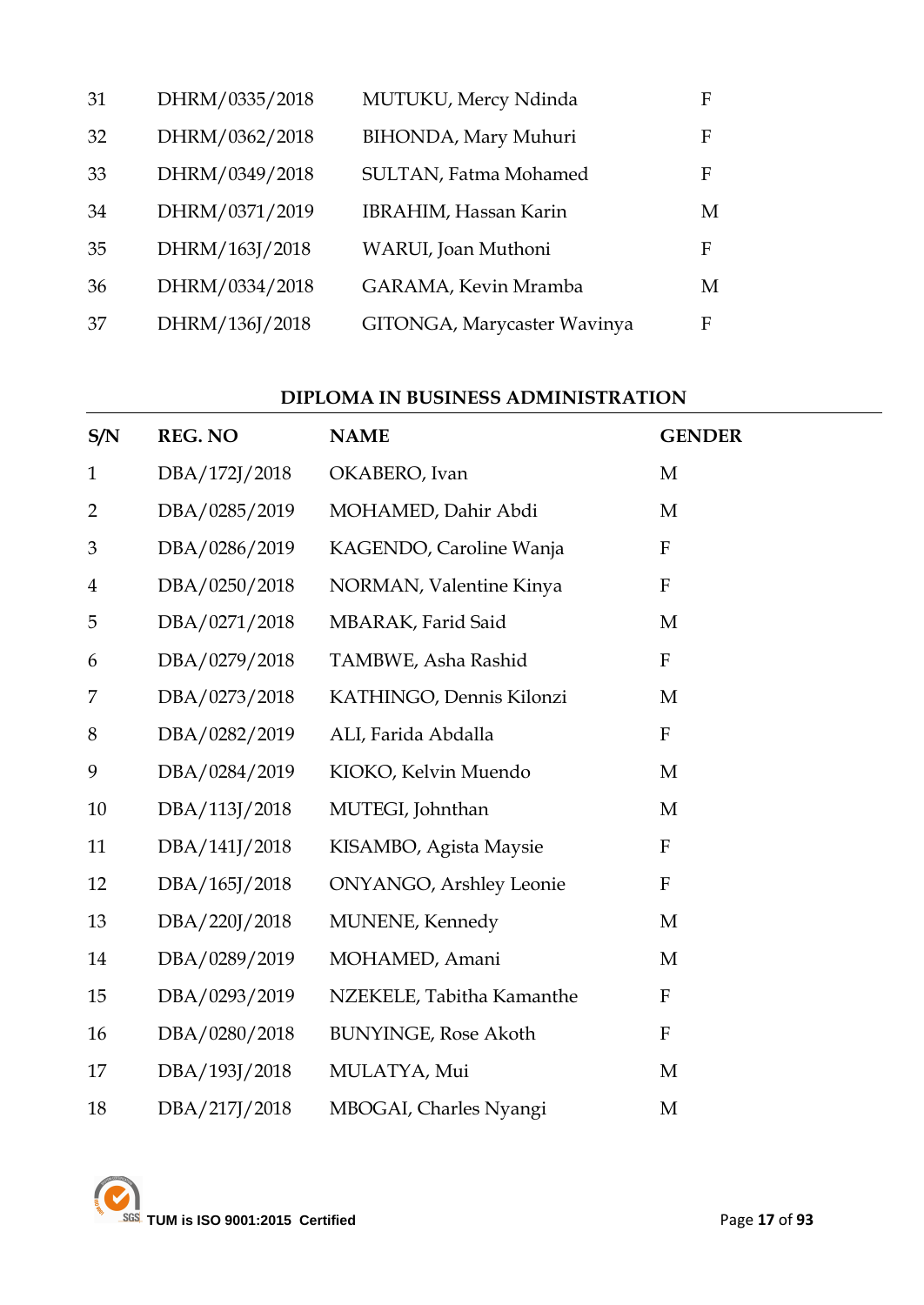| 19 | DBA/104J/2018 | OSORO, Mogaka Duke        | M |
|----|---------------|---------------------------|---|
| 20 | DBA/091J/2018 | MUNGUMI, Victor Mjaliwa   | M |
| 21 | DBA/0135/2016 | NJOROGE, Winnie Wambui    | F |
| 22 | DBA/0288/2019 | NGOLI, James Mwasi        | М |
| 23 | DBA/0225/2017 | MWANAKOMBO, Swaleh Matano | F |
| 24 | DBA/134J/2018 | SEDA, Omondi              | М |
| 25 | DBA/204J/2018 | NAMUSASI, Clinton Makokha | M |
| 26 | DBA/133J/2018 | OBORA, Godwin Joshua      | М |
| 27 | DBA/214J/2018 | KASAINE, Daniel           | M |
| 28 | DBA/0269/2018 | GILBERT, Azango Nabwire   | М |
| 29 | DBA/0139/2016 | MUSEMBI, Kelvin           | М |

### **DIPLOMA IN LOGISTICS AND TRANSPORT MANAGEMENT**

| S/N            | <b>REG. NO</b> | <b>NAME</b>              | <b>GENDER</b> |
|----------------|----------------|--------------------------|---------------|
| $\mathbf{1}$   | DLTM/092J/2018 | KIBICHII, Edward         | M             |
| 2              | DLTM/102J/2018 | OMAR, Mohamed Abdulwahab | M             |
| 3              | DLTM/182J/2018 | MUSYOKA, Stephen Muli    | M             |
| $\overline{4}$ | DLTM/142J/2018 | MURIMI, Francis          | M             |
| 5              | DLTM/0324/2018 | FONDO, Antony Dena       | M             |
| 6              | DLTM/101J/2018 | VIVIAN, Atieno Oude      | F             |
| 7              | DLTM/109J/2018 | HAMID, Mustafa Said      | M             |

#### **DIPLOMA IN SHIPPING**

| S/N            | <b>REG. NO</b> | <b>NAME</b>                  | <b>GENDER</b> |
|----------------|----------------|------------------------------|---------------|
| $\mathbf{1}$   | DSH/147J/2018  | ZEPHANIAH, Onsomu Patrick    | M             |
| $\overline{2}$ | DSH/0024/2018  | ATHMAN, Musa Athman          | М             |
| 3              | DSH/150J/2018  | NDUNG'U, Clarise Muthoni     | F             |
| $\overline{4}$ | DSH/215J/2018  | <b>OMONDI</b> , Brian Otieno | М             |

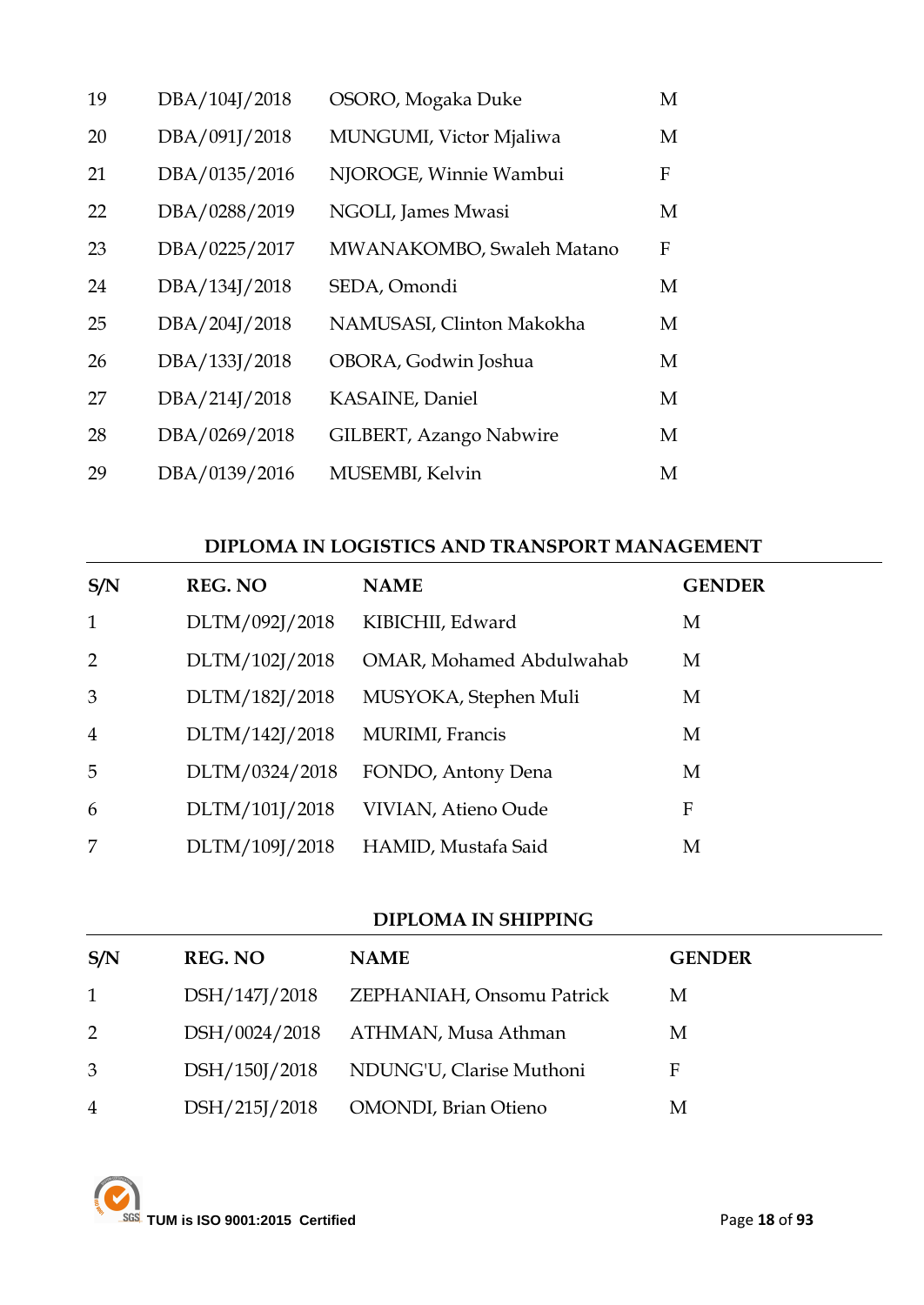| 5  | DSH/249J/2018 | GEORGINE, Akinyi            | F            |
|----|---------------|-----------------------------|--------------|
| 6  | DSH/250J/2018 | ONYANGO, Valary Atieno      | F            |
|    | DSH/230J/2018 | MWANGI, Edith Wanjiru       | F            |
| 8  | DSH/234J/2018 | KIOKO, Sheila Norah         | F            |
| 9  | DSH/257J/2018 | OOKO, Christine Adhiambo    | $\mathbf{F}$ |
| 10 | DSH/181J/2018 | <b>ODUOR, Michael Oduor</b> | F            |
| 11 | DSH/191J/2018 | ONYIEGO, Alex Mokaya        | F            |
| 12 | DSH/255J/2018 | CHIWEWE, Daniel Mwagari     | F            |
| 13 | DSH/0018/2018 | NGELE, Stephen Mua          | M            |

### **DIPLOMA IN PROCUREMENT AND MATERIALS MANAGEMENT**

| S/N            | <b>REG. NO</b> | <b>NAME</b>                    | <b>GENDER</b>             |
|----------------|----------------|--------------------------------|---------------------------|
| $\mathbf{1}$   | DPMM/0727/2018 | MUTESHI, Flavian Bulenzi       | $\boldsymbol{\mathrm{F}}$ |
| $\overline{2}$ | DPMM/0682/2018 | ADOL, Wyclife Odhiambo         | M                         |
| 3              | DPMM/0782/2018 | KATANA, Johnson Sulubu         | M                         |
| $\overline{4}$ | DPMM/260J/2018 | TAISIR, Swabrina Mbarak        | M                         |
| 5              | DPMM/232J/2018 | MUIKAMBA, Tiffany Wanjiru      | ${\bf F}$                 |
| 6              | DPMM/184J/2018 | TSUMO, Ali Hamisi              | M                         |
| 7              | DPMM/0655/2018 | MALUVE, Sebastian Kioko        | M                         |
| 8              | DPMM/0230/2016 | VICTOR, Mugo Koome             | M                         |
| 9              | DPMM/0634/2017 | KAUTHAR, Abdullrahman Soud     | $\mathbf{F}$              |
| 10             | DPMM/0819/2019 | NASBA, Shee Mohamed            | $\boldsymbol{\mathrm{F}}$ |
| 11             | DPMM/0830/2019 | ESTHER, Night Odouri           | $\mathbf{F}$              |
| 12             | DPMM/0831/2019 | <b>BOSVILLE, Ziro Mwachiro</b> | $\mathbf{F}$              |
| 13             | DPMM/0834/2019 | HASSAN, Fathiya Khamis         | $\mathbf{F}$              |
| 14             | DPMM/0842/2019 | BAKARI, Godana Asa             | M                         |
| 15             | DPMM/0844/2019 | PIRI, Hilda Mnyazi             | $\boldsymbol{\mathrm{F}}$ |
| 16             | DPMM/0847/2019 | MUKOYA, Lewis Ombuya           | M                         |

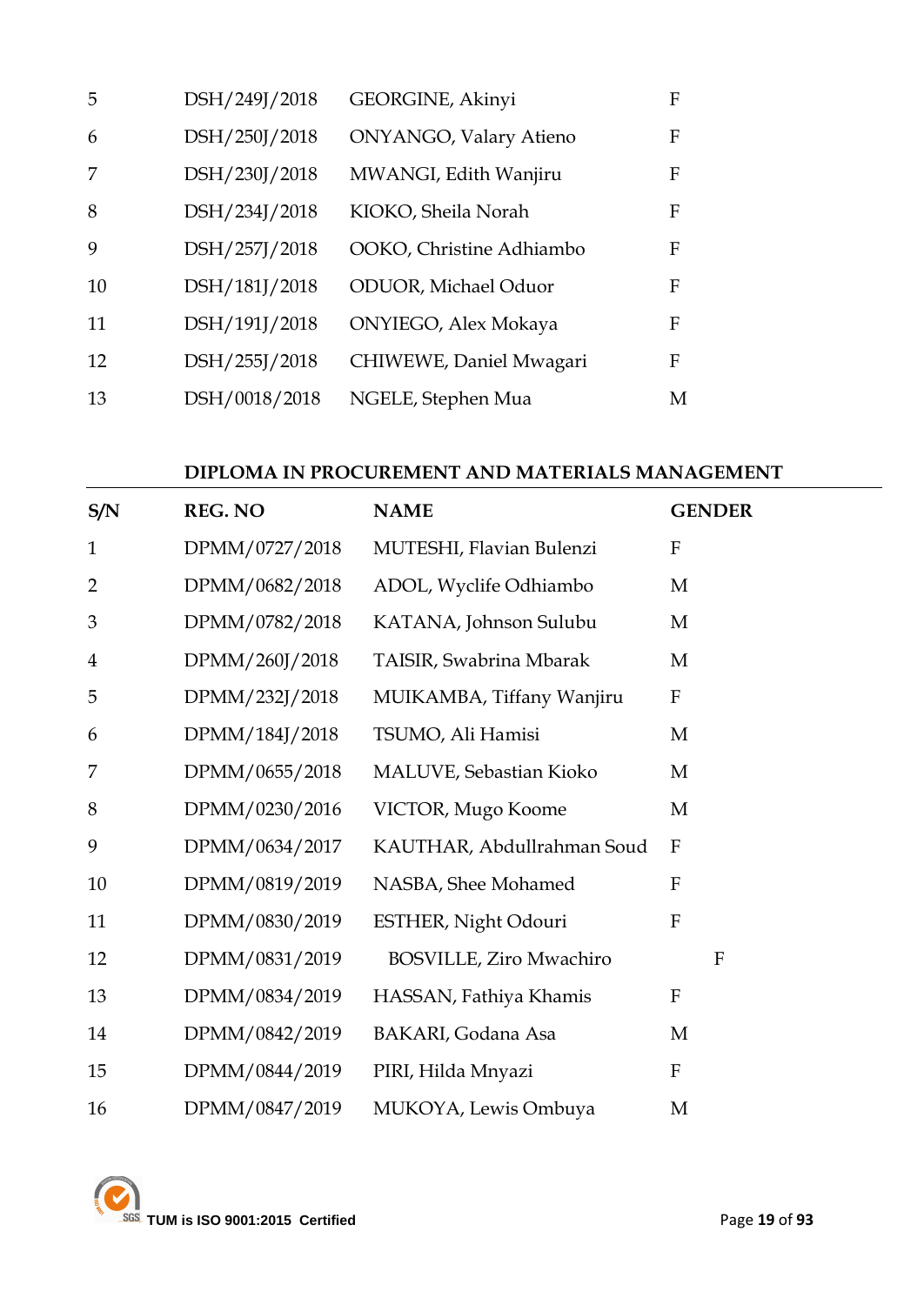| 17 | DPMM/0850/2019 | MWANGI, Amos Ngigi          | M                         |
|----|----------------|-----------------------------|---------------------------|
| 18 | DPMM/0857/2019 | CHARLES, Muchiri Wambui     | M                         |
| 19 | DPMM/0859/2019 | CHUMA, Marion Jeptoo        | $\boldsymbol{\mathrm{F}}$ |
| 20 | DPMM/0862/2019 | DAMBALA, Swabrina Mshai     | $\mathbf F$               |
| 21 | DPMM/0864/2019 | LUKU, Boniface, Jilo        | M                         |
| 22 | DPMM/0867/2019 | NZANGI, Peter               | M                         |
| 23 | DPMM/276J/2018 | CHEPNGENO, Mercy            | F                         |
| 24 | DPMM/168J/2018 | KIPTOO, Gilbert Rotich      | M                         |
| 25 | DPMM/0130/2016 | MUSYOKA, Nancy, Kavesa      | $\mathbf F$               |
| 26 | DPMM/334J/2018 | MOMANYI, FELIX OKARI        | M                         |
| 27 | DPMM/0805/2019 | WAYUA, Evalyne Mutheu       | $\mathbf F$               |
| 28 | DPMM/0827/2019 | ROBERT, Mercy Mwende        | $\mathbf F$               |
| 29 | DPMM/324J/2018 | MURIUKI, Elizabeth Gathigia | $\mathbf F$               |
| 30 | DPMM/0809/2019 | GONA, Khadija Fondo         | $\mathbf F$               |
| 31 | DPMM/0810/2019 | OMONDI, Bryan               | M                         |
| 32 | DPMM/275J/2018 | CATHERINE, Wanjiku          | $\mathbf F$               |
| 33 | DPMM/0563/2017 | BILL, Shoka Katama          | M                         |
| 34 | DPMM/0658/2018 | DAVID, Okoth Adhinga        | M                         |
| 35 | DPMM/0814/2019 | OCHIENG, Cynthia Apiyo      | $\mathbf F$               |
| 36 | DPMM/230J/2018 | WAMBIRU, Rahab Wanjiru      | F                         |
| 37 | DPMM/341J/2018 | ONYANGO, Billy              | M                         |
| 38 | DPMM/0791/2018 | WAKO, Umulkheir Isaack      | F                         |
| 39 | DPMM/0767/2018 | KYALO, Bosco Kituku         | M                         |
| 40 | DPMM/0028/2016 | HINZANO, Dennis Ponda       | M                         |
| 41 | DPMM/0501/2017 | ANYANGA, Raisa Nikita       | F                         |
| 42 | DPMM/0836/2019 | MUSEBE, Susan Getrude       | F                         |
| 43 | DPMM/336J/2018 | NCHAMUSI, Elizabeth Yiamat  | F                         |
| 44 | DPMM/0019/2016 | NYAMIERI, Roselyne Nyaboke  | F                         |

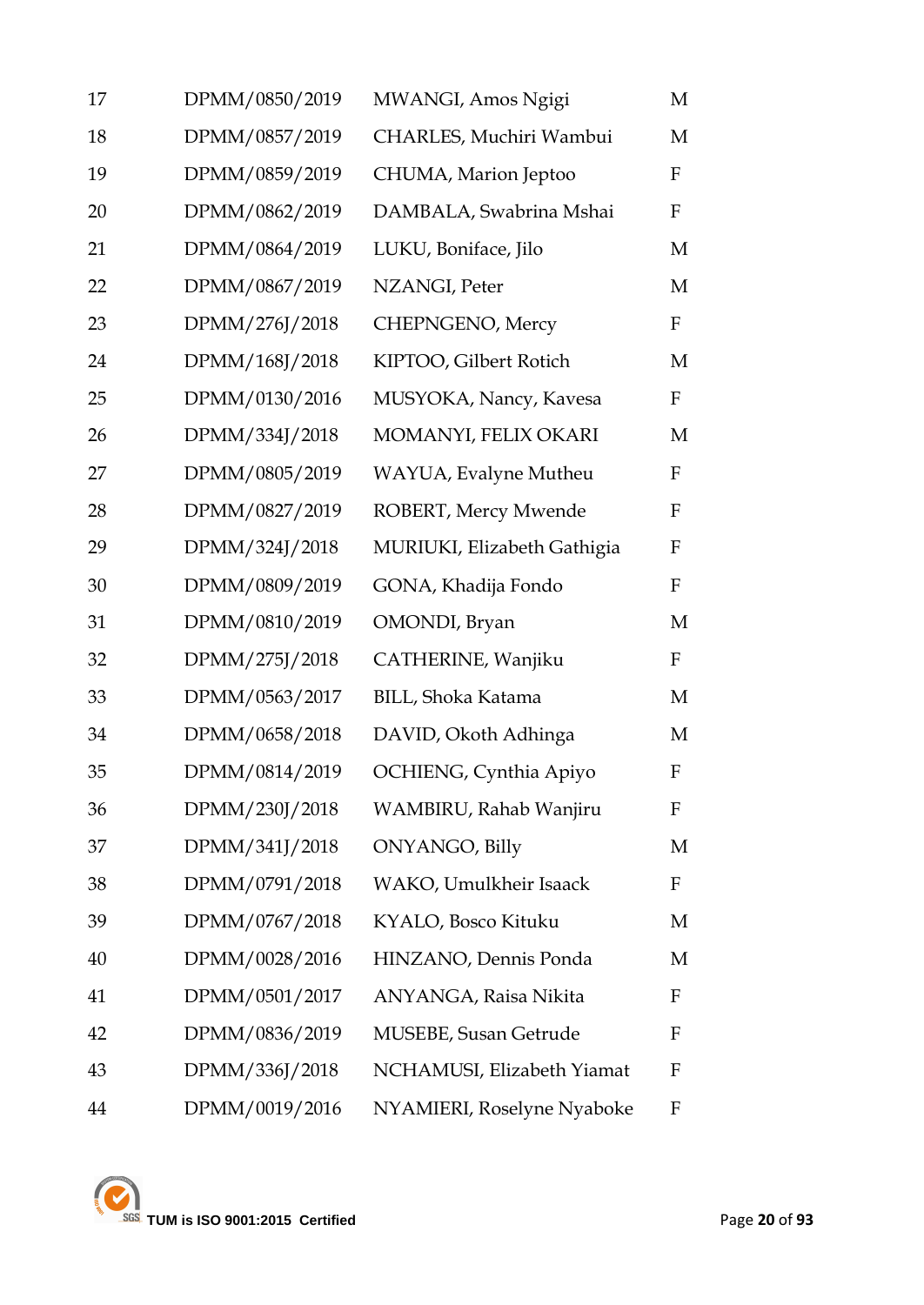| 45 | DPMM/001J/2016 | ABDALLA, Rukia Hassan          | $\mathbf F$ |
|----|----------------|--------------------------------|-------------|
| 46 | DPMM/0025/2016 | MLEKA, Rehema Chilele          | F           |
| 47 | DPMM/095J/2017 | APIYO, Linet Achieng           | M           |
| 48 | DPMM/203J/2018 | <b>APELLA, Winnie Patricia</b> | F           |
| 49 | DPMM/0820/2019 | MUNYOKI, Mwanza                | M           |
| 50 | DPMM/301J/2018 | TEMBE, Faith Achieng           | $\mathbf F$ |
| 51 | DPMM/316J/2018 | KOSGEI, Cyrus Kipyegon         | M           |
| 52 | DPMM/321J/2018 | NDERE, Moureen Njeri           | F           |
| 53 | DPMM/0825/2019 | WECHULI Munyikombo Erick       | M           |
| 54 | DPMM/0711/2018 | NYANGARESI, Danvas Omanwe      | M           |
| 55 | DPMM/0806/2019 | ALICE, Dama                    | F           |
| 56 | DPMM/177J/2018 | <b>AMONDE, Alice</b>           | $\mathbf F$ |
| 57 | DPMM/110J/2017 | WEKESA, Tobias Simiyu          | M           |
| 58 | DPMM/0109/2016 | ALICE, Wanjiru Ikai            | F           |

## **BACHELOR OF COMMERCE (ACCOUNTING OPTION)**

| S/N            | <b>REG. NO</b>                  | <b>NAME</b>                              | <b>GENDER</b> |
|----------------|---------------------------------|------------------------------------------|---------------|
| $\mathbf{1}$   |                                 | BCOM/0760/2018 KALELA, Immaculate Mutheu | F             |
| $\overline{2}$ |                                 | BCOM/242J/2017 MAVUTI, Alex Mutia        | M             |
| 3              | BCOM/293J/2017 ANJEYO, Habel    |                                          | M             |
| $\overline{4}$ |                                 | BCOM/0465/2016 ABSHIR, Biti Fankupi      | ${\bf F}$     |
| 5              |                                 | BCOM/0713/2018 MOHAMED, Najat Bashir     | $\mathbf{F}$  |
| 6              |                                 | BCOM/0617/2017 CHARO, Walter Deri        | M             |
| 7              | BCOM/106J/2016 ALI, Fawaz Firoz |                                          | M             |
| 8              |                                 | BCOM/228J/2017 KILONGA, Dennis Shungu    | M             |
| 9              |                                 | BCOM/234J/2017 GACHAGWI, Denis Mwangi    | M             |
| 10             |                                 | BCOM/235J/2017 KIAMA, Christine Mumbi    | $\mathbf{F}$  |
| 11             |                                 | BCOM/246J/2017 GITONGA, Alex Mwiti       | M             |

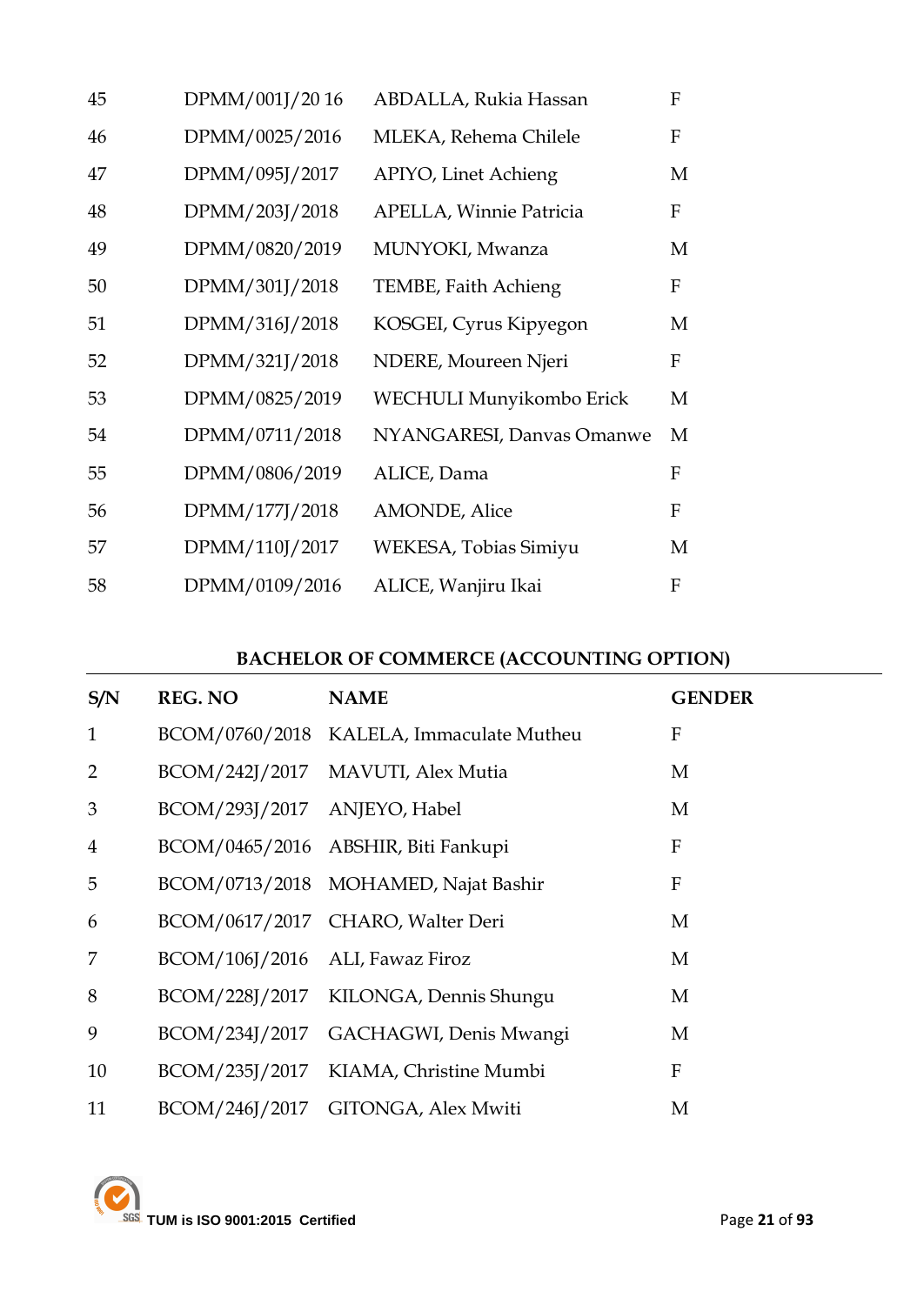| 12 | BCOM/257J/2017               | MUGAO, Brenda Kanoti              | ${\bf F}$                 |
|----|------------------------------|-----------------------------------|---------------------------|
| 13 | BCOM/263J/2017               | WALUBENGO, Deborah                | $\mathbf F$               |
| 14 | BCOM/264J/2017               | PHANUEL, Muyelele Ndalila         | M                         |
| 15 | BCOM/268J/2017               | TOMPO, Erick                      | M                         |
| 16 | BCOM/271J/2017               | KIMWELE, Faith Mumbe              | $\mathbf F$               |
| 17 | BCOM/276J/2017               | NGETICH, Kevin Kibet              | M                         |
| 18 | BCOM/287J/2017               | WACHIRA, Nyawira Immaculate       | $\mathbf F$               |
| 19 | BCOM/305J/2017               | OTIENO, Joab Ongawo               | M                         |
| 20 | BCOM/311J/2017               | OUMA, John Nyaga                  | M                         |
| 21 | BCOM/313J/2017               | OWITI, Edwin Otieno               | M                         |
| 22 | BCOM/318J/2017               | ZAKARIA, Abdulkadir Abubakar      | М                         |
| 23 | BCOM/319J/2017               | <b>OWINO</b> , Livingstone Otieno | M                         |
| 24 | BCOM/0030/2015               | MUKHONGO, Edmond Mubanani         | M                         |
| 25 | BCOM/0437/2016               | <b>BENSON, Munene Gichobi</b>     | M                         |
| 26 | BCOM/248J/2017               | ADAN, Hussein                     | M                         |
| 27 | BCOM/250J/2017               | KASANGA, Mwende                   | M                         |
| 28 | BCOM/252J/2017               | KITAVI, Festus Masila             | M                         |
| 29 | BCOM/290J/2017               | OCHIENG, Shadrack                 | M                         |
| 30 | BCOM/298J/2017               | <b>OBIERO, Purity Doneza</b>      | $\boldsymbol{\mathrm{F}}$ |
| 31 | BCOM/328J/2017 AVEZA, Winnie |                                   | F                         |
| 32 | BCOM/330J/2017               | ACHIENG, Sylivia Elizabeth        | F                         |
| 33 | BCOM/272J/2017               | WAFULA, Billy                     | M                         |
| 34 | BCOM/0339/2016               | BAKARI, Mohamed Mwazecha          | M                         |
| 35 | BCOM/0591/2017               | OGUTA, Laureen Auma               | F                         |
| 36 | BCOM/0691/2018               | KATUA, Richard Kiluu              | M                         |
| 37 | BCOM/5010/014                | MUSEMBI, James Nzamba             | M                         |
| 38 | BCOM/267J/2017               | BAYA, Olivia                      | F                         |
| 39 | BCOM/307J/2017               | GOGA, Osborn Odhiambo             | М                         |

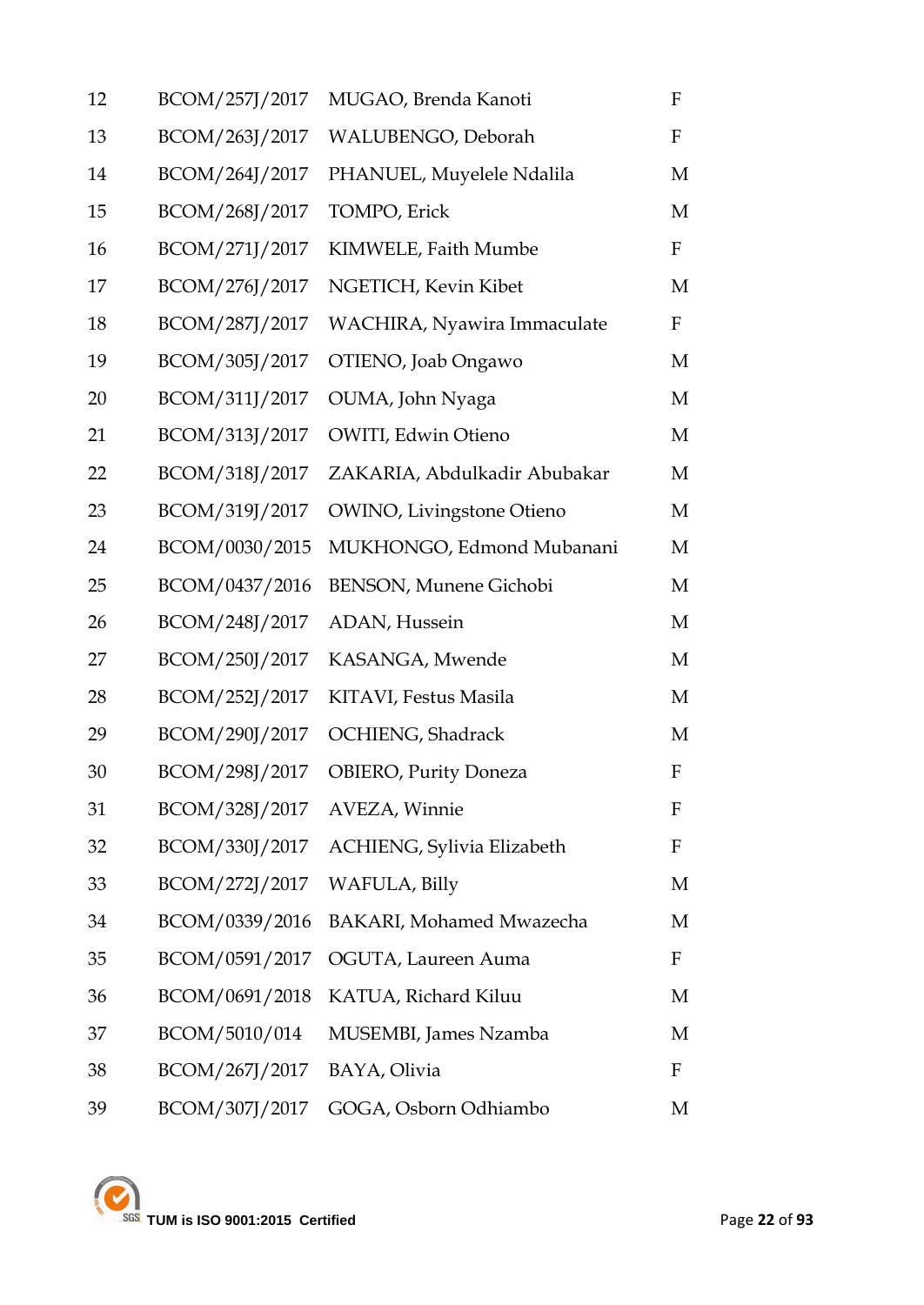| 40 | BCOM/0676/2018 ALAKONYA, Daniel Shisia   | M |
|----|------------------------------------------|---|
| 41 | BCOM/0123/2015 MICHAEL, Owiti Omolo      | M |
| 42 | BCOM/039J/2014 MAGERO, Alderius          | M |
| 43 | BCOM/0702/2018 SALIM, Fatima Rashid      | F |
| 44 | BCOM/152J/2016 KITHUKA, Clerkson Mutunga | M |
| 45 | BCOM/244J/2017 OTIENO, Fiona Joy         | F |
| 46 | BCOM/304J/2017 OPIYO, Gabriel Nyangor    | M |
| 47 | BCOM/327J/2017 Nzioka Victor Kioko       | M |

## **BACHELOR OF COMMERCE (FINANCE OPTION)**

| S/N            | REG. NO        | <b>NAME</b>                | <b>GENDER</b>             |
|----------------|----------------|----------------------------|---------------------------|
| $\mathbf{1}$   | BCOM/225J/2017 | KHAMISA, Salim Abdulrahman | M                         |
| $\overline{2}$ | BCOM/0505/2017 | KIFALU, Carlos Ruwa        | M                         |
| 3              | BCOM/0557/2017 | FATHIL, Purity Njeri       | ${\bf F}$                 |
| $\overline{4}$ | BCOM/0583/2017 | AL-JABRY, Nawal Ahmed      | $\rm F$                   |
| 5              | BCOM/0731/2018 | MKALA, Fidelis Mwaligho    | M                         |
| 6              | BCOM/0748/2018 | OMAR, Maimuna Suleiman     | $\boldsymbol{\mathrm{F}}$ |
| 7              | BCOM/0750/2018 | SOGOMI, Frankline Chasha   | M                         |
| 8              | BCOM/0761/2018 | PATRICK, Mary Kavele       | ${\bf F}$                 |
| 9              | BCOM/014J/2015 | ALAMAYO, Esther Alex       | $\rm F$                   |
| 10             | BCOM/150J/2016 | CHELANGAT, Sheila          | $\rm F$                   |
| 11             | BCOM/219J/2017 | RUSOIRE, Nchitwango Juma   | $\boldsymbol{\mathrm{F}}$ |
| 12             | BCOM/220J/2017 | MOHAMED, Aboud Amin        | M                         |
| 13             | BCOM/224J/2017 | AFYE, Twalib Ahmed         | M                         |
| 14             | BCOM/229J/2017 | GATHONI, Paul Nganga       | M                         |
| 15             | BCOM/231J/2017 | KING'ORI, Shem Wambugu     | M                         |
| 16             | BCOM/233J/2017 | JAFFAR, Wambui Mugo        | $\mathbf{F}$              |
| 17             | BCOM/241J/2017 | KITHEKA, Stephen Mutemi    | M                         |

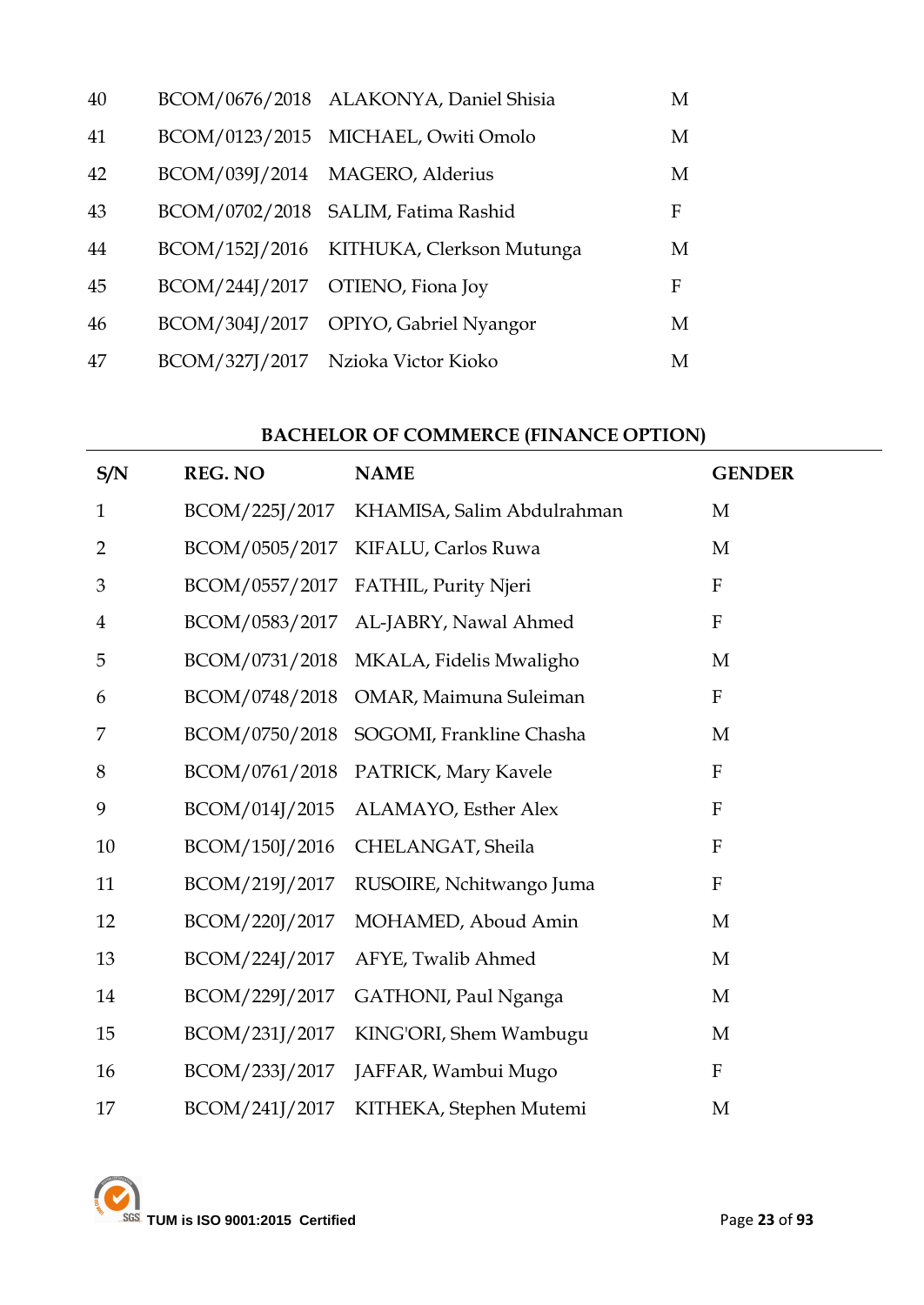| 18 | BCOM/251J/2017 | <b>MULEE, Kelvin Kiatu</b>            | M            |
|----|----------------|---------------------------------------|--------------|
| 19 | BCOM/255J/2017 | MUTETHIA, Max                         | M            |
| 20 | BCOM/262J/2017 | WEKESA, Kevin                         | M            |
| 21 | BCOM/270J/2017 | NGEI, Winter Ngwasi                   | M            |
| 22 | BCOM/278J/2017 | AUSTINE, Mbui Jan                     | M            |
| 23 | BCOM/279J/2017 | NJOROGE, Sarah Wangui                 | $\mathbf{F}$ |
| 24 | BCOM/281J/2017 | WAMALWA, Emmanuel                     | M            |
| 25 | BCOM/299J/2017 | MARUCHA, Diana Moraa                  | $\mathbf{F}$ |
| 26 | BCOM/331J/2017 | MANYONYI, Lavendah Imbuhila           | $\mathbf{F}$ |
| 27 | BCOM/337J/2017 | MALZAD, Ali Leila                     | M            |
| 28 | BCOM/0607/2017 | OYOLLA, Moureen Awuor                 | $\mathbf{F}$ |
| 29 | BCOM/0766/2019 | KIMEU, Joyce Nduku                    | $\mathbf F$  |
| 30 | BCOM/0767/2019 | ELIJA, Morny Hajila                   | $\mathbf{F}$ |
| 31 | BCOM/0774/2019 | KIPLANGAT, Vincent Kipkurui           | M            |
| 32 | BCOM/0725/2018 | KALU, Emma Mazuri                     | $\mathbf{F}$ |
| 33 | BCOM/302J/2017 | NYAFUANGA, Beatrice Achieng           | $\mathbf{F}$ |
| 34 | BCOM/5725/014  | MUNGA, Eric Shoboi                    | M            |
| 35 | BCOM/0547/2017 | KENGA, David Fahari                   | M            |
| 36 | BCOM/243J/2017 | KIRIA, Sarah Karauki                  | $\mathbf F$  |
| 37 |                | BCOM/0781/2019 KUNGU, James Githege   | M            |
| 38 |                | BCOM/230J/2017 NDERI, Loise Wanjiku   | $\mathbf{F}$ |
| 39 | BCOM/245J/2017 | MURIIRA, Nkatha                       | F            |
| 40 | BCOM/0085/2013 | MWENZWA, Mwikali Brigiter             | F            |
| 41 | BCOM/0277/2016 | NZAI, Dhahabu Kahindi                 | F            |
| 42 | BCOM/0524/2017 | OTIENO, Belinder Anyango              | F            |
| 43 | BCOM/0530/2017 | MONGARE, Dennis Job                   | M            |
| 44 |                | BCOM/232J/2017 MAHIANYU, Alice Kirigo | F            |
| 45 | BCOM/236J/2017 | WATHUGI, Ann Wairimu                  | F            |

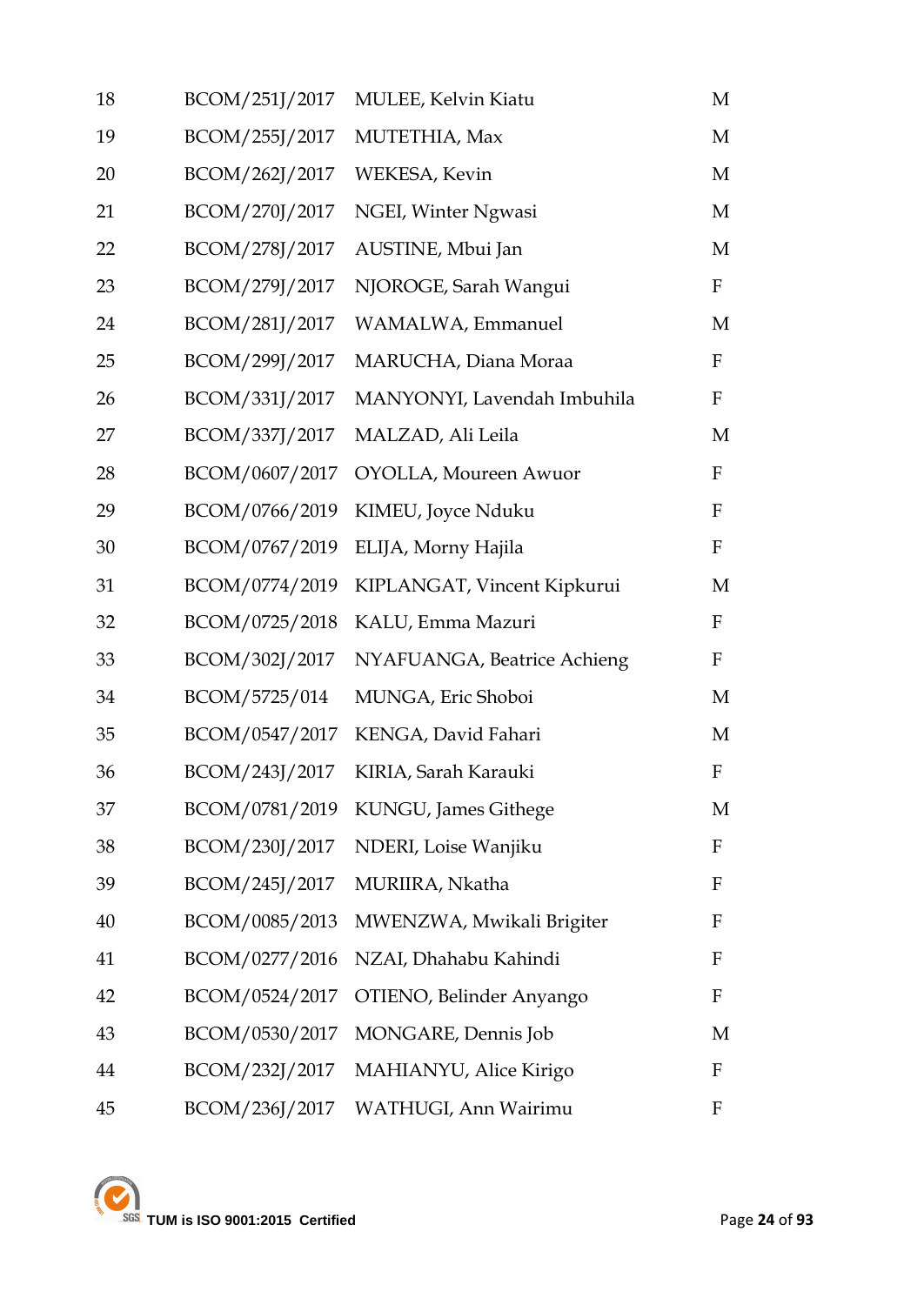| 46 | BCOM/240J/2017 | MUTHENGI, Peter Muthui         | M                |
|----|----------------|--------------------------------|------------------|
| 47 | BCOM/247J/2017 | <b>WAWERU, Caroline Njeri</b>  | $\mathbf{F}$     |
| 48 | BCOM/253J/2017 | SIMEL, Geoffrey Lenku          | M                |
| 49 | BCOM/284J/2017 | SHITANDAYI, Ikonyi Razoa       | $\rm F$          |
| 50 | BCOM/295J/2017 | <b>OWANGE, Lavenda Achieng</b> | $\boldsymbol{F}$ |
| 51 | BCOM/306J/2017 | WAYODI, Robert Okoth           | M                |
| 52 | BCOM/310J/2017 | OMOLLO, Pamela Anyango         | $\rm F$          |
| 53 | BCOM/314J/2017 | FONDO, Eli Gona                | M                |
| 54 | BCOM/320J/2017 | ALI, Salat Saadiya             | $\rm F$          |
| 55 | BCOM/321J/2017 | ODHIAMBO, John Downald         | M                |
| 56 | BCOM/0772/2019 | KERAGITA, Edwin Nyang'au       | M                |
| 57 | BCOM/0312/2016 | MUTUA, Grace Kambua            | $\rm F$          |
| 58 | BCOM/162J/2016 | MUSONYE, Erick Osieko          | M                |
| 59 | BCOM/217J/2017 | MUTUKU, Betty Mwende           | $\rm F$          |
| 60 | BCOM/265J/2017 | CHERUTO, P                     | M                |
| 61 | BCOM/082J/2015 | UNGWE, Odhiambo Peter          | M                |

### **BACHELOR OF COMMERCE (PROCUREMENT OPTION)**

| S/N                     | <b>REG. NO</b>                | <b>NAME</b>                            | <b>GENDER</b> |
|-------------------------|-------------------------------|----------------------------------------|---------------|
| $\mathbf{1}$            |                               | BCOM/0544/2017 MAGANGA, Darius Chola   | M             |
| $2^{\circ}$             |                               | BCOM/0102/2014 BIBLO, Ngess Edward     | M             |
| 3                       |                               | BCOM/038J/2013 GEOFFRY, Kipsang        | M             |
| $\overline{\mathbf{4}}$ |                               | BCOM/0526/2017 NYANDWE, Jemlick Katana | M             |
| 5 <sup>5</sup>          |                               | BCOM/0642/2017 NDUNDA, Evaline Mutave  | F             |
| 6                       |                               | BCOM/0585/2017 DADACHA, Neema Diramo   | F             |
| 7                       | BCOM/218J/2017 HAMISI, Athman |                                        | M             |
| 8                       |                               | BCOM/0334/2016 OMAR, Juma Mahabah      | M             |
| 9                       |                               | BCOM/0755/2018 TSUMA, Mohamed Galale   | M             |

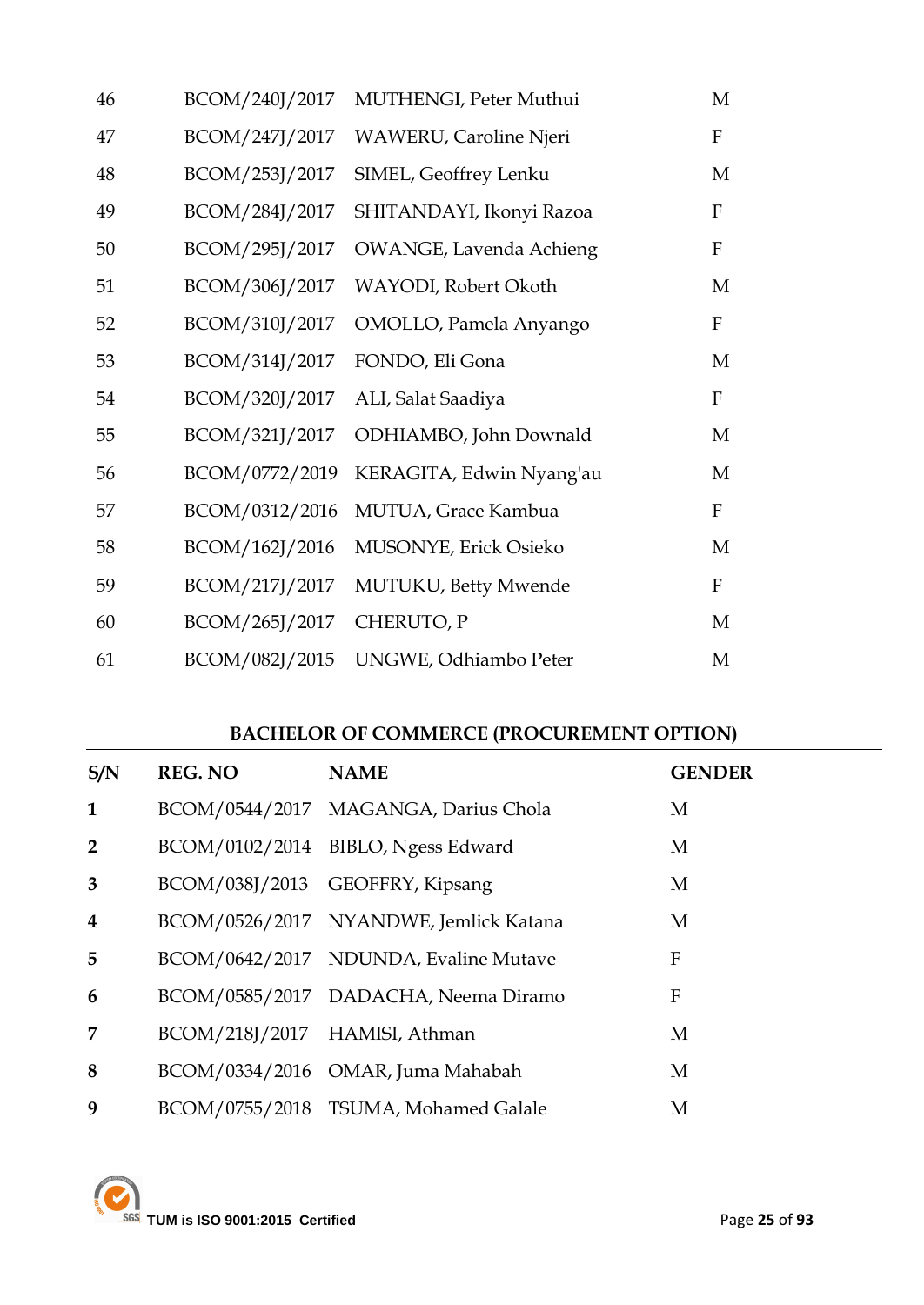| 10 | BCOM/260J/2017 | MAINA, Njuguna Joseph           | M                |
|----|----------------|---------------------------------|------------------|
| 11 | BCOM/0597/2017 | MUNYAO, Peter Nguti             | M                |
| 12 | BCOM/1518/2015 | DZOMBO, Yvonne Msinda           | F                |
| 13 | BCOM/6122/014  | ADAN, Ali Issack                | M                |
| 14 | BCOM/0412/2016 | NYAMBU, Vigilance Zighe         | F                |
| 15 | BCOM/0659/2017 | MWANGAURI, Rama Hamisi          | M                |
| 16 | BCOM/0682/2018 | WACHU, Dhadho Abeid             | M                |
| 17 | BCOM/0705/2018 | <b>GRANTON, Mercy Kabfazi</b>   | F                |
| 18 | BCOM/259J/2017 | WAFULA, Simiyu John             | M                |
| 19 | BCOM/277J/2017 | MARETE, Kabuacha Clifford       | M                |
| 20 | BCOM/0727/2018 | OBOLA, Hassman Onyango          | M                |
| 21 | BCOM/0088/2012 | WAKASYAKA, Edgar Awori          | M                |
| 22 | BCOM/0641/2017 | JAMAL, Mwanaisha Hemed          | F                |
| 23 | BCOM/6227/014  | CHITUTO, James Lewa             | M                |
| 24 | BCOM/0317/2016 | KAWUKI, Sophy Wakio             | F                |
| 25 | BCOM/0827/2019 | RIMBA, Teddy Mlanda             | M                |
| 26 | BCOM/0403/2016 | <b>ONDIEKI, Nelliah Nyaboke</b> | $\mathbf F$      |
| 27 | BCOM/210J/2016 | AKELLO, Lea                     | $\boldsymbol{F}$ |
| 28 | BCOM/308J/2017 | OKEYO, Devons Odhiambo          | M                |
| 29 | BCOM/6123/014  | YUSSUF, Abdi Mohamud            | M                |
| 30 | BCOM/0282/2016 | LAGAT, Isaac Kipchirchir        | M                |
| 31 | BCOM/003J/2014 | NYANGE, Migaili George          | M                |

## **BACHELOR OF COMMERCE (LOGISTICS OPTION)**

| S/N            | <b>REG. NO</b> | <b>NAME</b>                          | <b>GENDER</b> |
|----------------|----------------|--------------------------------------|---------------|
| $\mathbf{1}$   |                | BCOM/0762/2018 NJEHIA, Bright Kahiga | М             |
| 2              |                | BCOM/0704/2018 ALI, HADIYA Juma      | F             |
| $\mathfrak{Z}$ |                | BCOM/1070/2014 SOMBA, Mercy Syomunyu | F             |

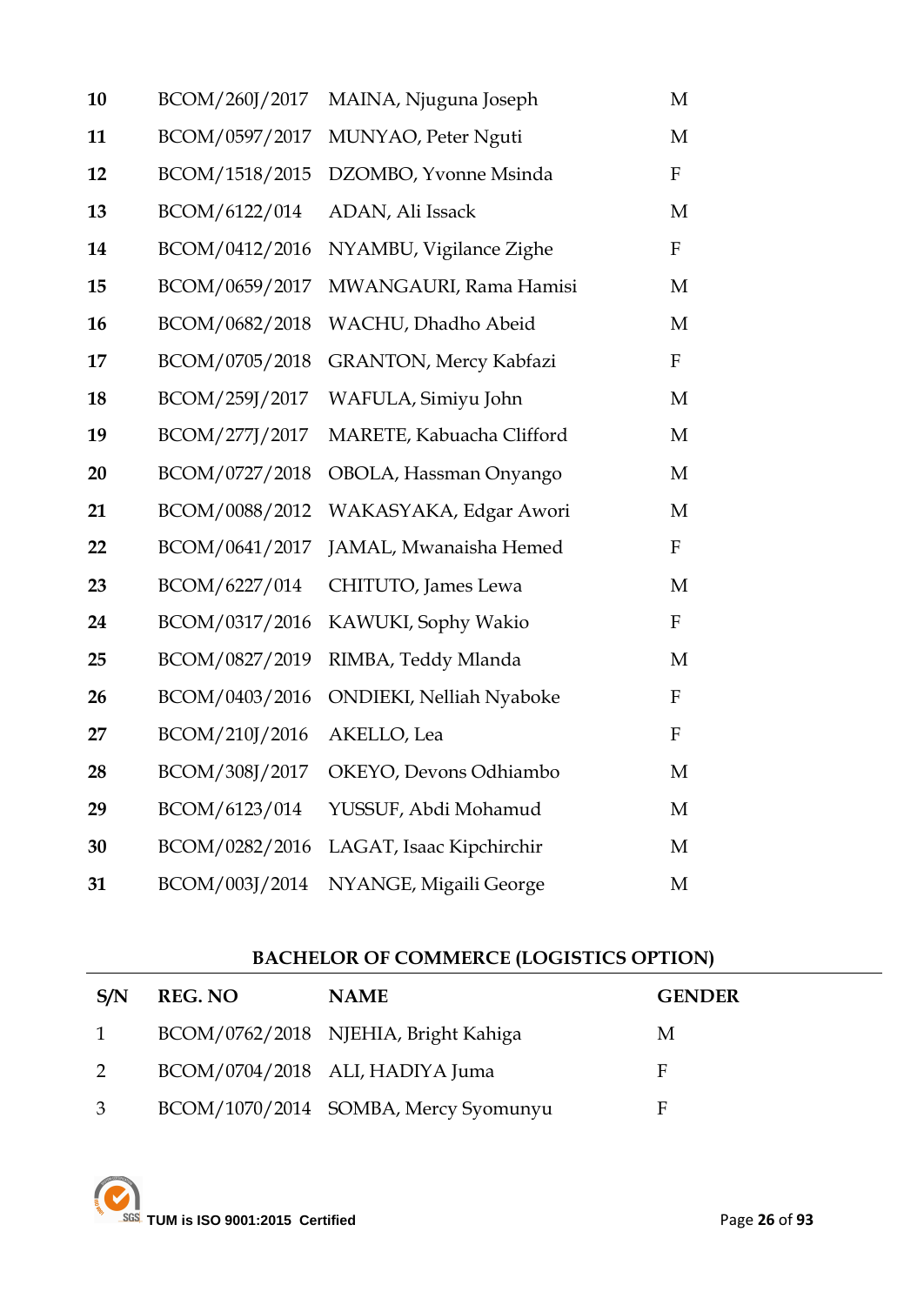| $\overline{4}$ | BCOM/1224/2014 ELIUS, Chilumo Mbwana     | M |
|----------------|------------------------------------------|---|
| 5              | BCOM/0549/2017 BOSSO, Alice Mbeyu        | F |
| 6              | BCOM/0400/2016 MWASHIGHADI, Robert Mtoto | M |
| 7              | BCOM/0621/2017 MOSES, Baraza Wekesa      | M |
| 8              | BCOM/0548/2017 KARISA, Gift Ngao         | M |
| 9              | BCOM/0921/2014 KENNEDY, Kavuwa Aaron     | M |
| 10             | BCOM/0589/2017 SAAD, Mohamed Abdulrahim  | M |
| 11             | BCOM/0594/2017 AMAYOTI, Collins Odawa    | M |
| 12             | BCOM/0558/2017 MUETI, Rose Nthenya       | F |

### **BACHELOR OF COMMERCE (HUMAN RESOURCE MANAGEMENT OPTION)**

| S/NO           | REG. NO.                     | <b>NAME</b>                            | <b>GENDER</b> |
|----------------|------------------------------|----------------------------------------|---------------|
|                |                              | BCOM/0464/2016 MOHAMED, Farhiya Abdi   | F             |
| $\mathcal{P}$  |                              | BCOM/0446/2016 OMAR, Ali Mohamed       | M             |
| 3              | BCOM/336J/2017 MUTUMA, Jacob |                                        | М             |
| $\overline{4}$ |                              | BCOM/0531/2017 MWASI, Laura Samba      | F             |
| 5              |                              | BCOM/0300/2016 MWENDWA, Felix Muthengi | M             |

#### **BACHELOR OF BUSINESS ADMISTRATION (ACCOUNTING OPTION)**

| S/NO                    | REG. NO.      | <b>NAME</b>                | <b>GENDER</b> |
|-------------------------|---------------|----------------------------|---------------|
| $\mathbf{1}$            | BBA/0376/2018 | MBOCHI, Keziah Mumbi       | F             |
| $\overline{2}$          | BBA/0377/2018 | OMAR, Maka Mohamed         | F             |
| 3                       | BBA/209J/2017 | SULEIMAN, Fatma Abdulrahim | - F           |
| $\overline{\mathbf{4}}$ | BBA/212J/2017 | MWANGI, Mburu Joseph       | М             |
| 5                       | BBA/216J/2017 | KARIO, Edward Kinyua       | M             |
| 6                       | BBA/218J/2017 | WARWARE, Joan Wambui       | F             |
| 7                       | BBA/231J/2017 | MUTULA, Patrick Kingoo     | М             |
| 8                       | BBA/234J/2017 | NGUMBAU, Mary Nthenya      | F             |

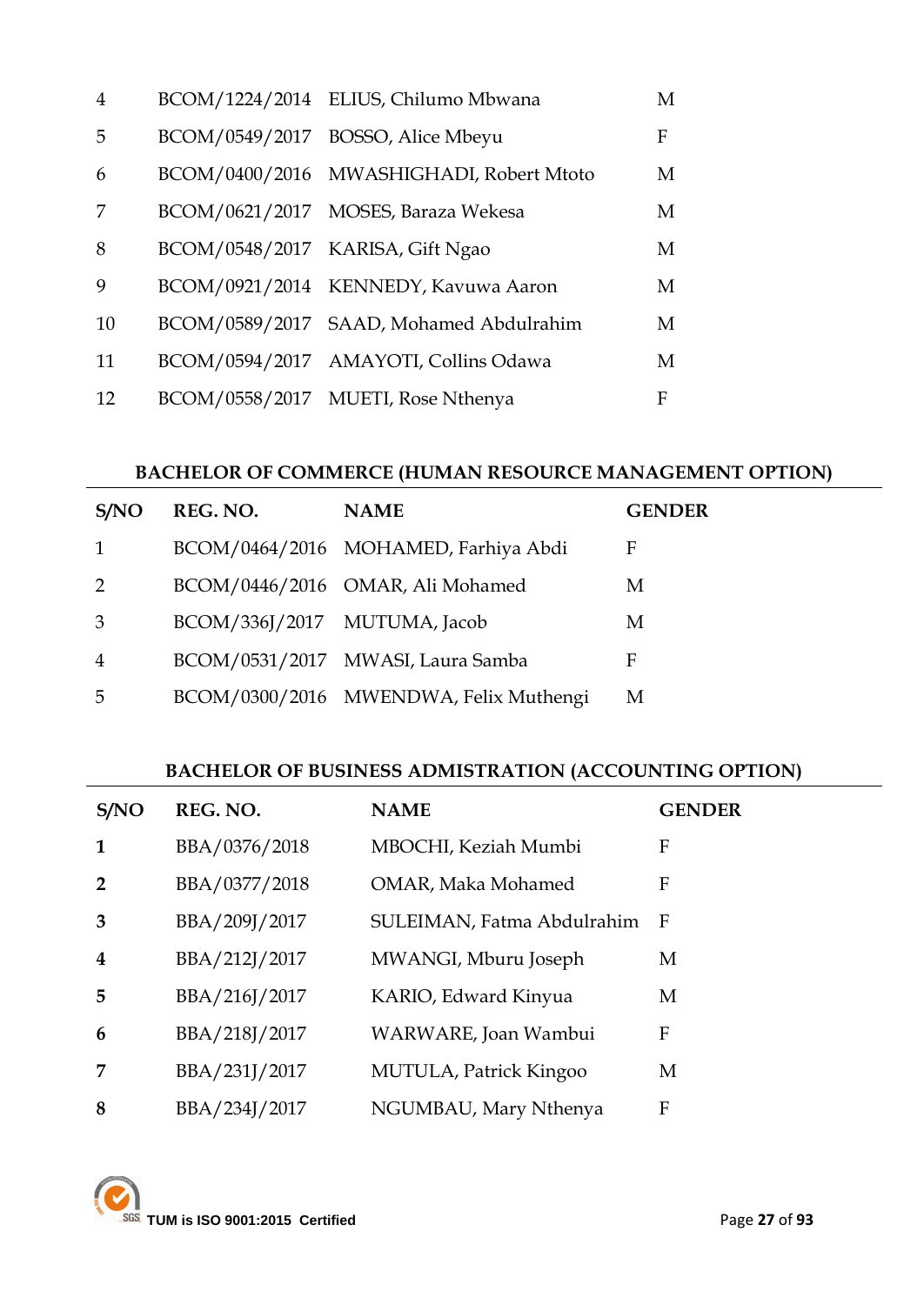| 9  | BBA/238J/2017 | WACHIRA, Cecilia Wanjira          | F            |
|----|---------------|-----------------------------------|--------------|
| 10 | BBA/246J/2017 | KATHOMI, Fredah                   | F            |
| 11 | BBA/253J/2017 | UMAZI, Kuphenya Dalu              | F            |
| 12 | BBA/256J/2017 | KARURI, Wangechi                  | $\mathbf F$  |
| 13 | BBA/263J/2017 | NYAMWEYA, Samson Nyangen          | M            |
| 14 | BBA/272J/2017 | JACOB, Watua Wanyonyi             | M            |
| 15 | BBA/282J/2017 | <b>OMONDI</b> , Anyango Catherine | F            |
| 16 | BBA/291J/2017 | ORWA, Walter Ouma                 | M            |
| 17 | BBA/214J/2017 | MAGONDU, Simon Muriithi           | M            |
| 18 | BBA/222J/2017 | MWAURA, Stephen Mungai            | M            |
| 19 | BBA/229J/2017 | SIMON, Mutua Kilonzo              | M            |
| 20 | BBA/230J/2017 | OTIENO, Valentine Adhiambo        | F            |
| 21 | BBA/232J/2017 | KANUU, Dianah Nduki               | F            |
| 22 | BBA/245J/2017 | GITONGA, Martin Nyaga             | M            |
| 23 | BBA/285J/2017 | ALPHONS, Okoth                    | M            |
| 24 | BBA/298J/2017 | NYAINDA, Brian Ochieng            | M            |
| 25 | BBA/307J/2017 | <b>OKILA Trizzer Ayemba</b>       | $\mathbf{F}$ |
| 26 | BBA/308J/2017 | NYONDO, Islam Mumba               | M            |
| 27 | BBA/0291/2017 | MICHAEL, Munuve Matheka           | М            |
| 28 | BBA/0365/2018 | ASHA, Jackson Palapanda           | F            |
| 29 | BBA/0428/2018 | ALLY, Mohamed Mngella             | М            |
| 30 | BBA/284J/2017 | HENRY, Nyabuto Mauti              | M            |
| 31 | BBA/301J/2017 | OGUDA, Tonny Blair                | M            |
| 32 | BBA/124J/2016 | MUTHOMI, Denis                    | M            |
| 33 | BBA/114J/2016 | MWANGI, Stephen Kimani            | М            |
| 34 | BBA/206J/2017 | KOMORA, Alice Nababe              | F            |
| 35 | BBA/213J/2017 | KIRIGO, Patrick Ndegwa            | М            |
| 36 | BBA/247J/2017 | NABWAYO, Valary                   | F            |

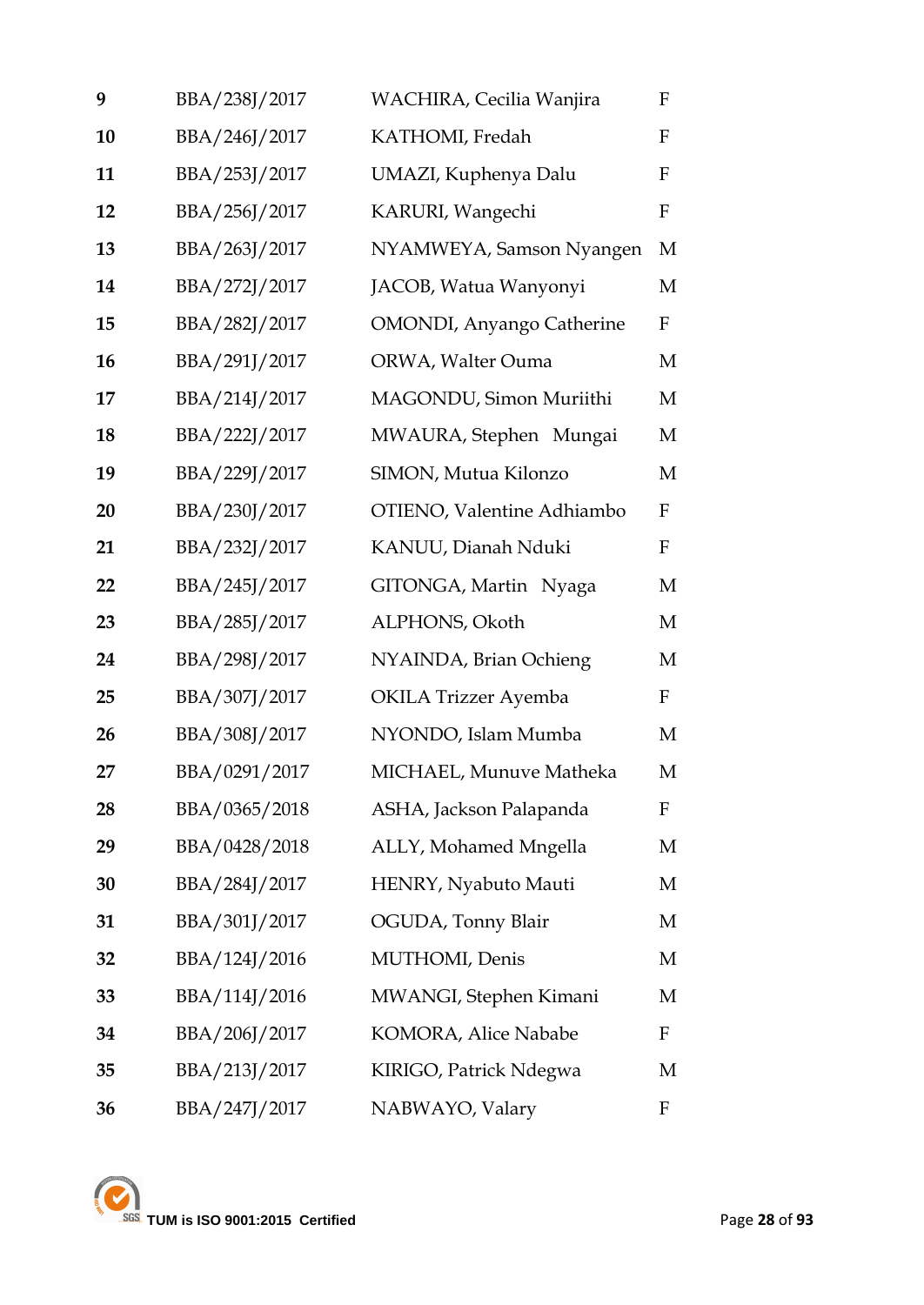| 37 | BBA/270J/2017 | KWAMBOKA, Judith              | F            |
|----|---------------|-------------------------------|--------------|
| 38 | BBA/200J/2016 | MUIA, Ndunge                  | $\mathbf F$  |
| 39 | BBA/215J/2017 | GICHUKI, Micheal Mugambi      | M            |
| 40 | BBA/266J/2017 | LANGAT, Kiptoo Vincent        | M            |
| 41 | BBA/269J/2017 | SYLVIA, Mirisho               | $\mathbf F$  |
| 42 | BBA/278J/2017 | DHIDHA, Arafat Barisa         | M            |
| 43 | BBA/283J/2017 | SAMSON, Ogweno Okoth          | M            |
| 44 | BBA/296J/2017 | EDWIN, Chardi Kotieno         | $\mathbf M$  |
| 45 | BBA/303J/2017 | SYLVESTER, Kipkirui Ngetich   | M            |
| 46 | BBA/0239/2017 | JACOB, Omondi Gwako           | M            |
| 47 | BBA/170J/2016 | OBONYO, Kelvin Otieno         | M            |
| 48 | BBA/211J/2017 | NJERI, Francis Maina          | M            |
| 49 | BBA/237J/2017 | <b>THAIRI</b> , Linnet Murugi | $\mathbf{F}$ |
| 50 | BBA/289J/2017 | RADOL, Barack Oluoch          | M            |
| 51 | BBA/250J/2017 | LELESIIT, Kenedy B            | M            |
| 52 | BBA/271J/2017 | WANYONYI, Ruphas Nyongesa     | M            |
| 53 | BBA/273J/2017 | IMBWAGA, Grinvil              | M            |
| 54 | BBA/0276/2017 | JUMA, Hamisi Suwari           | M            |
| 55 | BBA/227J/2017 | NGANGA, Rosemary Njeri        | $\mathbf F$  |
| 56 | BBA/118J/2016 | KUIGAIGA, Mike                | M            |
| 57 | BBA/067J/2015 | JOSEPH, A. Nyaga              | M            |

## **BACHELOR OF BUSINESS ADMISTRATION (MARKETING OPTION)**

| S/NO           | REG. NO.      | <b>NAME</b>         | <b>GENDER</b> |
|----------------|---------------|---------------------|---------------|
| 1              | BBA/035J/2015 | NELLYSON, Mutuku    | M             |
| 2              | BBA/104J/2016 | OUMA, Maurice       | M             |
| 3              | BBA/258J/2017 | MUMO, Yvonne Syokau | F             |
| $\overline{4}$ | BBA/262J/2017 | MUIRURI, Simon      | M             |

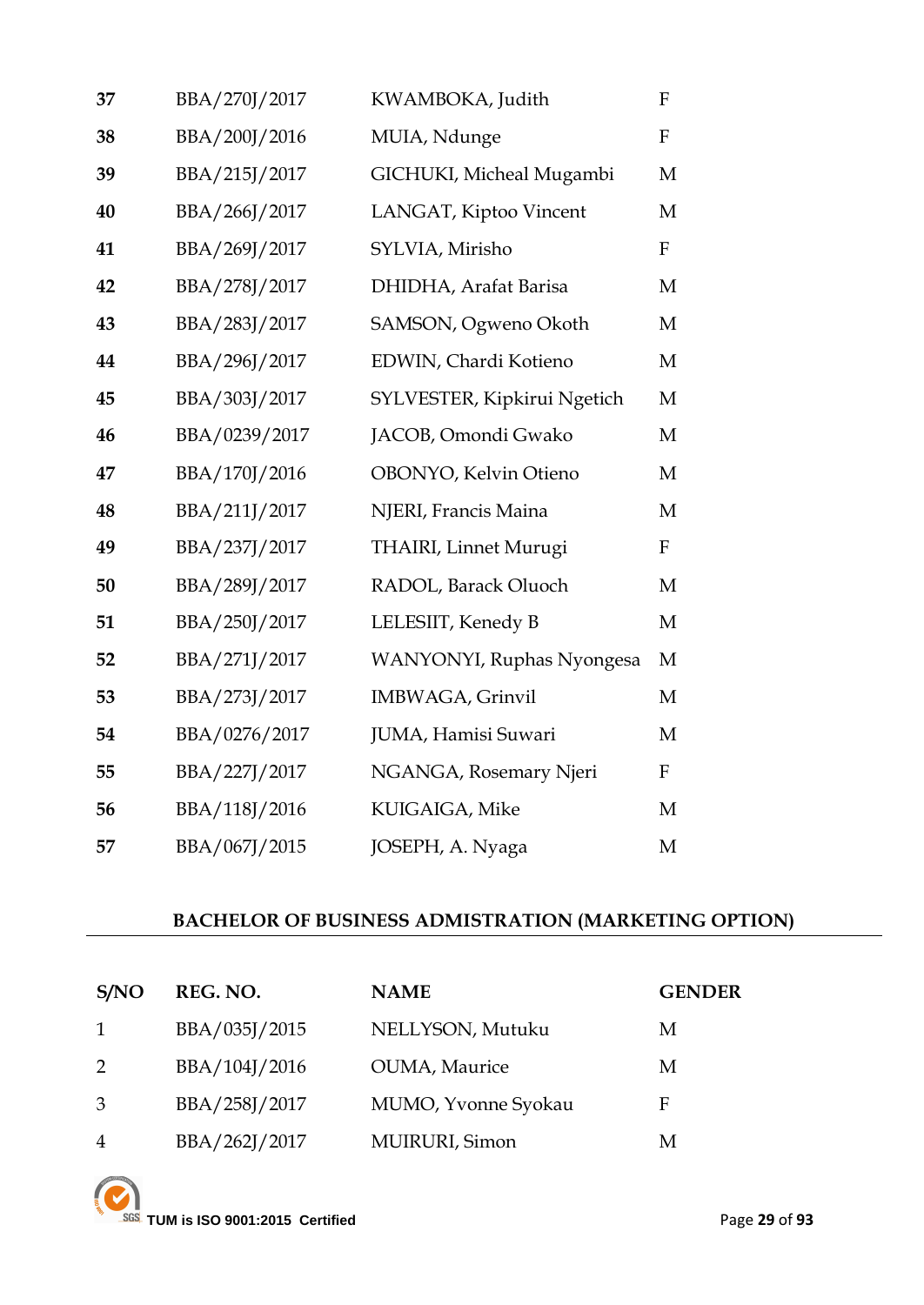| 5  | BBA/274J/2017 | POLYCARP, Andabwa          | М |
|----|---------------|----------------------------|---|
| 6  | BBA/015J/2015 | NJUNG'E Ruth Wanjiru       | F |
|    | BBA/0333/2017 | CYNTHIA, Muoti Alfonce     | F |
| 8  | BBA/109J/2016 | <b>MUTURI</b> , Leakey Lee | М |
| 9  | BBA/257J/2017 | MWANDA, Alex Muturi        | M |
| 10 | BBA/0402/2018 | VICKY, Samba Musyoka       | F |
| 11 | BBA/0422/2018 | ABBAS, Dhadho Makorani     | М |
| 12 | BBA/190J/2016 | MEWA, Emmanuel             | M |

#### **BACHELOR OF BUSINESS ADMISTRATION (HUMAN RESOURCE MANAGEMENT OPTION)**

| S/NO                    | REG. NO.      | <b>NAME</b>             | <b>GENDER</b>             |
|-------------------------|---------------|-------------------------|---------------------------|
| $\mathbf{1}$            | BBA/243J/2017 | MUTIE, Fiona Mueni      | $\mathbf{F}$              |
| $\overline{2}$          | BBA/0325/2017 | HASSAN, Zulfa Musa      | $\mathbf{F}$              |
| 3                       | BBA/0437/2019 | HAMISI, Feswal Kea      | M                         |
| $\overline{\mathbf{4}}$ | BBA/0317/2017 | ALI, Khairat Abdulbari  | ${\bf F}$                 |
| 5                       | BBA/210J/2017 | HASHIM, Salamah Swaleh  | $\mathbf{F}$              |
| 6                       | BBA/261J/2017 | CHEPKORIR, Danael       | ${\bf F}$                 |
| 7                       | BBA/0228/2017 | OKOTH, William          | M                         |
| $8\,$                   | BBA/0233/2017 | CLARICE, Neema Kalume   | $\boldsymbol{\mathrm{F}}$ |
| 9                       | BBA/0289/2017 | PATIENCE, Neema Sirya   | $\mathbf{F}$              |
| 10                      | BBA/0352/2018 | CYNTHIA, Njeri Dzilla   | $\mathbf{F}$              |
| 11                      | BBA/0434/2019 | MOHAMMED, Said Mohammed | M                         |
| 12                      | BBA/185J/2016 | OWINO, James Apollo     | $\mathbf{M}$              |
| 13                      | BBA/0391/2018 | OGOLA, Otieno Lawrence  | M                         |
| 14                      | BBA/128J/2016 | NGEI, Thomas Kimeu      | M                         |
| 15                      | BBA/171J/2016 | NYAKUNDI, Matunda Frank | M                         |
| 16                      | BBA/224J/2017 | WAFULA, Michelle Nicole | $\mathbf F$               |
| 17                      | BBA/240J/2017 | NG'ANGA, Gideon         | M                         |

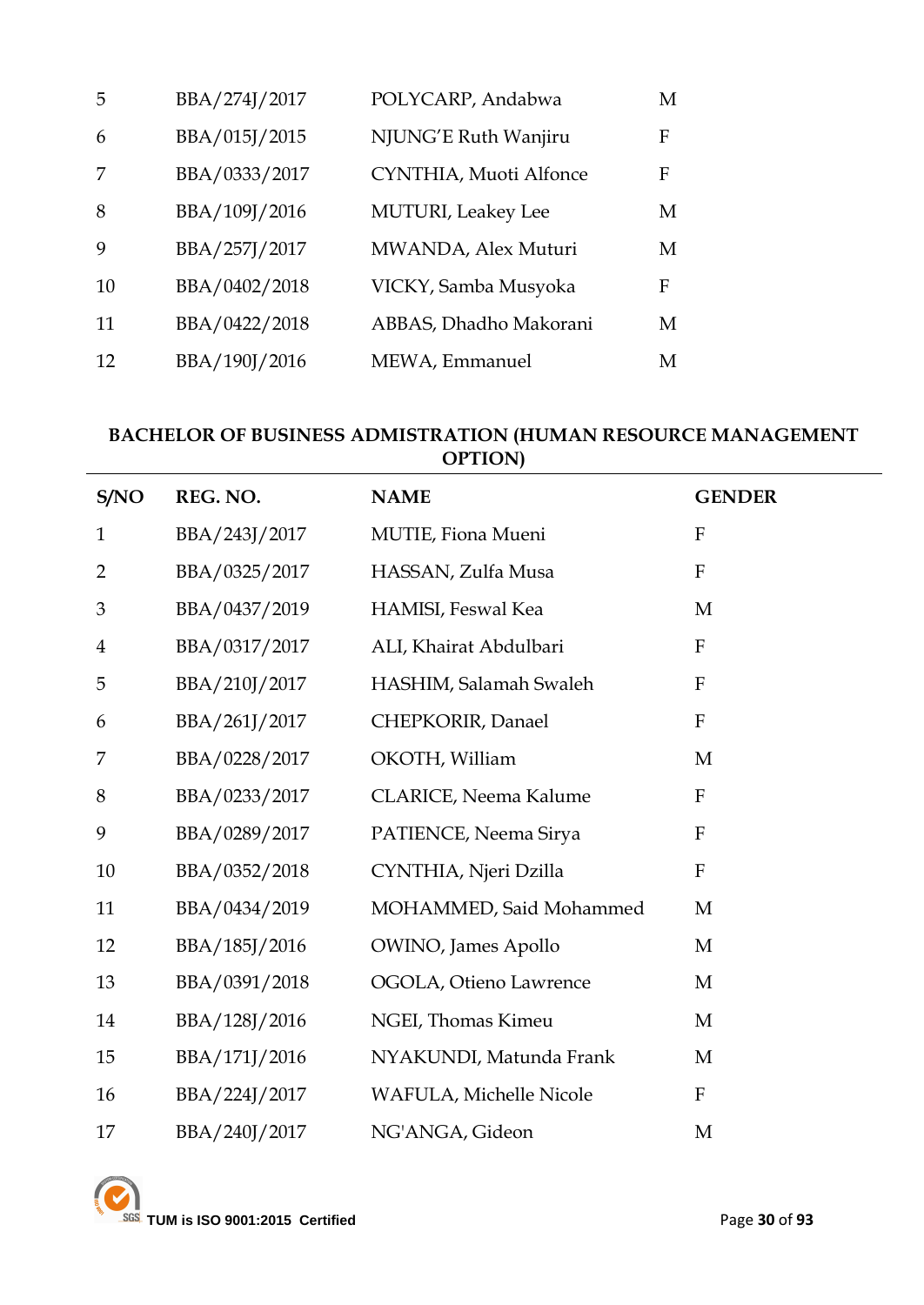| 18 | BBA/136J/2016 | NDUTA, Geofry Muchiri           | M            |
|----|---------------|---------------------------------|--------------|
| 19 | BBA/131J/2016 | <b>MOSES, Christine Kathure</b> | F            |
| 20 | BBA/205J/2017 | MWANDOE, K Harrison             | M            |
| 21 | BBA/286J/2017 | <b>ONYANGO, Roy Owino</b>       | M            |
| 22 | BBA/0366/2018 | REDEMTA, Sambi Mutisya          | F            |
| 23 | BBA/0362/2018 | CELESTINE, Jerop Kiptum         | F            |
| 24 | BBA/208J/2017 | RASHID, Azzan Said              | M            |
| 25 | BBA/264J/2017 | <b>ONKANGI, Magoma Charity</b>  | F            |
| 26 | BBA/201J/2016 | KIPSOI, K Nicodemus             | M            |
| 27 | BBA/276J/2017 | MUKUNZI, Atsabina               | F            |
| 28 | BBA/305J/2017 | FILEX, Krop                     | M            |
| 29 | BBA/154J/2016 | GITANGWA, Ndubi Dexter          | M            |
| 30 | BBA/0359/2018 | LILIAN, Achieng                 | $\mathbf{F}$ |

## **BACHELOR OF BUSINESS AND OFFICE MANAGEMENT (BUSINESS MANAGEMENT OPTION)**

| S/N            | <b>REG NUMBER</b> | <b>NAME</b>                     | <b>GENDER</b> |
|----------------|-------------------|---------------------------------|---------------|
| 1              | BBOM/228J/2017    | <b>ONYANGO</b> , Brian Bwire    | M             |
| $\mathcal{P}$  | BBOM/132J/2016    | OJWANG, Achieng Faith           | F             |
| 3              | BBOM/154J/2017    | MUCHIRI, Waithira Felister      | F             |
| $\overline{4}$ | BBOM/155J/2017    | <b>MUCHIRI</b> , Dennis Gathiru | M             |
| 5              | BBOM/163J/2017    | KIMONYE, Jane Wanjiru           | F             |
| 6              | BBOM/165J/2017    | <b>MUMO, Shadrack Mutie</b>     | M             |
| 7              | BBOM/172J/2017    | KIMWELE, Josphat Muthengi       | M             |
| 8              | BBOM/176J/2017    | YOSUA, Edward, Paul             | M             |
| 9              | BBOM/181J/2017    | KIMANZI, Victor Kilonzi         | M             |
| 10             | BBOM/182J/2017    | <b>MUTWIRI, Winnie Kinya</b>    | F             |
| 11             | BBOM/183J/2017    | NGOLANIE, Victor Kioko          | M             |

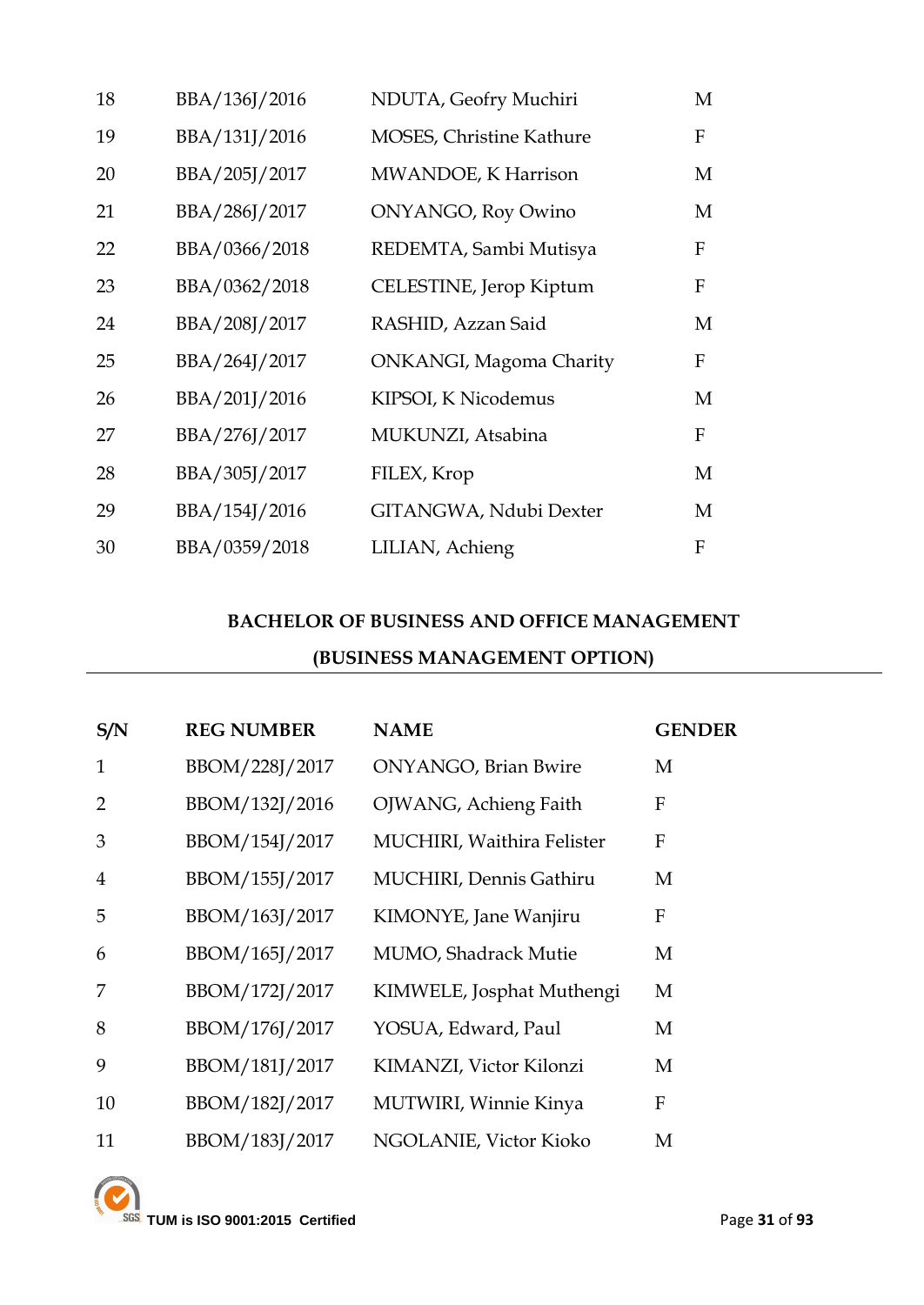| 12 | BBOM/186J/2017 | KINGESI, Neema Muthoki         | $\mathbf F$ |
|----|----------------|--------------------------------|-------------|
| 13 | BBOM/188J/2017 | MICHAEL, Brian Kahiu           | M           |
| 14 | BBOM/190J/2017 | KAGWIRIA, Weddy                | $\mathbf F$ |
| 15 | BBOM/192J/2017 | SANIAM, Anne                   | $\mathbf F$ |
| 16 | BBOM/196J/2017 | KIPROTICH, Vincent             | M           |
| 17 | BBOM/199J/2017 | JEMUTAI, Winnie                | $\rm F$     |
| 18 | BBOM/204J/2017 | KIPKOSGEI, Emmanuel            | M           |
| 19 | BBOM/206J/2017 | KARIUKI, Cecilia Wangui        | F           |
| 20 | BBOM/209J/2017 | WANZALA, Sarah Akello          | $\mathbf F$ |
| 21 | BBOM/217J/2017 | MAURICE, Salwa Ingutia         | M           |
| 22 | BBOM/227J/2017 | MWALE, Zacharia Kupara         | M           |
| 23 | BBOM/231J/2017 | MAERA, Onderi Brian            | M           |
| 24 | BBOM/232J/2017 | ASEKO, Merceline Juma          | $\mathbf F$ |
| 25 | BBOM/240J/2017 | ONYANGO, Omondi Edwin          | M           |
| 26 | BBOM/164J/2017 | FOSTINAH, Irene                | $\mathbf F$ |
| 27 | BBOM/222J/2017 | KUNANI, Claudia Nasubo         | F           |
| 28 | BBOM/166J/2017 | NJOROGE, John Chege            | M           |
| 29 | BBOM/229J/2017 | <b>OMONDI</b> , Emilly Achieng | $\mathbf F$ |
| 30 | BBOM/235J/2017 | NYABINDA, Phenny Awuor         | F           |
| 31 | BBOM/241J/2017 | <b>ODERA, Milkah Achieng</b>   | F           |
| 32 | BBOM/191J/2017 | <b>ACHIENG</b> , Turine        | F           |
| 33 | BBOM/152J/2017 | GARAMA, Niecy Raha             | F           |
| 34 | BBOM/170J/2017 | SILA, Shadrack Munyaka         | M           |
| 35 | BBOM/174J/2017 | KALUKU, Josephine Mwende       | F           |
| 36 | BBOM/198J/2017 | <b>BENARD</b> , Kiprotich      | M           |
| 37 | BBOM/203J/2017 | CHEBET, Mercy Grace            | F           |
| 38 | BBOM/208J/2017 | JEREMIAH, Kakuko Kipkopus      | М           |
| 39 | BBOM/214J/2017 | KAZUNGU, Mwanengo George       | М           |

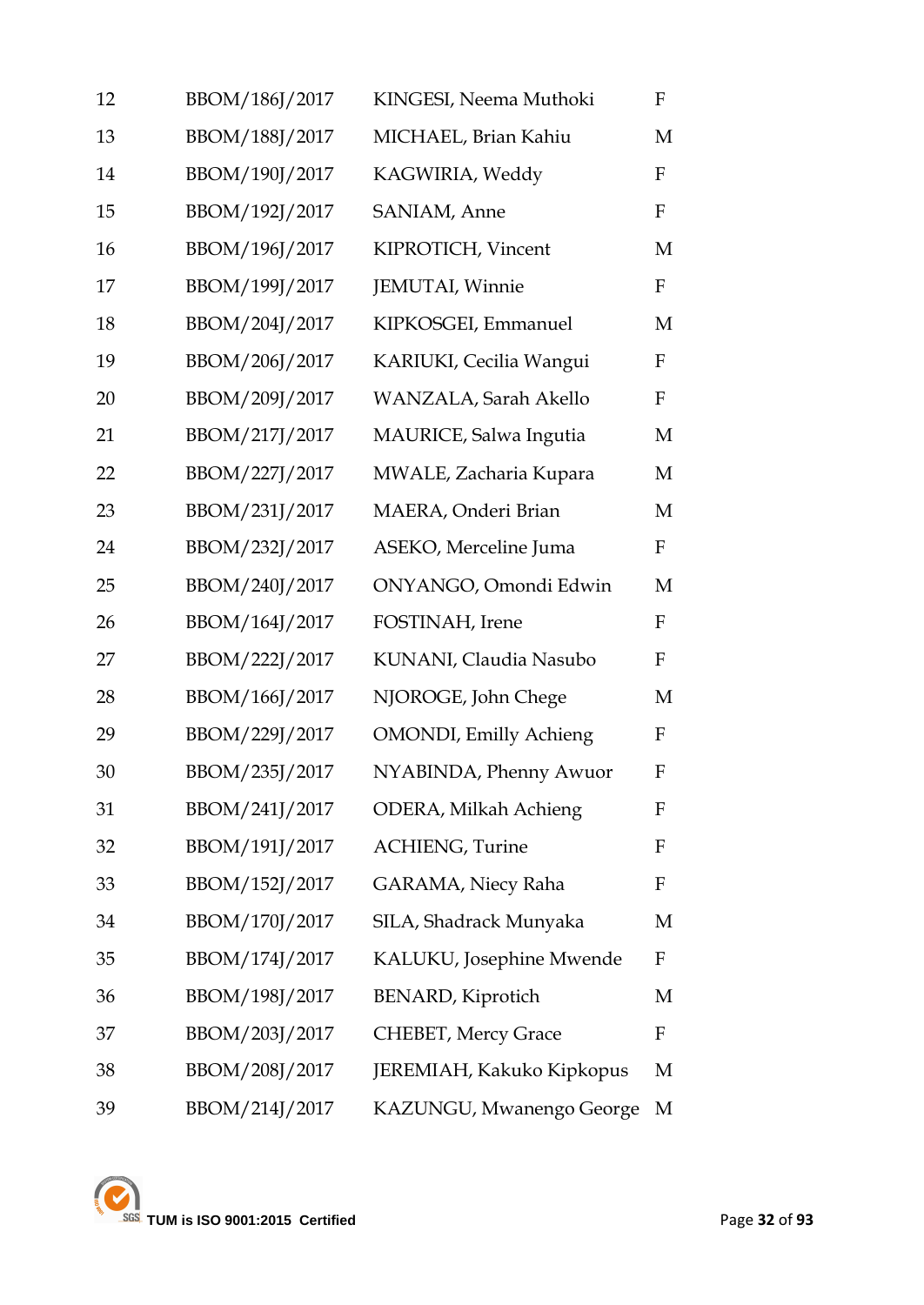| 40 | BBOM/215J/2017 | OMBABA, Kemunto Moureen       | $\mathbf{F}$ |
|----|----------------|-------------------------------|--------------|
| 41 | BBOM/216J/2017 | OYUGI, Anne                   | F            |
| 42 | BBOM/219J/2017 | <b>EMANUEL</b> , Masitsa      | M            |
| 43 | BBOM/238J/2017 | <b>OCHIENG, Atieno Winter</b> | F            |
| 44 | BBOM/250J/2017 | AUDI, Brenda Akoth            | F            |
| 45 | BBOM/233J/2017 | NCHORE, Innocent Okioma       | M            |
| 46 | BBOM/194J/2017 | ABEL, Kipngetich              | M            |
| 47 | BBOM/090J/2016 | LEGEI, Loramat Benard         | M            |
| 48 | BBOM/226J/2017 | RONYA, Peru                   | M            |

#### **BACHELOR OF BUSINESS AND OFFICE MANAGEMENT**

### **(SECRETARIAL OPTION)**

| S/N            | <b>REG NUMBER</b> | <b>NAME</b>                | <b>GENDER</b> |
|----------------|-------------------|----------------------------|---------------|
| $\mathbf{1}$   | BBOM/148J/2017    | MTOTO, Meshack             | M             |
| $\overline{2}$ | BBOM/175J/2017    | MUSYOKI, Kavinya Faith     | ${\bf F}$     |
| 3              | BBOM/195J/2017    | MUTAI, Nehemiah Kipngeno   | M             |
| $\overline{4}$ | BBOM/210J/2017    | CHILAMUS, Conscilia        | F             |
| 5              | BBOM/221J/2017    | SIFUNA, Joshua Wafula      | M             |
| 6              | BBOM/244J/2017    | LANGAT, Kiprotich Mike     | M             |
| 7              | BBOM/245J/2017    | ODERO, Faith Amondi        | ${\bf F}$     |
| 8              | BBOM/246J/2017    | MICHAEL, Otieno Otieno     | M             |
| 9              | BBOM/158J/2017    | WAEMA, James Maundu        | M             |
| 10             | BBOM/173J/2017    | KASYUKI, Lena              | ${\bf F}$     |
|                | BBOM/184J/2017    | <b>MULI</b> , Mercy Ndunge | ${\bf F}$     |

#### **BACHELOR OF BUSINESS AND INFORMATION TECHNOLOGY**

| S/N | <b>REG NUMBER</b> | <b>NAME</b>           | <b>GENDER</b> |
|-----|-------------------|-----------------------|---------------|
|     | BBIT/493J/2017    | CHEGE, Peninah Mukuhi |               |

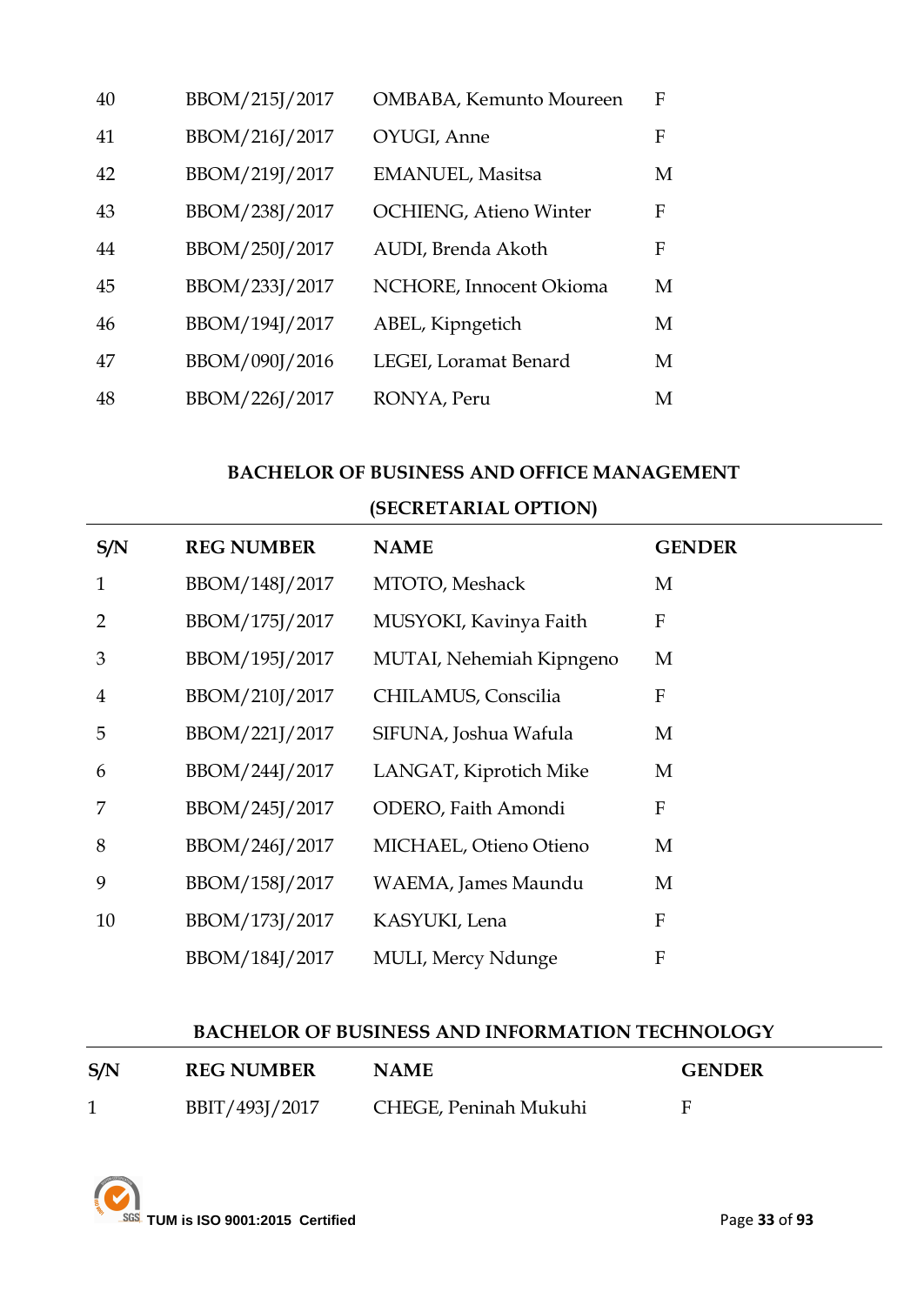| 2              | BBIT/527J/2017 | CHANGAYA, Mulitani Stephen  | М            |
|----------------|----------------|-----------------------------|--------------|
| 3              | BBIT/119J/2016 | MBOLU, Stephen King'oo      | M            |
| $\overline{4}$ | BBIT/490J/2017 | MWANGI, Lydiah Nyokabi      | $\mathbf F$  |
| 5              | BBIT/491J/2017 | KAHIHIA, Wairimu            | $\mathbf F$  |
| 6              | BBIT/492J/2017 | KIMARU, Robert Wachira      | M            |
| 7              | BBIT/497J/2017 | WAMBAIRE, Stella Mumbi      | $\mathbf F$  |
| 8              | BBIT/498J/2017 | KARANJA, Cecilia Wangari    | $\mathbf{F}$ |
| 9              | BBIT/500J/2017 | KINYATTA, Jacob Kitonga     | M            |
| 10             | BBIT/501J/2017 | MUTHAISU, Maluki            | M            |
| 11             | BBIT/502J/2017 | OMAR, Mohammednur Kuli      | M            |
| 12             | BBIT/504J/2017 | KYALO, Annunciata Nduku     | $\mathbf F$  |
| 13             | BBIT/505J/2017 | WANGAI, Collins Githinji    | M            |
| 14             | BBIT/506J/2017 | NGILA, Gilbert Makau        | M            |
| 15             | BBIT/511J/2017 | JOEL, Kamau                 | M            |
| 16             | BBIT/512J/2017 | KIPROTICH, Vincent          | M            |
| 17             | BBIT/515J/2017 | KAMAU, Isaac Chege          | M            |
| 18             | BBIT/517J/2017 | SIKUKU, Ruth                | $\mathbf F$  |
| 19             | BBIT/518J/2017 | SANG, Linet                 | $\mathbf F$  |
| 20             | BBIT/523J/2017 | MAINA, Mercy Mukuhi         | $\mathbf F$  |
| 21             | BBIT/526J/2017 | SHIMENGA, Ian               | М            |
| 22             | BBIT/530J/2017 | <b>LORIANS, Mercy Ogalo</b> | $\mathbf F$  |
| 23             | BBIT/489J/2017 | IMBUKA, Alvin               | M            |
| 24             | BBIT/534J/2017 | OCHIENG, Brian Okumu        | M            |
| 25             | BBIT/123J/2016 | KITONGA, Benson Kelvin      | M            |
| 26             | BBIT/133J/2016 | MURITHI, Nahason            | M            |
| 27             | BBIT/486J/2017 | AHMED, Yassin Mohamed       | M            |
| 28             | BBIT/499J/2017 | MAZOZO, Shanel Mwanyambia   | M            |
| 29             | BBIT/522J/2017 | CHEPKIRUI, Mercy            | F            |

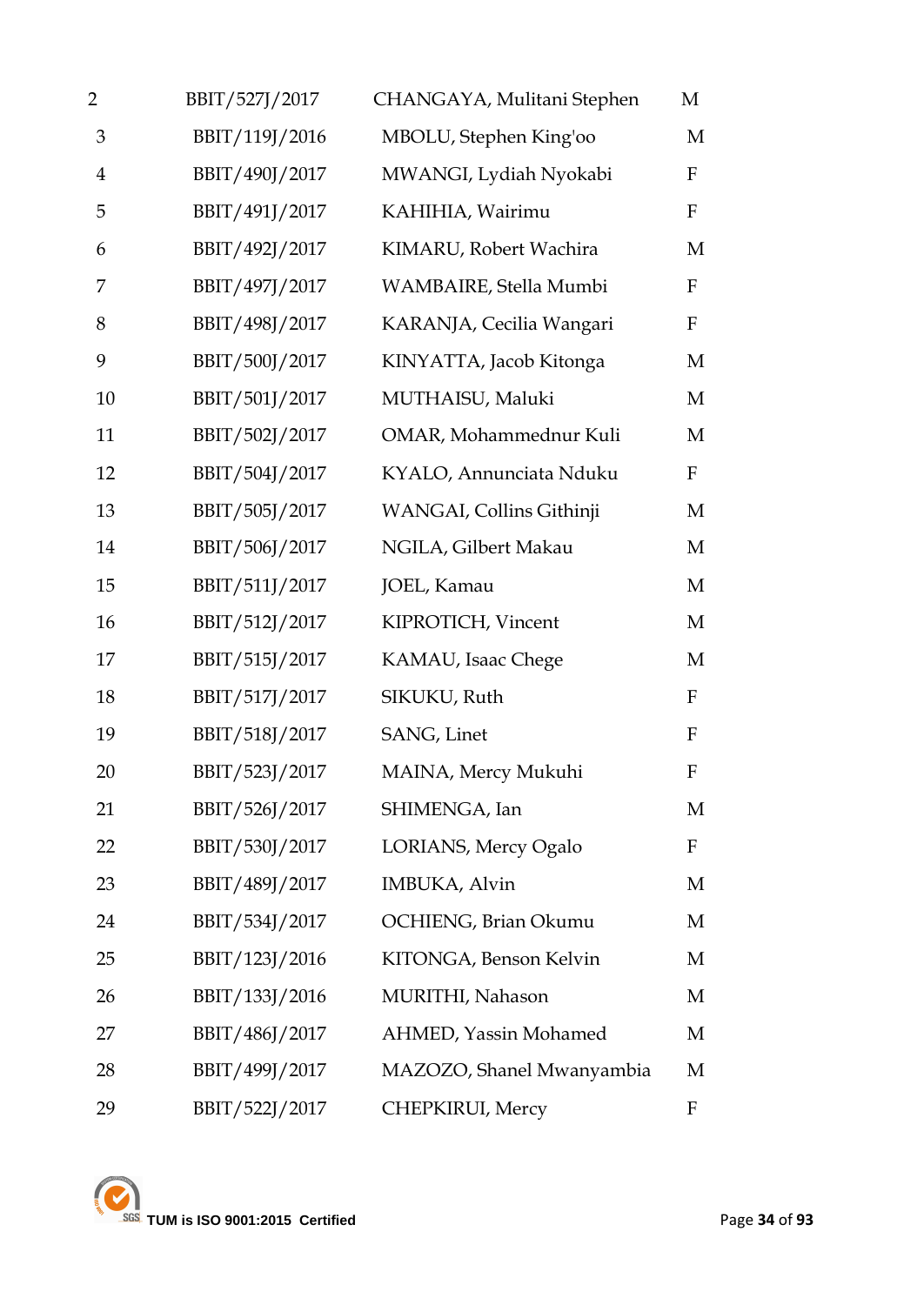| 30 | BBIT/524J/2017 | GITHINJI, Wanjiru         | F |
|----|----------------|---------------------------|---|
| 31 | BBIT/533J/2017 | WINFRED, Edube            | F |
| 32 | BBIT/535J/2017 | TAURA, Jimmy Athelastine  | M |
| 33 | BBIT/542J/2017 | OKUMU, Brian Kai          | M |
| 34 | BBIT/516J/2017 | MUNGAI, James Maina       | M |
| 35 | BBIT/0021/2016 | MOHAMMAD, Twahir Adam     | M |
| 36 | BBIT/0026/2016 | MOHAMED, Kale Mohamed     | M |
| 37 | BBIT/109J/2016 | NDUATI, Gachiri Joseph    | М |
| 38 | BBIT/475J/2016 | AHMED, Abdulhafidh Kassim | M |
| 39 | BBIT/513J/2017 | BRIAN, Rioba Gisiri       | M |
| 40 | BBIT/149J/2016 | KIPLANGAT, Harrison       | M |

### **BACHELOR OF SCIENCE IN MARITIME MANAGEMENT-COMMERCIAL (PORT AND OPERATIONS MANAGEMENT OPTION)**

| S/N            | <b>REG NUMBER</b> | <b>NAME</b>              | <b>GENDER</b>             |
|----------------|-------------------|--------------------------|---------------------------|
| $\mathbf{1}$   | BSMM/208J/2017    | AHMED, Abdu Ahmed        | M                         |
| $\overline{2}$ | BSMM/067J/2016    | GACHUNGU, Lydiah Wambui  | $\boldsymbol{\mathrm{F}}$ |
| 3              | BSMM/167J/2017    | MUTUKU, Zubeda           | ${\bf F}$                 |
| $\overline{4}$ | BSMM/170J/2017    | ABUBAKAR, Said Mohamed   | M                         |
| 5              | BSMM/174J/2017    | KAMAU, Jane Waithira     | ${\bf F}$                 |
| 6              | BSMM/195J/2017    | ROTICH, Purity Chepkoech | $\boldsymbol{\mathrm{F}}$ |
| 7              | BSMM/210J/2017    | HAMSIN, Hamida Chirindo  | F                         |
| 8              | BSMM/0034/2017    | ROQAYA, Abdalla Lassie   | F                         |
| 9              | BSMM/180J/2017    | MUSILI, Samuel Kyama     | M                         |
| 10             | BSMM/202J/2017    | <b>INDUTI</b> , Daniel   | M                         |
| 11             | BSMM/209J/2017    | OGANDOH, Nevile Afeje    | $\boldsymbol{\mathrm{F}}$ |
| 12             | BSMM/192J/2017    | KIBET, Victor Rotich     | M                         |
| 13             | BSMM/140J/2016    | ODHIAMBO, Vincent Ochola | M                         |

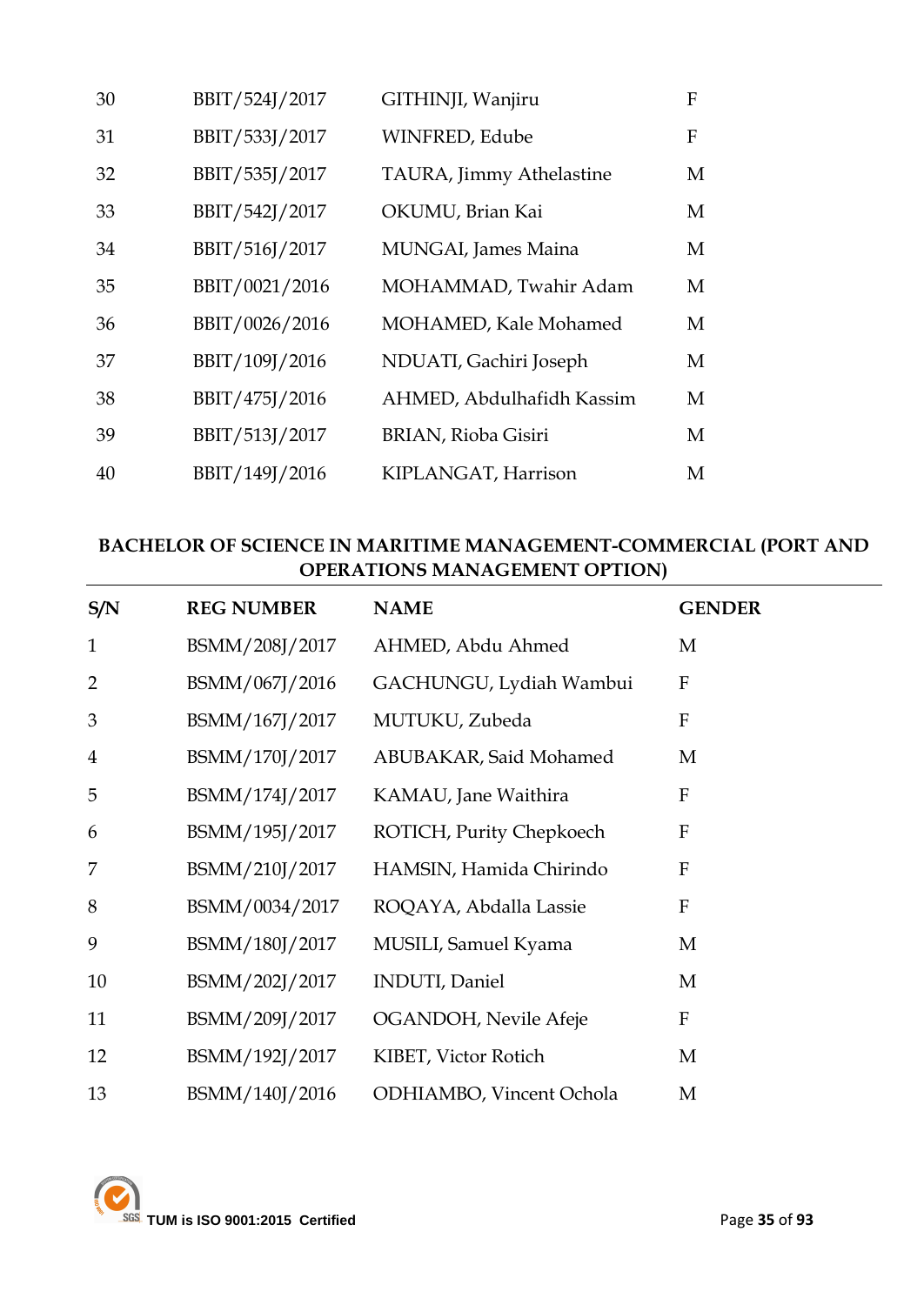### **BACHELOR OF SCIENCE IN MARITIME MANAGEMENT-COMMERCIAL (SHIPPING AND LOGISTICS MANAGEMENT OPTION)**

| S/N            | <b>REG NUMBER</b> | <b>NAME</b>            | <b>GENDER</b> |
|----------------|-------------------|------------------------|---------------|
| $\mathbf{1}$   | BSMM/165J/2016    | MASENGO, Hamisi Kanga  | M             |
| 2              | BSMM/166J/2017    | COASTER, Jezro Asingra | M             |
| 3              | BSMM/187J/2017    | KINYUA, Simon Macharia | M             |
| $\overline{4}$ | BSMM/199J/2017    | MASIBO, Mathew Wangila | M             |
| 5              | BSMM/0029/2017    | NACHIRO, Faith Bahati  | F             |
| 6              | BSMM/186J/2017    | MWAINO, Bentley        | M             |
| 7              | BSMM/189J/2017    | NJUE, Caroline Murugi  | F             |

#### **SCHOOL OF ENGINEERING AND TECHNOLOGY**

#### **CERTIFICATE IN BUILDING AND CIVIL ENGINEERING**

| S/N | <b>REG. NO</b> | <b>NAME</b>             | <b>GENDER</b>    |
|-----|----------------|-------------------------|------------------|
| 1.  | CBCE/0047/2018 | JUMA, Jackson Mwalimu   | М                |
| 2.  | CBCE/0100/2019 | AWADH, Swaleh Awadh     | M                |
| 3.  | CBCE/0104/2019 | ODHIAMBO, Antony Otieno | M                |
| 4.  | CBCE/0120/2019 | KIOGORA, Nelson Mutugi  | M                |
| 5.  | CBCE/0084/2019 | LEWA, Graham Chea       | M                |
| 6.  | CBCE/0088/2019 | NDAIKWA, Tsangari       | M                |
| 7.  | CBCE/0103/2019 | AWUOR, Eric Akoko       | M                |
| 8.  | CBCE/0114/2019 | NSABIMANA, Steven       | M                |
| 9.  | CBCE/0133/2020 | OOKO, Brian Ochieng     | M                |
| 10. | CBCE/0146/2021 | OTIENO, Raymond Omondi  | М                |
| 11. | CBCE/0149/2021 | SAID, Ibrahim Hassan    | M                |
| 12. | CBCE/0131/2020 | WACHIRA, Dorine Muthoni | $\boldsymbol{F}$ |
| 13. | CBCE/0136/2020 | ORUKO, Griffins Hilary  | М                |
| 14. | CBCE/0134/2020 | MUTAI, Aron Kiplangat   | M                |
| 15. | CBCE/0094/2019 | OBUON, Monnah Akinyi    | F                |
| 16. | CBCE/0112/2019 | JUMA, Abdalla Juma      | M                |
| 17. | CBCE/0113/2019 | OKWOMA, Aggrey Andera   | M                |
| 18. | CBCE/0115/2019 | ODHIAMBO, Mourice       | M                |
| 19. | CBCE/0048/2018 | OGOTI, Sally Kerubo     | F                |
| 20. | CBCE/0106/2019 | OKINYI, Cavine Ooko     | M                |
| 21. | CBCE/0152/2021 | NGIRII, Eric Muchui     | M                |

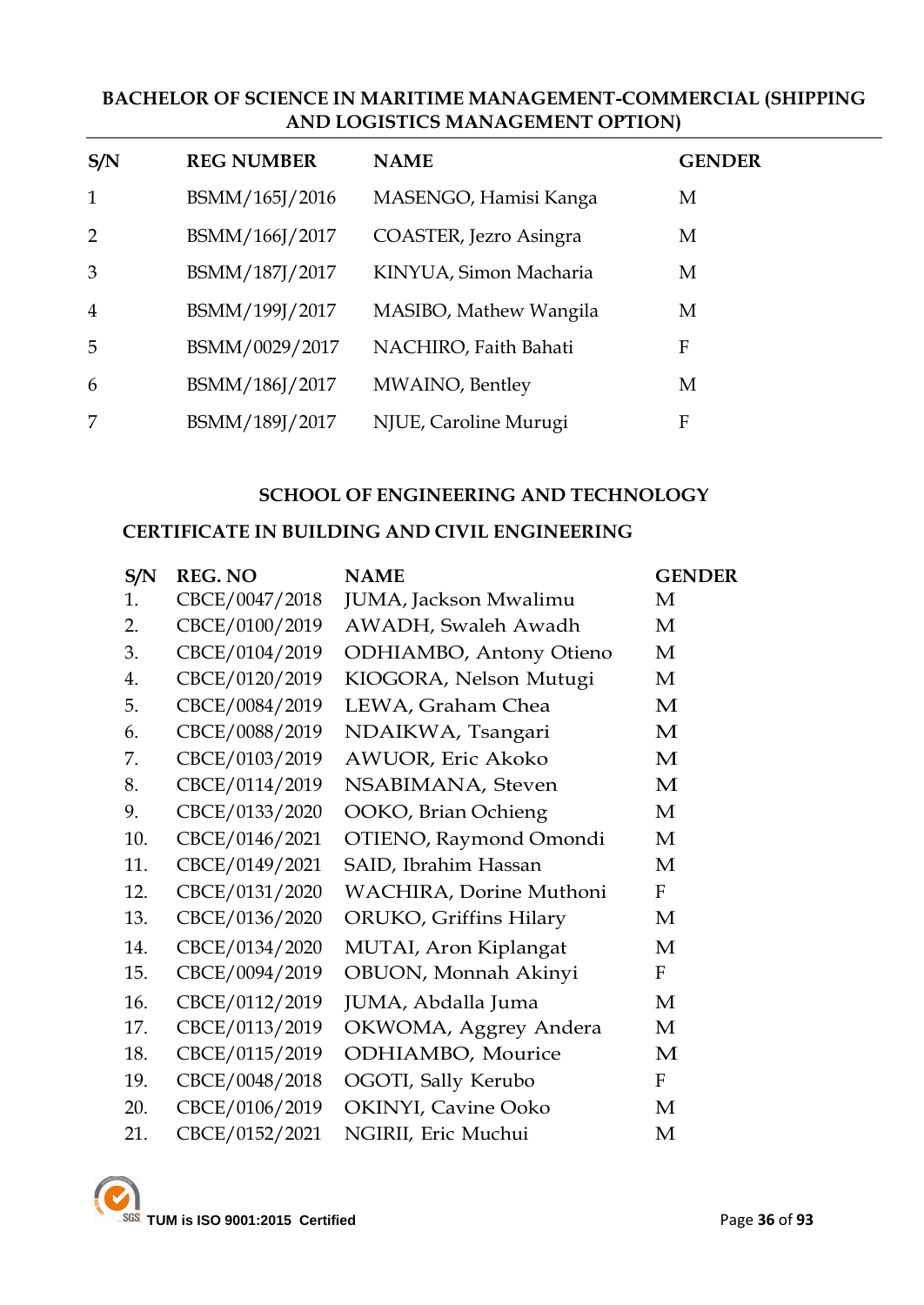# **CERTIFICATE IN TECHNOLOGY ELECTRICAL AND ELECTRONIC ENGINERING**

| S/N | <b>REG. NO</b> | <b>NAME</b>                    | <b>GENDER</b> |
|-----|----------------|--------------------------------|---------------|
| 1.  | CEEE/0022/2013 | MWAMBEYU, Kassim Juma          | M             |
| 2.  | CEPE/0005/2019 | ODHIAMBO, Austin Odero         | M             |
| 3.  | CEPE/0014/2019 | CHIRIMA, Mwingo Mongo          | M             |
| 4.  | CEEE/0077/2019 | AYUGI, Patricia Ak'ongo        | F             |
| 5.  | CEPE/0006/2019 | <b>BADI</b> , Hassan Mkuzi     | $\mathbf{M}$  |
| 6.  | CTEE/0035/2019 | MBUGUA, Silvester Ndungu       | M             |
| 7.  | CTEE/0047/2019 | KAMANDA, Alex Otochi           | M             |
| 8.  | CTEE/0042/2019 | MUTHENGI, Joseph Muimi         | M             |
| 9.  | CEPE/0008/2019 | MBUGUA, Charles                | $\mathbf{M}$  |
| 10. | CEEE/3534/2014 | WANJIKU, Dennis Mwai           | $\mathbf{M}$  |
| 11. | CTEE/0073/2020 | <b>BAYA</b> , Irene Mewili     | $\mathbf{F}$  |
| 12. | CTEE/0064/2020 | MWARO, Emmanuel Baya           | M             |
| 13. | CTEE/0079/2020 | ABDALLA, Suleiman Abdalla      | M             |
| 14. | CTEE/0080/2020 | CHERUIYOT, Brian Kipkosgey     | M             |
| 15. | CTEE/0081/2020 | MUTISYA, Christopher Ngila     | M             |
| 16. | CEPE/0016/2019 | MUSYOKI, Tom Mwendo            | M             |
| 17. | CTEE/0043/2019 | ODHIAMBO, Otieno James         | M             |
| 18. | CTEE/0044/2019 | NYAGA, Mark Mureithi           | $\mathbf{M}$  |
| 19. | CTEE/0040/2019 | MOHAMMED, Ali Athman           | M             |
| 20. | CTEE/0059/2020 | BAYA, Esther Mbeyu             | $\mathbf{F}$  |
| 21. | CTEE/0069/2020 | GITHOGORI, Oliver Pius Kariuki | M             |
| 22. | CTEE/0058/2020 | MNYIKA, Rophus Mwamodo         | M             |
| 23. | CTEE/0088/2021 | <b>OBERI</b> , Daudi Onzere    | M             |
| 24. | CTEE/0091/202  | CHEGE, Mary Njeri              | $\mathbf{F}$  |
| 25. | CTEE/0095/2021 | AMANI, Michael Jackson         | $\mathbf{M}$  |

# **CERTIFICATE IN MECHANICAL ENGINEERING**

| S/N | REG. NO | <b>NAME</b>                            | <b>GENDER</b> |
|-----|---------|----------------------------------------|---------------|
| 1.  |         | CMEN/0077/2021 KALAMA, Emmanuel Rafiki | - M           |
| 2.  |         | CMEN/0087/2021 GINTON, Nashon Njeghe   | M             |
| 3.  |         | CMES/0017/2019 MKOMA, Eunice Mwaka     | E.            |

# **DIPLOMA IN QUANTITY SURVEYING**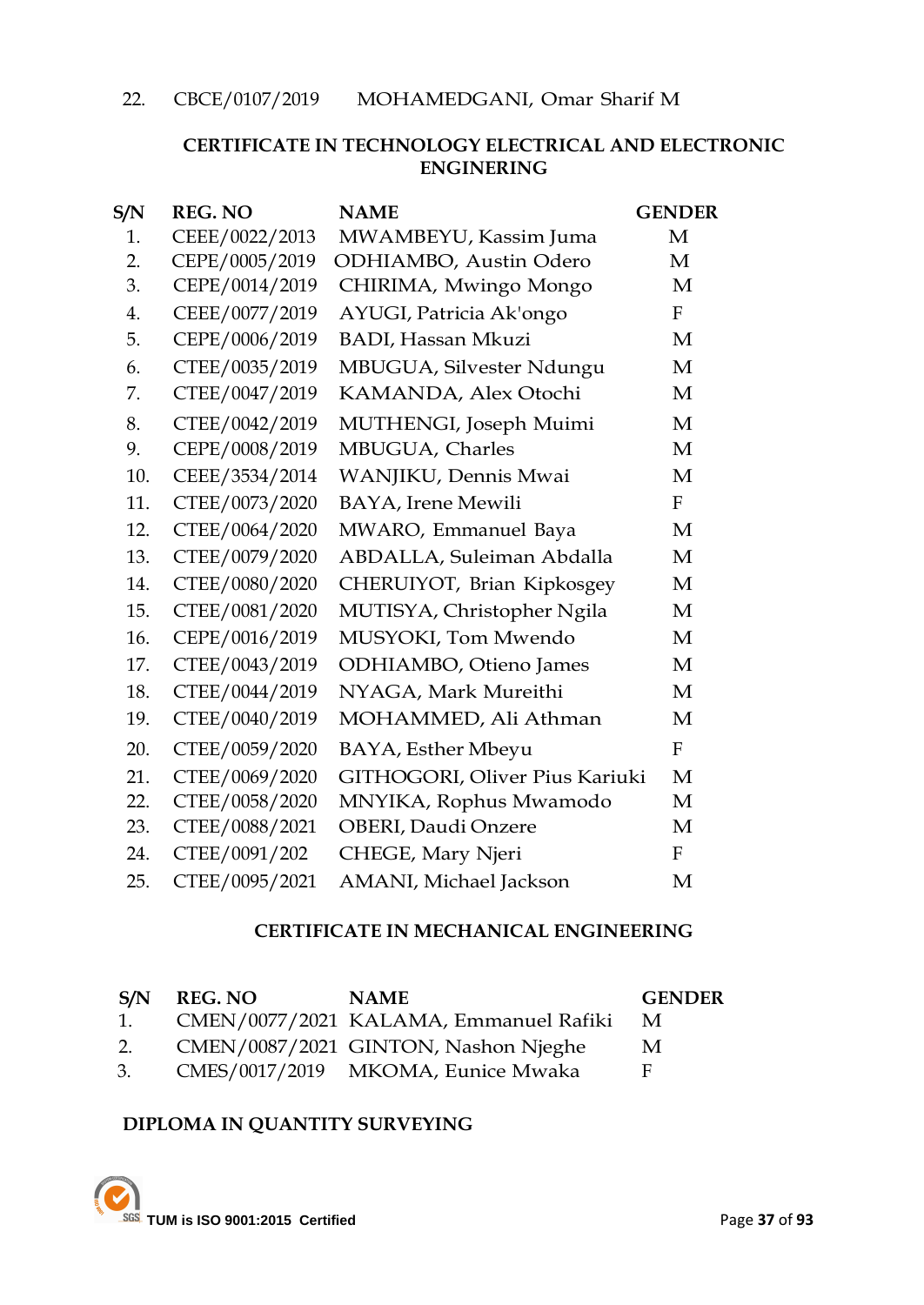| S/N | <b>REG. NO</b> | <b>NAME</b>                | <b>GENDER</b> |
|-----|----------------|----------------------------|---------------|
| 1.  | DQS/079J/2018  | KAMOTA, Brian Safari       | M             |
| 2.  | DQS/084J/2018  | KIPTOO, Brian              | М             |
| 3.  | DQS/087J/2018  | OCHIENG, Austine Onyango   | М             |
| 4.  | DQS/091J/2018  | KIPKEMOI, Emmanuel         | M             |
| 5.  | DQS/095J/2018  | ODIDAH, Harmaton Omondi    | М             |
| 6.  | DQS/096J/2018  | LAMA, Simon                | M             |
| 7.  | DQS/097J/2018  | KATANA, Patrick Amani      | M             |
| 8.  | DQS/100J/2018  | CHERUIYOT, Kelvin Kiprono  | M             |
| 9.  | DQS/105J/2018  | SELIO, Edwine Kibiwot      | M             |
| 10. | DQS/119J/2018  | ONONO, Abedinego Ndege     | M             |
| 11. | DQS/120J/2018  | OTIENO, Cheryl Adhiambo    | F             |
| 12. | DQS/0036J/2018 | NDANU, Esther Alex         | $\mathbf{F}$  |
| 13. | DQS/081J/2018  | JEPKOSGEI, Ruth            | $\mathbf{F}$  |
| 14. | DQS/085J/2018  | KIARIE, Veronica           | F             |
| 15. | DQS/082J/2018  | MUTHUI, Kilonzo            | M             |
| 16. | DQS/094J/2018  | OTEDO, Lydiah Aluoch       | F             |
| 17. | DQS/118J/2018  | MUTETI, Enoc Weti          | М             |
| 18. | DQS/112J/2018  | MWASHIGHADI, Philisa Mbori | F             |
|     |                |                            |               |

# **DIPLOMA IN ARCHITECTURE**

| S/N | <b>REG. NO</b> | <b>NAME</b>                  |              | <b>GENDER</b> |
|-----|----------------|------------------------------|--------------|---------------|
| 1.  | DARC/179J/2018 | MOGAKA, Michael Mokua        | М            |               |
| 2.  | DARC/0075/2018 | SHAFEEQ, Nusayba Mohamed     | $\mathbf{F}$ |               |
| 3.  | DARC/0033/2013 | <b>NYIRO Dickson Promise</b> | М            |               |
| 4.  | DARC/172J/2018 | KARANJA, Vincent Githutha    | M            |               |
| 5.  | DARC/186J/2018 | KIBAARA, Kenneth Kirimi      | М            |               |
| 6.  | DARC/189J/2018 | MURIMI, Tyson                | М            |               |
| 7.  | DARC/191J/2018 | WACHIRA, John Mbaria         | M            |               |
| 8.  | DARC/192J/2018 | MBURU, Nyawira               |              | F             |
| 9.  | DARC/217J/2018 | NYONGESA, Collins Sifuna     |              | М             |
| 10. | DARC/0044/2017 | MUNYENDO, Regeryne Mong'ina  |              | F             |
| 11. | DARC/0058/2018 | MWALIMU, Mariam Yakub        |              | F             |
| 12. | DARC/0082/2018 | SAID, Sayyida Fahim          |              | F             |
| 13. | DARC/193J/2018 | MWANDUKA, Stanley Muthami    |              | M             |
| 14. | DARC/020J/2016 | OCHIENG, Cliff Odhiambo      |              | M             |
| 15. | DARC/175J/2018 | OLUOCH, Gerald Odhiambo      |              | M             |
| 16. | DARC/203J/2018 | WANGAI, Tatenda Mshai        |              | $\mathbf{F}$  |
| 17. | DARC/0065/2018 | SOFIA, Chao Ercolano         |              | F             |

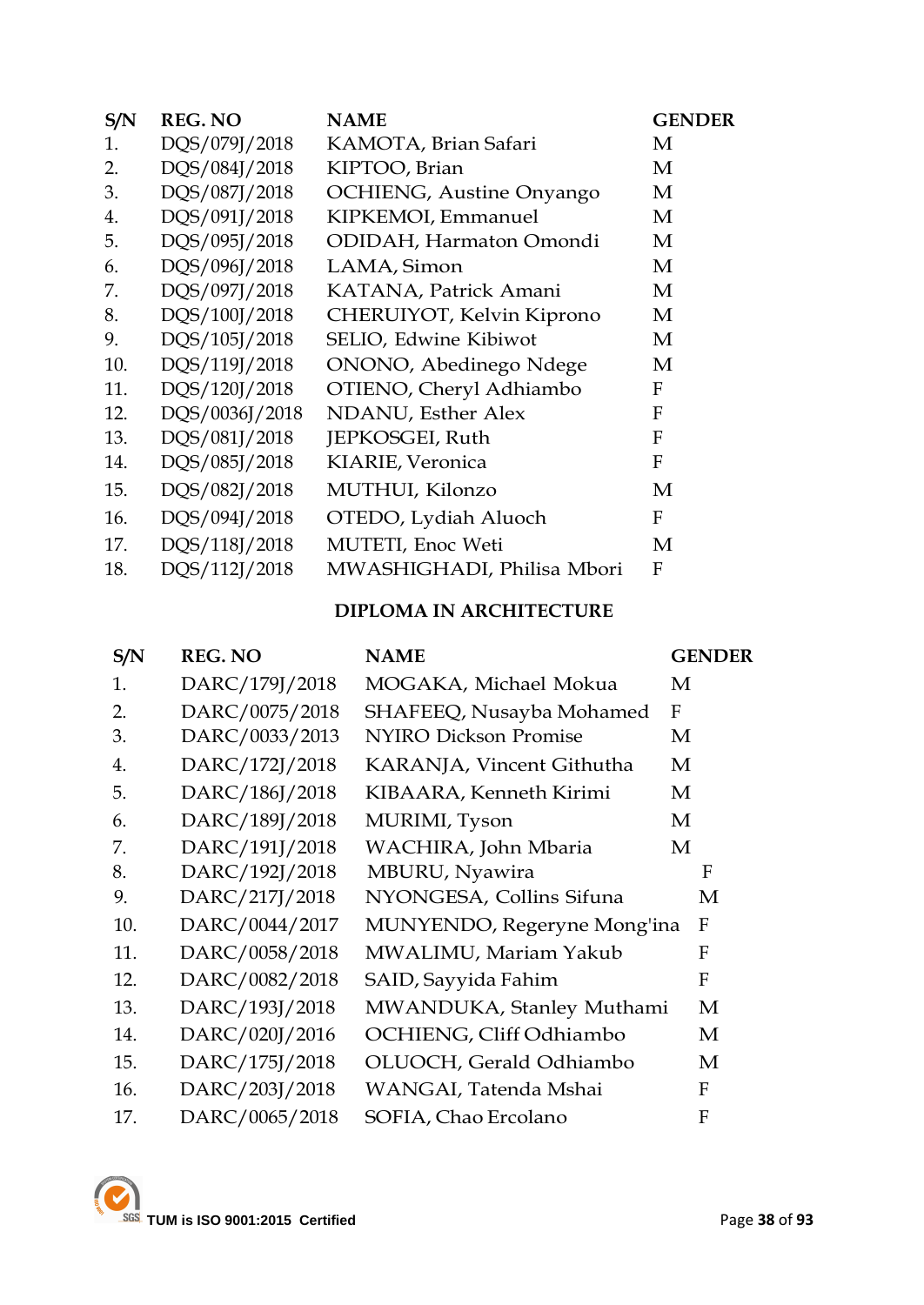| 18. | DARC/0051/2017 | Mohamed, Swaleh Mohamed    | M |
|-----|----------------|----------------------------|---|
| 19. | DARC/174J/2018 | KIMANI, Stephen Karanja    | M |
| 20. | DARC/180J/2018 | OKETCH, Rebbeca Aoko       | F |
| 21. | DARC/173J/2018 | KYUMBI, Nadine             | F |
| 22. | DARC/177J/2018 | MWANGANGI, Alex Mwema      | M |
| 23. | DARC/028J/2016 | OKOTH, Beryl Aoko          | F |
| 24. | DARC/0046/2017 | NYAMWEYA, Geoffrey Miencha | M |

# **DIPLOMA IN BUILDING AND CIVIL ENGINEERING**

| S/N | <b>REG. NO</b> | <b>NAME</b>                     | <b>GENDER</b>    |
|-----|----------------|---------------------------------|------------------|
| 1.  | DBCE/100J/2018 | <b>ODHIAMBO</b> , Brian Patrick | M                |
| 2.  | DBCE/0246/2018 | JOSPHINE, Rachael Kalekye       | ${\bf F}$        |
| 3.  | DBCE/0214/2017 | <b>OMONDI</b> , Moses Okelo     | M                |
| 4.  | DBCE/0400/2019 | AORO, Charles Odongo            | M                |
| 5.  | DBCE/089J/2018 | KIPNGETICH, Emmanuel            | M                |
| 6.  | DBCE/0225/2018 | ODIPO, Bendictoh Joel           | M                |
| 7.  | DBCE/0232/2018 | MGONDAH, Brian Chamungwana      | $\mathbf{M}$     |
| 8.  | DBCE/0242/2018 | KAHINDI, Masha Ngumbao          | M                |
| 9.  | DBCE/0247/2018 | ACHOLA, Teresia                 | $\mathbf{F}$     |
| 10. | DBCE/0250/2018 | KARIUKI, Daniel Kagai           | M                |
| 11. | DBCE/070J/2017 | MOHAMED, Abutwalib Abdulkadir   | M                |
| 12. | DBCE/0224/2018 | OKARA, Philemon Okinyi          | M                |
| 13. | DBCE/0236/2018 | AWINO, Fredrick Odhiambo        | M                |
| 14. | DBCE/0239/2018 | GITUTO, Eric Kibuchi            | M                |
| 15. | DBCE/0255/2018 | NDETI, Joseph Mutunga           | $\mathbf{M}$     |
| 16. | DBCE/0259/2018 | MAITHA, Marcus Kingi            | M                |
| 17. | DBCE/0267/2018 | <b>OWINO</b> , Alvince Ouma     | M                |
| 18. | DBCE/0272/2018 | ODUWO, Issak Ochieng            | M                |
| 19. | DBCE/0280/2018 | MACHARIA, Henry Gachanja        | M                |
| 20. | DBCE/0079/2016 | MWAMANENO, Rashid Mohamed       | M                |
| 21. | DBCE/0158/2017 | MWINGA, Jones Kombo             | M                |
| 22. | DBCE/0194/2017 | ISAIAH, Emmanuel Kathuku        | M                |
| 23. | DBCE/0206/2017 | MWANDISHA, Hezekiel Mwasi       | M                |
| 24. | DBCE/0219/2018 | MWANJILA, Jibran Nyambu         | M                |
| 25. | DBCE/0226/2018 | MUKULA, Daniel Nzuki            | M                |
| 26. | DBCE/117J/2018 | KIPKOGEI, Brian                 | M                |
| 27. | DBCE/126J/2018 | MAIGUA, Peter Maina             | M                |
| 28. | DBCE/129J/2018 | CHEPNGETICH, Aisha              | $\boldsymbol{F}$ |
| 29. | DBCE/130J/2018 | WAMAITHA, Brian Murimi          | $\mathbf{M}$     |

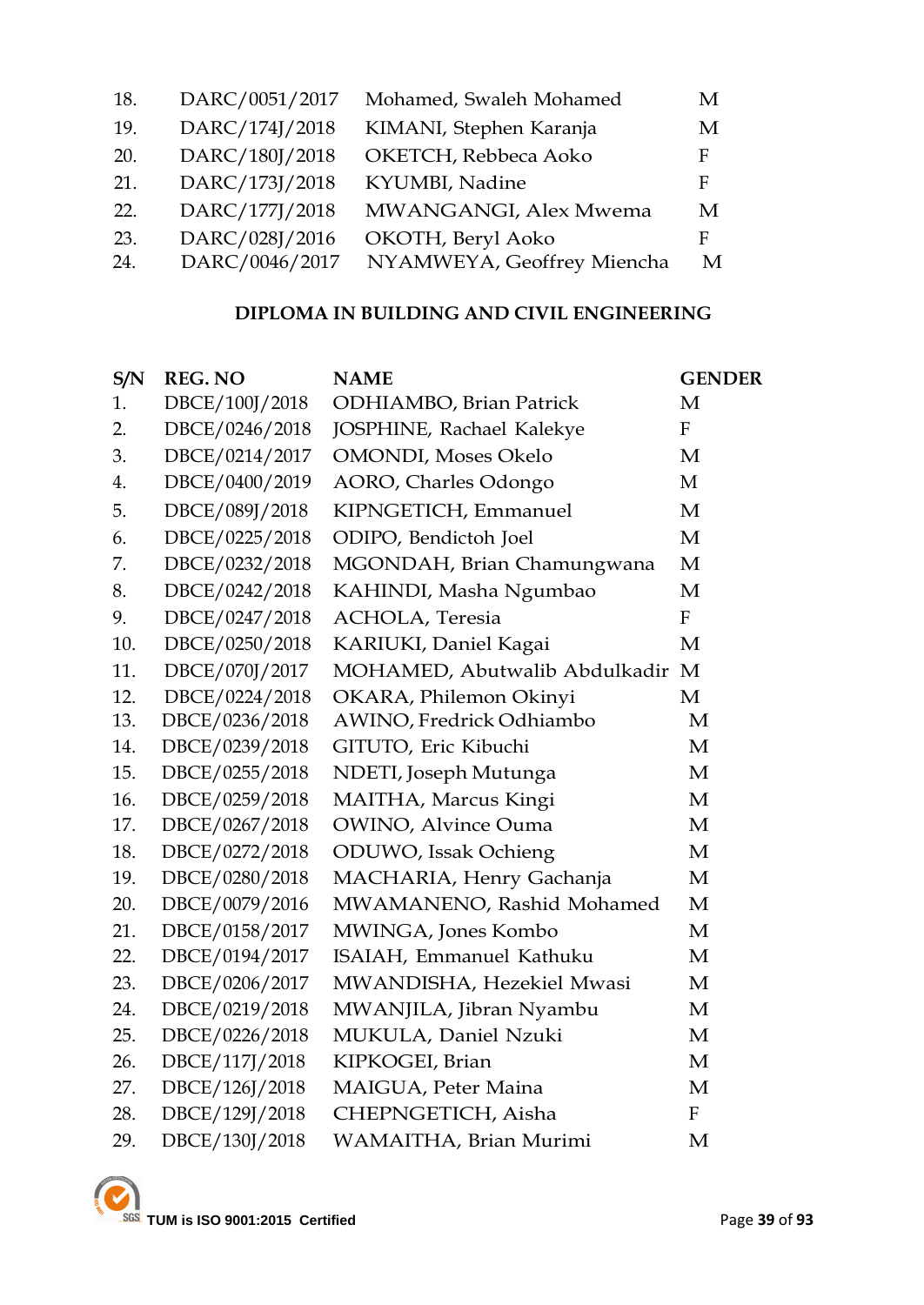| 30. | DBCE/133J/2018 | MUNENE, Bernard Githinji         | M            |
|-----|----------------|----------------------------------|--------------|
| 31. | DBCE/137J/2018 | SIFUNA, Annah Machuma            | F            |
| 32. | DBCE/138J/2018 | OSOO, Criss                      | M            |
| 33. | DBCE/141J/2018 | WACHIRA, Vivian Wanjiru          | $\mathbf{F}$ |
| 34. | DBCE/144J/2018 | WAITHAKA, Ndungu Martin          | М            |
| 35. | DBCE/147J/2018 | JUMA, Latifa Naisola             | $\mathbf{F}$ |
| 36. | DBCE/148J/2018 | ODHIAMBO, Allan Hillary          | M            |
| 37. | DBCE/149J/2018 | KING'ANG'AI, Nicholus Kariuki    | M            |
| 38. | DBCE/152J/2018 | <b>BAZZARA, Patience Aminata</b> | $\mathbf{F}$ |
| 39. | DBCE/0269/2018 | OLIMA, Hosea Odhiambo            | M            |
| 40. | DBCE/0286/2018 | AHMED, Ibrahim Maalim            | M            |
| 41. | DBCE/0294/2018 | MOLE, Davies Mwamleli            | M            |
| 42. | DBCE/0295/2018 | <b>MUEMA, Samuel Paul</b>        | M            |
| 43. | DBCE/0300/2018 | OTIENO, Heinrich Odhiambo        | M            |
| 44. | DBCE/0305/2018 | <b>SYAMBI, Mark Goefrey</b>      | M            |
| 45. | DBCE/0306/2018 | ABDUL, Basaad Hafif              | M            |
| 46. | DBCE/0309/2018 | MGOMOKA, Mwachusa Salim          | M            |
| 47. | DBCE/0310/2018 | HASSAN, Zainabu Amina            | $\mathbf{F}$ |
| 48. | DBCE/0312/2018 | OTIENO, Joseph Briston           | M            |
| 49. | DBCE/0322/2018 | LUKMAN, Hussein Abddullahi       | M            |
| 50. | DBCE/0324/2018 | MULEI, Abraham Ngathu            | M            |
| 51. | DBCE/0325/2018 | THOYA, Rophus Mzungu             | M            |
| 52. | DBCE/0338/2018 | MUSYOKA, Lucas Mwinzi            | M            |
| 53. | DBCE/0339/2018 | ODHIAMBO, Thomas Mbusa           | M            |
| 54. | DBCE/0342/2018 | <b>UKILYO, Peter Samuel</b>      | M            |
| 55. | DBCE/0347/2018 | <b>OMAR, Mohamed Ashraf</b>      | M            |
| 56. | DBCE/0357/2018 | <b>MOHAMED, Faiza Tume</b>       | F            |
| 57. | DBCE/0361/2018 | KIPROTICH, Ian                   | M            |
| 58. | DBCE/0362/2018 | MUTIE, Damaris Waeni             | F            |
| 59. | DBCE/0367/2019 | MAKAU, Makarios                  | M            |
| 60. | DBCE/0368/2019 | KARIMI, Peter Murage             | M            |
| 61. | DBCE/121J/2018 | NJUE, Kelvin Mawira              | M            |
| 62. | DBCE/122J/2018 | JUMA, Denis                      | M            |
| 63. | DBCE/124J/2018 | <b>MBURU, Victor Miringu</b>     | M            |
| 64. | DBCE/125J/2018 | <b>OMBURA, Patrick Otieno</b>    | M            |
| 65. | DBCE/128J/2018 | ALOO, Ekuwom Peter               | M            |
| 66. | DBCE/131J/2018 | KIARIE, George Silvester         | M            |
| 67. | DBCE/132J/2018 | MUSAU, Daniel Musyoki            | M            |
| 68. | DBCE/134J/2018 | CHEYWE, Daniel Mboku             | M            |
| 69. | DBCE/140J/2018 | GITHIOMI, Daniel Mungai          | M            |

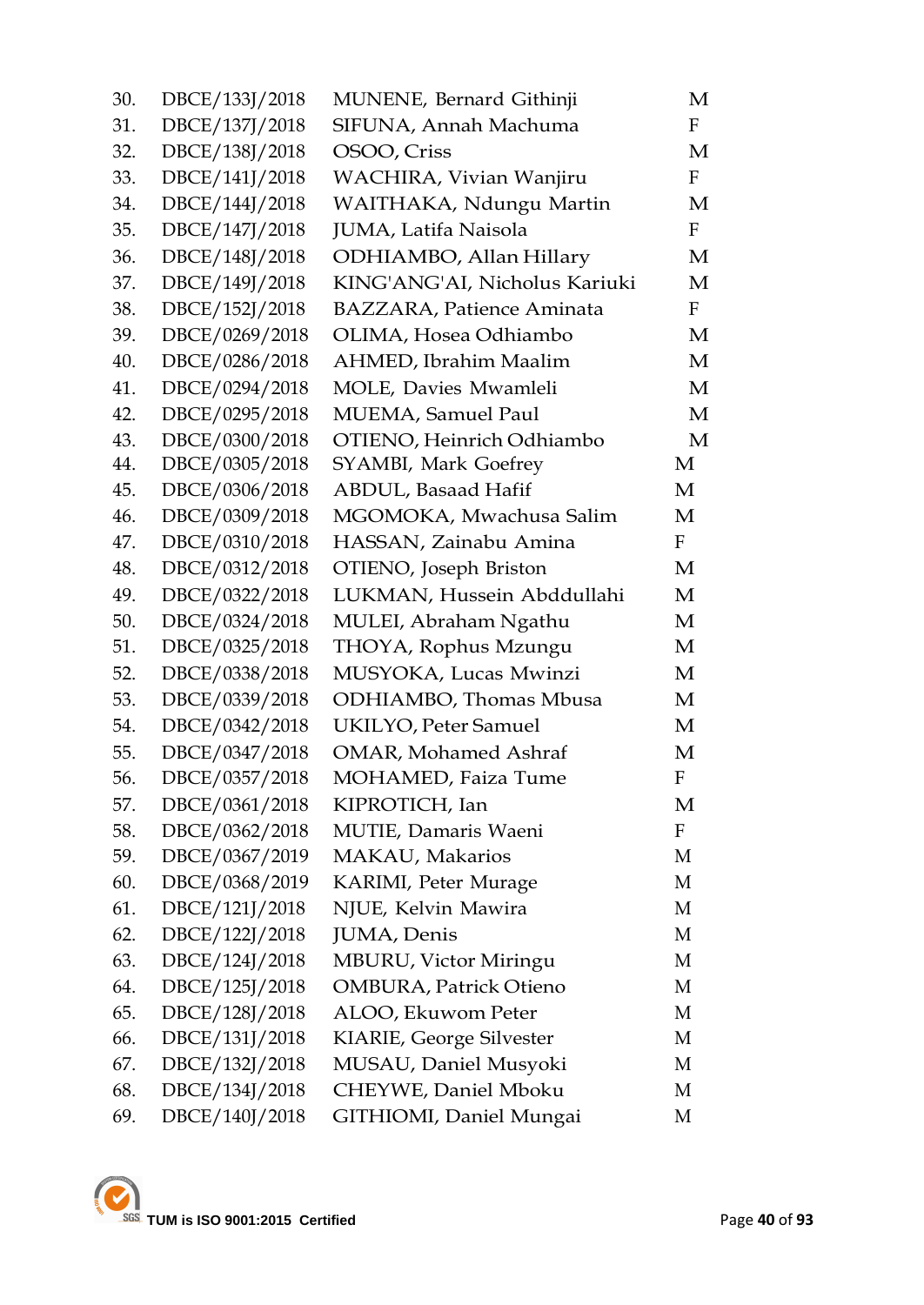| 70.  | DBCE/142J/2018 | KIPROTICH, Denis Sigei           | M            |
|------|----------------|----------------------------------|--------------|
| 71.  | DBCE/160J/2018 | OWINO, Michael Oketch            | M            |
| 72.  | DBCE/0290/2018 | MARANGO, Delvine Nafula          | $\mathbf{F}$ |
| 73.  | DBCE/0301/2018 | MAROA, Brien Mwita               | M            |
| 74.  | DBCE/0323/2018 | LUMADEDE, Shimon Akivanga        | M            |
| 75.  | DBCE/0341/2018 | OCHIENG, Leornard Amba           | M            |
| 76.  | DBCE/0350/2018 | THIONG'O, Lewis Kamau            | M            |
| 77.  | DBCE/0360/2018 | MUTUNGA, Michael Kithikii        | M            |
| 78.  | DBCE/0289/2018 | ABDULSHAKUR, Abdulgafur Bhaga    | M            |
| 79.  | DBCE/0315/2018 | NYANJE, Juma Kaingu              | M            |
| 80.  | DBCE/0349/2018 | KIEMA, Victoria Mwikali          | $\mathbf{F}$ |
| 81.  | DBCE/0308/2018 | KITHIKII, Andrew Nzavu           | M            |
| 82.  | DBCE/0274/2018 | NYAMAWI, Stephen Kaginya         | M            |
| 83.  | DBCE/0319/2018 | MBATHA, David Nyamai             | M            |
| 84.  | DBCE/094J/2018 | KIPKOECH, Dennis                 | M            |
| 85.  | DBCE/0316/2018 | ODUOR, Amos Odhiambo             | M            |
| 86.  | DBCE/0327/2018 | KASSIM, Nyamawi Stephen          | M            |
| 87.  | DBCE/0331/2018 | NDUNGU, Frida Wanjiku            | $\mathbf{F}$ |
| 88.  | DBCE/0382/2019 | KENEI, Nicholas Changwony        | M            |
| 89.  | DBCE/0333/2018 | MBINDYO, Steve Mutua             | M            |
| 90.  | DBCE/0379/2019 | ELIAKIM, Edgar Atinah            | M            |
| 91.  | DBCE/0265/2018 | <b>WERE, Calvin Otieno</b>       | M            |
| 92.  | DBCE/0336/2018 | CHIRO, Brian Saah                | M            |
| 93.  | DBCE/115J/2018 | NANI, Juma Sakwa                 | M            |
| 94.  | DBCE/0378/2019 | MASESE, Ezekiel Nyandika         | M            |
| 95.  | DBCE/0385/2019 | NYANDIKO, Mark Obwocha           | M            |
| 96.  | DBCE/0356/2018 | OKUMU, Antony                    | M            |
| 97.  | DBCE/031J/2016 | OTIENO, Stephen Odari            | M            |
| 98.  | DBCE/153J/2018 | OCHIENG, George Mitema           | M            |
| 99.  | DBCE/0390/2019 | ABDALLAH, Ali Abdallah           | M            |
| 100. | DBCE/0396/2019 | ORUKO, Franckline Omondi         | M            |
| 101. | DBCE/0404/2019 | OGADA, Finny Noah                | F            |
| 102. | DBCE/0405/2019 | SIFUNA, Samwel Godfrey           | M            |
| 103. | DBCE/0410/2019 | TUNJE, Charles Chilumo           | M            |
| 104. | DBCE/0420/2019 | MUKHONGO, Jimmy Okelo Mubanani M |              |
| 105. | DBCE/0424/2019 | KARIM, Leila Yasin               | F            |
| 106. | DBCE/0426/2019 | <b>OMAR, Ahmed Ebrahim</b>       | М            |
| 107. | DBCE/0429/2019 | OTIENO, Jackson Nyamweno         | M            |
| 108. | DBCE/0537/2020 | KATIBI, Beatrice Alwavua         | F            |
| 109. | DBCE/0540/2020 | OLOO, Benard Akumu               | M            |
| 110. | DBCE/0058/2016 | ONG'AYO, Manasseh Nyamwaya       | M            |

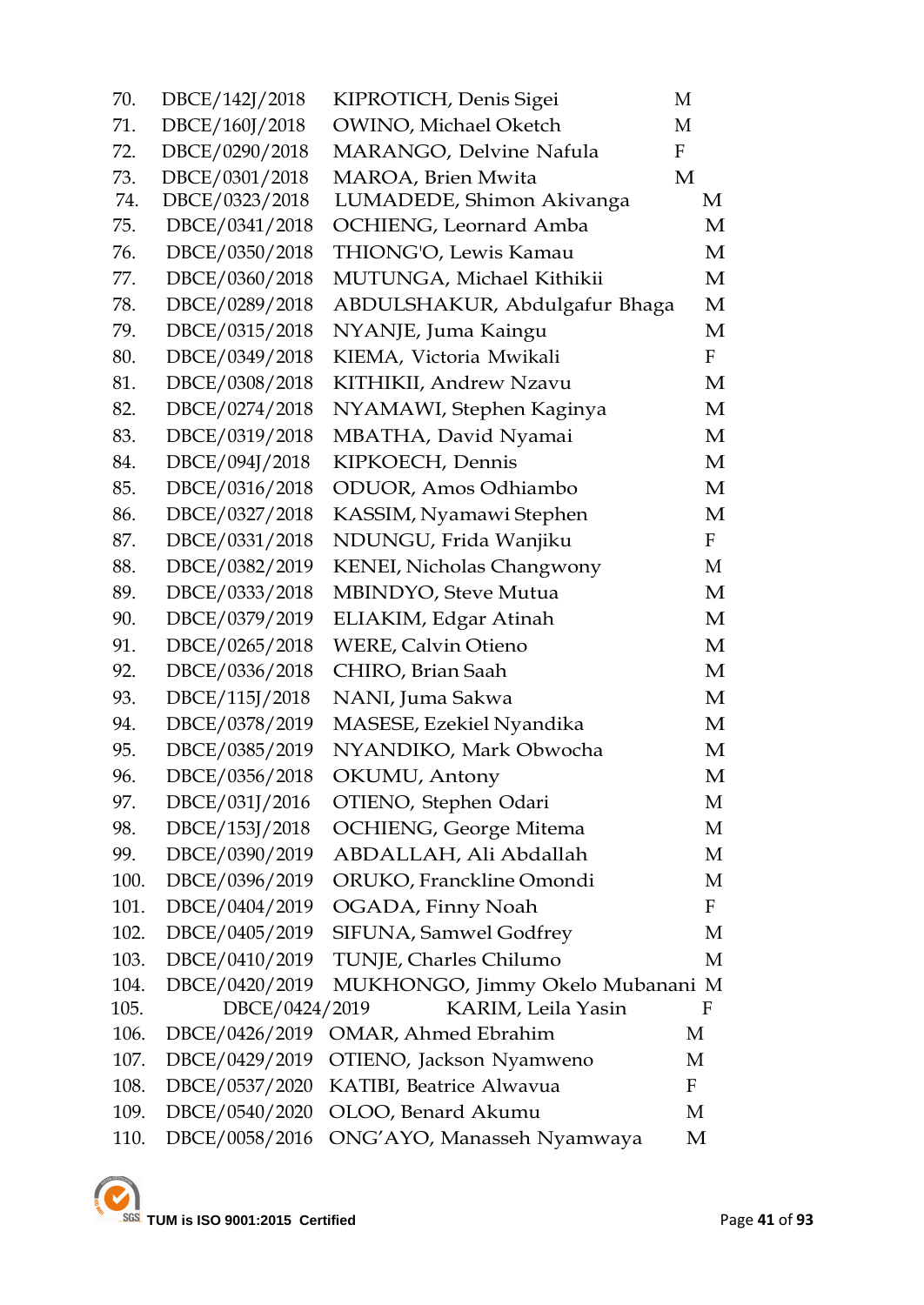|  | 111. DBCE/033J/2016 OBALA, Henry Odhiambo      | M            |
|--|------------------------------------------------|--------------|
|  | 112. DBCE/0359/2018 AWITI, Samuel Odingo       | M            |
|  | 113. DBCE/154J/2018 LANGAT, Festus             | M            |
|  | 114. DBCE/0358/2018 MASINDE, Joseph Simiyu     | M            |
|  | 115. DBCE/105J/2018 MAKANGA, Emmanuela Nyawira | $\mathbf{F}$ |
|  | 116. DBCE/0073/2016 MWAKISHA, Wednar Wonge     | M            |
|  | 117. DBCE/108J/2018 MUNORU, Naftali Muturi     | M            |
|  | 118. DBCE/0542/2020 MWANDEMBO, Renanda Wabosha | $\mathbf{F}$ |

# **DIPLOMA IN TECHNOLOGY (INSTRUMENTATION AND CONTROL ENGINEERING)**

| S/N | <b>REG. NO</b> | <b>NAME</b>                | <b>GENDER</b> |
|-----|----------------|----------------------------|---------------|
| 1.  | DTEE/0208/2018 | KITHEKA, Christine Kaindi  | $\mathbf{F}$  |
| 2.  | DTEE/0234/2018 | ARITO, Sharon Atieno       | $\mathbf{F}$  |
| 3.  | DTEE/0106/2016 | TENGEYA, Evans Andrew      | M             |
| 4.  | DTEE/0244/2018 | WANDOGHO, Brian            | M             |
| 5.  | DTEE/0323/2018 | NYAE, Malik Hussein        | M             |
| 6.  | DTCN/001J/2017 | KIPLANGAT, Robert          | M             |
| 7.  | DTEE/030J/2018 | MUNENE, Emmanuel           | $\mathbf{M}$  |
| 8.  | DTEE/073J/2018 | AREBAM, Kevin              | M             |
| 9.  | DTEE/0191/2017 | MWANGANGI, Abednego Mwendo | M             |
| 10. | DTEE/0266/2018 | MUTHAMI, Japhet Safari     | M             |
| 11. | DTEE/0273/2018 | MUSUNDI, Augustine Barasa  | M             |
| 12. | DTEE/0288/2018 | MUGE, Stephen Kipkemoi     | M             |
| 13. | DTEE/014J/2018 | KARAKACHA, Danson          | M             |
| 14. | DTEE/029J/2018 | GICHUKI, Karithi James     | M             |
| 15. | DTEE/035J/2018 | KISENGESE, James           | M             |
| 16. | DTEE/053J/2018 | MWIKALI, Mathuki           | M             |
| 17. | DTEE/094J/2018 | MUUO, Ngove                | M             |
| 18. | DTEE/095J/2018 | CHERUIYOT, Elvis           | M             |
| 19. | DTEE/154J/2018 | KARANJA, Dennis Gaitho     | M             |
| 20. | DTEE/008J/2017 | OTIENO, Bruce              | M             |
| 21. | DTIC/032J/2017 | RATIP, Christine Adhiambo  | $\mathbf{F}$  |
| 22. | DMRE/0006/2017 | KOMBO, Abdallah Kalimbo    | M             |
| 23. | DTEE/0297/2018 | MWAKUMBAKU, Robert Mbaya   | M             |
| 24. | DTIC/048J/2018 | MOKAYA, Lamech             | $\mathbf{M}$  |
| 25. | DTEE/081J/2018 | MUTUKU, Dorothy Ndunge     | $\mathbf{F}$  |
| 26. | DTEE/100J/2018 | MUTINDA, Patrick Sila      | M             |
| 27. | DTEE/151J/2018 | KAHASO, Victoria Kavumbi   | $\mathbf{F}$  |
| 28. | DTEE/165J/2018 | ODERO, Zedi Wao            | M             |
|     |                |                            |               |

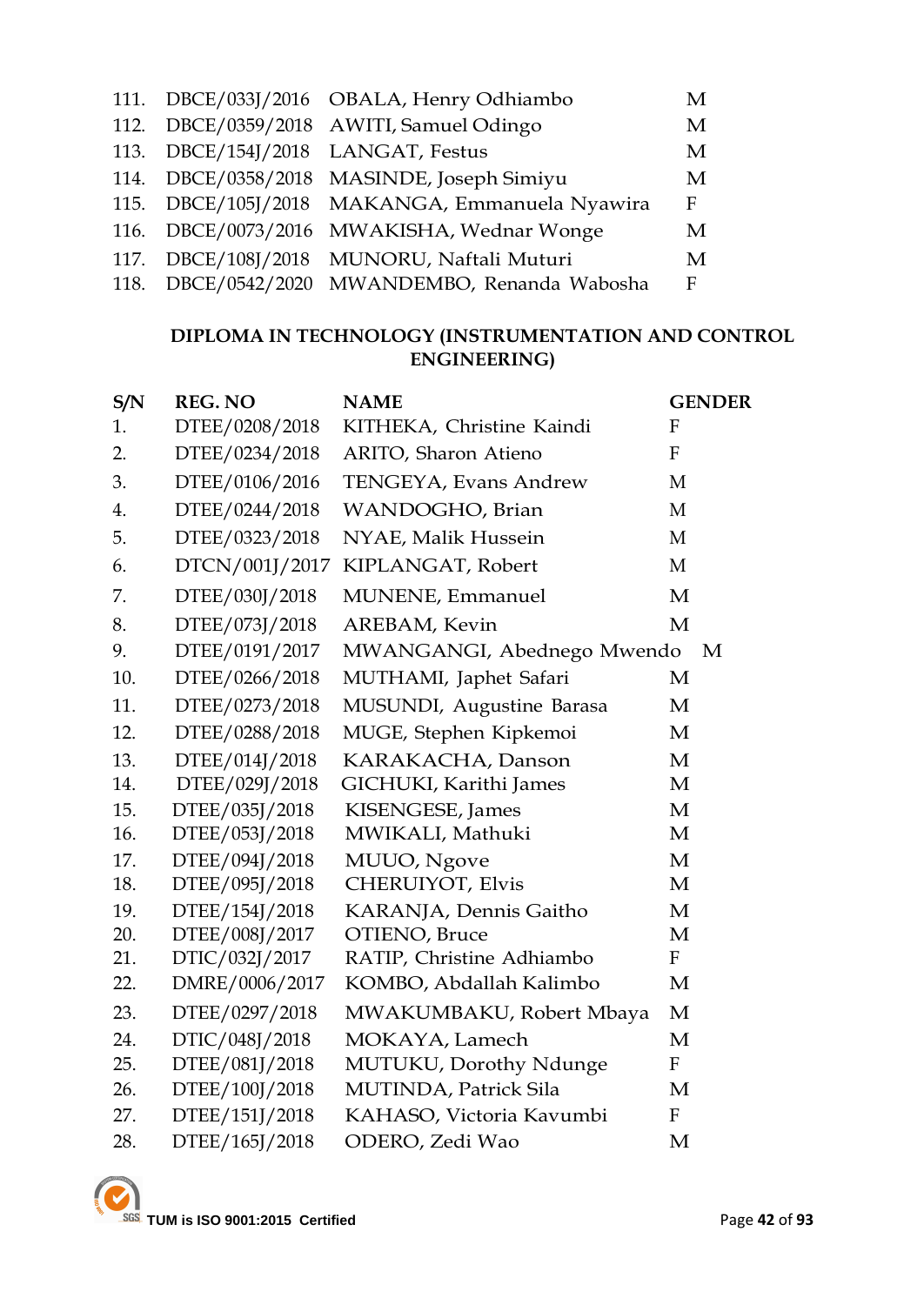| 29. | DTEE/0282/2018 | SALIM, Ahmed Salim      | M |
|-----|----------------|-------------------------|---|
| 30. | DTIC/036J/2017 | ONYANGO, Ian Omondi     | M |
| 31. | DTEE/047J/2018 | MUTUA, Ian Muasya       | M |
| 32. | DTEE/052J/2018 | MUIGAI, Wilson Gitau    | M |
| 33. | DTEE/097J/2018 | <b>BABU, Frank</b>      | M |
| 34. | DTEE/0352/2019 | OTIENO, Jacktone Otieno | M |

# **DIPLOMA IN TECHNOLOGY IN ELECTRICAL & ELECTRONIC ENGINEERING (ELECTRICAL POWER ENGINEERING OPTION)**

| S/N | <b>REG. NO</b> | <b>NAME</b>                   | <b>GENDER</b>    |
|-----|----------------|-------------------------------|------------------|
| 1.  | DTEE/0213/2018 | NYATTA, Edward Jackshan Mwale | M                |
| 2.  | DTEE/0215/2018 | MATANO, Ramadhan Kasidi       | M                |
| 3.  | DTEE/0216/2018 | KITEMA, Tumaini Kitema        | M                |
| 4.  | DTEE/0220/2018 | MAVUNGA, Douglas Mwaraha      | M                |
| 5.  | DTEE/025J/2018 | KIBET, Duncan Kangogo         | M                |
| 6.  | DTEE/0140/2017 | MAKAZI, Jacob Matano          | M                |
| 7.  | DTEE/0193/2017 | UVYALU, Keli                  | M                |
| 8.  | DTEE/027J/2018 | OSORE, Hassan                 | M                |
| 9.  | DTEE/0089/2016 | KIEMA, Harry                  | $\mathbf M$      |
| 10. | DTEE/0385/2019 | ONGUDI, Philip Odhiambo       | M                |
| 11. | DTEE/061J/2018 | KAMAMI, Maithya               | M                |
| 12. | DTEE/072J/2018 | OKOTH, Edwin Ochieng          | M                |
| 13. | DTEE/0228/2018 | SHEHE, Peter                  | M                |
| 14. | DTEE/0460/2019 | OKIOMA, Osiemo George         | M                |
| 15. | DTEE/0470/2019 | MUNGA, Omar Mkombe            | M                |
| 16. | DTEE/0489/2019 | KAULI, Christine Changa       | $\boldsymbol{F}$ |
| 17. | DTEE/0335/2019 | MULEVU, Michael Mutuku        | $\mathbf{M}$     |
| 18. | DTEE/0350/2019 | KITHOME, Stephen Mwilu        | M                |
| 19. | DTEE/0354/2019 | MBOYA, Paul Mutari            | M                |
| 20. | DTEE/0306/2018 | <b>BARAKA, Maxwell Henry</b>  | M                |
| 21. | DTEE/0313/2018 | <b>OMAR, Ahmed Ataman</b>     | M                |
| 22. | DTEE/0278/2018 | OWINO, Orwa Dalmas            | M                |
| 23. | DTEE/050J/2018 | MBITHI, Kimanthi Samuel       | M                |
| 24. | DTEE/062J/2018 | MBOGO, Kanyora Francis        | M                |
| 25. | DTEE/0207/2017 | KISALUCKWA, Charles Bosco     | $\mathbf{M}$     |
| 26. | DTEE/0150/2017 | MWANIA, Daniel Mani           | M                |
| 27. | DTEE/0298/2018 | NZAPHILA, Alex Boso           | M                |
| 28. | DTEE/0361/2019 | AROCHO, Victor Elisha         | M                |
| 29. | DTEE/0372/201  | <b>OKOTH</b> , Brian Otieno   | M                |

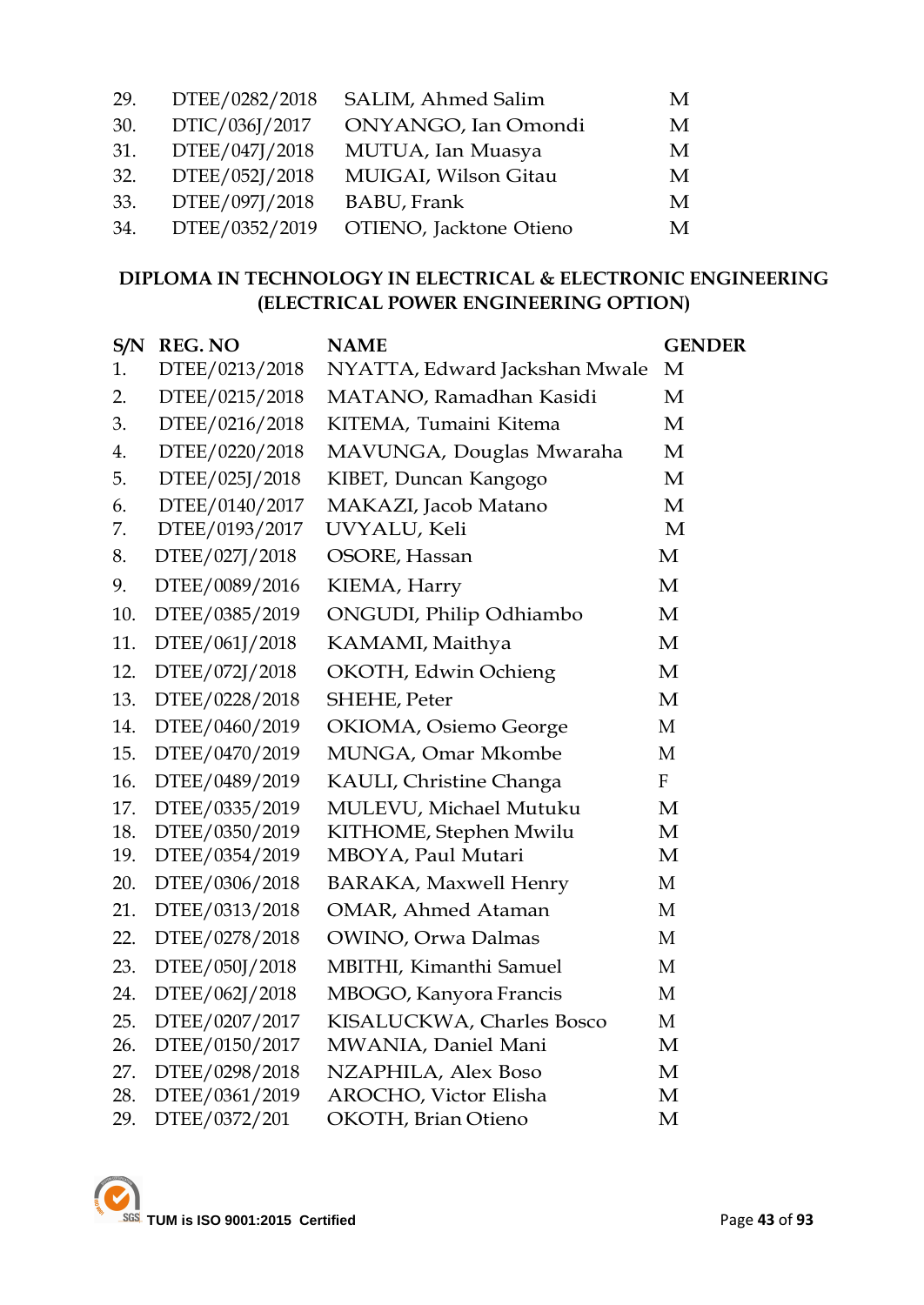| 30. | DTEE/0377/2019 | LUWALI, Amran Katan              | M                         |
|-----|----------------|----------------------------------|---------------------------|
| 31. | DTEE/0346/2019 | YAA, Christopher Jefwa           | M                         |
| 32. | DTEE/084J/2018 | NGETICH, Helith Kiprotich        | M                         |
| 33. | DTEE/0232/2018 | MUSAU, Arbanus Wambua            | M                         |
| 34. | DTEE/0225/2018 | MUNGA, Vincent Kai               | M                         |
| 35. | DTEE/0336/2019 | ONYANGO, Amos Benard             | M                         |
| 36. | DTEE/0162/2017 | WANJIRU, Daniel Ngunjiri         | M                         |
| 37. | DTEE/0390/2019 | KIRAGU, Michael Mburu            | M                         |
| 38. | DTEE/0463/2019 | MACHARIA, John Kamau<br>M        |                           |
| 39. | DTEE/0477/2019 | MWIDANI, Salim Bakari            | M                         |
| 40. | DTEE/0478/2019 | CHEPCHIRCHIR, Tarqueen Chebichii | F                         |
| 41. | DTEE/0481/2019 | MWANGI, Redemta Wanjiku          | F                         |
| 42. | DTEE/0344/2019 | SAID, Hassan Nyae                | M                         |
| 43. | DTEE/0281/2018 | WANJIKU, Judy                    | F                         |
| 44. | DTEE/0318/2018 | CHIVATSI, John Chai              | M                         |
| 45. | DTEE/065J/2018 | ABAWATA, Patience Habona         | F                         |
| 46. | DTEE/066J/2018 | <b>ONDITI</b> , Paul Morema      | M                         |
| 47. | DTEE/0302/2018 | <b>UNDA</b> , Sammy Charles      | M                         |
| 48. | DTEE/068J/2018 | NJIRU, Adrine Wanjiru            | $\boldsymbol{\mathrm{F}}$ |
| 49. | DTEE/070J/2018 | ABDILLAHI, Salim Matata          | M                         |
| 50. | DTEE/0356/2019 | ONYIEGO, Allan Opiyo             | M                         |
| 51. | DTEE/0230/2018 | KENGA, Antony Syria              | M                         |
| 52. | DTEE/034J/2018 | SAA, Daniel Mulatya              | M                         |
| 53. | DTEE/0326/2019 | MWAKOE, Richard Nyangala         | M                         |
| 54. | DTEE/0287/2018 | MUNYAO, Mutuku Kelvin            | M                         |
| 55. | DTEE/0329/2019 | HARE, Kelvin Mambo               | M                         |
| 56. | DTEE/0367/2019 | NYIRO, Brian Katama              | M                         |
| 57. | DTEE/0369/2019 | YAA, Khalifa Mangi               | М                         |
| 58. | DTEE/0387/2019 | MUTEMI, Theophilus Victor        | M                         |
| 59. | DTEE/0394/2019 | DHADHO, Brighton                 | М                         |
| 60. | DTEE/0379/2019 | KIRUI, Aron Cheruyiot            | M                         |
| 61. | DTEE/076J/2018 | <b>OUMA</b> , Austine            | M                         |
| 62. | DTEE/038J/2018 | OBONDO, Alfred Onyando           | M                         |
| 63. | DTEE/134J/2018 | NGARUIYA, Edward                 | M                         |

# **DIPLOMA IN TECHNOLOGY (TELECOMMUNICATION AND INFORMATION ENGINEERING)**

|    | S/N REG. NO | <b>NAME</b>                             | <b>GENDER</b> |
|----|-------------|-----------------------------------------|---------------|
|    |             | 1. DTEE/088J/2018 KIPRONO, Faith Mumbua | E             |
| 2. |             | DTEE/092J/2018 OWINO, Lavin Akinyi      | F             |
| 3. |             | DTEE/125J/2018 NJIRU, Norah Murugi      | E             |

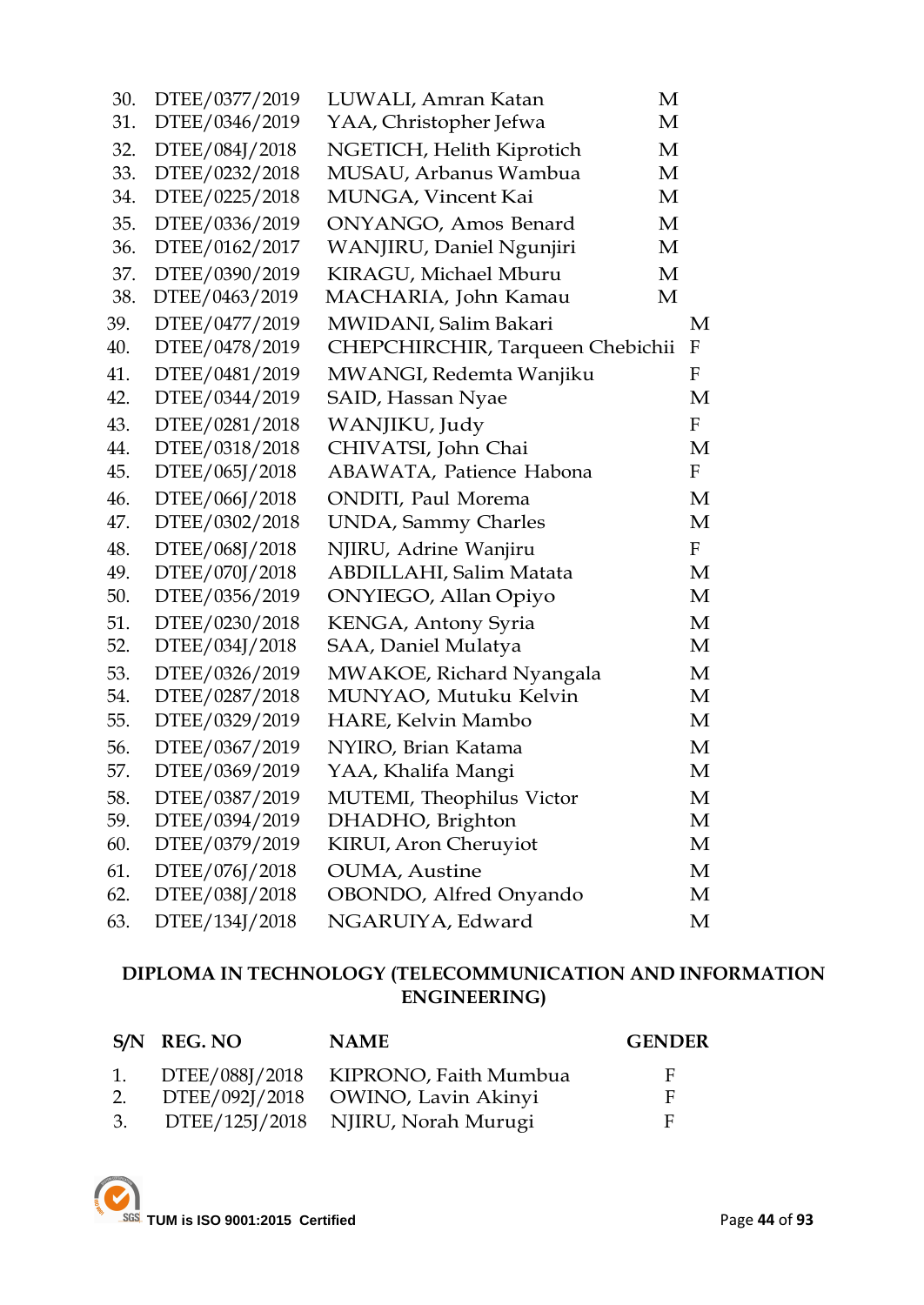| 4.  | DTEE/143J/2018 | MKANGI, Tevin Katama       | М |
|-----|----------------|----------------------------|---|
| 5.  | DTEE/145J/2018 | MWANGI, Eliud Kihoro       | М |
| 6.  | DTEE/0296/2018 | MGAZA, Joel Mutta          | М |
| 7.  | DTEE/009J/2017 | NYAMWEYA, Dinicius Peter   | М |
| 8.  | DTIE/0005/2017 | ASA, Michael Waseka        | М |
| 9.  | DTEE/130J/2018 | CHITUYI, Shitivi Khalid    | М |
| 10. | DTEE/139J/2018 | KWEYU, Mark Anyanga        | M |
| 11. | DTEE/142J/2018 | GICHANA, Precious Maxine   | F |
| 12. | DTEE/146J/2018 | KIPKORIR, Walter           | M |
| 13. | DTEE/0301/2018 | MWASI, Joseph Nyambu       | М |
| 14. | DTIE/005J/2016 | MWANGI, Joseph Wainaina    | М |
| 15. | DTEE/040J/2018 | LANGAT, Maryanne Chepkemoi | F |
| 16. | DTEE/121J/2018 | RONNY, Jeff                | М |
| 17. | DTEE/0353/2019 | MUNYOKI, Eric Mwendwa      | M |
| 18. | DTEE/119J/2018 | WANJOHI, Basil Mwangi      | M |
| 19. | DTEE/131J/2018 | KIPKORIR, Denis            | М |
|     |                |                            |   |

# **DIPLOMA IN AUTOMOTIVE ENGINEERING**

| S/N | <b>REG. NO</b> | <b>NAME</b>                    | <b>GENDER</b> |
|-----|----------------|--------------------------------|---------------|
| 1.  | DAE/070J/2018  | WAMBUA, Antony                 | M             |
| 2.  | DAE/030J/2017  | MUNYAO, Matata                 | M             |
| 3.  | DAE/041J/2018  | <b>BAKARI, Hussein Mohamed</b> | M             |
| 4.  | DAE/025J/2018  | MUTHUI, Dennis Mwendwa         | M             |
| 5.  | DAE/028J/2017  | OJIAMBO, James                 | M             |
| 6.  | DAE/050J/2018  | MUTUKU, Dennis Mungolya        | M             |
| 7.  | DAE/080J/2018  | KIPKORIR, Denis                | M             |
| 8.  | DAE/087J/2018  | NYAGA, Eric Murimi             | M             |
| 9.  | DAE/0033/2018  | CHARO, Lucky Yaa               | M             |
| 10. | DMEN/0135/2018 | KAMULI, Job Musili             | M             |
| 11. | DMEN/0127/2018 | CHIBAYA, Jackson Bande         | M             |
| 12. | DAE/040J/2018  | ADAM, Ray                      | M             |
| 13. | DAE/099J/2018  | MURITHI, Samuel                | M             |
| 14. | DAE/072J/2018  | NGETICH, Patrick Kipngeno      | M             |

# **DIPLOMA IN MECHANICAL ENGINEERING (PLANT OPTION)**

|    | S/N REG. NO | <b>NAME</b>                            | <b>GENDER</b> |
|----|-------------|----------------------------------------|---------------|
| 1. |             | DMEN/0098/2017 MITHIKA, Kelvin Mwiti   | M             |
| 2. |             | DMEN/0132/2018 LUTFY, Abdulrazak Jusab | M             |
| 3. |             | DMEN/042J/2018 SAOKE, Benson Oluoch    | M             |

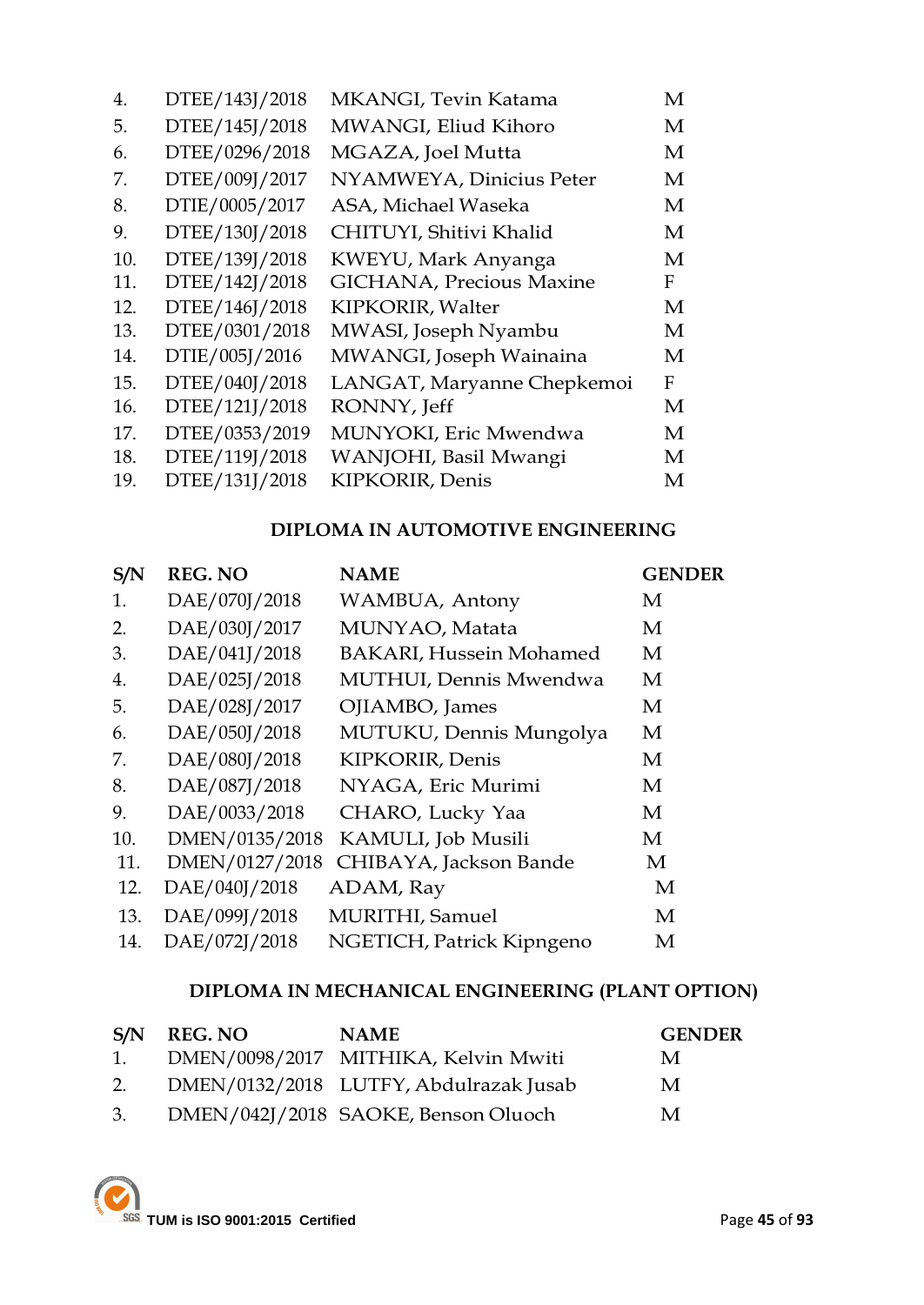| 4.  | DMEN/052J/2018 | MBEVO, Brian Molo                 | М                |
|-----|----------------|-----------------------------------|------------------|
| 5.  | DMEN/056J/2018 | GATHEKIA, Alex Wainoga            | M                |
| 6.  | DMEN/0170/2018 | MIBEI, Nehemiah Rono              | M                |
| 7.  | DMEN/0171/2018 | JUMA, Faith                       | $\mathbf{F}$     |
| 8.  | DMEN/0173/2018 | MUSYOKA, Festus Mutua             | M                |
| 9.  | DMEN/0183/2018 | KAVATI, George Kyalo              | M                |
| 10. | DMEN/0184/2018 | NJIHIA, Samuel Mbugua             | M                |
| 11. | DMEN/0133/2018 | MBARU, Edgar Baya                 | M                |
| 12. | DMEN/0137/2018 | NYAMBU, Jonam Mwawughanga         | M                |
| 13. | DMEN/0138/2018 | RAPHAEL, Jemimah Dzame            | $\boldsymbol{F}$ |
| 14. | DMEN/034J/2018 | KIMUYU, Joshua Mumo               | М                |
| 15. | DMEN/040J/2018 | OMOLLO, Tonny Mbego               | M                |
| 16. | DMEN/044J/2018 | KIRIMI, Dennis Mutharimi          | M                |
| 17. | DMEN/057J/2018 | KINYUA, Ian Mark                  | M                |
| 18. | DMEN/0124/2018 | <b>BAKARI, Ali Mguwa</b>          | M                |
| 19. | DMEN/0142/2018 | OLAKA, Boniface Otieno            | M                |
| 20. | DMEN/0158/2018 | MWANJALA, Dann Salim              | M                |
| 21. | DMEN/0168/2018 | MWAKERA, Julius Mwambi            | M                |
| 22. | DMEN/5419/014  | KAHARIRI, David Mwangi            | M                |
| 23. | DMEN/0123/2018 | MUSYA, Mutua                      | M                |
| 24. | DMEN/0150/2018 | KIOKO, Gerald Muema               | M                |
| 25. | DMEN/0156/2018 | NABUTSIRI, Johnstone              | M                |
| 26. | DMEN/0188/2018 | <b>ONDIEGI</b> , Enos Odera       | M                |
| 27. | DMEN/0257/2019 | <b>OMONGOLE</b> , Ibrahim Hussein | M                |
| 28. | DMEN/020J/2018 | MBUVI, Paul Samuel                | M                |
| 29. | DMPL/023J/2016 | GITONGA, Maingi Brian             | M                |
| 30. | DMPL/030J/2016 | <b>GITAU, Wallace Kamunge</b>     | M                |
| 31. | DMEN/0085/2013 | LUMATI, Muchika Aggrey            | M                |
| 32. | DMEN/0161/2018 | KATANA, Elias Kahindi             | М                |
| 33. | DMEN/0261/2019 | MOLEL, Theophilus                 | M                |

# **DIPLOMA IN MECHANICAL ENGINEERING (PRODUCTION OPTION)**

|    | <b>REG. NO</b> | <b>NAME</b>                           | <b>GENDER</b> |
|----|----------------|---------------------------------------|---------------|
| 1. |                | DMEN/014J/2018 KIMARU, Simon Mbiyu    | M             |
| 2. |                | DMEN/016J/2018 ODERO, Dalmas Patrick  | M             |
| 3. |                | DMEN/023J/2018 KIPLANGAT, Elvis       | M             |
| 4. |                | DMEN/026J/2018 RONO, Elly Kipkurui    | M             |
| 5. |                | DMPR/002J/2016 ZURUNGI, Samuel Ndundi | M             |
| 6. |                | DMEN/0165/2018 NGALA, Kelvin Mwambire | M             |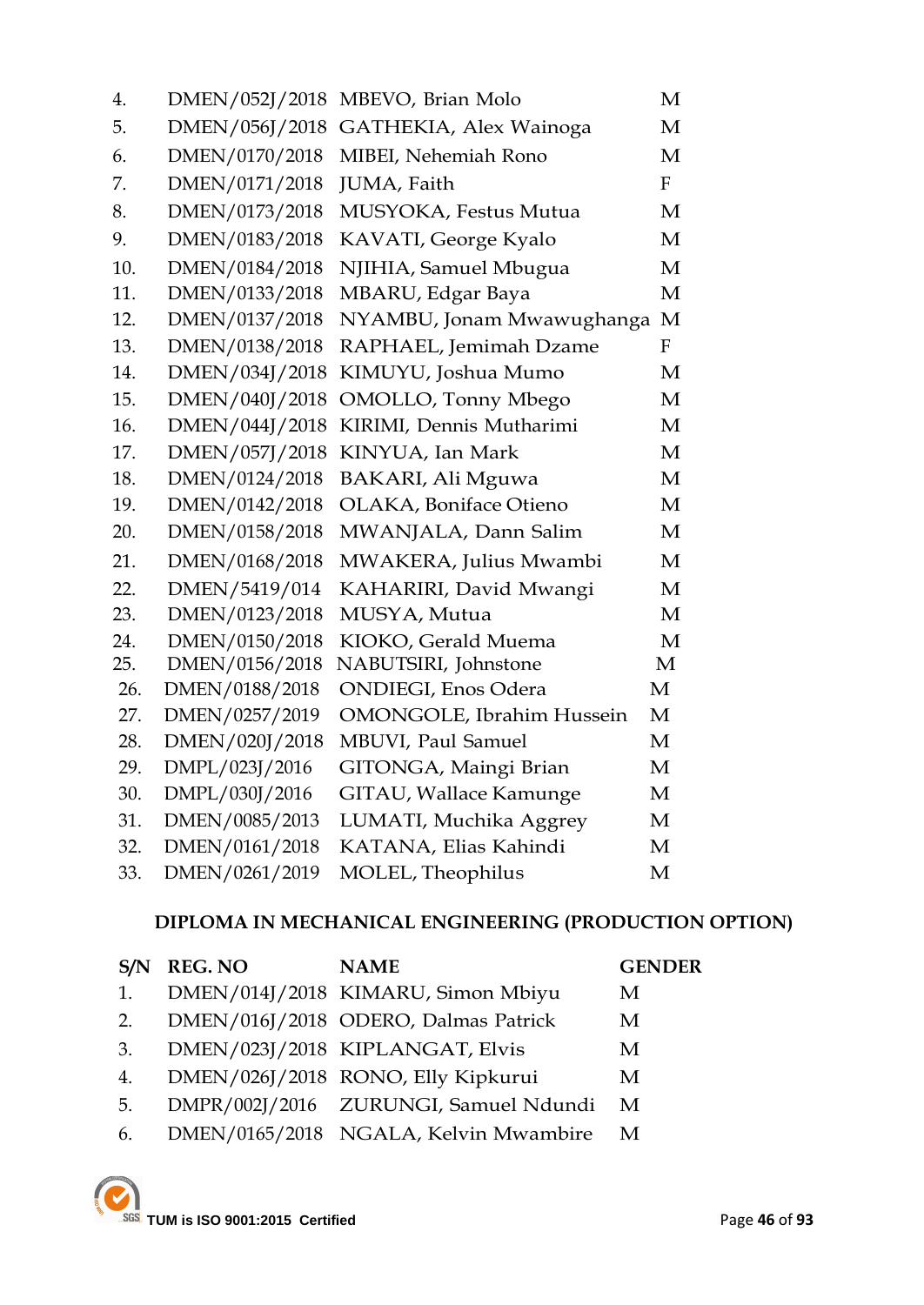| 7.  |                             | DMEN/030J/2018 KALELI, Ezekiel Muia   | M |
|-----|-----------------------------|---------------------------------------|---|
| 8.  |                             | DMEN/051J/2018 IREGI, Alexander Mugwe | M |
| 9.  |                             | DMEN/003J/2017 JOHANA, Elian Martine  | M |
| 10. |                             | DMEN/046J/2018 MUTUA, Michael Kavyu   | M |
| 11. | DMEN/029J/2018 JUMA, Jacob  |                                       | M |
| 12. | DMEN/041J/2018 MUSAU, Mwisa |                                       | M |

### **DIPLOMA IN MEDICAL ENGINEERING**

| S/N | <b>REG. NO</b> | <b>NAME</b>                  | <b>GENDER</b> |
|-----|----------------|------------------------------|---------------|
| 1.  | DME/032J/2018  | KORIR, Fredrick Museveni     | M             |
| 2.  | DME/059J/2018  | ABDIKHEIR, Abdirahman        | M             |
| 3.  | DME/067J/2018  | OTIENO, Charles Omondi       | M             |
| 4.  | DME/0085/2018  | LAVING, Ahmed Abdulrehman M  |               |
| 5.  | DME/0103/2018  | HASSAN, Mejumaa              | F             |
| 6.  | DME/072J/2018  | KHAMALA, Edwin Namesake      | M             |
| 7.  | DME/073J/2018  | MUHILANA, Dennis Ilavonga    | M             |
| 8.  | DME/074J/2018  | WANYOIKE, Edwin Munyi        | M             |
| 9.  | DME/076J/2018  | MONGIRA, Rael Mongina        | ${\bf F}$     |
| 10. | DME/079J/2018  | NGETICH, Patrick Kibet       | M             |
| 11. | DME/080J/2018  | NKIROTE, Pauline Kinyua      | $\mathbf F$   |
| 12. | DME/083J/2018  | MKANYIKA, Patience Isabella  | F             |
| 13. | DME/094J/2018  | ORINA, Dalphine Mokaya       | M             |
| 14. | DME/101J/2018  | ONYANGO, Joseph Okoth        | M             |
| 15. | DME/108J/2018  | OKEMWA, Mboga Jackson        | M             |
| 16. | DME/109J/2018  | KIROBI, Kelvin Njenga        | M             |
| 17. | DME/112J/2018  | WANJIRU, Lydia Muthoni       | F             |
| 18. | DME/0088/2018  | OTIENO, Benard Juma          | M             |
| 19. | DME/0112/2018  | MBOGO, Johnson Kazungu       | M             |
| 20. | DME/0121/2018  | LUQMAN, Fuad Antar           | M             |
| 21. | DME/0135/2018  | <b>MUNIR, Mohamed Hassan</b> | M             |
| 22. | DME/0137/2018  | NCUBIRI, Dickson Muriira     | M             |
| 23. | DME/0140/2018  | ODERO, Anita Aflina          | F             |
| 24. | DME/0179/2019  | LESAYO, Martha Kimbuchu      | $\mathbf F$   |
| 25. | DME/0210/2019  | NG'ANG'A, Duncan Njuguna     | M             |
| 26. | DME/0208/2019  | NANGAI, Amina Hamudani       | F             |
| 27. | DME/0196/2019  | KIPKOECH, Gilbert            | M             |
| 28. | DME/0099/2018  | OPIYO, Cliff Odhiambo        | M             |
| 29. | DME/084J/2018  | KITATI, Henry Kioko          | M             |
| 30. | DME/0047/2016  | MWAWASI, Flora Mambori       | F             |
| 31. | DME/012J/2016  | KIPKOECH, Aron               | M             |
|     |                |                              |               |

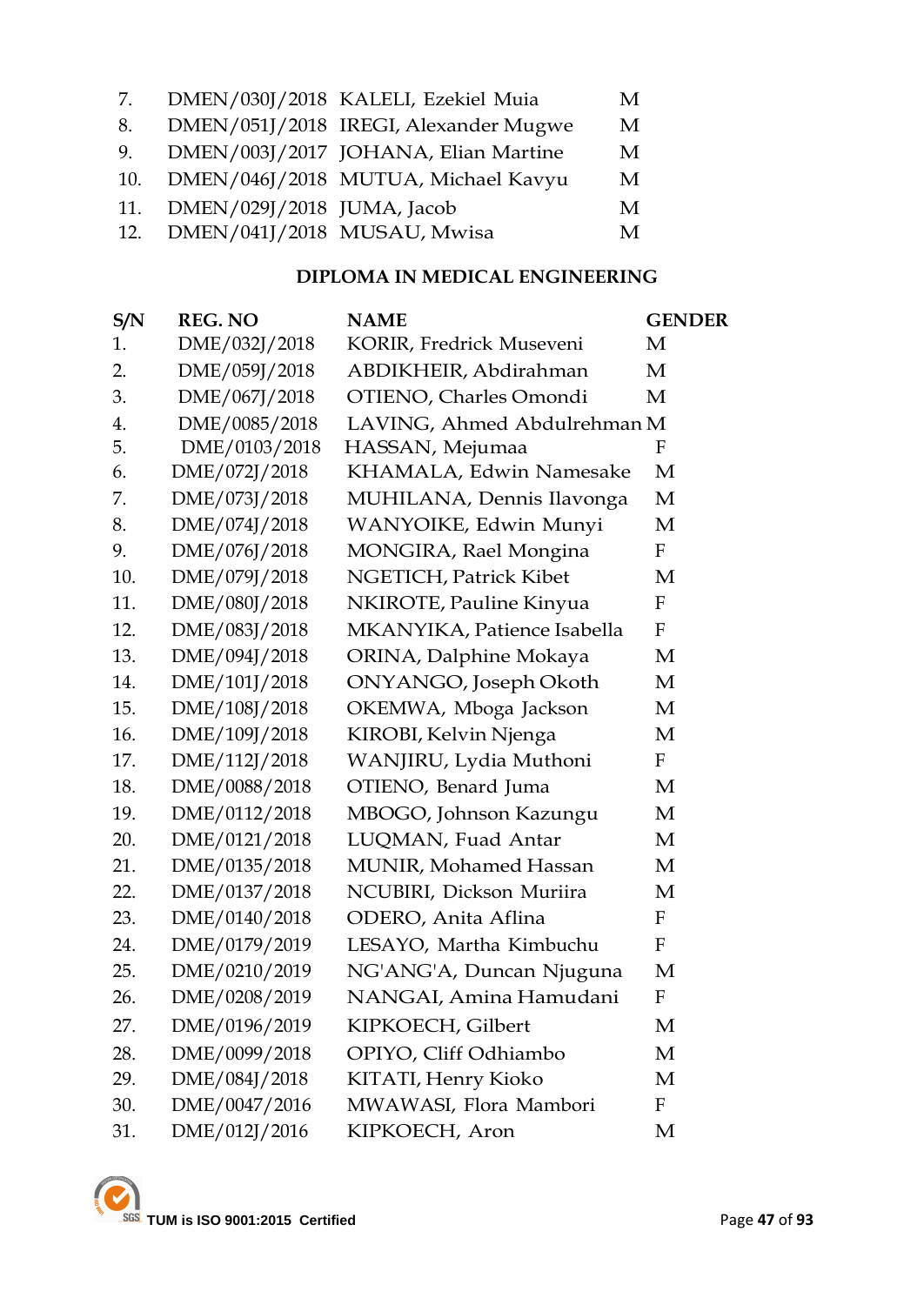| 32. | DME/2561/2015 | <b>ODIWUOR</b> , Evonce Otieno | M |
|-----|---------------|--------------------------------|---|
| 33. | DME/0108/2018 | WANJIRU, Dennis Nderitu        | M |
| 34. | DME/100J/2018 | WANJOHI, Mary Wanjiru          | F |
| 35. | DME/106J/2018 | JELIMO, Maurine                | F |
| 36. | DME/045J/2018 | OCHOLA, Vincent Odiwuor        | М |
| 37. | DME/061J/2018 | NYALE Chrispus Mwatua          | M |
| 38. | DME/011J/2016 | RUTO, Kipkirui Ngeno           | M |
| 39. | DME/023J/2016 | OTIENO, Yusuf Odongo           | M |
|     |               |                                |   |

# **DIPLOMA IN TECHNOLOGY MEDICAL ENGINEERING**

| S/N | <b>REG. NO</b> | <b>NAME</b>                              | <b>GENDER</b> |
|-----|----------------|------------------------------------------|---------------|
| 1.  |                | DME/0144/2018 MUKHWANA, Ezires Wesamba   | F             |
| 2.  |                | DTME/038J/2017 MUTUA, Esther Syokau      | F             |
| 3.  |                | DTME/045J/2018 KOSKEI, Allan Kiprono     | M             |
| 4.  |                | DTME/046J/2018 KATHAMBO, Linet Nkirote   | F             |
| 5.  |                | DTME/047J/2018 KASINA, Miriam Mwende     | F             |
| 6.  |                | DTME/051J/2018 OLUOCH, Charity Awuor     | F             |
| 7.  |                | DTME/061J/2018 OCHIENG, Annan Hellen     | F             |
| 8.  |                | DTME/069J/2018 KANYANGI, Gideon Kisia    | M             |
| 9.  |                | DTME/074J/2018 OTIENO, Charltone Juma    | M             |
| 10. |                | DTME/076J/2018 AWUOR, Monica Lauryn      | F             |
| 11. |                | DTME/077J/2018 MUTHIANI, Nicholas Munyao | М             |
| 12. |                | DTME/079J/2018 DEKA, Abdi Hashi          | M             |
| 13. |                | DTME/082J/2018 KIMOTHO, Kelvin Wainaina  | M             |
| 14. |                | DTME/0051/2019 MBURA, Mary Chizi         | F             |
| 15. |                | DTME/054J/2018 NDEI, Martin Ndungu       | M             |
| 16. |                | DME/0143/2018 WAIRIMU, Duncan Gitau      | M             |
| 17. |                | DTME/044J/2018 MMBOLOLO, John Mutua      | М             |

### **DIPLOMA IN REFRIGERATION AND AIR CONDITIONING**

| S/N | <b>REG. NO</b> | <b>NAME</b>                               | <b>GENDER</b> |
|-----|----------------|-------------------------------------------|---------------|
| 1.  |                | DRAC/041J/2017 OUMA, Seith Mireri         | M             |
| 2.  |                | DRAC/091J/2018 NYAMWEYA, Ronald Omboti    | M             |
| 3.  |                | DRAC/082J/2018 MUSYOKA, Theophilus Muteti | M             |
| 4.  | DRAC/087J/2018 | MWANIKI, Bonface Kibuthu M                |               |
| 5.  |                | DRAC/120J/2018 OKOTH, Bruno Owino         | M             |
| 6.  |                | DRAC/094J/2018 OTIENO, Dennis Odhiambo    | M             |
| 7.  |                | DRAC/106J/2018 KARAGITA, Winner           | M             |

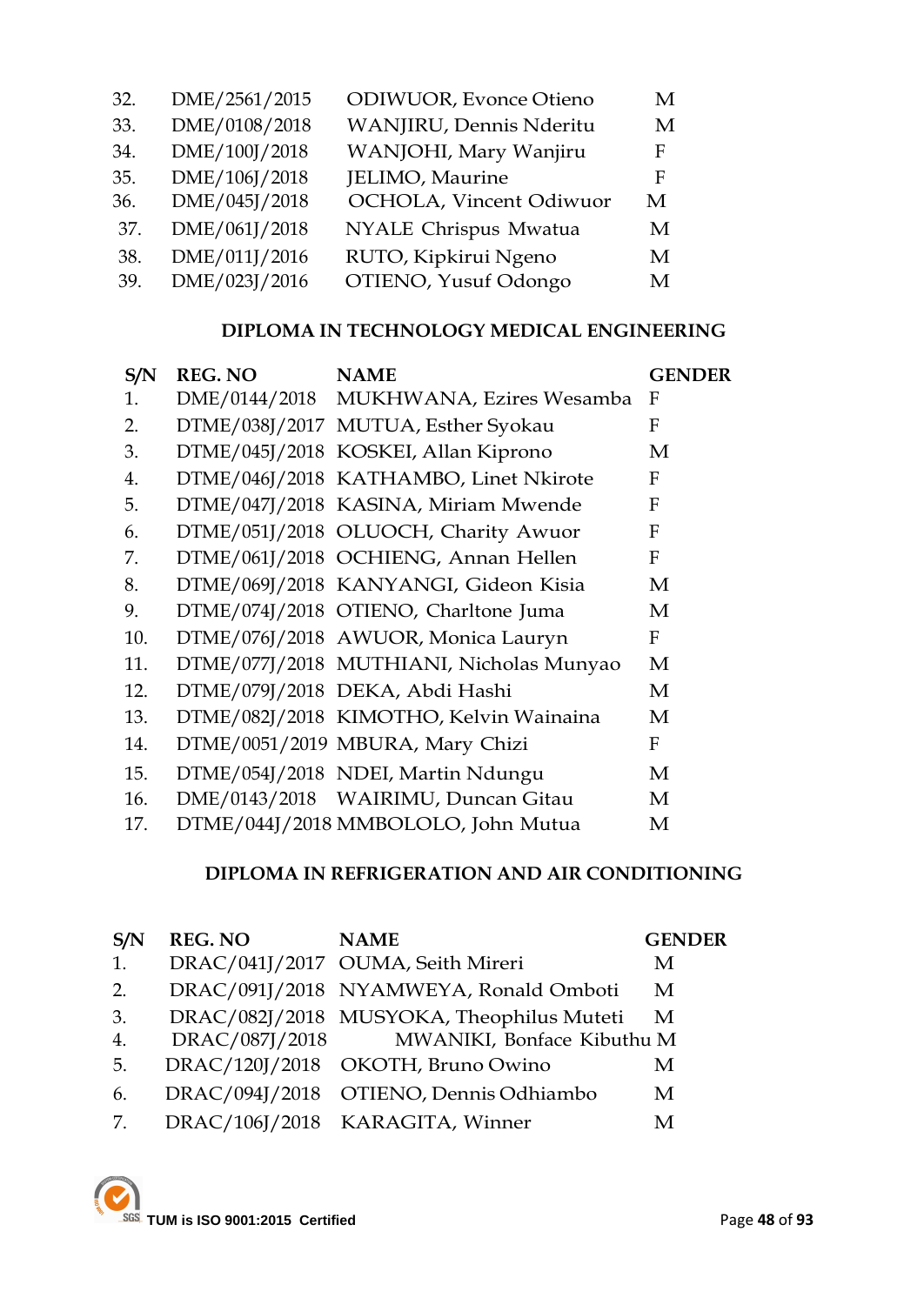|     |     | M                                                                                                                                                                                                     |
|-----|-----|-------------------------------------------------------------------------------------------------------------------------------------------------------------------------------------------------------|
|     |     | M                                                                                                                                                                                                     |
|     |     | M                                                                                                                                                                                                     |
|     |     | М                                                                                                                                                                                                     |
|     |     | М                                                                                                                                                                                                     |
| 12. | 11. | DRAC/0010/2018 BARAKA, Robert Mkare<br>DRAC/090J/2018 OPIYO, Ferdinand Ouma<br>DRAC/121J/2018 KOSKEY, Emmanuel Kipkirui<br>DRAC/092J/2018 OMONDI, Elvis Obonyo<br>DRAC/114J/2018 KARIUKI, Brian Kairu |

# **BACHELOR OF ARCHITECTURAL STUDIES**

| S/N | <b>REG. NO</b> | <b>NAME</b>                    | <b>GENDER</b> |
|-----|----------------|--------------------------------|---------------|
| 1.  | BARC/001J/2016 | NGURE, Kennedy Maina           | M             |
| 2.  | BARC/005J/2016 | LOMONG, Minito Anthony         | М             |
| 3.  | BARC/006J/2016 | NAMU, Joseph Muthomi           | M             |
| 4.  | BARC/008J/2016 | NGARI, Oscar Wachira           | M             |
| 5.  | BARC/012J/2016 | NGUGI, Gabriel                 | M             |
| 6.  | BARC/019J/2016 | OMONDI, Dennis Ogollah         | M             |
| 7.  | BARC/022J/2016 | RONKO, Titus Salonik           | M             |
| 8.  | BARC/031J/2016 | NYAYAL, Griffin                | M             |
| 9.  | BARC/017J/2016 | CHESIRE, Judy Jelagat          | $\mathbf F$   |
| 10. | BARC/023J/2016 | YEGON, Kelvin Kipkorir         | M             |
| 11. | BARC/025J/2016 | MWANGI, Brian Kangacha         | М             |
| 12. | BARC/036J/2016 | MAKAU, Moses Muuo              | M             |
| 13. | BARC/041J/2017 | KHAIRAT, Abdulrehman Ahmed F   |               |
| 14. | BARC/048J/2017 | KYALO, Stephen Kyunguti        | М             |
| 15. | BARC/050J/2017 | MWIMI, Sammy                   | M             |
| 16. | BARC/060J/2017 | KARIUKI, Brian                 | M             |
| 17. | BARC/067J/2017 | MACHIMBO, Brian Simiyu         | M             |
| 18. | BARC/074J/2017 | KIPKEU, Kenneth Kipkosgey      | M             |
| 19. | BARC/007J/2016 | MWINZI, Kenedy Mutua           | M             |
| 20. | BARC/010J/2016 | MUSEMBI, Linet Mutheu          | F             |
| 21. | BARC/016J/2016 | <b>MWITIMI</b> , Amos Munene   | M             |
| 22. | BARC/026J/2016 | LISHAMBA, Leone Mudola         | M             |
| 23. | BARC/029J/2016 | <b>MAHONGA</b> , Steve Amugune | M             |
| 24. | BARC/002J/2016 | NJIHIA, Chris Mathara          | M             |
| 25. | BARC/004J/2016 | NJUGUNA, Ian Nganga            | M             |
| 26. | BARC/021J/2016 | KIPROP, Victor                 | M             |
| 27. | BARC/024J/2016 | KORIR, Kelvin Kipkogei         | M             |
| 28. | BARC/027J/2016 | AYUNGA, Thadeus Omwenga        | M             |
| 29. | BARC/0036/2016 | KULOBA, Cynthia Nafula         | F             |
| 30. | BARC/0051/2017 | MUSTAFA, Shindo Mwayama        | M             |
| 31. | BARC/020J/2016 | KIPROTICH, Brandon             | M             |

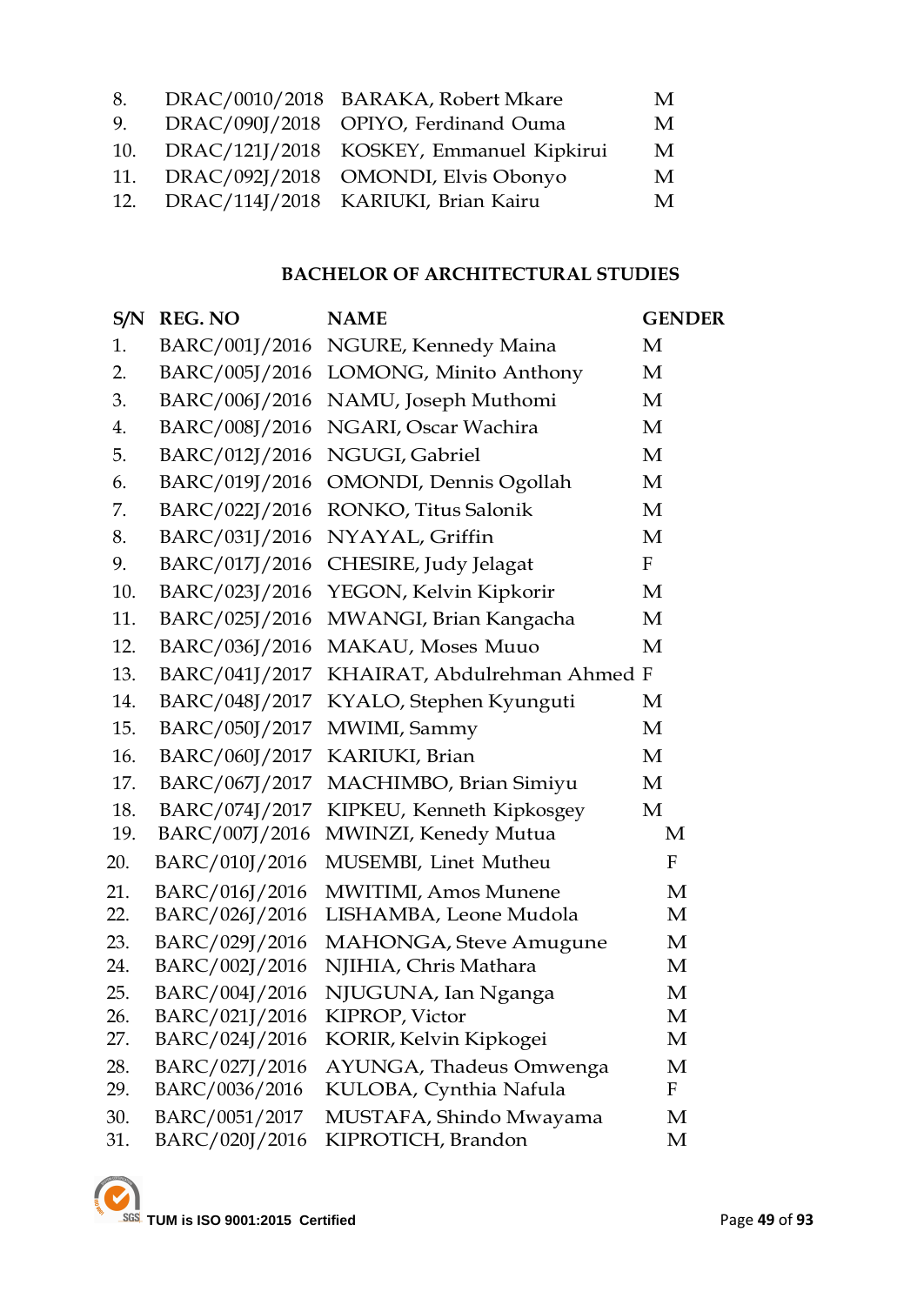| 32. | BARC/028J/2016 | OCHIENG', Bonface         | M |
|-----|----------------|---------------------------|---|
| 33. | BARC/034J/2016 | KIPTOO, Patrick Kiplagat  | M |
| 34. | BARC/035J/2016 | CHEBOI, Kipchumba Victor  | M |
| 35. | BARC/042J/2017 | MAINA, Wamai              | М |
| 36. | BARC/044J/2017 | WANJIRU, Francis Gitau    | M |
| 37. | BARC/045J/2017 | KASUKU, Teresa Anita      | F |
| 38. | BARC/049J/2017 | MUTEMI, Joseph Kakusu     | М |
| 39. | BARC/051J/2017 | MUSYOKA, Nguta            | M |
| 40. | BARC/054J/2017 | KARIUKI, Samuel Njuguna   | M |
| 41. | BARC/055J/2017 | MUSYOKA, Augustine Kyalo  | M |
| 42. | BARC/059J/2017 | CHEPKOECH, Lineth         | F |
| 43. | BARC/061J/2017 | MWIMA, Charles Akhura     | М |
| 44. | BARC/062J/2017 | NYABARO, Brian Mwenja     | М |
| 45. | BARC/063J/2017 | KIRUI, Audrey Chemutai    | F |
| 46. | BARC/069J/2017 | NYAMIMA, Emmanuel Momanyi | M |

# **BACHELOR OF SCIENCE IN CIVIL ENGINEERING**

| S/N | <b>REG. NO</b> | <b>GENDER</b><br><b>NAME</b> |              |
|-----|----------------|------------------------------|--------------|
| 1.  | BSCE/053J/2016 | DAUDI, Isaac Makali          | M            |
| 2.  | BSCE/057J/2016 | MUTISO, Michael Muoka        | M            |
| 3.  | BSCE/063J/2016 | RURUMA, Mbatia Julius        | M            |
| 4.  | BSCE/091J/2016 | HUSSEIN, Issa Hussein        | M            |
| 5.  | BSCE/095J/2016 | OGWAYA, Linda Kwamboka       | F            |
| 6.  | BSCE/097J/2016 | NYAGA, Winner Gloria         | $\mathbf F$  |
| 7.  | BSCE/0163/2016 | OGALLO, Ian Ogalo            | M            |
| 8.  | BSCE/049J/2016 | HASSAN, Ahmed Ali            | M            |
| 9.  | BSCE/052J/2016 | KATHAMBI, Mwendwa Yvonne     | F            |
| 10. | BSCE/069J/2016 | MAINA, Justus Muturi         | M            |
| 11. | BSCE/087J/2016 | OKIRI, Junior                | M            |
| 12. | BSCE/074J/2016 | OTIENO, Dickson Omondi       | M            |
| 13. | BSCE/066J/2016 | ODHIAMBO, Vallary Anyango    | F            |
| 14. | BSCE/055J/2016 | MUNG'ATHIA, Joy Muthoni      | F            |
| 15. | BSCE/073J/2016 | <b>OLEL, Vincent Ouma</b>    | M            |
| 16. | BSCE/0128/2016 | MURITHI, Charles Kiringa     | M            |
| 17. | BSCE/088J/2016 | WANKYO, Benjamin Mwera       | M            |
| 18. | BSCE/0135/2016 | MWANDARO, Shamim Khamis      | F            |
| 19. | BSCE/070J/2016 | RUGUT, Meshack Kimaru        | M            |
| 20. | BSCE/062J/2016 | OTIENO, Shaq Steve           | M            |
| 21. | BSCE/2237/2014 | AKUWAMI, Julia Agis          | $\mathbf{F}$ |
| 22. | BEBC/0017/2012 | OTIENO, Brian Owino          | M            |

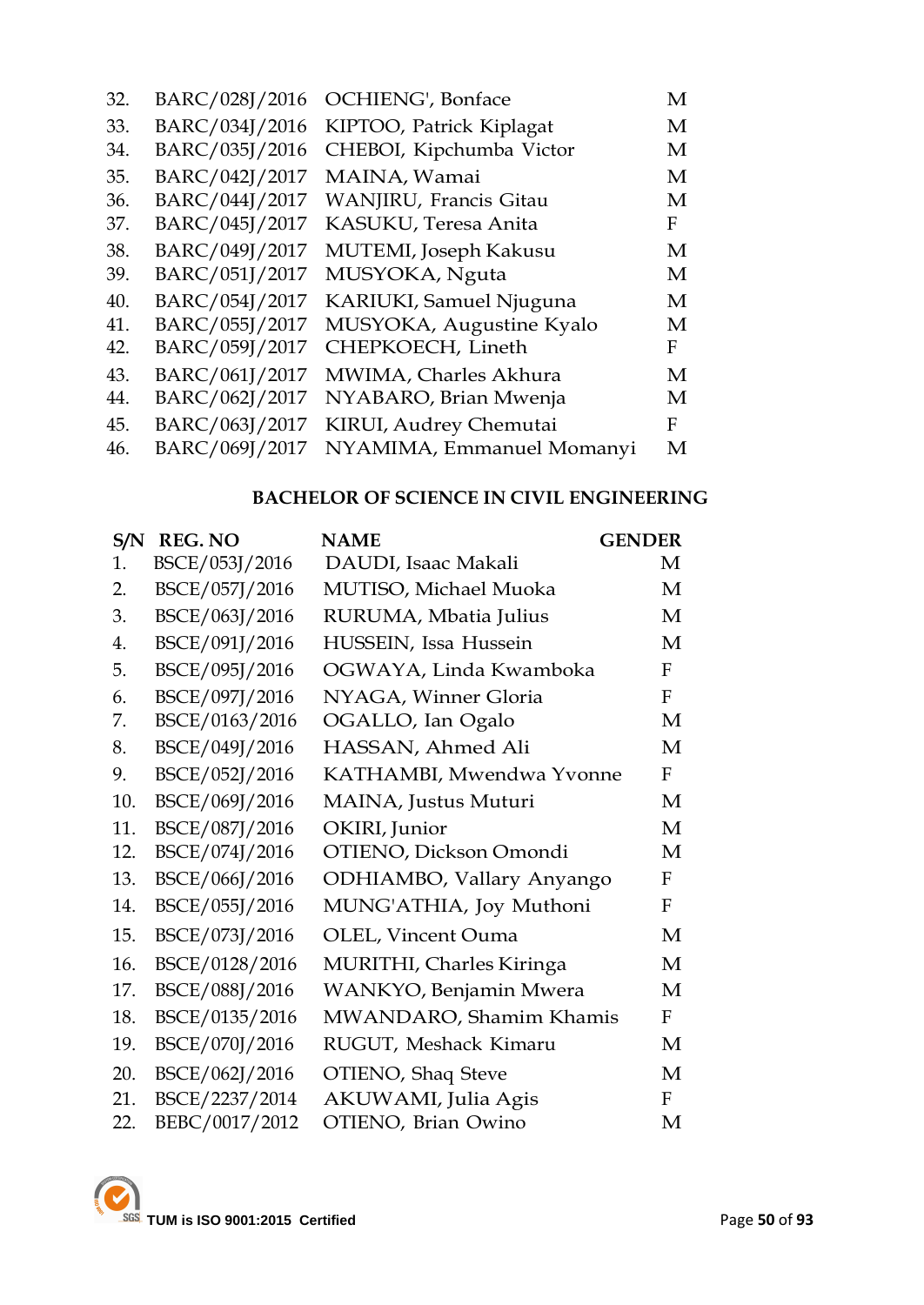| 23. | BSCE/034J/2015 | OYUGI, Samson Ondiwa            | M            |
|-----|----------------|---------------------------------|--------------|
| 24. | BSCE/041J/2015 | AMOIT, Cornelia                 | F            |
| 25. | BSCE/0084/2012 | KOMORA, Betty Valiant           | $\mathbf{F}$ |
| 26. | BSCE/002J/2014 | NJOROGE, Kenneth Githua         | M            |
| 27. | BSCE/0057/2015 | MIRIAM, Auma Mwimali            | $\mathbf{F}$ |
| 28. | BSCE/048J/2016 | MWALIMO, Brian Nganga           | M            |
| 29. | BSCE/077J/2016 | NCHOGA, Davis Ayaye             | M            |
| 30. | BSCE/085J/2016 | ATUODO, Belinda                 | $\mathbf F$  |
| 31. | BSCE/094J/2016 | MWANZIA, Tyson Makuthu          | M            |
| 32. | BSCE/0107/2016 | JAMAL, Mohamed Hassan           | M            |
| 33. | BSCE/054J/2016 | IRERI, Murithi Kelvin           | M            |
| 34. | BSCE/060J/2016 | KIMURGOR, Brian                 | M            |
| 35. | BSCE/065J/2016 | KIPKOSGEI, Vincent Maiyo        | M            |
| 36. | BSCE/068J/2016 | KIPKOECH, Eli                   | M            |
| 37. | BSCE/083J/2016 | <b>ANGWENYI</b> , Erick Moreka  | M            |
| 38. | BSCE/0145/2016 | RUWA, Eve Umazi                 | $\mathbf{F}$ |
| 39. | BSCE/056J/2016 | MWANZIA, Muema Samson           | M            |
| 40. | BSCE/071J/2016 | AMWOGAH, Williamson             | M            |
| 41. | BSCE/0146/2016 | <b>ONYANGO, Billy Antone</b>    | M            |
| 42. | BSCE/0206/2017 | ABUGA, Christine Nyambeki       | $\mathbf{F}$ |
| 43. | BSCE/0213/2017 | MBUVI, Enock Muthoka            | M            |
| 44. | BSCE/0223/2017 | MUTISYA, Caxton Mutua           | M            |
| 45. | BSCE/0294/2018 | NYADILA, Florence Mercy Achieng | F            |
| 46. | BSCE/0056/2012 | NJOROGE, Gideon                 | M            |
| 47. | BSCE/0168/2016 | WATILA, Job Simiyu              | М            |
| 48. | BSCE/058J/2013 | MAOSA, Julian Magoma            | M            |
| 49. | BSCE/058J/2016 | GALGALLO, Dotti Galma           | M            |
| 50. | BSCE/038J/2015 | MUSIWO, Shaolin Otieno          | M            |
| 51. | BSCE/2091/2014 | NJIRIRI, Kevin Karenge          | M            |
| 52. | BSCE/6121/014  | CHEMBEA, Omar Musa              | M            |
| 53. | BEBC/013J/2012 | MUTHAURA, Nathan Gitonga        | M            |
| 54. | BEBC/063J/2012 | KASADHE, Wycklife Okombo        | M            |
| 55. | BSCE/021J/2012 | <b>OWOUR, Victor Otieno</b>     | M            |
| 56. | BSCE/0125/2016 | AHMED, Mohamed Bayusuf          | M            |
| 57. | BSCE/0112/2016 | MWANYIRO, Joel Banzi            | M            |
| 58. | BSCE/098J/2016 | ASHIONO, Allan Mmpapale         | M            |
| 59. | BSCE/040J/2015 | OUMA, Felix Ochieng'            | M            |

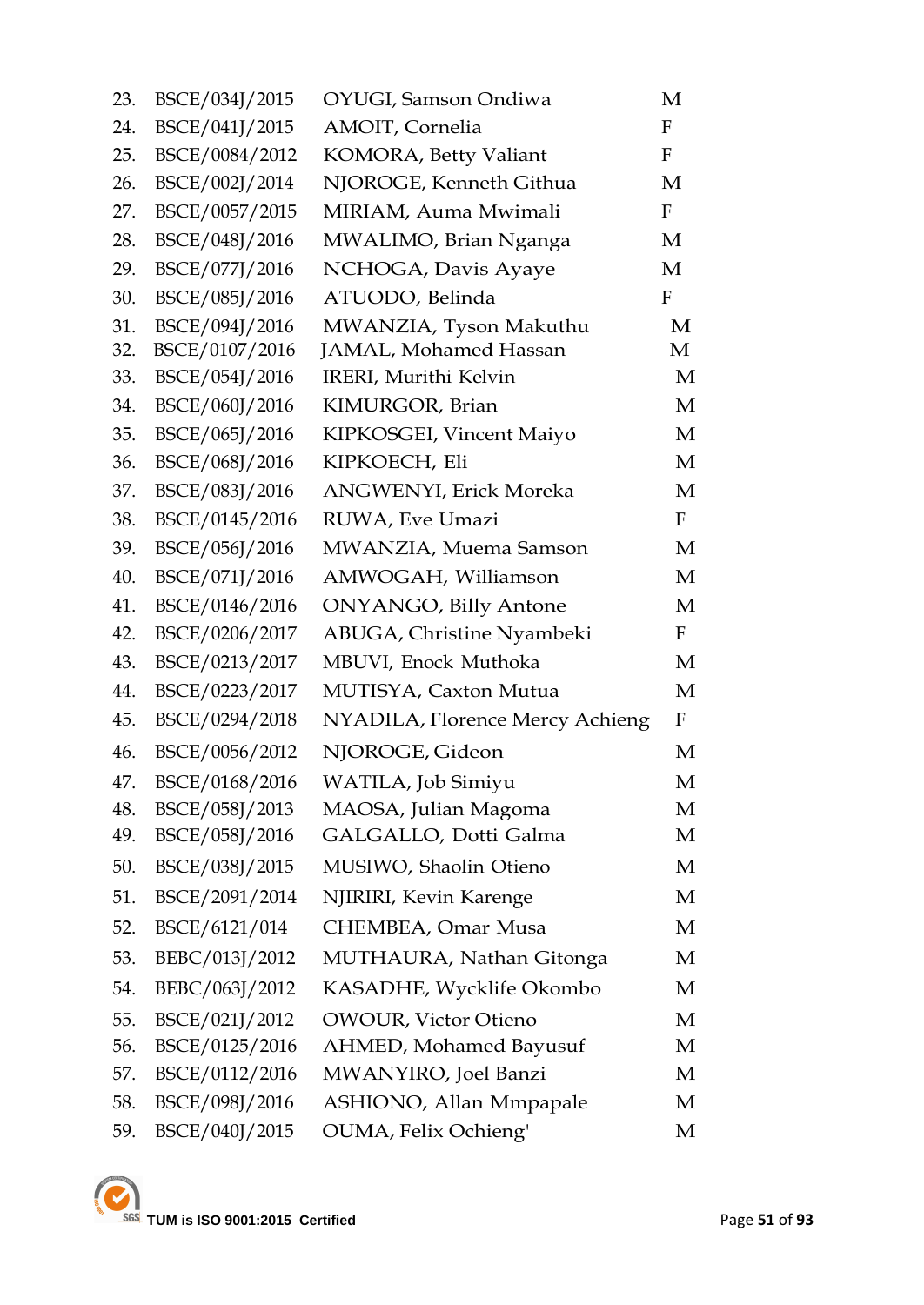| 60. | BSCE/096J/2016 | RORNA, Morles                  | F |
|-----|----------------|--------------------------------|---|
| 61. | BSCE/032J/2015 | <b>OMONDI</b> , Kelvin         | M |
| 62. | BSCE/0133/2016 | KIPNGETICH, Oliver             | M |
| 63. | BSCE/0224/2017 | ISLAM, Changati Bashir         | M |
| 64. | BSCE/0188/2017 | MAKONE, Jared Kambaga          | M |
| 65. | BSCE/0226/2017 | ABDIKHEIR, Osman Gaala         | M |
| 66. | BSCE/5553/014  | KUMUTA, Allen Maxwell Muriuki  | M |
| 67. | BSCE/078J/2016 | NANDI, Victor Onyango          | M |
| 68. | BSCE/029J/2014 | OKIKI, David Osodo             | M |
| 69. | BSCE/032J/2014 | ONSONGO, Joy Ntabo             | F |
| 70. | BSCE/0098/2016 | <b>BARAKA, Emmanuel Kaviha</b> | M |
| 71. | BEBC/065J/2012 | OCHIENG, Brian                 | M |
| 72. | BSCE/046J/2015 | DIGOLO, Rezin Evans Okoth      | M |
| 73. | BSCE/0170/2016 | OTIENO, Kelly Okeyo            | M |
| 74. | BSCE/0082/2015 | MIYESA, Billy                  | M |
| 75. | BSCE/075J/2016 | OTIENO, Kevin                  | M |
| 76. | BSCE/0058/2015 | <b>IBRAHIM, Hemed Omar</b>     | M |
| 77. | BSCE/0094/2012 | MIANO, Mwai Kelvin             | M |
| 78. | BSCE/1225/2014 | <b>WAWERU, Comis Chege</b>     | M |

# **BACHELOR OF TECHNOLOGY IN CIVIL ENGINEERING**

| S/N | <b>REG. NO</b> | <b>NAME</b>                 | <b>GENDER</b> |
|-----|----------------|-----------------------------|---------------|
| 1.  | BTCE/080J/2017 | ODOYO, Sheldone Okoth       | M             |
| 2.  | BTCE/048J/2017 | ABDALLAH, Naim Mohamed      | M             |
| 3.  | BTCE/107J/2017 | MUNYUA, Mercy Mawia         | F             |
| 4.  | BTCE/051J/2017 | NGUGI, Duncan Ndegwa        | M             |
| 5.  | BTCE/052J/2017 | <b>MURIMI</b> , Alex Waniau | M             |
| 6.  | BTCE/057J/2017 | MWANGI, David Ng'ang'a      | M             |
| 7.  | BTCE/083J/2017 | ONYANGO, Brian              | M             |
| 8.  | BTCE/077J/2017 | NAMAYI, Amos Makomere       | M             |
| 9.  | BTCE/074J/2017 | <b>WAITHERA, Racheal</b>    | F             |
| 10. | BTCE/084J/2017 | <b>ONYANGO, Simon Aol</b>   | M             |
| 11. | BTCE/108J/2017 | RUTTO, Sixtus Chebii        | M             |
| 12. | BTCE/114J/2017 | TINDI, Christopher Wasonga  | M             |
| 13. | BTCE/076J/2017 | MUSURE, Brenda Mwenderani   | F             |
| 14. | BTCE/0062/2018 | MRONGO, Leonard Ouma        | M             |
| 15. | BTCE/0071/2018 | MARAFA, Titus Kuhani        | M             |
| 16. | BTCE/086J/2017 | SIMBA, Brian Kemonge        | M             |

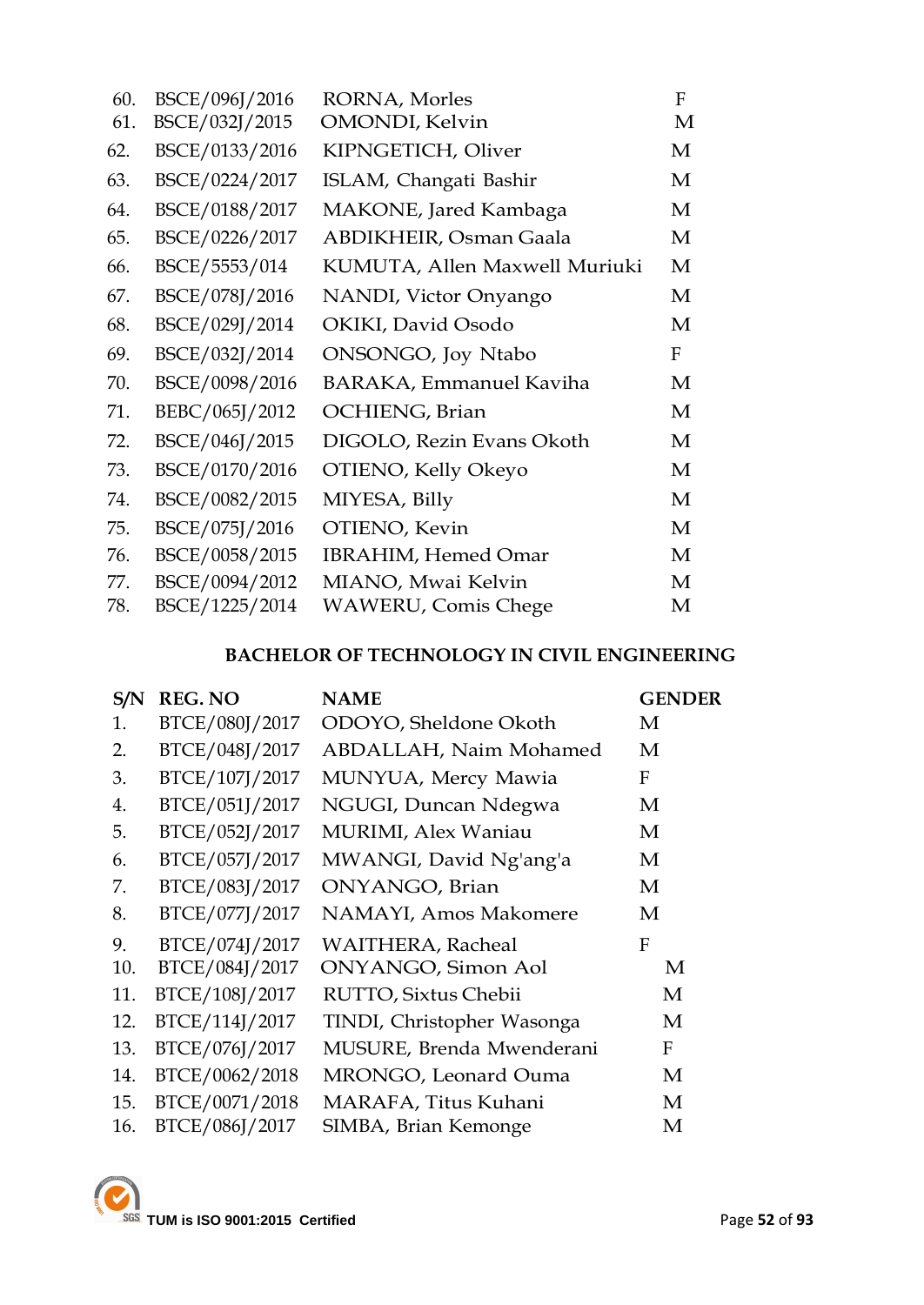| 17.        | BTCE/109J/2017                   | MAKHUMBIRI, Nobert Oshuru                     | M            |
|------------|----------------------------------|-----------------------------------------------|--------------|
| 18.        | BTCE/091J/2017                   | ODHIAMBO, Clinton                             | М            |
| 19.        | BTCE/101J/2017                   | OTIENO, Regan Ronald                          | М            |
| 20.        | BTCE/0051/2018                   | VANDIKA, Stephen Mwendwa                      | M            |
| 21.        | BTCE/0074/2018                   | MUTUKU, Chrispine Ndambuki                    | M            |
| 22.        | BTCE/072J/2017                   | MUKASA, Bonface                               | M            |
| 23.        | BTCE/067J/2017                   | MITEI, Mercy Chebet                           | $\mathbf F$  |
| 24.        | BTCE/056J/2017                   | MUKOYA, Sylvia                                | ${\bf F}$    |
| 25.        | BTCE/090J/2017                   | NJUGUNA, James Kinyanjui                      | M            |
| 26.        | BTCE/0005/2016                   | KASAI, Joseph Mwanzia                         | М            |
| 27.        | BTCE/031J/2016                   | ODARI, Jackson                                | M            |
| 28.        | BTCE/095J/2017                   | OLUOCH, Samson Omondi                         | M            |
| 29.        | BTCE/106J/2017                   | RUTOH, Chepkirui Joy                          | $\mathbf{F}$ |
| 30.        | BTCE/033J/2016                   | ASAVA, Kevin Wambusi                          | M            |
| 31.        | BTCE/035J/2016                   | MOGIRE, Kevin Onyonka                         | M            |
| 32.<br>33. | BTCE/055J/2017<br>BTCE/078J/2017 | MATU, James Muraya<br>YIDA, Wareen Kemoli     | M<br>M       |
| 34.        | BTCE/0092/2019                   |                                               | М            |
| 35.        | BTCE/0093/2019                   | KOECH, Japhet Kipchirchir                     | M            |
| 36.        | BTCE/082J/2017                   | KULUMBA, Albert Ngome<br>MAROA, Victor Murimi | М            |
|            |                                  |                                               |              |
| 37.        | BTCE/113J/2017                   | <b>AMOKE, Tonney Oyoo</b>                     | M            |
| 38.        | BTCE/0015/2016                   | MOHAMED, Fatima Khamisi                       | $\mathbf{F}$ |
| 39.        | BTCE/0019/2016                   | YUSUF, Adan Issack                            | М            |
| 40.<br>41. | BTCE/093J/2017<br>BTCE/094J/2017 | OMULANYA, David Amugavo<br>AKINYI, Wendy      | M<br>F       |
| 42.        | BTCE/111J/2017                   | KURUI, Bethuel Kiprop                         | M            |
| 43.        | BTCE/0066/2018                   | OKEYO, Wilson Onyango                         | M            |
| 44.        | BTCE/0075/2018                   | KYALO, James Kioko                            | M            |
| 45.        | BTCE/059J/2017                   | MICHUBU, Mwenda                               | M            |
| 46.        | BTCE/0072/2018                   | TSUMA, Jeremiah Mwandenge                     | М            |
| 47.        | BTCE/066J/2017                   | SAWANI, Daisy Cherop                          | F            |
| 48.        | BTCE/081J/2017                   | <b>OMOLLO, Elvice Ochung</b>                  | M            |
| 49.        | BTCE/0056/2018                   | <b>IHUTHIA</b> , Titus Marenye                | M            |
| 50.        | BTCE/0054/2018                   | ATIENO, Fredrick Aginga                       | М            |
| 51.        | BTCE/0098/2019                   | MUENDO, Sebastian Mungwee                     | М            |
| 52.        | BTCE/0101/2019                   | <b>OWINO, Charles Oduk</b>                    | M            |
| 53.        | BTCE/0042/2017                   | KADZENYA, Joseph Mukare                       | М            |
| 54.        | BTCE/0059/2018                   | ODHIAMBO, Tobias Owaa                         | М            |
| 55.        | BTCE/079J/2017                   | ETYANG, David Chamatui                        | M            |
| 56.        | BTCE/054J/2017                   | WAIRIMU, Dominic Githinji                     | M            |
| 57.        | BTCE/103J/2017                   | GATHEKIA, Silas Mbicho                        | M            |
|            |                                  |                                               |              |

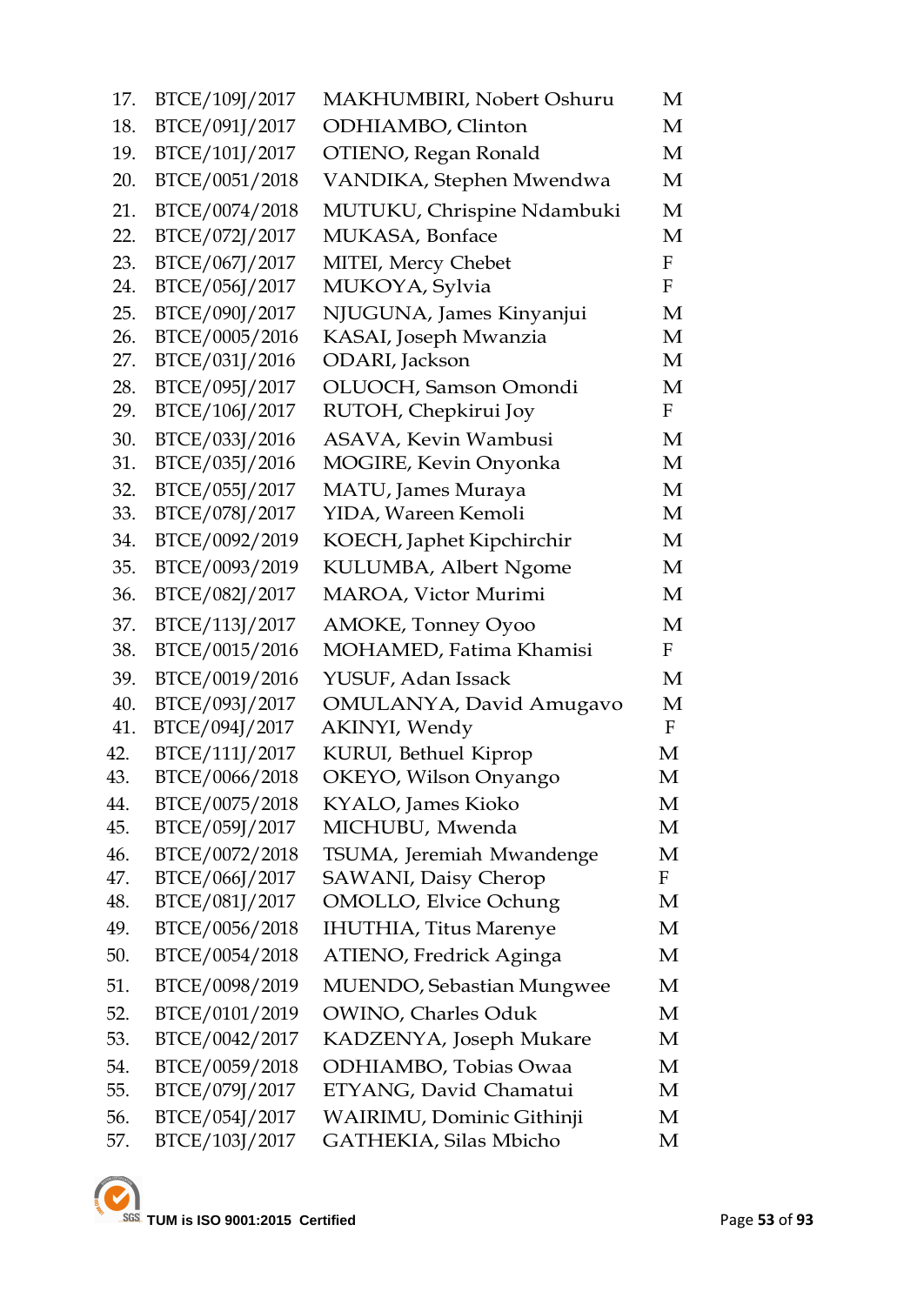| 58. | BTCE/034J/2016     | NYANGAU, Samuel Okioma  | М |
|-----|--------------------|-------------------------|---|
| 59. | BTCE/008J/2016     | ITA, Martin Kariuki     | М |
|     | 60. BTCE/022J/2016 | MOGENDI, Vincent        | М |
|     | 61. BTCE/070J/2017 | GATHONI, Muriithi David | M |
|     | 62. BTCE/064J/2017 | MASAYI, William Masika  | М |
|     | 63. BTCE/0018/2016 | KIILU, Amos Munguti     | М |
|     | 64. BTCE/116J/2017 | KIPROP, Chepkok Brian   | M |

### **BACHELOR OF SCIENCE IN ELECTRICAL AND ELECTRONIC ENGINEERING**

| S/N | <b>REG. NO</b> | <b>NAME</b>                     | <b>GENDER</b> |
|-----|----------------|---------------------------------|---------------|
| 1.  | BSEE/115J/2016 | OGADA, Zebby Oloo               | M             |
| 2.  | BSEE/098J/2016 | NJOROGE, Daniel Kimani          | M             |
| 3.  | BSEE/101J/2016 | KIPLANGAT, Samson               | M             |
| 4.  | BSEE/124J/2016 | NDOINYIO, Tenkes                | M             |
| 5.  | BSEE/128J/2016 | OROCHO, Job Simiyu              | M             |
| 6.  | BSEE/0077/2016 | APONDI, Milton Ochieng          | M             |
| 7.  | BSEE/091J/2016 | MUTISYA, Christine Mueni        | $\mathbf{F}$  |
| 8.  | BSEE/100J/2016 | MBUGUA, Francis Muthami         | M             |
| 9.  | BSEE/105J/2016 | MUCHIRI, Stanley Mwangi         | M             |
| 10. | BSEE/110J/2016 | OMENDA, Fredrick Omondi         | M             |
| 11. | BSEE/120J/2016 | OMODI, Ray Odhiambo             | M             |
| 12. | BSEE/094J/2016 | MUTETI, Brian Muli              | M             |
| 13. | BSEE/099J/2016 | KIMOLE, Jeruto Rose             | $\mathbf{F}$  |
| 14. | BSEE/5477/014  | MANSOOR, Ali Bakar              | M             |
| 15. | BSEE/100J/2012 | ODOYO, Melvin Peter             | M             |
| 16. | BSEE/096J/2016 | KIMEU, Meshach Ngangi           | M             |
| 17. | BSEE/114J/2016 | <b>ACHIEN'G, Stacy Conslate</b> | $\mathbf{F}$  |
| 18. | BSEE/097J/2016 | ORWANDA, Yvonne Vivian          | $\mathbf{F}$  |
| 19. | BSEE/0078/2016 | MACHOKA, Stephen Sagini         | M             |
| 20. | BSEE/127J/2016 | ONYANGO, Carrington Ochola      | M             |
| 21. | BSEE/130J/2016 | OSALA, Jashon Odhiambo          | M             |
| 22. | BSEE/092J/2016 | <b>WACHIRA, Vincent Muya</b>    | M             |
| 23. | BSEE/093J/2016 | MWOLOLO, Adrian Muuo            | M             |
| 24. | BSEE/116J/2016 | <b>AKUMA, Enock Onsare</b>      | M             |
| 25. | BSEE/0081/2016 | MASILA, Eric Munuve             | M             |
| 26. | BSEE/0080/2016 | MUTUGI, Christine Wamuyu        | $\mathbf{F}$  |
| 27. | BSEE/031J/2015 | MAKARI, Collins Wanyonyi        | M             |
| 28. | BSEE/028J/2014 | NYANDUSI, Edwin Asiago          | M             |
| 29. | BSEE/103J/2016 | KIPKOECH, Justine               | M             |

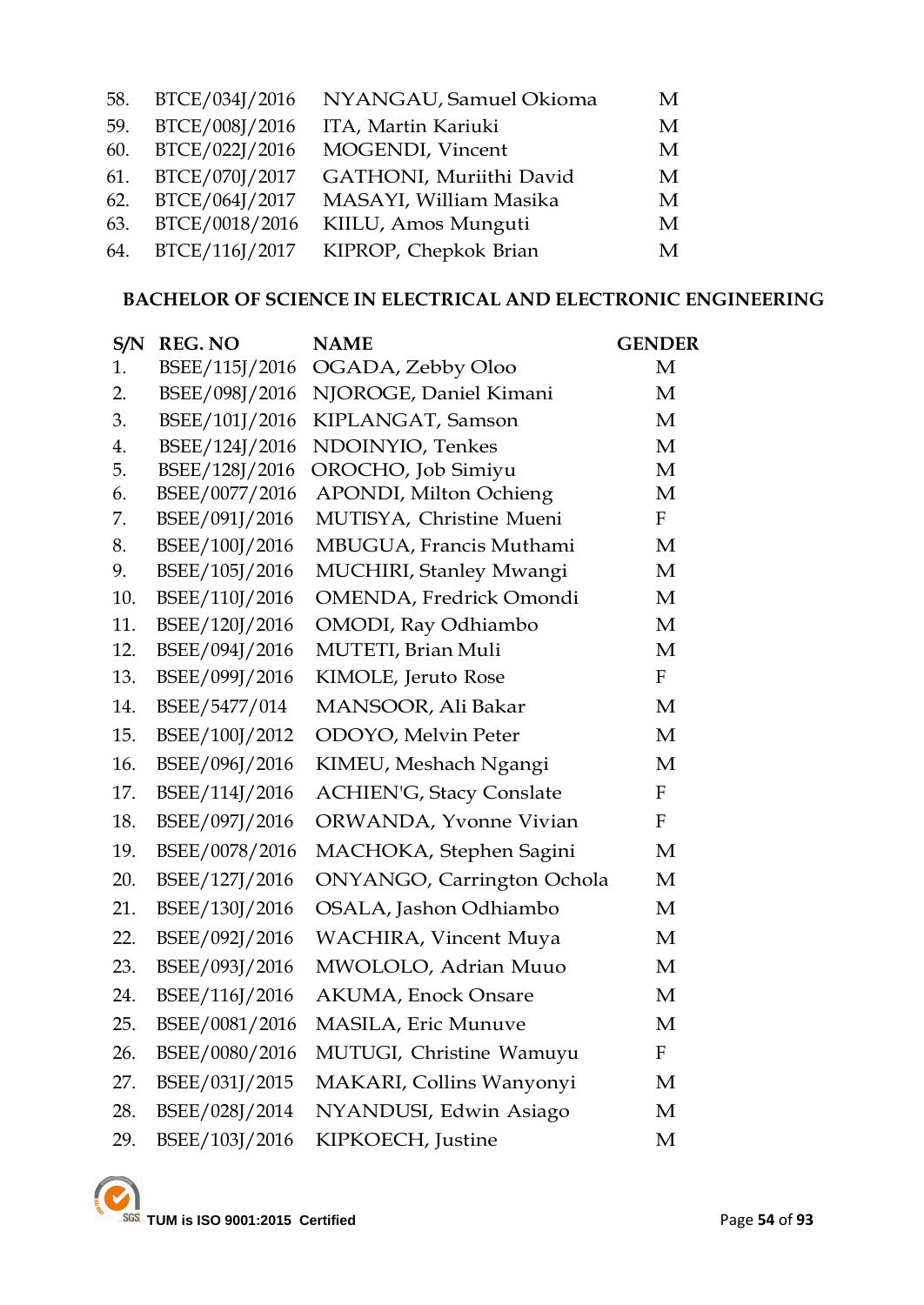| 30. | BSEE/106J/2016 | NG'ETHE, Newton Nderitu      | M |
|-----|----------------|------------------------------|---|
| 31. | BSEE/109J/2016 | WAMALWA, Peter Wanjala       | M |
| 32. | BSEE/122J/2016 | <b>ODUOR</b> , Otieno Davies | M |
| 33. | BSEE/0072/2016 | KARANGI, Erick Gathogo       | M |
| 34. | BSEE/0060/2015 | MWAMUTSI, Margaret Ningala   | F |
| 35. | BSEE/0133/2012 | KIPNG'ENO, Emmanuel Korir    | M |
| 36. | BEEE/0033/2012 | DAWA, Ramadhan               | M |
| 37. | BSEE/043J/2012 | WANG'OMBE, Finney Maina      | M |
| 38. | BSEE/2409/2015 | ADIL, Alwy Mohamed           | M |
| 39. | BSEE/0048/2013 | VIDZO, Kevin Mweri           | M |
| 40. | BSEE/001J/2015 | KITI, Hezron Karenje         | M |
| 41. | BSEE/1545/2014 | GACHATHI, Phillip Rhumbu     | M |

# **BACHELOR OF TECHNOLOGY IN ELECTRICAL AND ELECTRONIC ENGINEERING**

| S/N | <b>REG. NO</b> | <b>NAME</b>                     | <b>GENDER</b> |
|-----|----------------|---------------------------------|---------------|
| 1.  | BTEE/054J/2017 | MWENDWA, Antony                 | M             |
| 2.  | BTEE/070J/2017 | <b>BONGA, Steve Biko</b>        | M             |
| 3.  | BTEE/071J/2017 | OLOO, Samuel Otieno             | M             |
| 4.  | BTEE/080J/2017 | ORAKO, Cavin Oluoch             | M             |
| 5.  | BTEE/082J/2017 | ONYANGO, Syfesington            | M             |
| 6.  | BTEE/093J/2017 | MBOYA, Denish Ochieng           | M             |
| 7.  | BTEE/0086/2018 | WASAI, John Michael             | M             |
| 8.  | BTEE/0104/2018 | MAINGI, Nathan Muisyo           | M             |
| 9.  | BTEE/0129/2019 | MWAKONDO, Jorum Kapalla         | M             |
| 10. | BTEE/056J/2017 | NYAGA, Ian Daniel               | M             |
| 11. | BTEE/058J/2017 | KIPTOO, Hosea                   | M             |
| 12. | BTEE/068J/2017 | CHEPROT, Timothy Kibet          | M             |
| 13. | BTEE/069J/2017 | <b>OPUCHE</b> , Jesse Ali       | M             |
| 14. | BTEE/023J/2016 | KWENA, Bevise Makhoha           | M             |
| 15. | BTEE/036J/2016 | OTIENO, Maurice Onyango         | M             |
| 16. | BTEE/039J/2016 | <b>BONAYA, Michael Emmanuel</b> | M             |
| 17. | BTEE/049J/2017 | SANGOT, Cleopas Rerimoi         | M             |
| 18. | BTEE/057J/2017 | KIONI, Kiplimo Anthony          | M             |
| 19. | BTEE/096J/2017 | ONCHAGA, Belden Nyakundi        | M             |
| 20. | BTEE/0063/2018 | KIPKIRUI, Denis Mutai           | M             |
| 21. | BTEE/0103/2017 | <b>IMINZA, Clarage Achevi</b>   | $\mathbf{F}$  |
| 22. | BTEE/0087/2018 | SUMBA, Augustin John            | M             |
| 23. | BTEE/0097/2017 | <b>OWELE, Lucas Sammy</b>       | M             |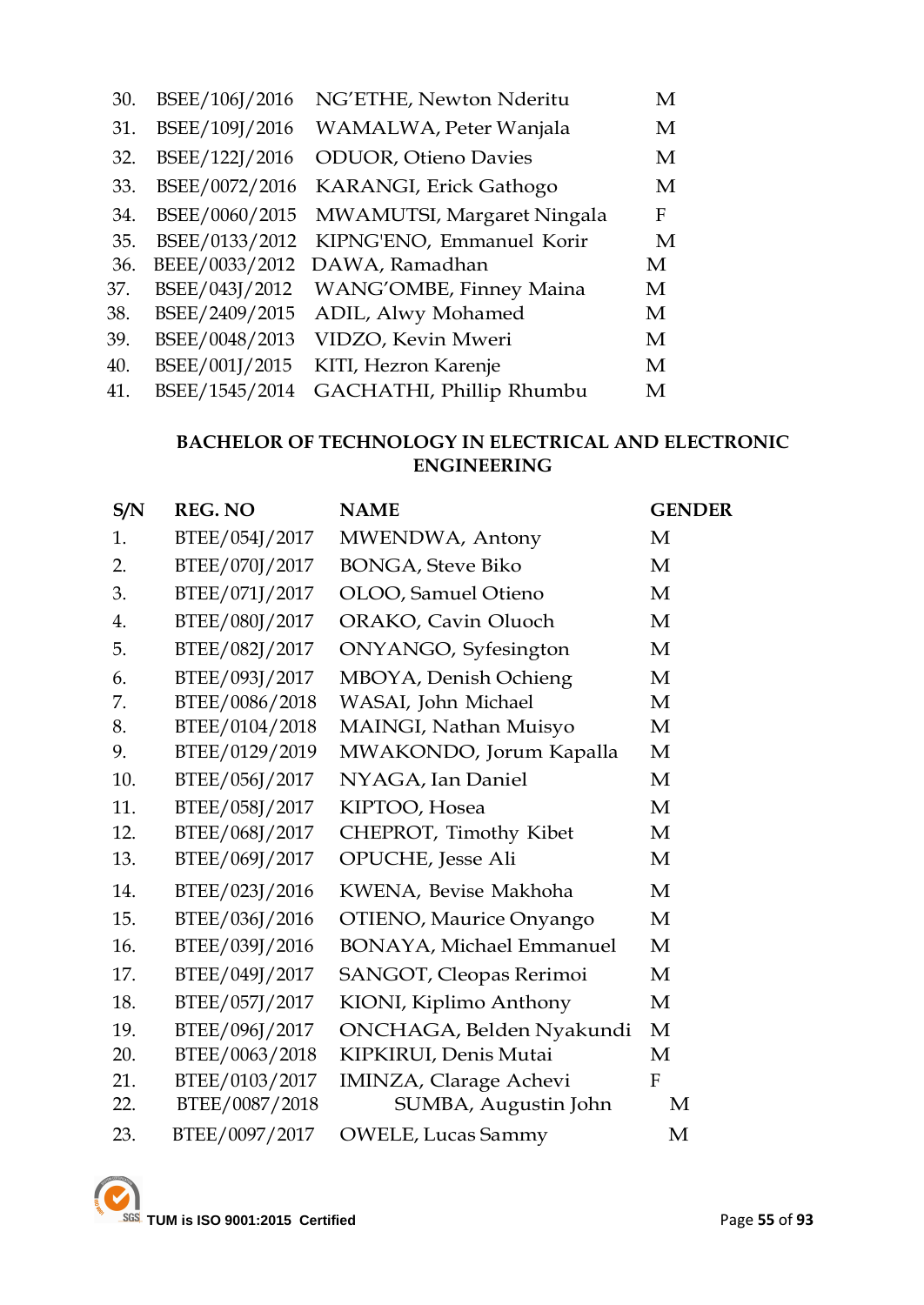| 24. | BTEE/048J/2017 | GATUA, Elija Kogi         | М            |
|-----|----------------|---------------------------|--------------|
| 25. | BTEE/072J/2017 | ODHIAMBO, George          | M            |
| 26. | BTEE/075J/2017 | KERAGE, Job Boaz          | M            |
| 27. | BTEE/079J/2017 | ODHIAMBO, Sharon Achieng  | $\mathbf{F}$ |
| 28. | BTEE/081J/2017 | OKEYO, Collins Onyango    | M            |
| 29. | BTEE/083J/2017 | TALAM, Cynthia Chelangat  | $\mathbf{F}$ |
| 30. | BTEE/084J/2017 | MAINA, Ebrahim Mungai     | M            |
| 31. | BTEE/091J/2017 | MWANGI, Kevin Gichureh    | M            |
| 32. | BTEE/092J/2017 | NYAMWEYA, John Makori     | M            |
| 33. | BTEE/0085/2018 | KITHUKA, Duncan Ndana     | M            |
| 34. | BTEE/0100/2018 | TSAKA, Teddy Wilfred      | M            |
| 35. | BTEE/0102/2018 | NZIVO, Patrick Kiilu      | M            |
| 36. | BTEE/0106/2018 | MBAO, Baya                | M            |
| 37. | BTEE/0107/2018 | MASHA, William Felkin     | M            |
| 38. | BTEE/047J/2017 | SIPOI, Sheila Siamanta    | $\mathbf{F}$ |
| 39. | BTEE/052J/2017 | OSUKO, Odhiambo Bonface   | M            |
| 40. | BTEE/053J/2017 | MUYA, Jeremiah Kaviku     | M            |
| 41. | BTEE/064J/2017 | KIPROTICH, Kevin Kirui    | M            |
| 42. | BTEE/066J/2017 | ADHIAMBO, Purity          | F            |
| 43. | BTEE/099J/2017 | KIPIRA, Wilson Nashula    | M            |
| 44. | BTEE/010J/2016 | MUTHUI, Faith Maria       | $\mathbf{F}$ |
| 45. | BTEE/024J/2016 | ROTICH, Erick Kibet       | M            |
| 46. | BTEE/060J/2017 | KIPCHUMBA, Vincent        | M            |
| 47. | BTEE/076J/2017 | NYANGAU, Clinton Nyandego | M            |
| 48. | BTEE/087J/2017 | LOTTO, Allan Oroma        | M            |
| 49. | BTEE/086J/2017 | OGACHI, James Michira     | М            |
| 50. | BTEE/011J/2016 | MUEMA, Alice Munanie      | F            |
| 51. | BTEE/046J/2017 | WAMBUI, Dennis Mahugu     | М            |
| 52. | BTEE/095J/2017 | MUNDIA, Brian Ngumi       | М            |
| 53. | BTEE/089J/2017 | MUMBI, Cleopatrah Hope    | $\mathbf F$  |
| 54. | BTEE/067J/2017 | WAFULA, Samuel            | M            |

# **BACHELOR OF SCIENCE IN MECHANICAL ENGINEERING**

|    | S/N REG. NO                | <b>NAME</b>                             | <b>GENDER</b> |
|----|----------------------------|-----------------------------------------|---------------|
| 1. |                            | BSME/009J/2015 MUSANGALI, Joseph Kitali | M             |
| 2. |                            | BSME/017J/2015 DAA, Collins Juma        | M             |
| 3. |                            | BSME/027J/2015 BULINDA, Johnian         | M             |
| 4. |                            | BSME/063J/2016 KORIR, Boniface Kipkirui | M             |
| 5. | BSME/018J/2013 KIBET, Sang |                                         | M             |

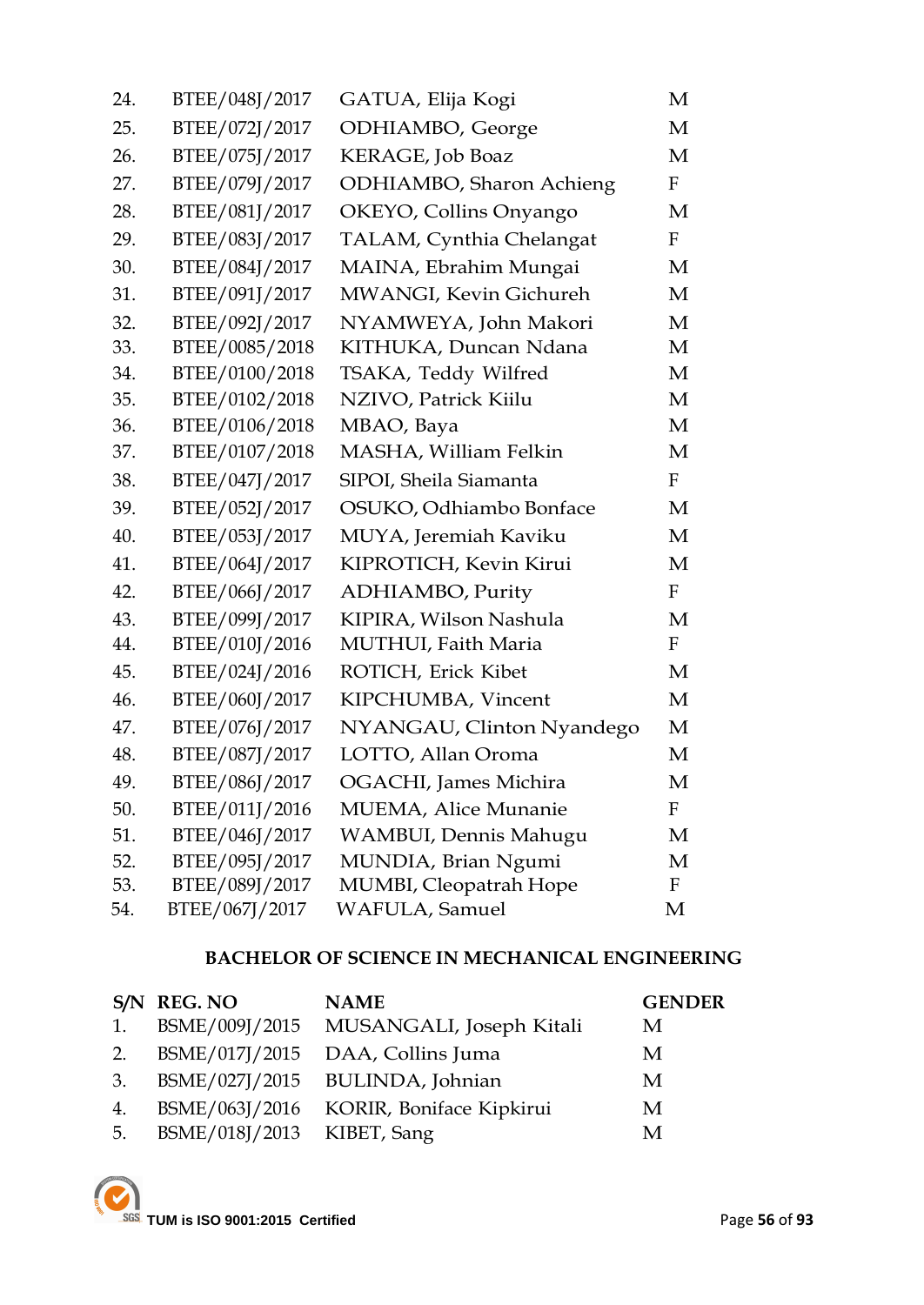| 6.  | BSME/086J/2016 | <b>ODHIAMBO</b> , Beatrice Atieno | F            |              |
|-----|----------------|-----------------------------------|--------------|--------------|
| 7.  | BSME/055J/2016 | NYAGA, Richard Gacoki             | M            |              |
| 8.  | BSME/074J/2016 | OTEN'G, Ruth Margarate            | $\mathbf{F}$ |              |
| 9.  | BSME/080J/2016 | <b>OUMA, Maxwell Owiye</b>        | M            |              |
| 10. | BSME/082J/2016 | WAYODI, Desmond                   | M            |              |
| 11. | BSME/053J/2016 | IRERI, Moris Njoroge              | M            |              |
| 12. | BSME/076J/2016 | OKELO, Samwel Ochieng             | M            |              |
| 13. | BSME/0022/2016 | MBONGILO, Victor Ndoro            | M            |              |
| 14. | BSME/0007/2016 | CHENZE, David Munga               | M            |              |
| 15. | BSME/065J/2016 | NJOROGE, Onesmus, Mbugua          | M            |              |
| 16. | BSME/083J/2016 | OMIA, Godfrey Odhiambo            | М            |              |
| 17. | BSME/013J/2015 | KURGAT, Edwin Tirop               | M            |              |
| 18. | BSME/016J/2015 | MOGENI, Brian Sagini              | M            |              |
| 19. | BSME/021J/2015 | KIPKOECH, Bethuel                 | M            |              |
| 20. | BSME/026J/2015 | KEDOGO, Ronny                     | M            |              |
| 21. | BSME/027J/2014 | OGANDA, Brian Osiemo              | M            |              |
| 22. | BSME/039J/2015 | NYABERO, Joseck                   | M            |              |
| 23. | BSME/0005/2015 | LANGAT, Isaac Kipngetich          | M            |              |
| 24. | BSME/067J/2016 | OMBATI, Magangi Harrydas          | М            |              |
| 25. | BSME/085J/2016 | NYAGILO, Vincent Opiyo            | М            |              |
| 26. | BSME/0021/2016 | GAJUE, James Kobe                 | M            |              |
| 27. | BSME/009J/2012 | KASYOKI, Martin Munyao            |              | М            |
| 28. | BSME/034J/2014 | OYULU, Boniface                   |              | М            |
| 29. | BSME/051J/2016 | <b>WANGARE, Samson Kimemia</b>    |              | M            |
| 30. | BSME/054J/2016 | WAGACHA, Tirus Kimani             |              | M            |
| 31. | BSME/079J/2016 | <b>OUMA</b> , Eilleen Nelly       |              | $\mathbf{F}$ |
| 32. | BSME/084J/2016 | SINGOE, Ian Kiprotich             |              | M            |
| 33. | BSME/087J/2016 | KIPRONO, Mercy Jebiwott           |              | F            |
| 34. | BSME/060J/2016 | NDONYE, Tony Mwongela             |              | М            |
| 35. | BSME/061J/2016 | KEMBOI, Titus Kimutai             |              | М            |
| 36. | BSME/077J/2016 | ASHIOYA, Godwill Ihaji            |              | М            |
| 37. | BSME/081J/2016 | <b>WERE, Toney Jeffrey</b>        |              | М            |
| 38. | BSME/088J/2016 | MUTUA, Catherine Mwende           |              | $\mathbf{F}$ |
| 39. | BSME/0014/2016 | TOKALI, Godwin Mongoh             |              | М            |
| 40. | BSME/001J/2010 | WINNIE, Catherine Muthoni         |              | F            |
| 41. | BSME/073J/2016 | NYAMAMBA, Elizabeth Moragwa       |              | $\mathbf F$  |
| 42. | BSME/014J/2014 | <b>MAKORI</b> , Kibwage Duncan    |              | М            |
| 43. | BSME/064J/2016 | <b>MATHERI</b> , James            |              | М            |
| 44. | BSME/023J/2015 | KIPTARBEI, Allan                  |              | М            |
| 45. | BSME/041J/2015 | MUSUNGU, Eugine Owino             |              | М            |
| 46. | BSME/020J/2014 | MUTHINI, Dennis                   |              | М            |
|     |                |                                   |              |              |

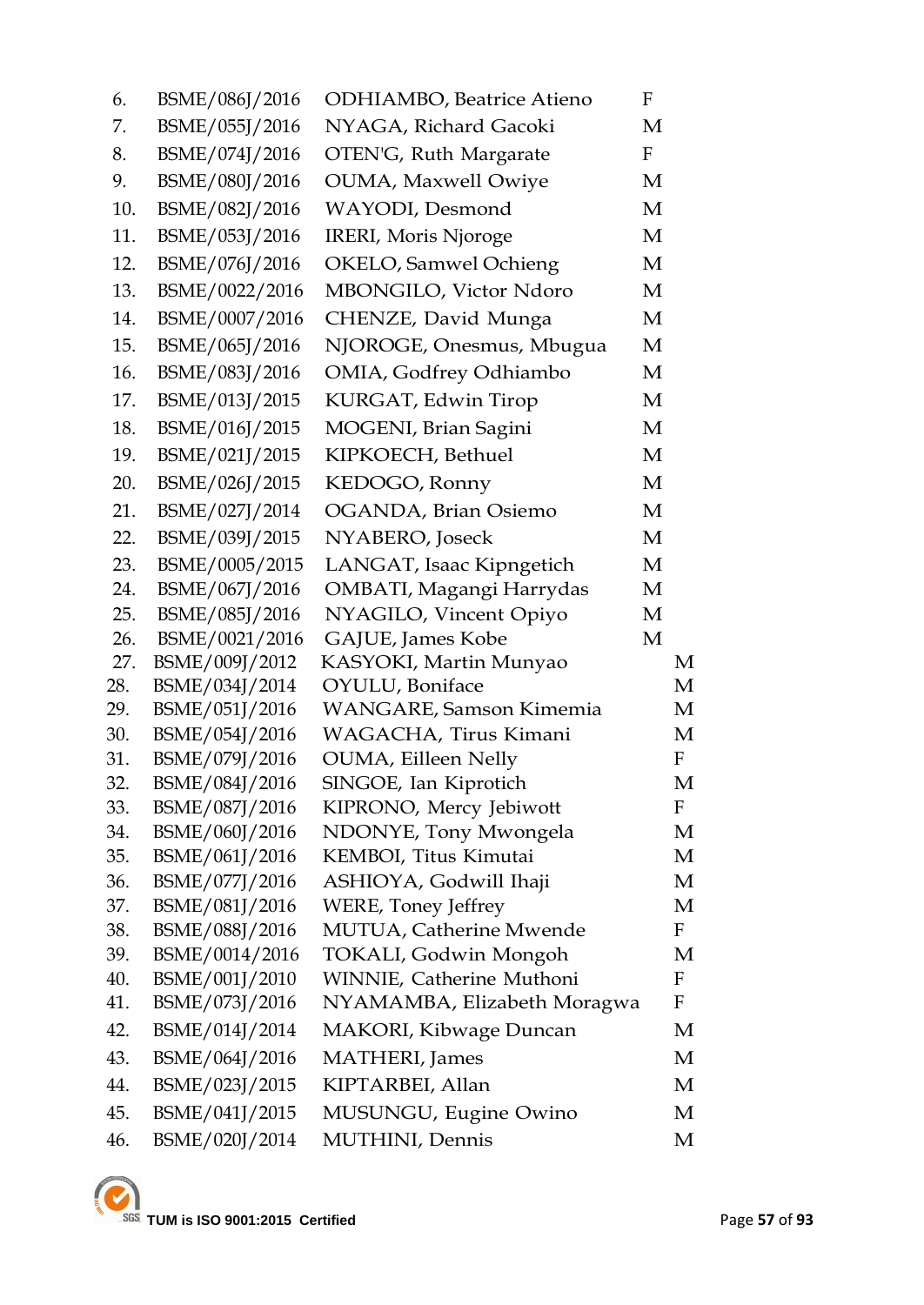| 47. | BSME/0717/015  | OCHIENG, Lawrence Paul Ogola | M |
|-----|----------------|------------------------------|---|
| 48. | BSME/044J/2015 | AL-JABRY, Abdallah Salim     | M |
| 49. | BSME/001J/2014 | MUSEMBEI, Stephen            | M |
| 50. | BSME/014J/2015 | KIPLANGAT, Nicholas Koech    | M |
| 51. | BSME/015J/2013 | MAKOKHA, Geoffrey Juma       | M |
| 52. | BEME/059J/2012 | KIMANTHI, Dominic Nthiga     | M |
| 53. | BSME/028J/2013 | LANG'AT, Noah Kibet          | M |
| 54. | BSME/002J/2015 | MRAMBA, Evans Patani         | M |
| 55. | BSME/003J/2014 | ABONYO, James Oyuga          | M |
|     |                |                              |   |

# **BACHELOR OF TECHNOLOGY IN MECHANICAL ENGINEERING**

| S/N | <b>REG. NO</b> | <b>NAME</b>                   | <b>GENDER</b> |
|-----|----------------|-------------------------------|---------------|
| 1.  | BTME/054J/2017 | MUNGATIA, Gerishon            | М             |
| 2.  | BTME/010J/2016 | DAUD, Simon Kyengo            | M             |
| 3.  | BTME/0096/2018 | KHALID, Fauz Abdalla          | M             |
| 4.  | BTME/0095/2018 | MUSAMBE, Timothy              | M             |
| 5.  | BTME/0098/2018 | OGOLA, Jafferson Onyango      | M             |
| 6.  | BTME/0088/2018 | <b>ONYARI</b> , Mathew Moseti | M             |
| 7.  | BTME/0061/2017 | KIHAMA, Hiram Muigai          | M             |
| 8.  | BTME/065J/2017 | CHESAINA, Victor Kiprop       | M             |
| 9.  | BTME/043J/2017 | <b>KARIUKI, Kiiru Samuel</b>  | M             |
| 10. | BTME/064J/2017 | CHERUIYOT, Gilbert            | M             |
| 11. | BTME/074J/2017 | MESHACK, Lichina              | M             |
| 12. | BTME/077J/2017 | NCHAIYUA, Mark Oloiboo        | M             |
| 13. | BTME/083J/2017 | MAZERA, Dennis Lewa           | $\mathbf{M}$  |
| 14. | BTME/0086/2018 | MWACHALA, Silvah Katachi      | M             |
| 15. | BTME/0056/2017 | DWALO, Moses Odhiambo         | M             |
| 16. | BTME/0064/2017 | OBWOGI, Peter Kenyanya        | M             |
| 17. | BTME/0091/2018 | KATANDE, William Chilumo      | M             |
| 18. | BTME/047J/2017 | KAMAU, Martin Wainaina        | М             |
| 19. | BTME/052J/2017 | MAWIRA, Kinyua                | M             |
| 20. | BTME/066J/2017 | RUTOH, Kiprono Davis          | M             |
| 21. | BTME/085J/2017 | KORIR, Gideon Kipkemoi        | M             |
| 22. | BTME/0065/2017 | GUNGA, Paul Ferdinand         | M             |
| 23. | BTME/067J/2017 | KIREU, Salonik                | M             |
| 24. | BTME/0106/2019 | OYAGI, Jamuhuri Andrea        | M             |
| 25. | BTME/0090/2018 | ANYANGE, Antony Albert        | M             |
| 26. | BTME/068J/2017 | KIBET, Alex                   | М             |
| 27. | BTME/053J/2017 | NJOROGE, Bonface              | M             |
| 28. | BTME/055J/2017 | KIRIMI, Tony                  | M             |
| 29. | BTME/058J/2017 | MUTINDA, Kelvin Mwikya        | M             |
| 30. | BTME/062J/2017 | NGOTOKU, John Wakahu          | M             |

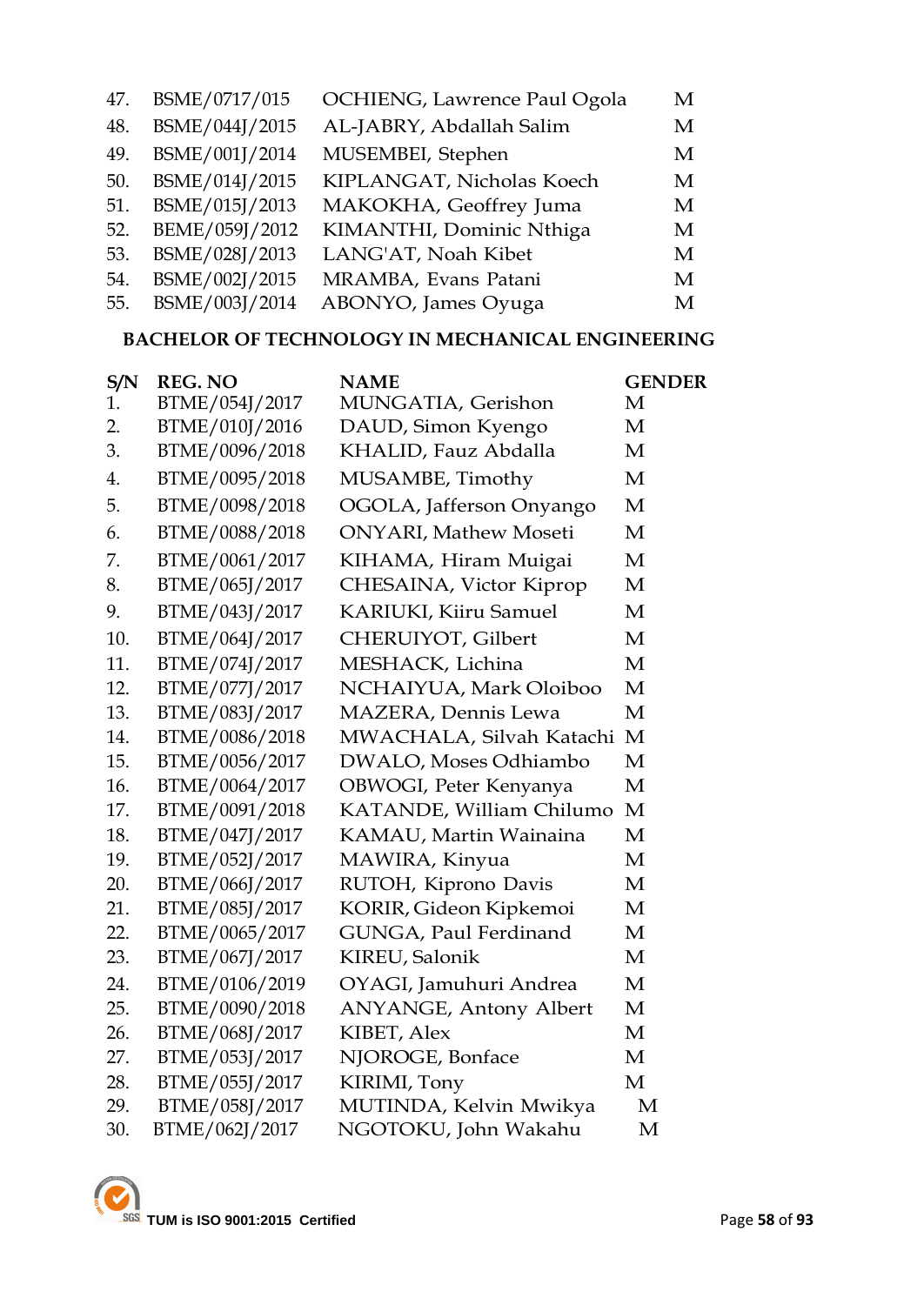| 31. | BTME/076J/2017 | MMBONE, Diana            | F |
|-----|----------------|--------------------------|---|
| 32. | BTME/078J/2017 | GEKONGE, Desmond Abuta   | M |
| 33. | BTME/087J/2017 | ODHIAMBO, Brian          | M |
| 34. | BTME/056J/2017 | MUTUKU, Kyalo            | M |
| 35. | BTME/072J/2017 | KOECH, Kipkosgei Ernest  | M |
| 36. | BTME/070J/2017 | <b>KIPROP, Elvis</b>     | M |
| 37. | BTME/008J/2016 | MWOLOLO, Daniel Wambua   | M |
| 38. | BTME/081J/2017 | MOKAYA, Mordecai Gisairo | M |
| 39. | BTME/029J/2016 | OTERA, Albert Maisiba    | M |
| 40. | BTME/059J/2017 | EBUKUT, Joseph           | M |
| 41. | BTME/0066/2017 | NYABUTO, Bruce Makenzi   | M |

# **BACHELOR OF TECHNOLOGY IN MARINE ENGINEERING**

| S/N | <b>REG. NO</b> | <b>NAME</b>                    | <b>GENDER</b> |
|-----|----------------|--------------------------------|---------------|
| 1.  | BTMA/079J/2017 | OUMA, Brian                    | М             |
| 2.  | BTMA/050J/2017 | KAHINDI, Katana Karisa         | M             |
| 3.  | BTMA/065J/2017 | KIPKEMOI, Alvan Ngenoh         | M             |
| 4.  | BTMA/071J/2017 | HAGEMBE, Collins Felix         | M             |
| 5.  | BTMA/076J/2017 | MAKOMERE, Conrard              | M             |
| 6.  | BTMA/081J/2017 | NYABUTO, Derrick Nyachae       | M             |
| 7.  | BTMA/094J/2017 | <b>HALILI, Mariam Chebet</b>   | $\mathbf{F}$  |
| 8.  | BTMA/085J/2017 | KENGA, Daniel Mumbo            | M             |
| 9.  | BTMA/067J/2017 | TOO, Noah Kimutai              | M             |
| 10. | BTMA/075J/2017 | MAKAKA, Melkior Wabulilila M   |               |
| 11. | BTMA/091J/2017 | MWANGI, Moses Njau             | M             |
| 12. | BTMA/022J/2016 | <b>MAFURA, Zadock Geoffrey</b> | M             |
| 13. | BTMA/024J/2016 | THEURI, Paul Muriithi          | M             |
| 14. | BTMA/0004/2016 | WANJE, Jacob Mwangala          | M             |
| 15. | BTMA/0005/2016 | MWANGI, Stephen Mundia         | M             |
| 16. | BTMA/055J/2017 | KHASEKE, Didymus Odundo        | M             |
| 17. | BTMA/068J/2017 | KIPLETING, Naftali             | M             |
| 18. | BTMA/069J/2017 | NGENO, Philemon Kiptoo         | M             |
| 19. | BTMA/072J/2017 | <b>MUHARULI</b> , Collines     | $\mathbf{M}$  |
| 20. | BTMA/086J/2017 | MWAWASI, Durell Mwakulo        | M             |
| 21. | BTMA/082J/2017 | WEINSLEQ, Paul                 | M             |
| 22. | BTMA/074J/2017 | MISOI, Meshack                 | M             |
| 23. | BTMA/090J/2017 | MASWILI, Stephen Kimanthi      | M             |
| 24. | BTMA/049J/2017 | AHMED, Iman Ahmed              | M             |
| 25. | BTMA/083J/2017 | KITAZI, Cyril Baraka           | M             |
| 26. | BTMA/092J/2017 | KARIUKI, Cyril Gachii          | M             |

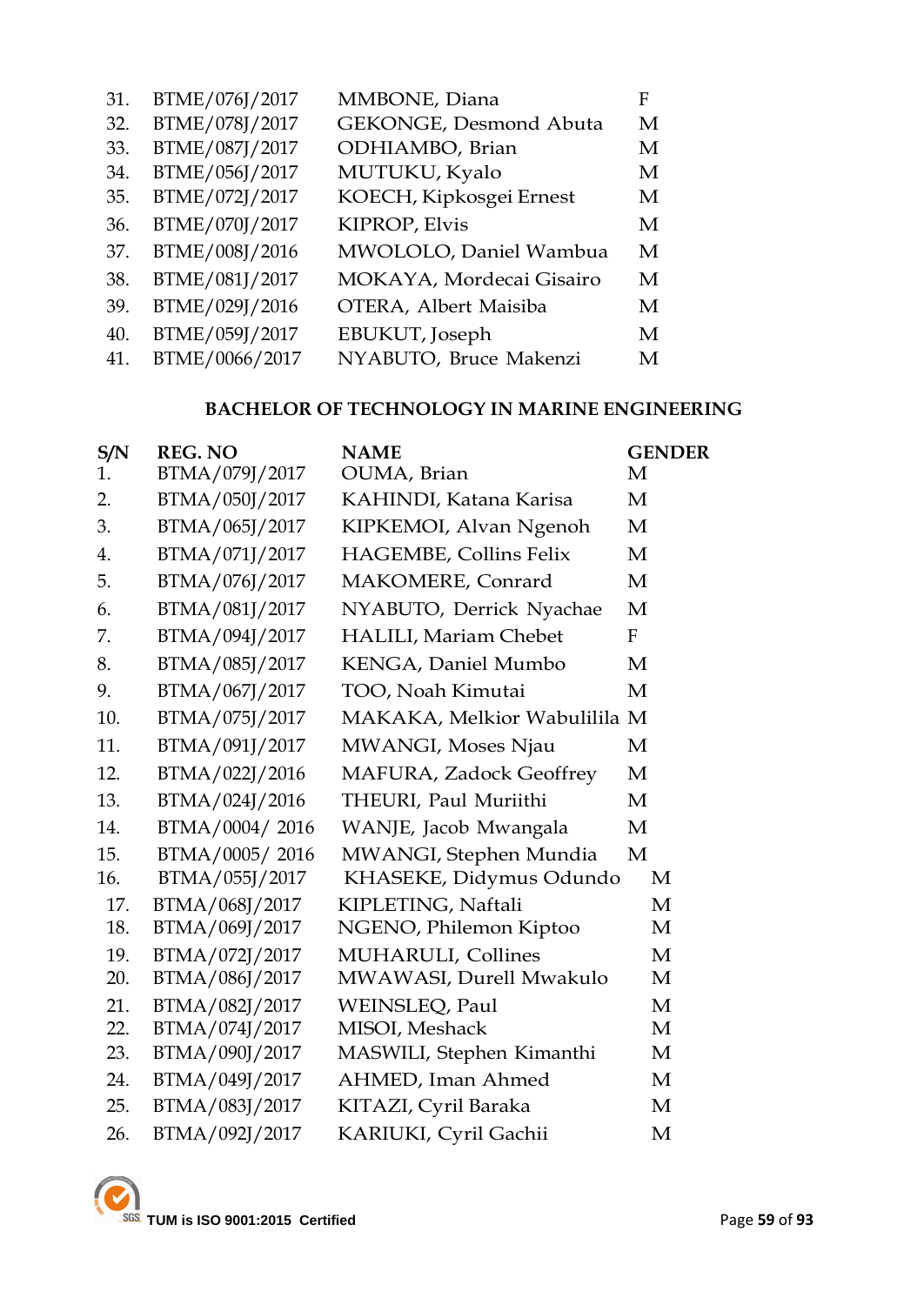| 27. | BTMA/054J/2017 | GITUMA, Winfred Karimi     | М |
|-----|----------------|----------------------------|---|
| 28. | BTMA/066J/2017 | ROTICH, Cornelius Kipkemoi | M |
| 29. | BTMA/080J/2017 | NDULA, Faice Mercyline     | F |
| 30. | BTMA/063J/2017 | NJERI, John Kamau          | M |
| 31. | BTMA/025J/2016 | KIPRUTO, Cornelius         | M |
| 32. | BTMA/087J/2017 | IRUNGU, Kelvin Karani      | M |
| 33. | BTMA/040J/2016 | ONGAYO, Victor Onyango     | M |
| 34. | BTMA/059J/2017 | MUNGA, Isaac Tawa          | M |
| 35. | BTMA/011J/2016 | KARIRU, Antony Kamenyi     | M |
| 36. | BTMA/058J/2017 | CHILANGO, Vivian Mbuche    | F |
| 37. | BTMA/064J/2017 | KHAMIS, Esther Sidi        | F |
| 38. | BTMA/026J/2016 | MOMANYI, Andrew Nyakundi   | M |

# **BACHELOR OF SCIENCE IN MEDICAL ENGINEERING**

| S/N | <b>REG. NO</b> | <b>NAME</b>                   | <b>GENDER</b>    |
|-----|----------------|-------------------------------|------------------|
| 1.  | BSMD/007J/2015 | KING'ORI, Johnson Muthui      | M                |
| 2.  | BSMD/035J/2016 | MWANIKI, Richard Waweru       | M                |
| 3.  | BSMD/038J/2016 | <b>BENSON</b> , June          | $\mathbf{F}$     |
| 4.  | BSMD/042J/2016 | WACUKA, Mary Wambui           | F                |
| 5.  | BSMD/043J/2016 | KINYUA, Nelson Mwangi         | M                |
| 6.  | BSMD/045J/2016 | HASSAN, Fatuma Haro           | $\boldsymbol{F}$ |
| 7.  | BSMD/047J/2016 | <b>MUTEGI Martin</b>          | M                |
| 8.  | BSMD/048J/2016 | KIITHYA, Daniel Paul          | M                |
| 9.  | BSMD/055J/2016 | KIPKEMOI Shadrack             | M                |
| 10. | BSMD/057J/2016 | KAGEHA, Asneth Davida         | $\mathbf{F}$     |
| 11. | BSMD/058J/2016 | ELIJAH, Suzzanne Kwamboka     | F                |
| 12. | BSMD/059J/2016 | WACERA, Jane Wanjiku          | $\overline{F}$   |
| 13. | BSMD/075J/2016 | WABUGE, Kennedy Denilson      | M                |
| 14. | BSMD/080J/2016 | SOITA, George Ndegwa          | M                |
| 15. | BSMD/016J/2015 | YEGON, Wilbon Cheruiyot       | M                |
| 16. | BSMD/034J/2016 | <b>GITARI, Oscar Munene</b>   | M                |
| 17. | BSMD/044J/2016 | NTHIGA, Denis Mutugi          | M                |
| 18. | BSMD/053J/2016 | KEYA, Kiprop Louis            | M                |
| 19. | BSMD/069J/2016 | OPAPA, Kenedy Juma            | M                |
| 20. | BSMD/073J/2016 | <b>OMONDI</b> , Wyclife Owino | M                |
| 21. | BSMD/018J/2015 | KURGAT, Kipchirchir Brian     | M                |
| 22. | BSMD/025J/2015 | <b>ONYANGO</b> , Vincent Juma | M                |
| 23. | BSMD/030/2015  | <b>OMAR, Mohammed Abdalla</b> | M                |
| 24. | BSMD/040J/2016 | MURITHI, Victoria Makena      | F                |
| 25. | BSMD/050J/2016 | TORUT, Billy Kipruto          | M                |

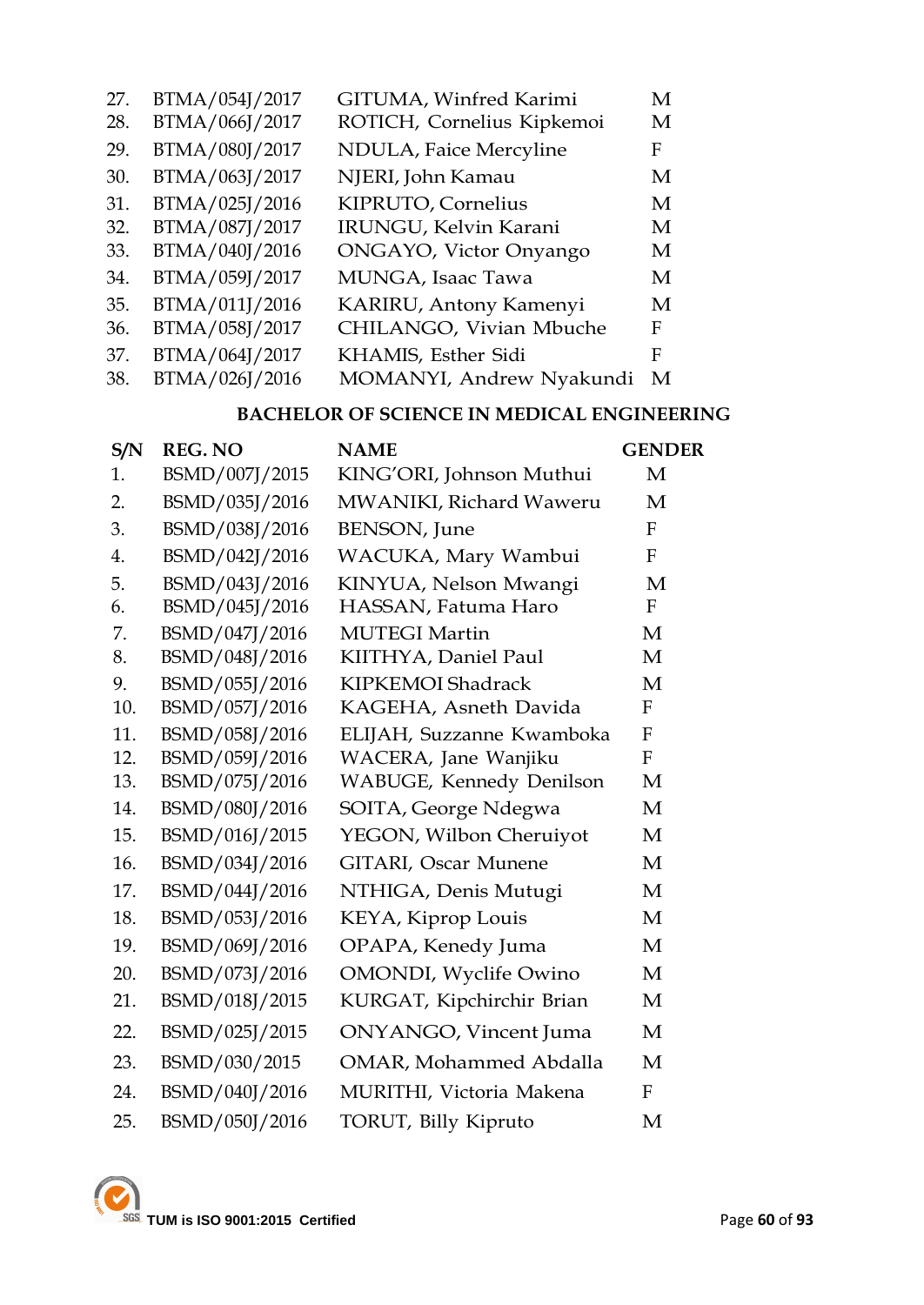|  | 26. BSMD/072J/2016 OMONDI, Philip Otieno | M |
|--|------------------------------------------|---|
|  | 27. BSMD/0029/2016 OMAR, Ismail Abdalla  | M |
|  | 28. BSMD/066J/2016 AGADE, Stanley Brian  | M |

# **BACHELOR OF TECHNOLOGY IN MEDICAL ENGINEERING**

| S/N | <b>REG. NO</b> | <b>NAME</b>                    | <b>GENDER</b>    |
|-----|----------------|--------------------------------|------------------|
| 1.  | BTMD/080J/2017 | KIPTUM, Hillary                | M                |
| 2.  | BTMD/0031/2018 | AYIERA, Naom Kemuma            | $\boldsymbol{F}$ |
| 3.  | BTMD/074J/2017 | KIPROTICH, Gilbert Langat      | M                |
| 4.  | BTMD/079J/2017 | KIPROTICH, Ronald Rono         | M                |
| 5.  | BTMD/081J/2017 | <b>BETT, Kibiwott Arnold</b>   | M                |
| 6.  | BTMD/082J/2017 | OKIRING, Peter                 | M                |
| 7.  | BTMD/083J/2017 | TAABU, Emmanuel Sanday         | M                |
| 8.  | BTMD/089J/2017 | MAANA, Antony Musumba          | M                |
| 9.  | BTMD/090J/2017 | MALOBA, Lifumbi Ambrose        | M                |
| 10. | BTMD/091J/2017 | <b>AURA, Joyce Namatsi</b>     | $\mathbf{F}$     |
| 11. | BTMD/096J/2017 | <b>OMBUNA</b> , Simeon Machoka | M                |
| 12. | BTMD/097J/2017 | NYABUTO, George Mogaka         | M                |
| 13. | BTMD/070J/2017 | <b>MOGARE</b> , Ian Maseme     | M                |
| 14. | BTMD/0021/2016 | KIPYEGON, Isaiya               | M                |
| 15. | BTMD/027J/2016 | KUBAI, Irene Kanana            | $\rm F$          |
| 16. | BTMD/046J/2016 | OTEMO, Justo Kote              | M                |
| 17. | BTMD/087J/2017 | AMUKHUMA, Alfred Katiechi      | M                |
| 18. | BTMD/065J/2017 | SOMOIRE, Josphat Lemayian      | M                |
| 19. | BTMD/093J/2017 | OCHUNG, Duke Omondi            | M                |
| 20. | BTMD/061J/2017 | ALI, Yusra Hassan              | $\mathbf{F}$     |
| 21. | BTMD/067J/2017 | MWENDI, Faith                  | $\mathbf{F}$     |
| 22. | BTMD/068J/2017 | MULI, Gedion Katisya           | M                |
| 23. | BTMD/069J/2017 | ISAIR, Alfred Ikaterot         | M                |
| 24. | BTMD/072J/2017 | KIBET, Evans                   | M                |
| 25. | BTMD/086J/2017 | MANG'ENI, Alex Mukhwana        | M                |
| 26. | BTMD/064J/2017 | KAMAU, John Mwai               | M                |
| 27. | BTMD/100J/2017 | APOLLO, Calvince Ngala         | M                |
| 28. | BTMD/030J/2016 | <b>BELLO, Ballack Biwott</b>   | M                |
| 29. | BTMD/025J/2016 | MUSYOKA, John Raphael          | M                |
| 30. | BTMD/058J/2016 | MWITA, Thomas                  | M                |

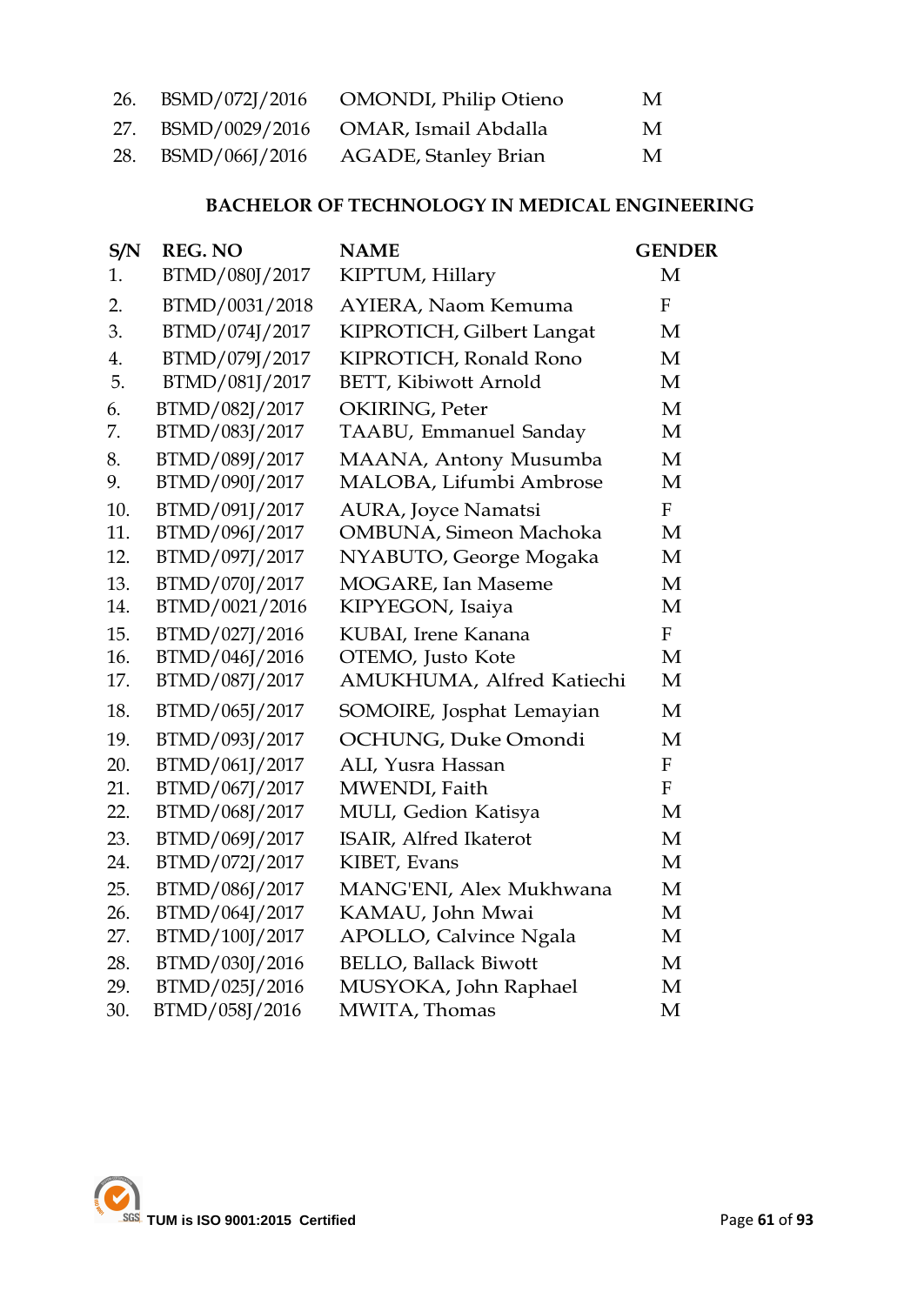#### **SCHOOL OF APPLIED AND HEALTH SCIENCES**

#### **CERTIFICATE IN COMMUNITY HEALTH AND HIV MANAGEMENT**

| S/NO           | REG. NO.       | <b>NAME</b>                 | <b>GENDER</b> |
|----------------|----------------|-----------------------------|---------------|
| $\mathbf{1}$   | CCHM/0090/2020 | MALUKI, Lilian              | F             |
| 2              | CCHM/0099/2021 | MASIKA, Fundi Mshaka        | F             |
| 3              | CCHM/0102/2021 | ZUMA, Umi Luvuno            | F             |
| $\overline{4}$ | CCHM/0108/2021 | MWASHETANI, Jamila Abdallah | F             |
| -5             | CCHM/0112/2021 | MAHABA, Omar Bakari         | M             |
| 6              | CCHM/0117/2021 | MYAZA, Esther Ndurya        | F             |

#### **CERTIFICATE IN MEDICAL LABORATORY SCIENCES**

| S/NO | REG. NO.        | <b>NAME</b>             | <b>GENDER</b> |
|------|-----------------|-------------------------|---------------|
| 1.   | DMLS/0002/2015* | KENGA, Henry Kalume     | M             |
| 2.   | BMLS/0032/2013* | ALI, Asma Abdullahi     | H             |
| 3.   | DMLS/0057/2013* | AMENYA, Patrick Diang'a | M             |

#### **DIPLOMA IN COMMUNITY HEALTH AND HIV MANAGEMENT**

| S/NO | REG. NO.        | <b>NAME</b>                     | <b>GENDER</b>  |
|------|-----------------|---------------------------------|----------------|
| 1.   | DCHM/096J/2018  | <b>OBIERO, Charity Kaluki</b>   | F              |
| 2.   | DCHM/0158/2019  | ABDALLAH, Omar Mohamed          | М              |
| 3.   | DCHM/0159/2019  | KIONGE, Tobias Okinyi           | M              |
| 4.   | DCHM/0010/2013* | ABIGAEL, Kuvuna Nzui            | $_{\rm F}$     |
| 5.   | DCHM/0046/2016* | OLINYO, Stephen Kwemoi          | M              |
| 6.   | DCHM/062J/2017* | AMAMO, Erick Ochieng            | М              |
| 7.   | DCHM/ 069J/2018 | NGAU, Diana Otieno              | $\mathbf F$    |
| 8.   | DCHM/072J/2018  | <b>OTIENO</b> , Maurice Wagoro  | М              |
| 9.   | DCHM/073J/2018  | <b>WAHOME, Samwel Muchemi</b>   | M              |
| 10.  | DCHM/081J/2018  | BORNLATE, Omedi Okello          | M              |
| 11.  | DCHM/084J/2018  | OCHOLA, Sara Cynthia            | F              |
| 12.  | DCHM/088J/2018  | DOMONGOLE, Juliet Chepoghisio F |                |
| 13.  | DCHM/093J/2018  | OCHIENG, Willard Odongo         | М              |
| 14.  | DCHM/101J/2018  | MAUSA, Wilson Reteti            | M              |
| 15.  | DCHM/102J/2018  | KUBAI, Emily Gatwiri            | F              |
| 16.  | DCHM/115J/2018  | OTIENO, Odhiambo Kenneth        | М              |
| 17.  | DCHM/0110/2018  | KAINGU, Rehema Kadzo            | F              |
| 18.  | DCHM/0121/2018  | PAULINE, Mwendwa                | $\mathbf F$    |
| 19.  | DCHM/0126/2018  | FATUMA, Ramadhan Mohammed F     |                |
| 20.  | DCHM/0130/2018  | MUNIRA, Hassan Alawi            | F              |
| 21.  | DCHM/0137/2018  | MAINA, Sarah Wangui             | F              |
| 22.  | DCHM/0145/2018  | <b>OUNDA</b> , Phenny Akinyi    | F              |
| 23.  | DCHM/0146/2018  | <b>OMUTE, Charity Poullet</b>   | F              |
| 24.  | DCHM/0148/2018  | OKODE, Phares Onyango           | $\overline{F}$ |
| 25.  | DCHM/0150/2018  | MNDWARIGHA, Clemence Mkanyika   | F              |
| 26.  | DCHM/0155/2018  | DIANA, Khasiro Mwavaga          | F              |

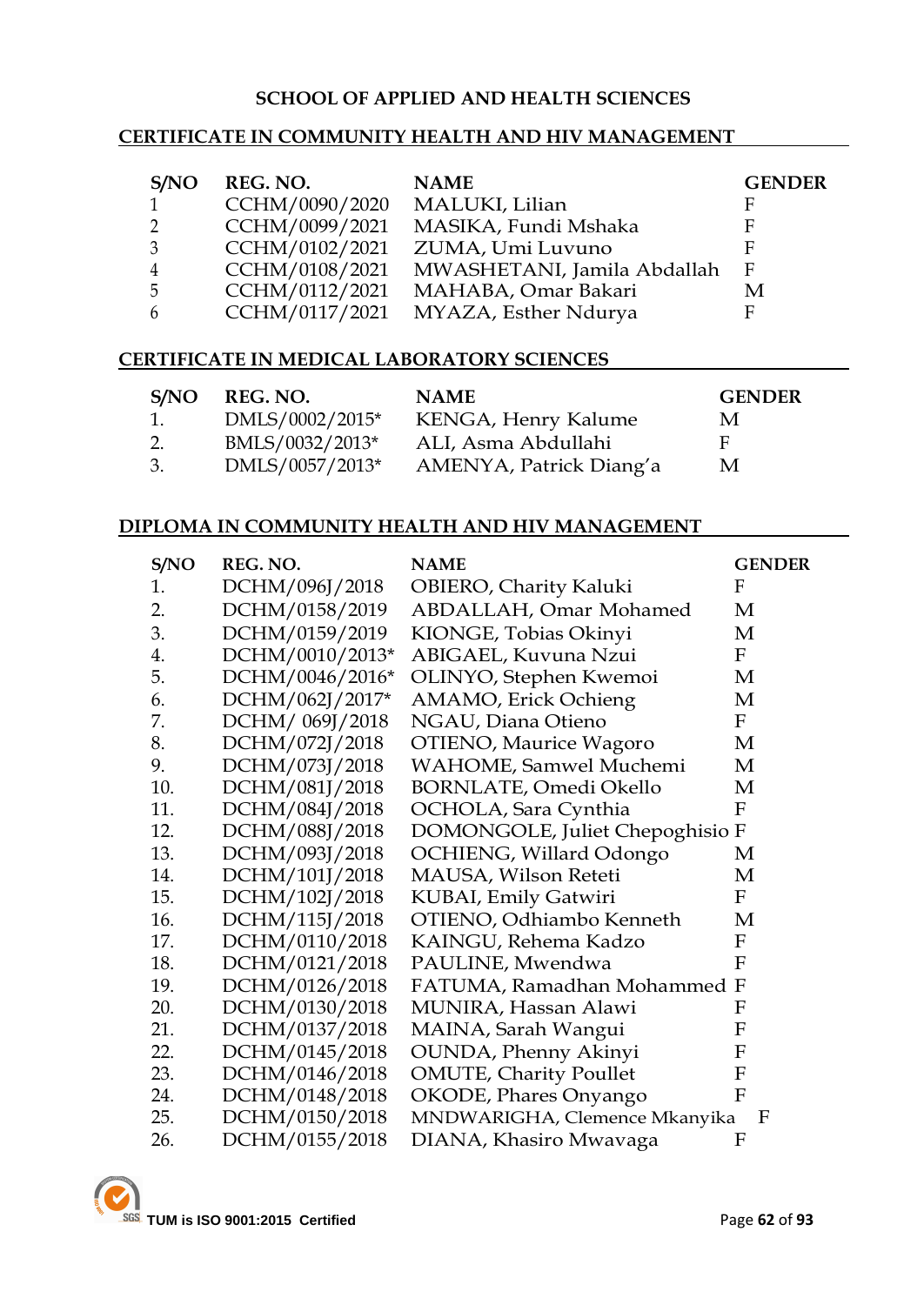| 27. | DCHM/0157/2019 | KHAHINDI, Emmanuel Ngumbao M    |   |
|-----|----------------|---------------------------------|---|
| 28. | DCHM/0160/2019 | MWAKUNI, Hamisi Nyale           | M |
| 29. | DCHM/0161/2019 | <b>MOWLID, Mahow Nunow</b>      | М |
| 30. | DCHM/0162/2019 | KANDA, Edward Mwashindo         | М |
| 31. | DCHM/0163/2019 | <b>OCHIENG, Flevia Awino</b>    | F |
| 32. | DCHM/0168/2019 | MCHOMBO, Juma Sudi              | М |
| 33. | DCHM/0170/2019 | MWACHOO, Angelbell Kajumwa      | F |
| 34. | DCHM/0173/2019 | NYAMAWI, Harrison Dudu          | M |
| 35. | DCHM/0174/2019 | BUYA, Glory Bahati              | F |
| 36. | DCHM/0177/2019 | MTOTO, Emma Kitawa              | F |
| 37. | DCHM/0178/2019 | RAMA, Saumu                     | F |
| 38. | DCHM/0180/2019 | FREDRICK, Lilian Nazi           | F |
| 39. | DCHM/0182/2019 | MWAMGUPU, Rama Athman           | M |
| 40. | DCHM/0183/2019 | CHEROTICH, Lilian               | F |
| 41. | DCHM/0147/2018 | MAHAD, Fatia Adan               | F |
| 42. | DCHM/117J/2018 | TULIARENG, Chepoghsho Charity F |   |
|     |                |                                 |   |

# **DIPLOMA IN ENVIRONMENTAL SCIENCES**

| S/NO | REG. NO.        | <b>NAME</b>                       | <b>GENDER</b>    |
|------|-----------------|-----------------------------------|------------------|
| 1.   | DES/020J/2016*  | LOKOSYOO, Faith Cheperur          | F                |
| 2.   | DES/026J/2016*  | <b>WANYONYI</b> , Braxides Nekesa | $\mathbf{F}$     |
| 3.   | DES/051J/2017*  | MUASYA, Irene Katunge             | F                |
| 4.   | DES/061J/2017   | BARMASAI, Carolyne Jepkurui       | F                |
| 5.   | DES/069J/2017*  | MUMBO, Jevans                     | M                |
| 6.   | DES/070J/2017   | AHENDA, Derrick Odour             | M                |
| 7.   | DES/091J/2018   | NYANDWA, Elizabeth Adhiambo       | F                |
| 8.   | DES/0014/2017*  | OLIECH, Victor Obaro              | M                |
| 9.   | DES/088J/2017   | ANYANGO, Cynthia                  | F                |
| 10.  | DES/112J/2018   | CHEPCHUMBA, Pamela                | $\boldsymbol{F}$ |
| 11.  | DES/126J/2018   | <b>OWUOR, Alfred Otieno</b>       | M                |
| 12.  | DES/146J/2018   | <b>AKOTH</b> , Verah              | F                |
| 13.  | DES/151J/2019   | ODHIAMBO, Calvin Otieno           | M                |
| 14.  | DES/158J/2019   | KABASA, Nelson Stanley            | M                |
| 15.  | DES/162J/2019   | LIGUNGA, Samwel Kadieda           | M                |
| 16.  | DES/174J/2019   | <b>WAMBUI</b> , Michelle          | F                |
| 17.  | DES/176J/2019   | WANYAMA, Nasike Berryl            | F                |
| 18.  | DES/178J/2019   | <b>BARTONJO, Chelangat Enid</b>   | F                |
| 19.  | DES/189J/2019*  | NANDUTU, Margaret                 | F                |
| 20.  | DES/191J/2019   | KARIUKI, Robin Kinuthia           | M                |
| 21.  | DES/0030/2019   | AKETCH, Bradon Junior             | F                |
| 22.  | DES/076J/2017   | <b>AKINYI, Violler Oswago</b>     | F                |
| 23.  | DES/015J/2016** | KENEI, Olivia Chepkorir           | F                |
| 24.  | DES/057J/2017*  | PKEMOI, Chebet Pascaliah          | F                |

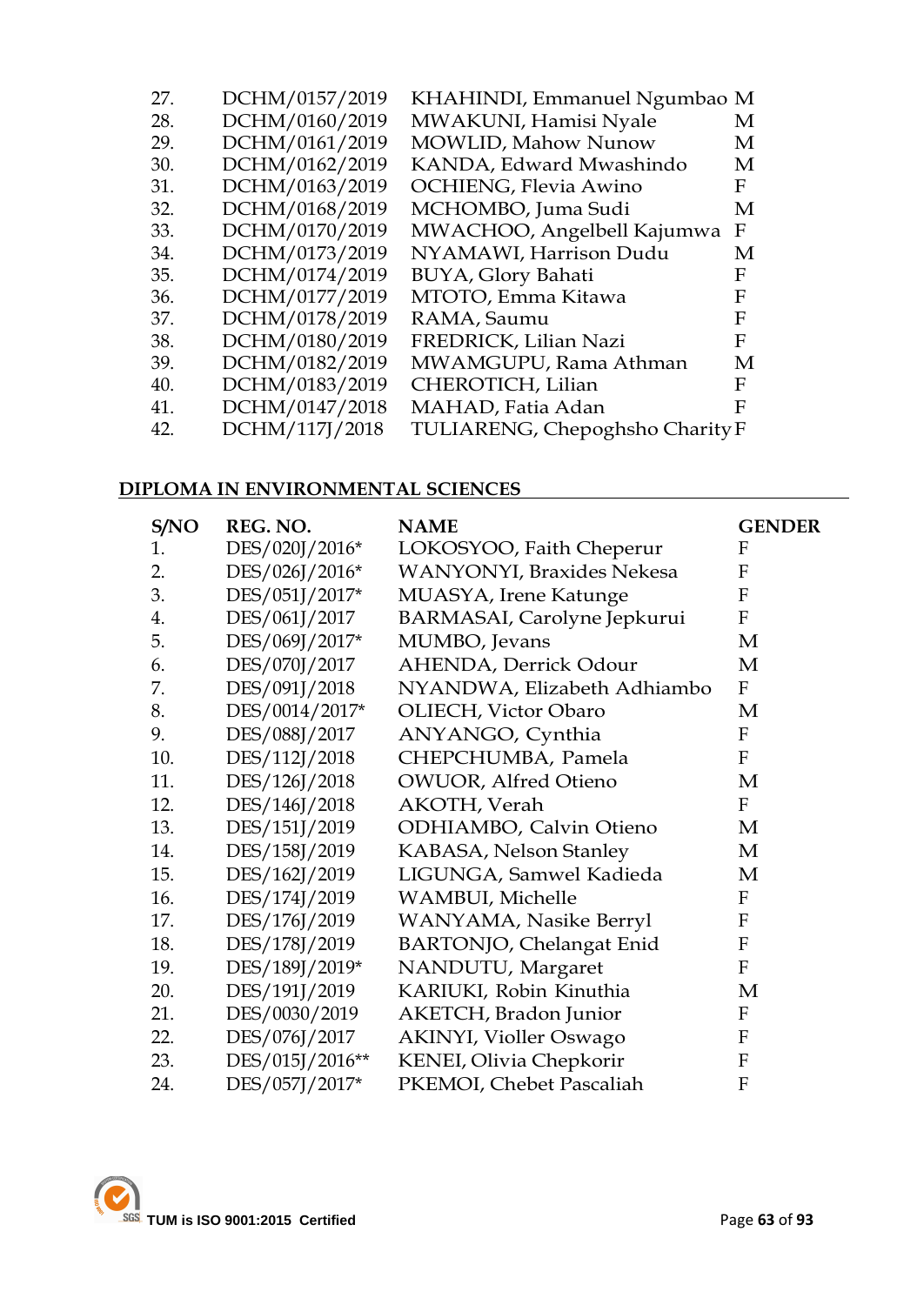# **DIPLOMA IN ENVIRONMENTAL HEALTH SCIENCES**

| S/NO | REG. NO.       | <b>NAME</b>              | <b>GENDER</b> |
|------|----------------|--------------------------|---------------|
| 1.   | DEHS/050J/2018 | OTIENO, Rose Obura       | F             |
| 2.   | DEHS/0048/2018 | MDZOMBA, Joel Santa      | M             |
| 3.   | DEHS/052J/2018 | NDETI, Dennis            | M             |
| 4.   | DEHS/053J/2018 | REPES, Kibelekenya       | M             |
| -5.  | DEHS/0039/2018 | ODHIAMBO, Harun Omondi M |               |
| 6.   | DEHS/0058/2018 | ISSA, Aisha Hussein      | F             |
| 7.   | DEHS/0050/2018 | NOOR, Raha Ahmed         | F             |

### **DIPLOMA IN MEDICAL LABORATORY SCIENCES**

| S/NO | REG. NO.        | <b>NAME</b>                    | <b>GENDER</b>             |
|------|-----------------|--------------------------------|---------------------------|
| 1.   | DMLS/034J/2016* | DWINCAN, Owino Otieno          | M                         |
| 2.   | DMLS/0154/2018  | TANUI, Hellen Jepkemboi        | $\mathbf{F}$              |
| 3.   | DMLS/0167/2018  | OMORO, Zenoh Oketch            | M                         |
| 4.   | DMLS/0170/2018  | <b>EVATE, Mapenzi Tsuma</b>    | $\boldsymbol{\mathrm{F}}$ |
| 5.   | DMLS/0171/2018  | KUPULO, Joyce Bahati           | ${\bf F}$                 |
| 6.   | DMLS/037J/2016* | <b>AWUOR</b> , Benta Akinyi    | $\mathbf{F}$              |
| 7.   | DMLS/046J/2016* | NYAWIRA, Peter Kinyua          | M                         |
| 8.   | DMLS/049J/2017  | <b>ONDITI</b> , Mary Achieng'  | $\boldsymbol{\mathrm{F}}$ |
| 9.   | DMLS/054J/2017  | <b>OTIENO, Marcellar Awour</b> | $\mathbf F$               |
| 10.  | DMLS/070J/2017  | BARASA, Duncan Bildad          | M                         |
| 11.  | DMLS/072J/2017  | MWAURA, Daniel Ngumi           | M                         |
| 12.  | DMLS/081J/2017  | AWILLY, Dancun Ochien'g        | M                         |
| 13.  | DMLS/0064/2016* | MINJIRO, Kevin Onyango         | M                         |
| 14.  | DMLS/0065/2016* | KYALO, Felista Mbithe          | $\mathbf{F}$              |
| 15.  | DMLS/0142/2017  | KEBASO, Conelias Bitange       | M                         |
| 16.  | DMLS/0156/2018  | <b>OUMA, Samuel Owino</b>      | M                         |
| 17.  | DMLS/0035/2016* | CHERUIYOT, Davis Kibet         | M                         |
| 18.  | DMLS/0177/2018  | <b>MALILE</b> , Jane Kiema     | $\mathbf{F}$              |
| 19.  | DMLS/030J/2016  | WASWA, Brandon Wamalwa         | M                         |
| 20.  | DMLS/062J/2017  | MWITI, Lee Kelvin              | M                         |
| 21.  | DMLS/080J/2017  | <b>JALENY, Ochieng Anthony</b> | M                         |
| 22.  | DMLS/0094/2016* | MWAINO, Fundi Godfrey          | M                         |
| 23.  | DMLS/0107/2016* | SIFUNA, Jacob Muliro           | M                         |
| 24.  | DMLS/0114/2016* | NDZOVU, Hassan                 | M                         |
| 25.  | DMLS/0174/2018  | KILELO, Everlyne Kadii         | F                         |
| 26.  | DMLS/026J/2016* | MARUTI, George Kanyanya        | M                         |
| 27.  | DMLS/082J/2017  | <b>ODULA, Hellen Atieno</b>    | ${\bf F}$                 |
| 28.  | DMLS/090J/2017  | OICHOE, Rahab Mosumari         | ${\bf F}$                 |
| 29.  | DMLS/0117/2017  | HAKIKA, Omari Basho            | M                         |
| 30.  | DMLS/0121/2017  | NGOTO, Charity Achieng         | ${\bf F}$                 |
| 31.  | DMLS/105J/2018  | MBURU, George Njenga           | M                         |

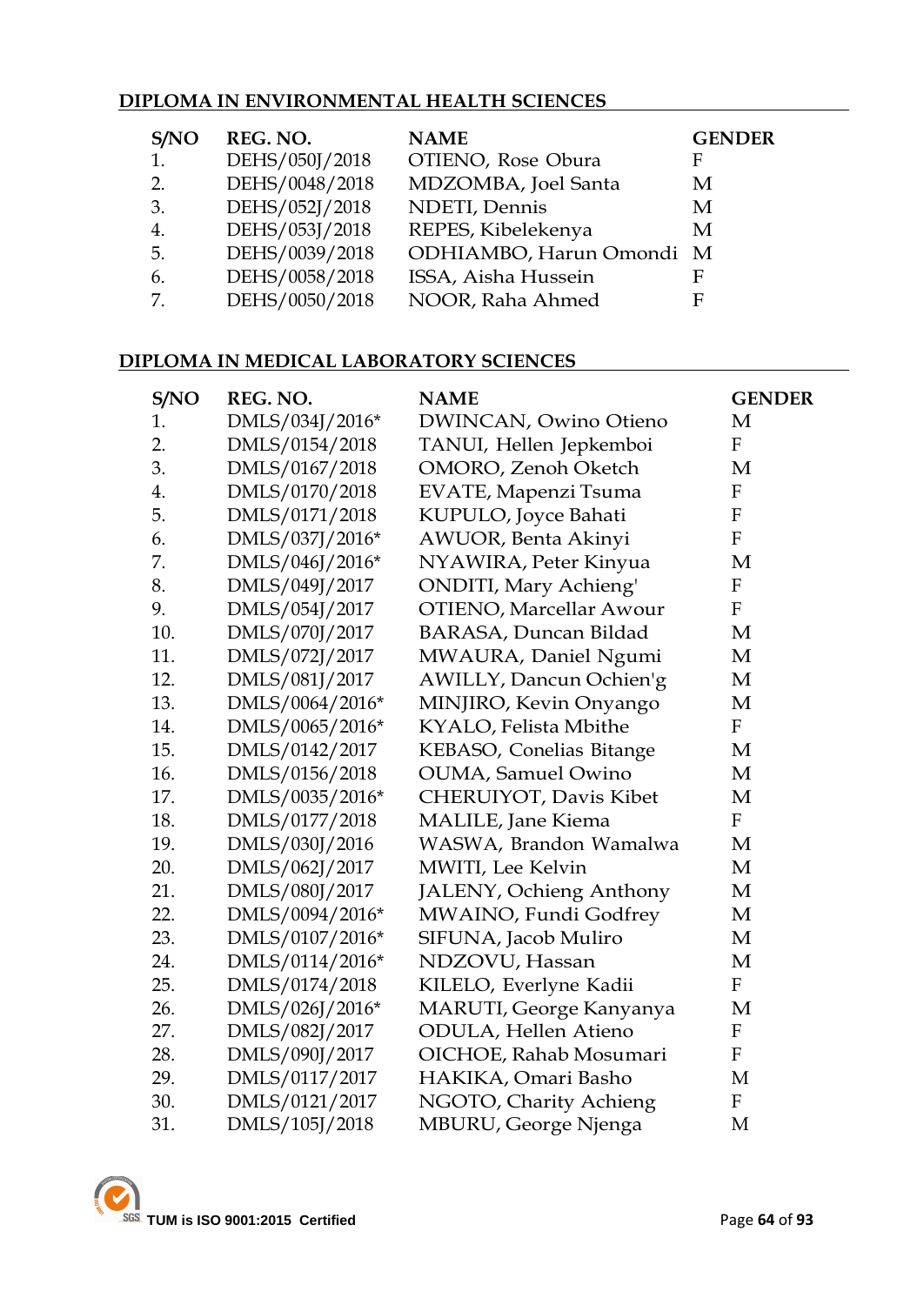| 32. | DMLS/116J/2018  | WAITA, Stellamaris Mbula | F |
|-----|-----------------|--------------------------|---|
| 33. | DMLS/118J/2018  | EKAL. Evans Elimlim      | M |
| 34. | DMLS/122J/2018  | MWANGI, Eunice Nduta     | F |
| 35. | DMLS/0172/2018  | OMONDI, Kevin Odongo     | M |
| 36. | DMLS/0179/2018  | NG'ETHE, Beata Mwihaki   | F |
| 37. | DMLS/0188/2019  | MAKENZI, Daniel Mutuku   | M |
| 38. | DMLS/0311/2015* | MWASAMBU, Kai            | M |
| 39. | DMLS/0200/2019  | GITHAIGA, Peter Weru     | M |
|     |                 |                          |   |

# **DIPLOMA IN NUTRITION AND DIATETICS**

| S/NO | REG. NO.      | <b>NAME</b>                    | <b>GENDER</b> |
|------|---------------|--------------------------------|---------------|
|      | DND/0029/2018 | MNYAKA, Joyce Ega              | F             |
| 2.   | DND/0036/2018 | BITRACE, Nadzuwa Kamwenga      | F             |
| 3.   | DND/115J/2018 | OWINO, Tonny Odhiambo          | М             |
| 4.   | DND/118J/2018 | GICHURU, Judy Mwikali          | F             |
| 5.   | DND/121J/2018 | ANG'AWA, Dorcas                | F             |
| 6.   | DND/125J/2018 | KIRAGU, Brenda Nyambura        | F             |
| 7.   | DND/127J/2018 | CHEPCHUMBA, Mildred            | F             |
| 8.   | DND/130J/2018 | <b>OUMA</b> , Emily Awino      | F             |
| 9.   | DND/134J/2018 | KYALO, Musili                  | Μ             |
| 10.  | DND/141J/2018 | WAGANA, Maureen Njeri          | F             |
| 11.  | DND/142J/2018 | NJUE, Prudence Murugi          | F             |
| 12.  | DND/144J/2018 | <b>BETT, Jackson Kipsang</b>   | Μ             |
| 13.  | DND/145J/2018 | OGONDO, Achieng Emmaculate     | F             |
| 14.  | DND/147J/2018 | <b>ODHIAMBO</b> , Lenox Otieno | М             |
| 15.  | DND/150J/2018 | WASIKE, Immaculate Oyana       | F             |
| 16.  | DND/0020/2017 | CHOMBO, Emily Samba            | F             |
| 17.  | DND/0030/2018 | NYONDO, Mwanathini Luvuno      | F             |

### **DIPLOMA IN PHARMACEUTICAL TECHNOLOGY**

| S/NO | REG. NO.       | <b>NAME</b>                     | <b>GENDER</b> |
|------|----------------|---------------------------------|---------------|
|      | DPT/058/2016*  | KIPLIMO, Jepng'etich Ruth       | F             |
| 2.   | DPT/048J/2016* | KIPRONO, Victor                 | M             |
| 3.   | DPT/0044/2013* | KITSAO, Julius                  | M             |
| 4.   | DPT/0052/2013* | KITTI, Lenox                    | M             |
| 5.   | DPT/146J/2017  | MULINYA, Steward                | M             |
| 6.   | DPT/038J/2016* | MUNYOTA, Chris Kithuku          | M             |
| 7.   | DPT/1274/2014* | MUTUKU, Marieta Ngina           | F             |
| 8.   | DPT/127J/2017  | MUTWIRI, Kelvin                 | М             |
| 9.   | DPT/055J/2016* | NDEGWA, Patrick Gichuki         | M             |
| 10.  | DPT/008J/2015* | NJOGU, Gitari Kelvin            | M             |
| 11.  | DPT/060J/2016* | <b>ODHIAMBO</b> , Owire Michael | M             |
| 12.  | DPT/167J/2017  | OORI, Hillary Ogollah           | M             |
| 13.  | DPT/0005/2015* | OPONDO, Odhiambo Emmanuel       | M             |
| 14.  | DPT/037J/2016* | RIOBA, Diana Nyamisa            | F             |
| 15.  | DPT/133J/2017  | WAIGUCHU, Derrick Kaigui        | M             |

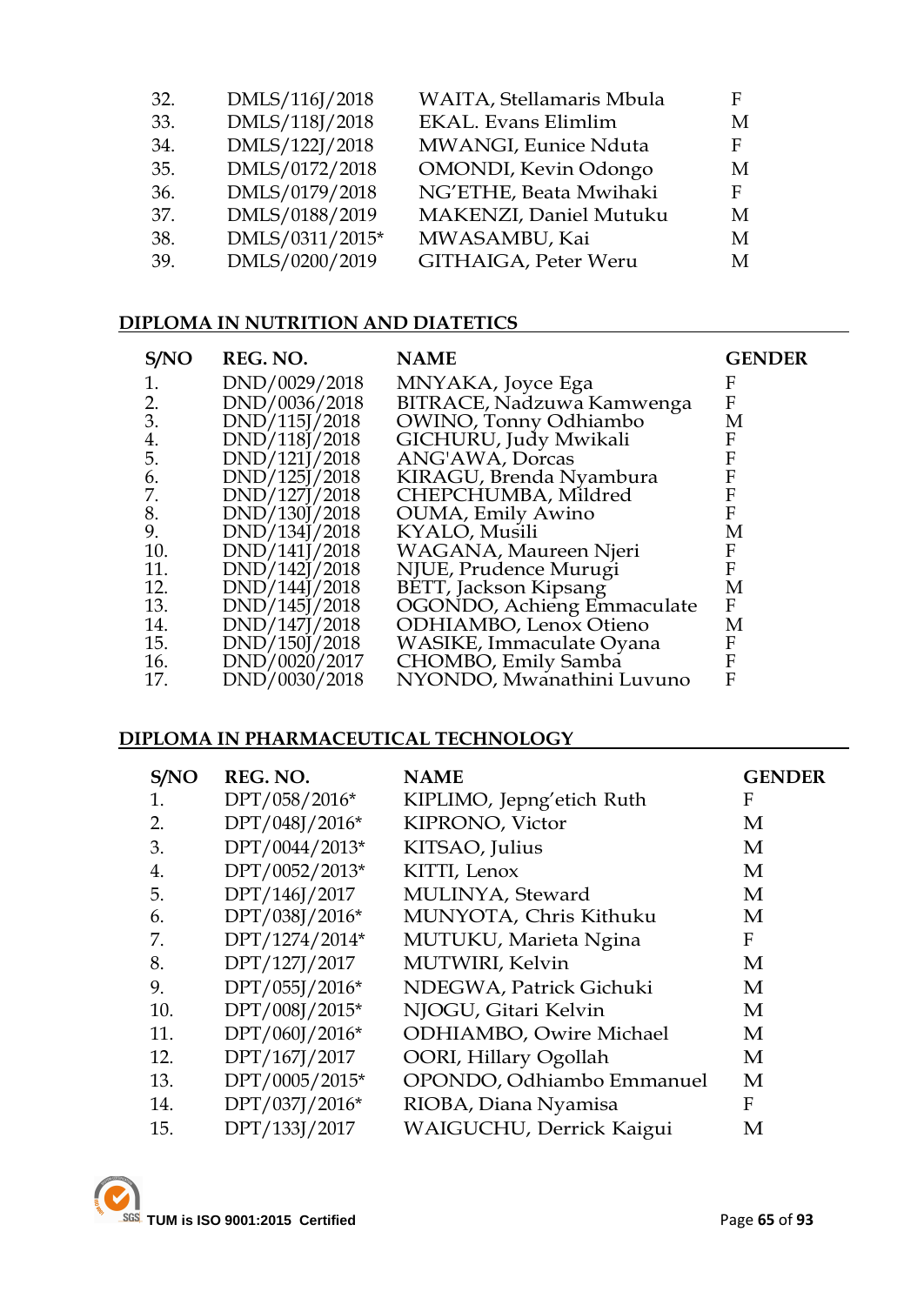### **DIPLOMA IN ANALYTICAL CHEMISTRY**

| S/NO | REG. NO.       | <b>NAME</b>                 | <b>GENDER</b> |
|------|----------------|-----------------------------|---------------|
| 1.   | DAC/012J/2016* | WASONGA, Peter Odhiambo     | M             |
| 2.   | DAC/046J/2017  | MWAMESO, Duncan Mwashaga    | M             |
| 3.   | DAC/060J/2017  | <b>OMBEE, Arnold Otieno</b> | M             |
| 4.   | DAC/064J/2017  | NYANCHOKA, Milka            | $\mathbf{F}$  |
| 5.   | DAC/0033/2017  | GEOFREY, Manyara Arasa      | M             |
| 6.   | DAC/076J/2018  | MALINGI, Jonah              | M             |
| 7.   | DAC/082J/2018  | NSANZUA, Mesaid Juma        | F             |
| 8.   | DAC/084J/2018  | MWAMGUNGA, Hamisi Hamisi    | M             |
| 9.   | DAC/100J/2018  | MUTHUI, Reuben Rodgers      | M             |
| 10.  | DAC/111J/2018  | AMWAYI, Brandy N.           | F             |
| 11.  | DAC/123J/2018  | KAMAU, Roselyne Wamboi      | F             |
| 12.  | DAC/0047/2018  | HAFSA, Mohammed Hussein     | M             |
| 13.  | DAC/063J/2017  | ORWATH, Carilus Ouma        | M             |
| 14.  | DAC/049J/2017  | SAMUEL, Dennis Mwirigi      | M             |
| 15.  | DAC/073J/2018  | KIPROTICH, Kevin            | M             |
| 16.  | DAC/088J/2018  | KARIUKI, John Muya          | M             |
| 17.  | DAC/089J/2018  | ROTICH, Amos Kiplangat      | M             |
| 18.  | DAC/093J/2018  | NYABUTO, Rori Nelson        | M             |
| 19.  | DAC/094J/2018  | PANDE, Tom Onyango          | M             |
| 20.  | DAC/097J/2018  | NJIRU, Humprey Munene       | M             |
| 21.  | DAC/098J/2018  | KITHEKA, Geoffrey           | M             |
| 22.  | DAC/112J/2018  | MUTHUI, Francis Vundi       | M             |

#### **DIPLOMA IN FOOD TECHNOLOGY AND QUALITY ASSURANCE**

| S/NO | REG. NO.       | <b>NAME</b>                 | <b>GENDER</b> |
|------|----------------|-----------------------------|---------------|
| 1.   | DFQA/032J/2017 | WACHIRA, Victoria Wambui    | F             |
| 2.   | DFQA/053J/2017 | ONDEKO, Yeltsin Eliud       | М             |
| 3.   | DFQA/084J/2018 | CHELANGAT, Mercy            | F             |
| 4.   | DFQA/068J/2018 | MILLICENT, Jemutai Rotich   | F             |
| 5.   | DFQA/072J/2018 | MICHAEL, Otieno Wanga       | М             |
| 6.   | DFQA/075J/2018 | JUNKICHI, Josiah Ogola      | М             |
| 7.   | DFQA/082J/2018 | NJOROGE, Catherine Wamaitha | F             |
| 8.   | DFQA/083J/2018 | MWANGI, Marline Wachera     | F             |

### **DIPLOMA IN INDUSTRIAL MICROBIOLOGY AND BIOTECHNOLOGY**

| S/NO | REG. NO.       | <b>NAME</b>               | <b>GENDER</b> |
|------|----------------|---------------------------|---------------|
| 1.   | DIMB/133J/2018 | MANYARA, Alfred           | M             |
| 2.   | DIMB/081J/2018 | GITONGA, Teresiah Wanjiru |               |
| 3.   | DIMB/093J/2018 | UPENDO, Filgona           | H             |

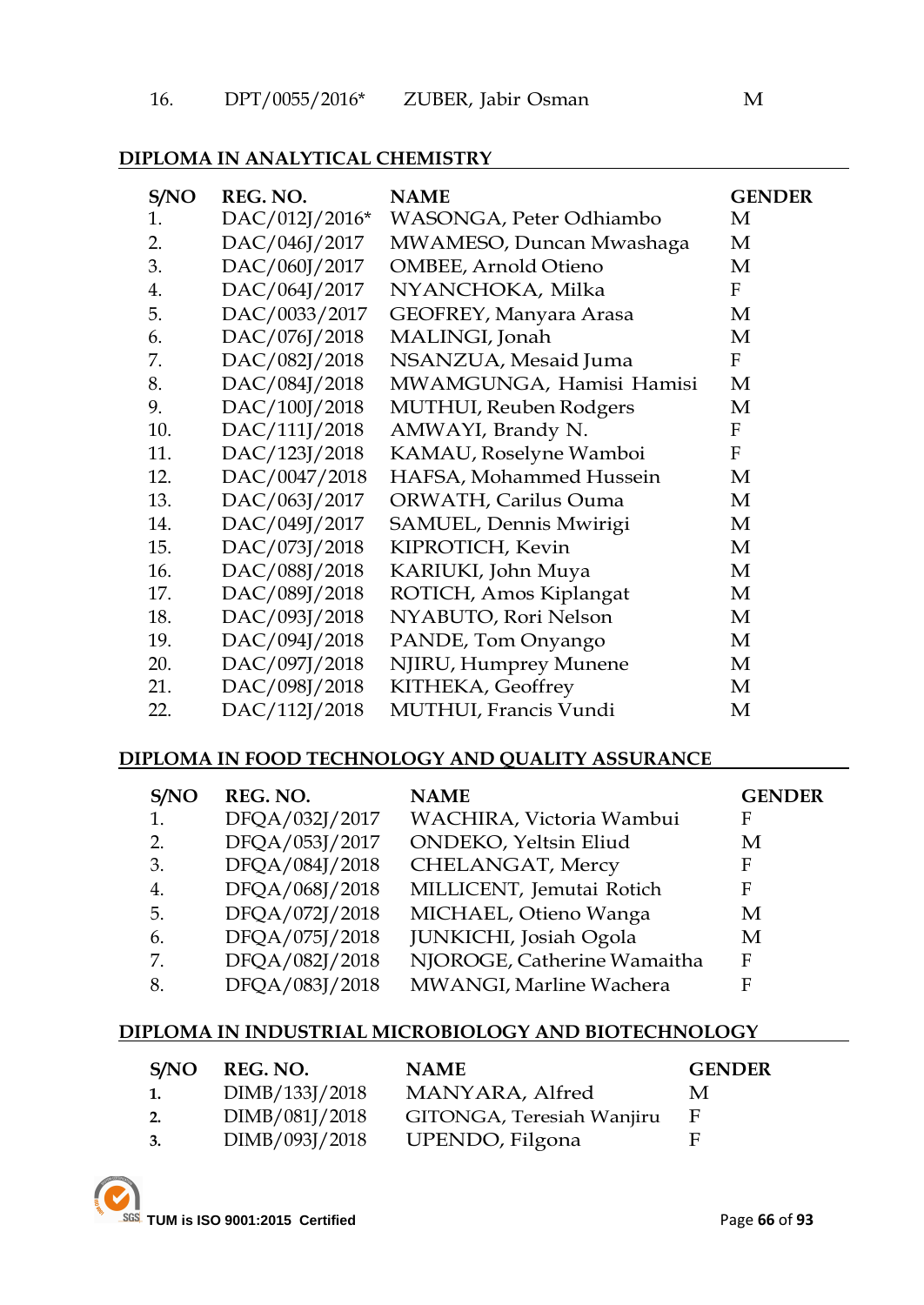| 4.  | DIMB/113J/2018  | OMONDI, Brian                 | M                         |
|-----|-----------------|-------------------------------|---------------------------|
| 5.  | DIMB/116J/2018  | NYAMBURA, Jane                | F                         |
| 6.  | DIMB/0024/2018  | GATWIRI, Irene Ngutiku        | F                         |
| 7.  | DIMB/027J/2016* | <b>ACHIENG, Sharon Okello</b> | $\mathbf F$               |
| 8.  | DIMB/029J/2016* | <b>ACHIENG, Sharone</b>       | F                         |
| 9.  | DIMB/042J/2018  | MAMBISE, O Yvonne             | F                         |
| 10. | DIMB/122J/2018  | <b>ODUOR</b> , Emily Awuor    | $\mathbf{F}$              |
| 11. | DIMB/128J/2018  | CHELANGAT, ValentinE          | F                         |
| 12. | DIMB/129J/2018  | <b>OJWANG,' Paul Otieno</b>   | M                         |
| 13. | DIMB/131J/2018  | KIMUTAI, Kevin                | М                         |
| 14. | DIMB/134J/2018  | OBADO, Collins                | М                         |
| 15. | DIMB/137J/2018  | WANYOIKE, Paul Kang'ethe      | М                         |
| 16. | DIMB/143J/2018  | KARANJA, Leah Wanjiku         | $\boldsymbol{\mathrm{F}}$ |
| 17. | DIMB/153J/2018  | AKITSA, Faith                 | F                         |
| 18. | DIMB/155J/2018  | CHEROTICH, Joyline            | $\mathbf F$               |
| 19. | DIMB/158J/2018  | <b>BRIAN, Omondi Otieno</b>   | M                         |
| 20. | DIMB/161J/2018  | OGEDA, Sydney Okello          | М                         |
| 21. | DIMB/056J/2017  | NGETICH, Kipsang Amon         | M                         |
| 22. | DIMB/069J/2017  | JOSEPH, Nesbit Onyango        | М                         |
| 23. | DIMB/073J/2017  | <b>BOSIRE, Moses Rabwochi</b> | М                         |
| 24. | DIMB/030J/2016* | ROSMARY, Anyango Oloo         | $\boldsymbol{\mathrm{F}}$ |
| 25. | DIMB/035J/2016* | MICHAEL, Muema Mwanzia        | М                         |
| 26. | DIMB/132J/2018  | AKINYI, Tesma                 | F                         |
| 27. | DIMB/0025/2018  | ALEX, Olumasai Wandera        | М                         |

### **DIPLOMA IN SCIENCE LABORATORY TECHNOLOGY**

| S/NO | REG. NO.       | <b>NAME</b>                   | <b>GENDER</b> |
|------|----------------|-------------------------------|---------------|
| 1.   | DSLT/093J/2018 | OCHIENG, Milton Atito         | M             |
| 2.   | DSLT/099J/2018 | <b>OMONDI</b> , Otieno Kevin  | M             |
| 3.   | DSLT/103J/2018 | GATOBU, Evalyn Karimi         | F             |
| 4.   | DSLT/105J/2018 | RATEMO, Evans Ombane          | M             |
| 5.   | DSLT/124J/2018 | KAUNDU, Esther Wamuyu         | F             |
| 6.   | DSLT/134J/2018 | LEMOILE, Allano Daniel        | M             |
| 7.   | DSLT/137J/2018 | EVANCE, James Juma            | M             |
| 8.   | DSLT/148J/2018 | KAMONYE, Flesiah Wanjiku      | F             |
| 9.   | DSLT/151J/2018 | OMARIBA, Brigit Moraa         | F             |
| 10.  | DSLT/152J/2018 | OMATO, Job Mosigis            | M             |
| 11.  | DSLT/155J/2018 | SIBA, Asha Kare               | F             |
| 12.  | DSLT/0035/2018 | <b>SHADRACK, Rehema Betty</b> | F             |
| 13.  | DSLT/0033/2018 | KARISA, John Mkamba           | M             |
| 14.  | DSLT/087J/2018 | MAINGI, Peter                 | M             |
| 15.  | DSLT/072J/2017 | OBIERO, Teresa Ayoo           | F             |
| 16.  | DSLT/075J/2017 | NYASWI, Matinde               | M             |
| 17.  | DSLT/094J/2018 | PETER, Joseph Mondo           | M             |

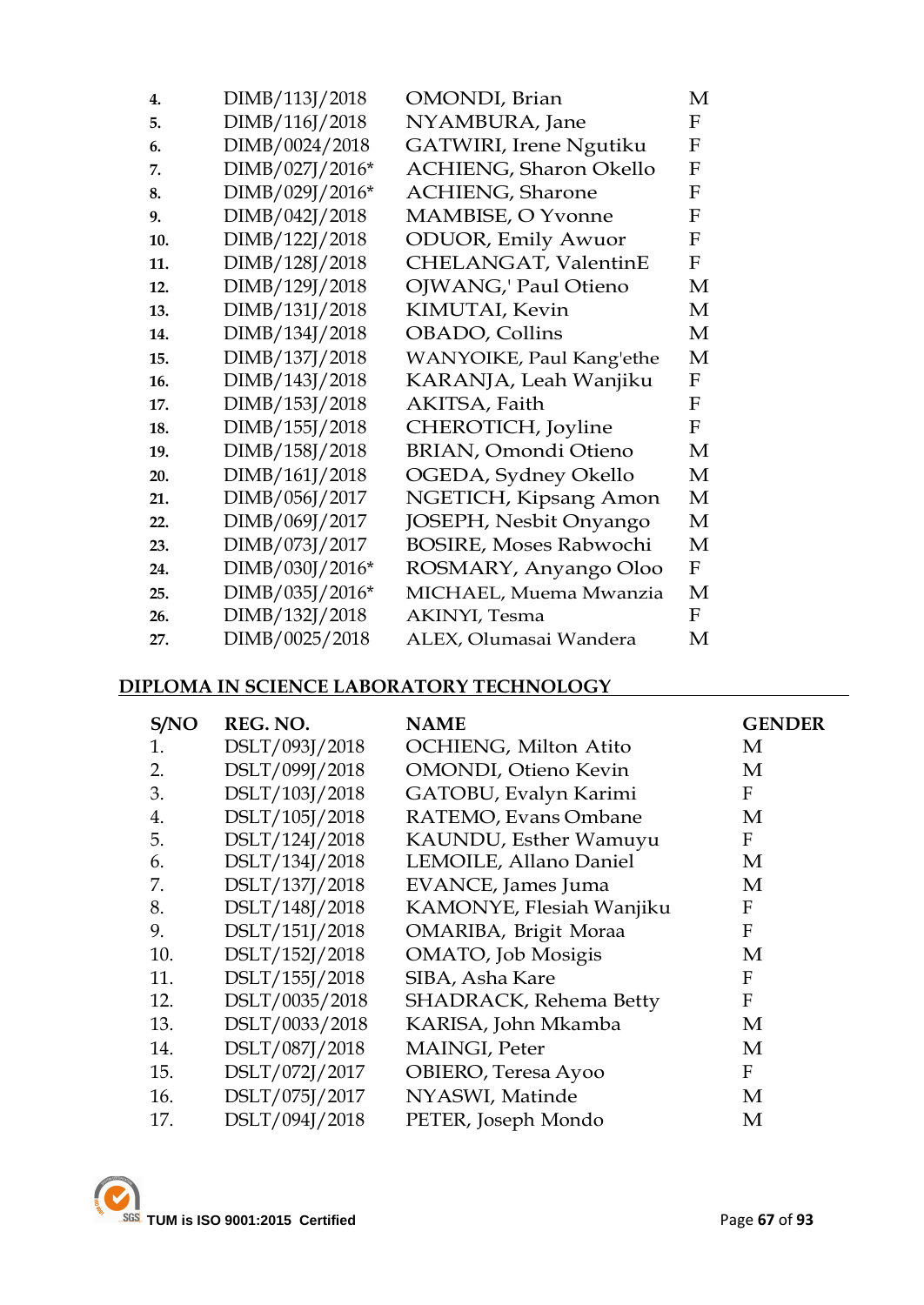| 18.        | DSLT/138J/2018 | REGINA, Kalekye Mwalimu            | F |
|------------|----------------|------------------------------------|---|
| 19.        | DSLT/150J/2018 | MAINA, Joseph Muoria               | M |
| <b>20.</b> | DSLT/158J/2018 | <b>ODHIAMBO</b> , Mavelyne Achieng |   |

# **BACHELOR OF SCIENCE IN COMMUNITY HEALTH**

| S/NO | REG. NO.        | <b>NAME</b>                    | <b>GENDER</b> |
|------|-----------------|--------------------------------|---------------|
| 1.   | BSCH/0091/2016  | MWANGECHO, Nesphory Ngeti      | М             |
| 2.   | BSCH/125J/2017  | NDUNGU, Ruth Wanjiru           | F             |
| 3.   | BSCH/177J/2017  | MAINJA, Jacklyne Chesang       | $\mathbf{F}$  |
| 4.   | BSCH/196J/2017  | SAMALI, Solomon Sukukuu        | M             |
| 5.   | BSCH/0085/2016  | ASIYA, Abdalla Said            | $\mathbf F$   |
| 6.   | BSCH/0087/2016  | MWASEMA, Salim                 | М             |
| 7.   | BSCH/0106/2017  | <b>MUNGIRIA, Alice Kanario</b> | $\mathbf F$   |
| 8.   | BSCH/033J/2015* | SIMBA, Boaz Ogachi             | M             |
| 9.   | BSCH/024J/2015* | AYUMA, Leunidah                | $\mathbf F$   |
| 10.  | BSCH/102J/2016  | MWAI, Bolex Odera              | M             |
| 11.  | BSCH/118J/2017  | SAID, Arapha Ayubu             | $\mathbf F$   |
| 12.  | BSCH/122J/2017  | NDARATHI, Joy Muthoni          | $\mathbf F$   |
| 13.  | BSCH/126J/2017  | AKE, Shorcha Jillo             | ${\bf F}$     |
| 14.  | BSCH/132J/2017  | SIMIYU, Steve                  | M             |
| 15.  | BSCH/135J/2017  | ADANO, Kizito Konchora         | M             |
| 16.  | BSCH/138J/2017  | KIOKO, Beatrice Mbatha         | $\mathbf F$   |
| 17.  | BSCH/149J/2017  | MMBAYA, Hillary                | М             |
| 18.  | BSCH/150J/2017  | ALIETH, Hussein Mukabana       | M             |
| 19.  | BSCH/151J/2017  | SAIDA, Shiwani Odinga          | $\mathbf F$   |
| 20.  | BSCH/153J/2017  | OGOLAH, Christabel Atieno      | $\mathbf F$   |
| 21.  | BSCH/155J/2017  | BOGE, Denis                    | М             |
| 22.  | BSCH/158J/2017  | MUSINDE, Betronillah Masitsa   | $\mathbf F$   |
| 23.  | BSCH/163J/2017  | KOMORA, Joyson Shari           | М             |
| 24.  | BSCH/168J/2017  | <b>OKOTH, Vincent Odhiambo</b> | М             |
| 25.  | BSCH/170J/2017  | OSWANI, Rodgers Alwanyi        | М             |
| 26.  | BSCH/172J/2017  | SUMAIYA, Abubakar Hussein      | F             |
| 27.  | BSCH/174J/2017  | BARSAMBU, Diana Jematia        | $\mathbf F$   |
| 28.  | BSCH/178J/2017  | OPIYO, Fidel Cheney            | M             |
| 29.  | BSCH/179J/2017  | OSUMBA, Ronny Okoth            | M             |
| 30.  | BSCH/180J/2017  | <b>DERRIC MUGAMBI</b>          | M             |
| 31.  | BSCH/183J/2017  | ONYANGO, Stephen               | M             |
| 32.  | BSCH/189J/2017  | NZUKI, Belitah Wayua           | F             |
| 33.  | BSCH/190J/2017  | OKEYO, David Odhiambo          | M             |
| 34.  | BSCH/191J/2017  | OKETCH, Paul Onyango           | M             |
| 35.  | BSCH/192J/2017  | NADHIFA, Jama Ng'ono           | $\mathbf F$   |
| 36.  | BSCH/194J/2017  | JELIMO, Joyce                  | F             |
| 37.  | BSCH/195J/2017  | <b>CHEBET, Vicky</b>           | $\mathbf F$   |
| 38.  | BSCH/197J/2017  | KAGINYA, Najma Mbeyu           | ${\bf F}$     |
| 39.  | BSCH/200J/2017  | WAWERU, Brian                  | M             |
| 40.  | BSCH/201J/2017  | KYANGANGU, Kilonzi Michael     | M             |
| 41.  | BSCH/0099/2016  | MWIKALI, Martha Wanza          | $\mathbf F$   |
| 42.  | BSCH/0097/2016  | CHANYA, Rebecca Elsie          | F             |

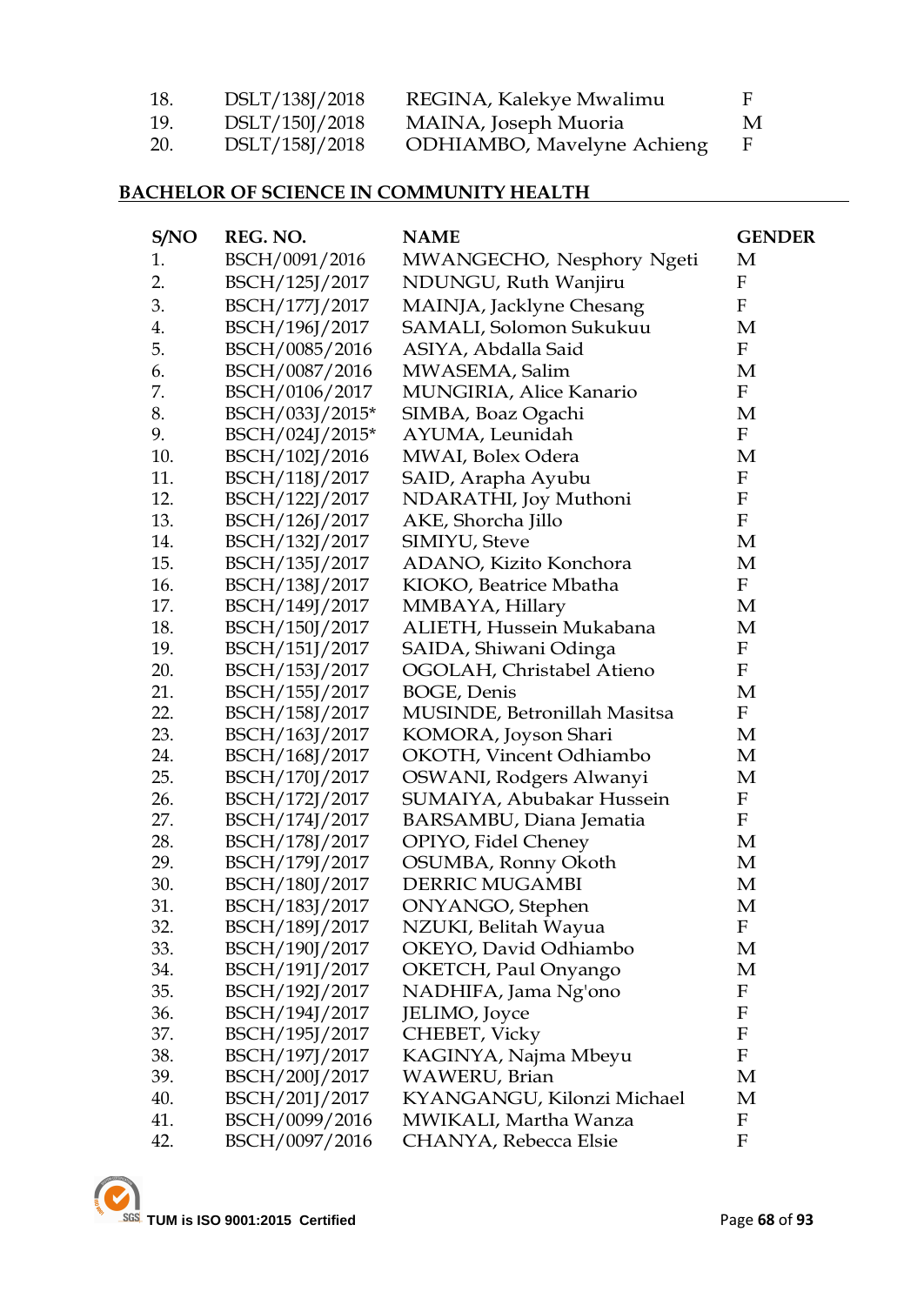| 43. | BSCH/059J/2016   | MWENDWA, Hopesharon Mutanu       | F            |
|-----|------------------|----------------------------------|--------------|
| 44. | BSCH/064J/2016   | RERI, Dennis Mutugi              | M            |
| 45. | BSCH/070J/2016   | POLO, Martin Nyang               | М            |
| 46. | BSCH/082J/2016   | EDWIN, Kiprop                    | М            |
| 47. | BSCH/101J/2016   | LENCER, Awino Obunga             | М            |
| 48. | BSCH/117J/2016   | <b>IVAYO, Velma Riziki</b>       | $\mathbf{F}$ |
| 49. | BSCH/120J/2017   | NGAO, Lydia Chirindo             | $\mathbf{F}$ |
| 50. | BSCH/128J/2017   | NDAKALU, Daniel                  | М            |
| 51. | BSCH/144J/2017   | WANDERA, Nangira Larisa          | F            |
| 52. | BSCH/146J/2017   | NASIMIYU, Veronica Wafunafu      | F            |
| 53. | BSCH/147J/2017   | <b>OTIENO, Owuor Praise</b>      | М            |
| 54. | BSCH/152J/2017   | ALUCHIO, Ben                     | М            |
| 55. | BSCH/157J/2017   | OLIEBA, Steven                   | М            |
| 56. | BSCH/160J/2017   | <b>ODHIAMBO, Caroline Atieno</b> | $\mathbf{F}$ |
| 57. | BSCH/161J/2017   | OKELLO, Winket Okatch            | $\mathbf F$  |
| 58. | BSCH/176J/2017   | <b>OCHIENG, Emanuel Otieno</b>   | М            |
| 59. | BSCH/181J/2017   | <b>ONYANGO, Rita Aneda</b>       | $\mathbf F$  |
| 60. | BSCH/184J/2017   | KIPROP, Julius                   | М            |
| 61. | BSCH/188J/2017   | KARIUKI, Mercy Njoki             | $\mathbf{F}$ |
| 62. | BSCH/193J/2017   | <b>TIROP, Meshack</b>            | М            |
| 63. | BSCH/198J/2017   | KIPRUTO, Brian                   | М            |
| 64. | BSCH/0098/2016*  | WINNIE, Chepng'etich Koech       | $\mathbf{F}$ |
| 65. | BSCH/044J/2015   | AGWATA, Nyakoeti Merciline       | $\mathbf F$  |
| 66. | BSCH/497J/2014** | SALIM, Bumu Abumao               | М            |

### **BACHELOR OF SCIENCE IN ENVIRONMENTAL HEALTH SCIENCES(PUBLIC HEALTH)**

| S/NO | REG. NO.        | <b>NAME</b>                  | <b>GENDER</b> |
|------|-----------------|------------------------------|---------------|
| 1.   | BSEH/003J/2016  | WAJERA, Ali Bonaya           | M             |
| 2.   | BSEH/025J/2016  | AUMA, Eunice Wandera         | F             |
| 3.   | BSEH/138J/2017  | KAMAU, Felistus Waithira     | F             |
| 4.   | BSEH/144J/2017  | KATODI, George Ekeno         | M             |
| 5.   | BSEH/154J/2017  | MBUGUA, Ann Wambui           | F             |
| 6.   | BSEH/166J/2017  | OMONDI, Asha                 | M             |
| 7.   | BSEH/167J/2017  | ANYANGO, Violet              | F             |
| 8.   | BSEH/169J/2017  | ODHIAMBO, Julian Achieng     | F             |
| 9.   | BSEH/180J/2017  | NYANDWE, Proscovian Muriaga  | F             |
| 10.  | BSEH/183J/2017  | KAMBI, Moses Ponda           | M             |
| 11.  | BSEH/0041/2018* | MUTEMI, Phyllis Muli         | F             |
| 12.  | BSEH/005J/2016  | <b>IBRAHIM, Jarso Halake</b> | М             |
| 13.  | BSEH/002J/2016  | CHEGE, Catherine Waithiegeni | F             |
| 14.  | BSEH/041J/2016  | OTIENO, Belca Adhiambo       | F             |
| 15.  | BSEH/159J/2017  | WAFULA, Brian Wanjala        | M             |
| 16.  | BSEH/181J/2017  | LUYUNDI, Faith Khayesi       | F             |
| 17.  | BSEH/015J/2016  | MBOYA, Monyangi Janet        | F             |
| 18.  | BSEH/034J/2016  | ORINA, Ann Gesare            | F             |

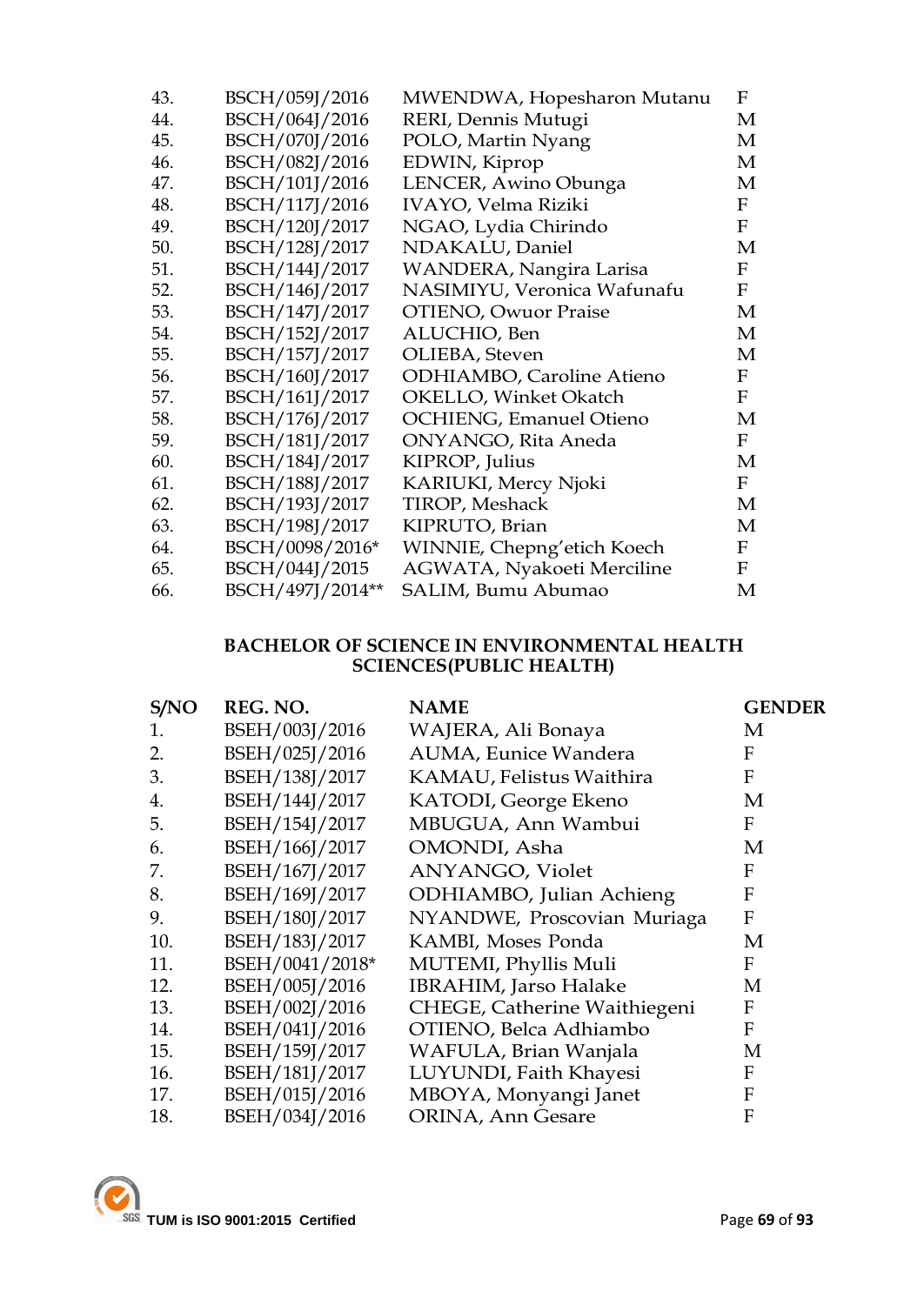### **BACHELOR OF SCIENCE IN MARINE RESOURCE MANAGEMENT**

| S/NO | REG. NO.       | <b>NAME</b>                      | <b>GENDER</b>             |
|------|----------------|----------------------------------|---------------------------|
| 1.   | BSMR/258J/2017 | OCHARA, Elvis Michael            | M                         |
| 2.   | BSMR/028J/2015 | SIGEI, Kipkurui Dominic          | М                         |
| 3.   | BSMR/137J/2016 | AUMA, Prisca Rael                | $\mathbf F$               |
| 4.   | BSMR/252J/2017 | <b>AWITI, Evance Ouma</b>        | M                         |
| 5.   | BSMR/255J/2017 | MUGO, Dorcas Mary Wakio          | $\mathbf F$               |
| 6.   | BSMR/257J/2017 | NJOROGE, Cynthia Nyanguru        | $\boldsymbol{\mathrm{F}}$ |
| 7.   | BSMR/261J/2017 | <b>AUMANN</b> , Charlotte        | $\mathbf{F}$              |
| 8.   | BSMR/262J/2017 | GEDION, Ann Mwendwa              | $\mathbf{F}$              |
| 9.   | BSMR/263J/2017 | SAID, Rehema Kwekwe              | $\mathbf F$               |
| 10.  | BSMR/264J/2017 | <b>MULI, Rachael Ndanu</b>       | ${\bf F}$                 |
| 11.  | BSMR/265J/2017 | JOHN, Mwikya Kasina              | М                         |
| 12.  | BSMR/267J/2017 | WANYAMA, Kassim Noor             | M                         |
| 13.  | BSMR/268J/2017 | INJAMU, Sharrif Adienge          | M                         |
| 14.  | BSMR/270J/2017 | WAMAITHA, Margaret Wanjiku       | $\mathbf F$               |
| 15.  | BSMR/272J/2017 | NYAKUNDI, Diana Kerubo           | F                         |
| 16.  | BSMR/275J/2017 | AJIAMBO, Laura                   | $\boldsymbol{\mathrm{F}}$ |
| 17.  | BSMR/279J/2017 | WANJALA, Simamile Davis          | М                         |
| 18.  | BSMR/278J/2017 | NJIRU, Matilda Cathy             | $\mathbf F$               |
| 19.  | BSMR/280J/2017 | MBARAKA, Abdulfarsy Maulidi      | M                         |
| 20.  | BSMR/281J/2017 | <b>OMONGO</b> , James            | M                         |
| 21.  | BSMR/282J/2017 | ODHIAMBO, Steven Omondi          | M                         |
| 22.  | BSMR/284J/2017 | NYAMBASO, Aggrey Mondesto        | M                         |
| 23.  | BSMR/285/2017  | NYAWANGA, Vincent Adrian         | M                         |
| 24.  | BSMR/287J/2017 | OBUYA, Erick                     | M                         |
| 25.  | BSMR/290J/2017 | OMONDI, Brian                    | M                         |
| 26.  | BSMR/291J/2017 | <b>OCHIENG, Isaac Otieno</b>     | М                         |
| 27.  | BSMR/292J/2017 | WAYUMBA, Brian Omondi            | M                         |
| 28.  | BSMR/294J/2017 | OMOGI, Francis Okoth             | M                         |
| 29.  | BSMR/295J/2017 | AITILA, Joel                     | М                         |
| 30.  | BSMR/014J/2015 | NGUGI, Rhoda                     | F                         |
| 31.  | BSMR/097J/2016 | MOSES, Ocharo Anyieni            | M                         |
| 32.  | BSMR/112J/2016 | MBOYA, Nzyoka                    | М                         |
| 33.  | BSMR/140J/2016 | ODHIAMBO, Hilary Oyugi           | M                         |
| 34.  | BSMR/150J/2016 | ABDALLAH, Jeruto Zakia           | $\mathbf F$               |
| 35.  | BSMR/119J/2016 | SINYA, Emanuel Soita             | M                         |
| 36.  | BSMR/139J/2016 | OTIENO, Evans Oduor              | М                         |
| 37.  | BSMR/253J/2017 | KAZUNGU, Davis Michael           | M                         |
| 38.  | BSMR/274J/2017 | DUNCAN, Mayobo                   | М                         |
| 39.  | BSMR/277J/2017 | <b>BARASA, Syrene Nipha</b>      | $\mathbf F$               |
| 40.  | BSMR/283J/2017 | <b>ONDIEKI</b> , Esther Nyamoita | $\mathbf F$               |

### **BACHELOR OF SCIENCE IN FISHERIES AND OCEANOGRAPHY**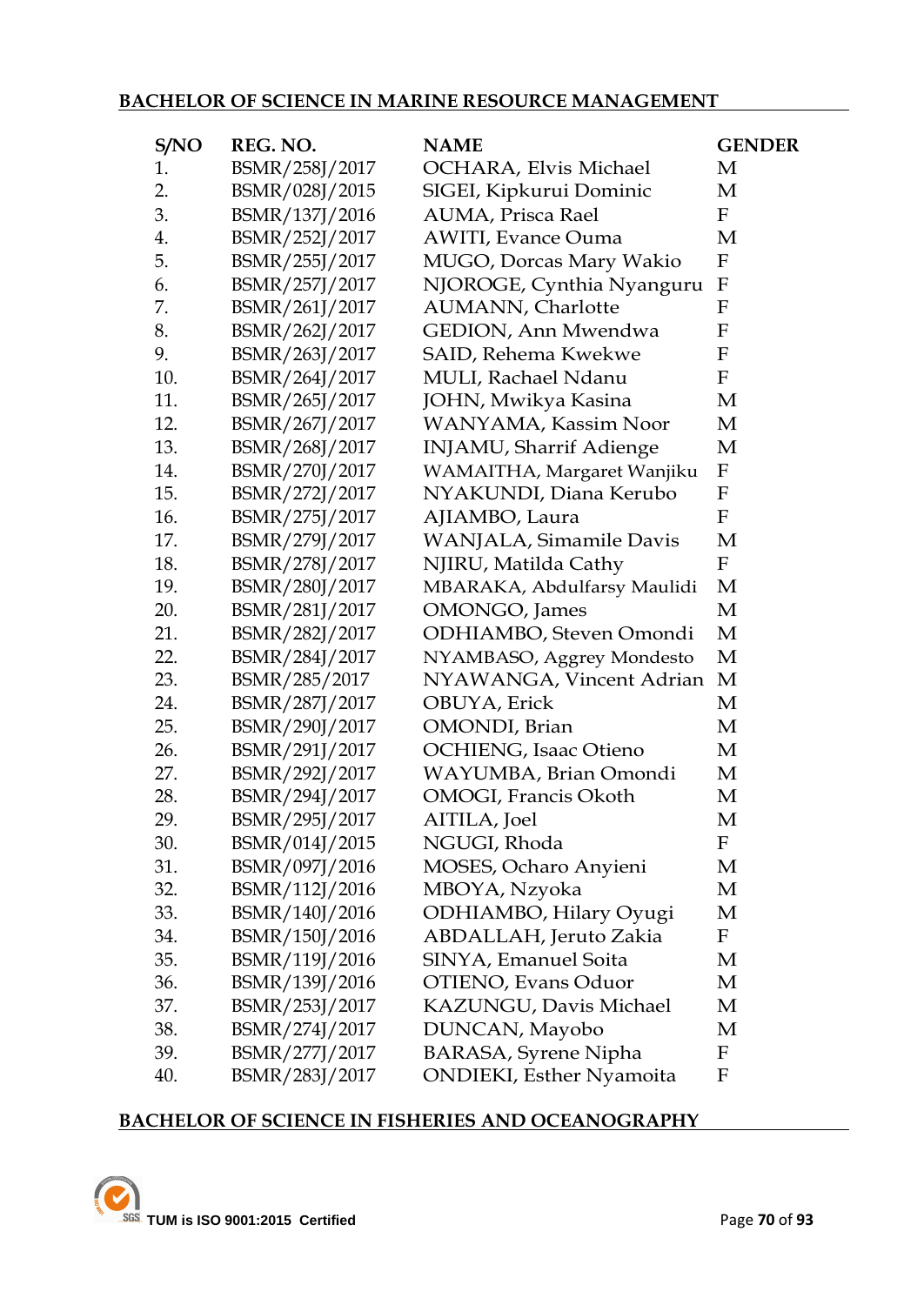| S/NO | REG. NO.       | <b>NAME</b>                     | <b>GENDER</b> |
|------|----------------|---------------------------------|---------------|
| 1.   | BSFO/051J/2017 | CHEBII, Laura Jepkoech          | F             |
| 2.   | BSFO/060J/2017 | MUCHUI, Cyprian Kennedy         | M             |
| 3.   | BSFO/061J/2017 | KIMANI, George                  | M             |
| 4.   | BSFO/064J/2017 | MUHONJA, Lorein Shumila         | F             |
| 5.   | BSFO/070J/2017 | TINDI, Erick Omondi             | M             |
| 6.   | BSFO/074J/2017 | OKOTH, John Theodore            | M             |
| 7.   | BSFO/009J/2016 | MACHARIA, David Kariuki         | M             |
| 8.   | BSFO/050J/2017 | MWANIKI, John Mitau             | M             |
| 9.   | BSFO/052J/2017 | MUIGEI, Sophie Chepkoech        | F             |
| 10.  | BSFO/054J/2017 | ORAYO, Juliet Aoko              | F             |
| 11.  | BSFO/062J/2017 | ODHIAMBO, Arnold Omondi         | M             |
| 12.  | BSFO/068J/2017 | YUSUFU, Momanyi Mautia          | M             |
| 13.  | BSFO/071J/2017 | OTOLLO, Kenneth Matiba          | M             |
| 14.  | BSFO/072J/2017 | <b>MUYEYI</b> , Christine Mercy | F             |

### **BACHELOR OF SCIENCE IN MATHEMATICS AND COMPUTER SCIENCE (APPLIED MATHEMATICS OPTION)**

| S/NO | REG. NO.        | <b>NAME</b>                | <b>GENDER</b> |
|------|-----------------|----------------------------|---------------|
|      | BMCS/129J/2017  | COOLEY, Michael Gabriel    | M             |
| 2.   | BMCS/146J/2017  | WANGUI Joseph Wangai       | M             |
| 3.   | BMCS/075J/2016  | OKUMU, Fidelis Bwire       | M             |
| 4.   | BMCS/031J/2015* | <b>KIMANI Denis Mwaura</b> | M             |
| 5.   | BMCS/115J/2017  | MWEU, Charles Mutuku       | M             |
| 6.   | BMCS/124J/2017  | MWANGI, Francis Chege      | M             |
| 7.   | BMCS/127J/2017  | MBOLI, Mylene Kavuu        | F             |
| 8.   | BMCS/155J/2017  | GACHECHE, James Muchemi    | M             |
|      | BMCS/6065/014** | AMOS, Gathuita Mwachari    | M             |

#### **BACHELOR OF SCIENCE IN MATHEMATICS AND COMPUTER SCIENCE (PURE MATHEMATICS OPTION)**

| S/NO | REG. NO.       | <b>NAME</b>                     | <b>GENDER</b> |
|------|----------------|---------------------------------|---------------|
| 1.   | BMCS/114J/2016 | SIMIYU, Soita Daniel            | М             |
| 2.   | BMCS/090J/2016 | EYESWA, Naomi Brenda            | F             |
| 3.   | BMCS/125J/2017 | MWANGI, Stephen Kago            | M             |
| 4.   | BMCS/131J/2017 | MBAABU, Raphael Kinoti          | M             |
| 5.   | BMCS/136J/2017 | <b>GACHERI, Nelly</b>           | F             |
| 6.   | BMCS/3592/014* | MBUYA, Alex Ngila               | M             |
| 7.   | BMCS/067J/2016 | <b>NDHINE, Marvelous Milone</b> | F             |
| 8.   | BMCS/107J/2016 | <b>OCHIENG, Hillary Odeny</b>   | M             |
| 9.   | BMCS/117J/2016 | CHACHA, Peter Mwangi            | M             |
| 10.  | BMCS/134J/2017 | KISUI, Clinton Muthiani         | M             |
| 11.  | BMCS/135J/2017 | NDITHA, Cicilia Ngina           | F             |
| 12.  | BMCS/151J/2017 | KIBET, Rono                     | M             |

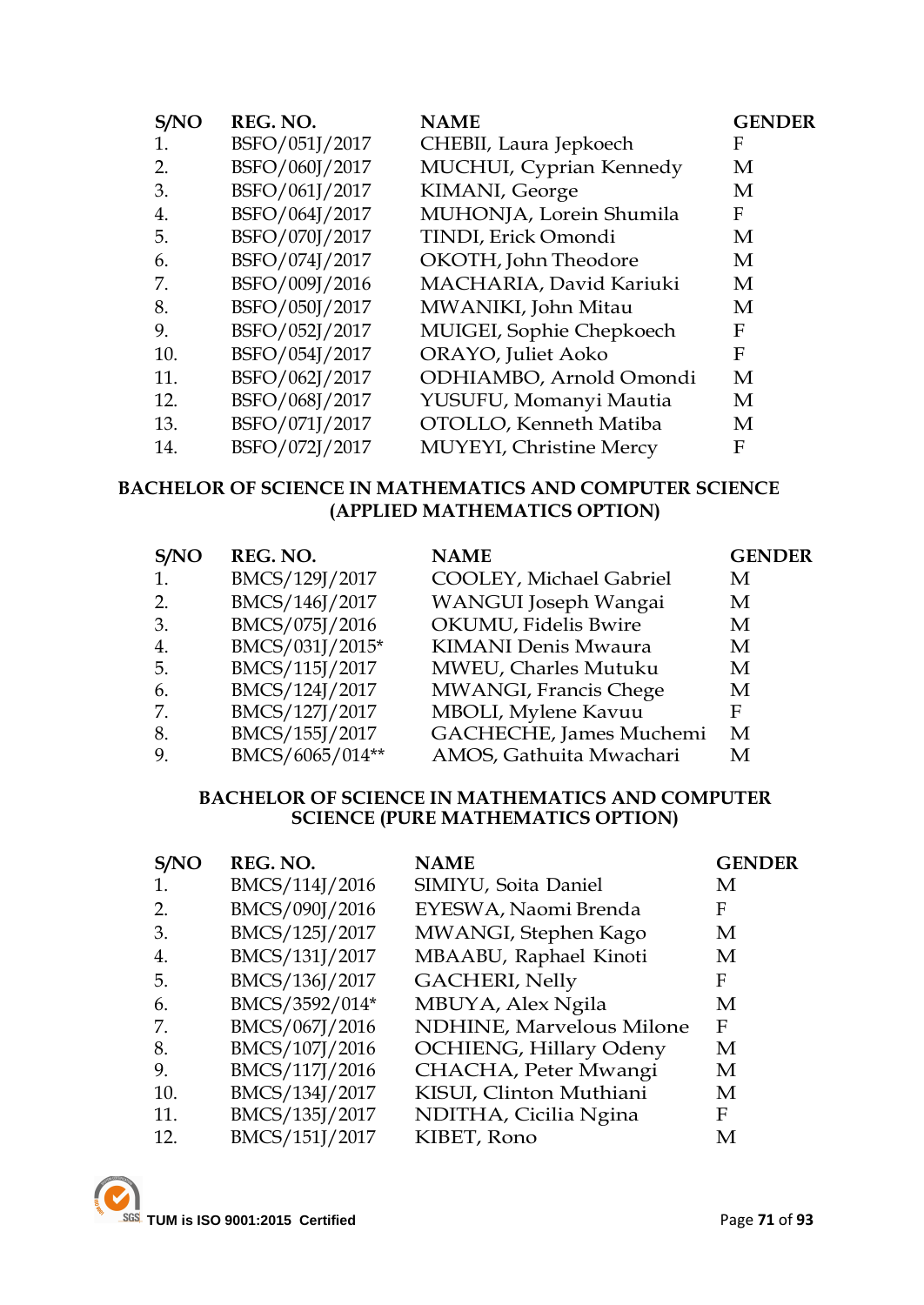| 13. | BMCS/166J/2017  | SAISI, Abigael Bosibori | н. |
|-----|-----------------|-------------------------|----|
| 14. | BMCS/169J/2017  | WAKOLI, Wamalwa Ian     | M  |
| 15. | BMCS/002J/2014* | ATIENO, Winnie          | Е. |

#### **BACHELOR OF SCIENCE IN MATHEMATICS AND COMPUTER SCIENCE (STATISTICS OPTION)**

| S/NO | REG. NO.         | <b>NAME</b>                     | <b>GENDER</b> |
|------|------------------|---------------------------------|---------------|
| 1.   | BMCS/043J/2015*  | <b>ODUOR</b> , Otieno Kevin     | M             |
| 2.   | BMCS/122J/2017   | <b>MURIITHI</b> , Eunice Makena | F             |
| 3.   | BMCS/002J/2013** | NYAMBURA, Alice Njeri           | F             |
| 4.   | BMCS/074J/2016   | BRIAN, Kiptoo                   | M             |
| 5.   | BMCS/085J/2016   | KIPNGETICH, Frankline Mutai     | M             |
| 6.   | BMCS/088J/2016   | OGOLA, John Otieno              | M             |
| 7.   | BMCS/121J/2017   | MWANIKI, Faith Ann Wanjiku      | F             |
| 8.   | BMCS/128J/2017   | NJOROGE, Joseph Muiruri         | M             |
| 9.   | BMCS/132J/2017   | NDISYA Edyth Kamene             | F             |
| 10.  | BMCS/133J/2017   | <b>MUOKA Rachael Wanza</b>      | F             |
| 11.  | BMCS/139J/2017   | GESONGO B. Mugita               | M             |
| 12.  | BMCS/149J/2017   | <b>TIMOTHY MeitameI Pareyio</b> | M             |
| 13.  | BMCS/150J/2017   | KIPKORIR, Brian                 | M             |
| 14.  | BMCS/160J/2017   | MABONGA Wanyonyi Calistus       | M             |
| 15.  | BMCS/165J/2017   | MATOKE, Emily Moraa             | F             |
| 16.  | BMCS/174J/2017   | MUEMA, Wambua                   | M             |
| 17.  | BMCS/227J/2018   | WEKESA, Victor Simiyu           | M             |

#### **BACHELOR OF SCIENCE IN MATHEMATICS AND FINANCE**

| S/NO | REG. NO.       | <b>NAME</b>                     | <b>GENDER</b> |
|------|----------------|---------------------------------|---------------|
| 1.   | BSMF/063J/2017 | MUIA, Bonface Mathina           | M             |
| 2.   | BSMF/005J/2016 | <b>SHEM Njoroge</b>             | М             |
| 3.   | BSMF/006J/2016 | MWAI, Simon Maina               | M             |
| 4.   | BSMF/016J/2016 | MUSYOKA, Daniel Kilonzo         | М             |
| 5.   | BSMF/017J/2016 | MUTINDA, Patrick Nguli          | М             |
| 6.   | BSMF/035J/2016 | <b>OBARA, Eunice Nyaboke</b>    | F             |
| 7.   | BSMF/052J/2017 | GITONGA, Bildad Mbao            | M             |
| 8.   | BSMF/068J/2017 | MWITI, Silvesters Mutuma        | M             |
| 9.   | BSMF/073J/2017 | LICHUMA, Wanami Grace           | F             |
| 10.  | BSMF/077J/2017 | KIPKEMOI, T. Michael            | М             |
| 11.  | BSMF/081J/2017 | KIRWA, Nathan                   | M             |
| 12.  | BSMF/091J/2017 | OTIENO, Felix Otieno            | М             |
| 13.  | BSMF/003J/2016 | MAINA, Githae David             | М             |
| 14.  | BSMF/010J/2016 | NDEGWA, Daisy Muthoni           | F             |
| 15.  | BSMF/015J/2016 | MERCY, Musyimi Mutanu           | F             |
| 16.  | BSMF/031J/2016 | <b>EKITELA, Emmanuel Eamons</b> | M             |
| 17.  | BSMF/034J/2016 | MWANGI, Nicholas Maina          | М             |
| 18.  | BSMF/047J/2016 | KATHURIMA, Antony               | М             |
| 19.  | BSMF/048J/2016 | <b>WANYONYI</b> , Denis Wasike  | М             |

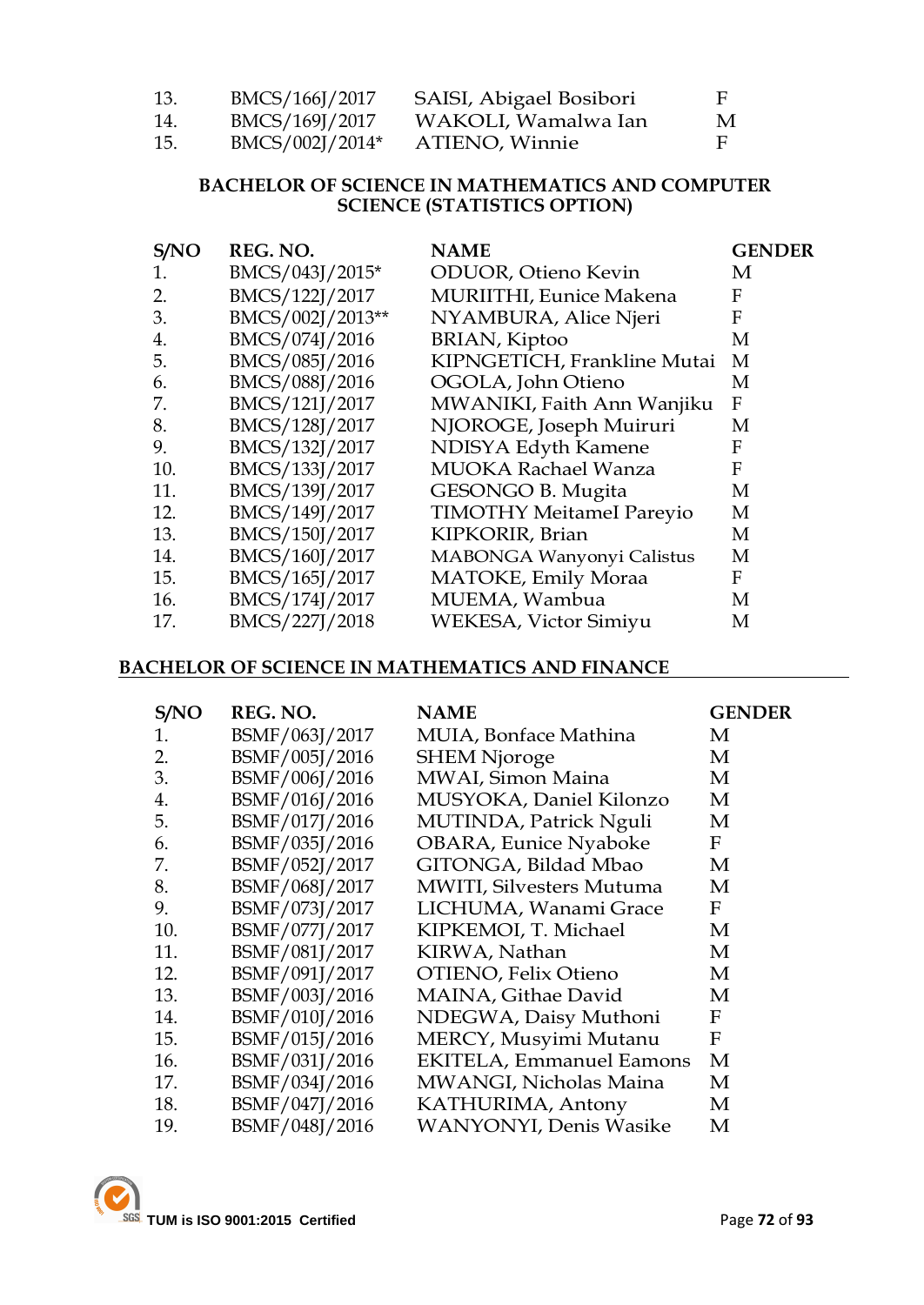| 20. | BSMF/058J/2017 | MUCEKE, Charles Mwangi       | M |
|-----|----------------|------------------------------|---|
| 21. | BSMF/060J/2017 | NGANGA, Catherine T          | F |
| 22. | BSMF/064J/2017 | STEPHEN, Rachel Nzisa        | F |
| 23. | BSMF/071J/2017 | INNOCENT, Kanja              | F |
| 24. | BSMF/075J/2017 | GACIURU, Irene Kathoni       | F |
| 25. | BSMF/082J/2017 | KIPCHIRCHIR, Frangline       | M |
| 26. | BSMF/083J/2017 | LETOIYE, Peter Lempalo       | M |
| 27. | BSMF/087J/2017 | KIMTAI, Paul                 | M |
| 28. | BSMF/088J/2017 | LOGIALLAN, Valentine Lotelei | F |
| 29. | BSMF/096J/2018 | MWANZIA, Diana Nduku         | Е |
|     |                |                              |   |

### **BACHELOR OF SCIENCE IN STATISTICS AND COMPUTER SCIENCE**

| S/NO | REG. NO.        | <b>NAME</b>                    | <b>GENDER</b>    |
|------|-----------------|--------------------------------|------------------|
| 1.   | BSSC/051J/2015* | NJENGA, Jacob Kuria            | M                |
| 2.   | BSSC/131J/2017  | AMAL, Abdallah Shariff         | $\boldsymbol{F}$ |
| 3.   | BSSC/141J/2017  | MBUTHIA, Esther Wanjiru        | $\mathbf F$      |
| 4.   | BSSC/151J/2017  | MOMANYI, Sheila Nyakara        | ${\bf F}$        |
| 5.   | BSSC/159J/2017  | KIPYEGON, Denis                | M                |
| 6.   | BSSC/187J/2017  | <b>ODHIAMBO, Brian Ochieng</b> | M                |
| 7.   | BSSC/191J/2017  | <b>OUMA, Noline Atieno</b>     | $\boldsymbol{F}$ |
| 8.   | BSSC/192J/2017  | ELSIE, Juliet                  | $\boldsymbol{F}$ |
| 9.   | BSSC/195J/2017  | ODHIAMBO, Felix Chiaji         | М                |
| 10.  | BSSC/004J/2015* | <b>BERNARD Muthamia Wanja</b>  | M                |
| 11.  | BSSC/010J/2015* | NDWIGA, Naomi Njoki            | $\mathbf F$      |
| 12.  | BSSC/013J/2015* | JAMAL, Hassan Mohamed          | М                |
| 13.  | BSSC/017J/2015* | MOHAMUD, Mohamed Adan          | М                |
| 14.  | BSSC/020J/2015* | MOGIRE, Brian Charo            | М                |
| 15.  | BSSC/021J/2015* | DANSON, Kihumba                | М                |
| 16.  | BSSC/029J/2015* | CHERUIYOT, Elkanah             | М                |
| 17.  | BSSC/035J/2015* | WANDERA, Timothy               | М                |
| 18.  | BSSC/103J/2016  | MWANZOYA, Mose Diana           | М                |
| 19.  | BSSC/064J/2016  | NDUMIA, Philip Nganatha        | M                |
| 20.  | BSSC/068J/2016  | MALOBA, Akuku Niva             | ${\bf F}$        |
| 21.  | BSSC/097J/2016  | RAPANDO, Hassan Kumaruti       | M                |
| 22.  | BSSC/110J/2016  | OKEMWA, Derrick Moseti         | M                |
| 23.  | BSSC/122J/2016  | MWANGI, Alex Mwenda            | M                |
| 24.  | BSSC/142J/2017  | KARIU, Cynthia Margaret Wambui | $\mathbf F$      |
| 25.  | BSSC/145J/2017  | MUTINDA, William Wambua        | М                |
| 26.  | BSSC/147J/2017  | KINYUA, Peter Njiru            | М                |
| 27.  | BSSC/149J/2017  | MAKAU, Thomas Musyoki          | М                |
| 28.  | BSSC/160J/2017  | <b>KIBET Dickson Yetgey</b>    | М                |
| 29.  | BSSC/165J/2017  | <b>KINUTHIA Dennis Njoroge</b> | М                |
| 30.  | BSSC/166J/2017  | KIPCHUMBA Brian                | M                |
| 31.  | BSSC/169J/2017  | MUNYIRI, Jedidiah Wangari      | $\mathbf F$      |
| 32.  | BSSC/181J/2017  | RIEKO, Ken Owade               | М                |
| 33.  | BSSC/182J/2017  | <b>OCHIENG Eddy Micah</b>      | M                |
| 34.  | BSSC/188J/2017  | MONDIA, Margaret Anyango       | ${\bf F}$        |
|      |                 |                                |                  |

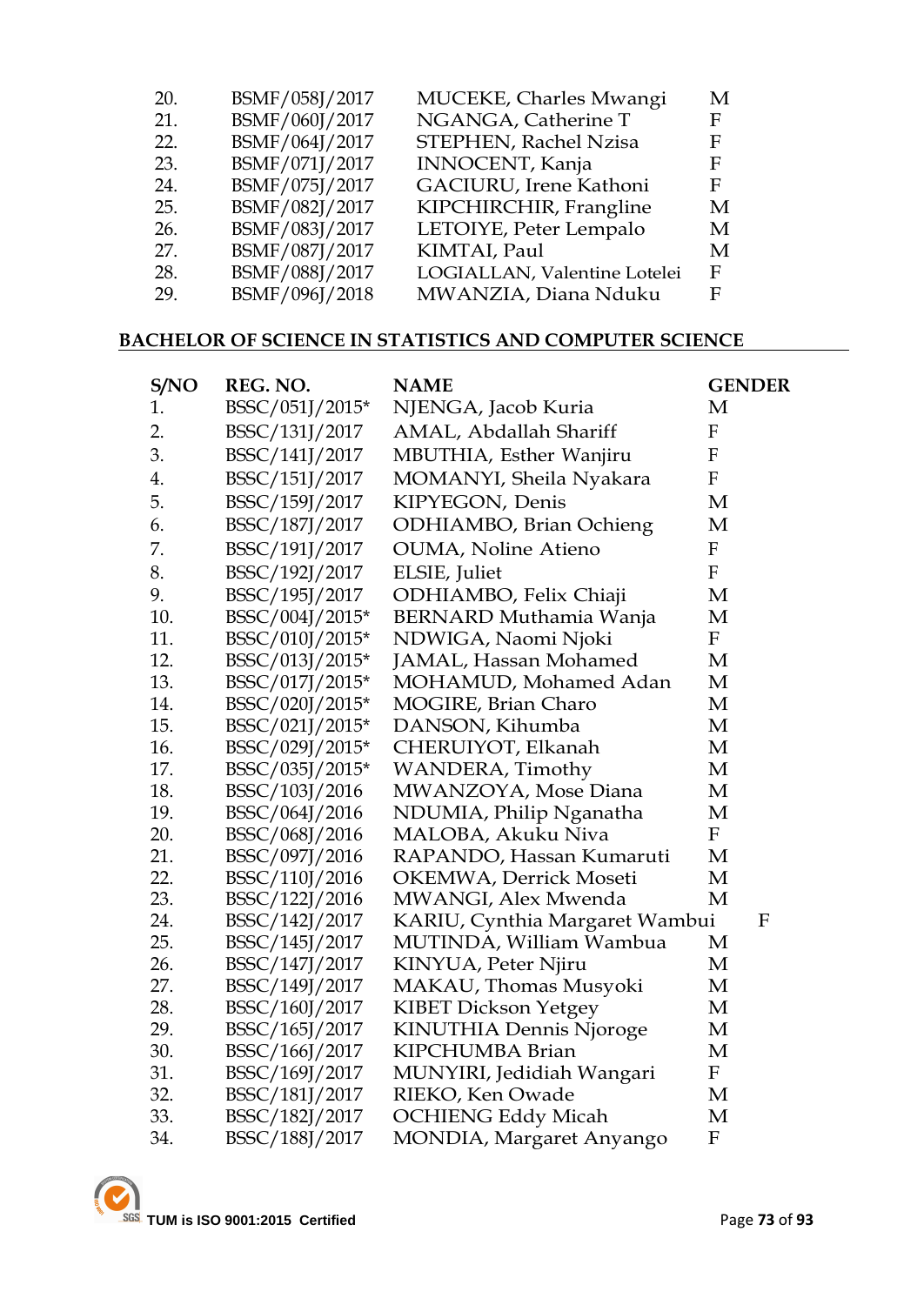| BSSC/190J/2017  | ONYIMBO, Barack Onyango  | M |
|-----------------|--------------------------|---|
| BSSC/199J/2017  | GILBERT, Shitabule Kakai | M |
| BSSC/200J/2017  | ODHIAMBO, Phelix Onywera | M |
| BSSC/204J/2017  | KONGO, Stephen Omondi    | M |
| BSSC/205J/2017  | NDIRE, Samuel Omondi     | M |
| BSSC/039J/2014* | OLOO, Joshua             | M |
| BSSC/047J/2014* | NYAGA, Joshua Isoe       | M |
| BSSC/043J/2015* | PATRICK, Abuga Mugoya    | M |
| BSSC/081J/2016  | ALOIS, Mutea Kaaria      | M |
|                 |                          |   |

#### **BACHELOR OF TECHNOLOGY IN APPLIED PHYSICS (ELECTRONICS AND INSTRUMENTATION)**

| S/NO | REG. NO.        | <b>NAME</b>                       | <b>GENDER</b>             |
|------|-----------------|-----------------------------------|---------------------------|
| 1.   | BTAP/117J/2017  | NZYUKO, Sammy Ndunga              | М                         |
| 2.   | BTAP/136J/2017  | CHERUIYOT, Dennis                 | M                         |
| 3.   | BTAP/146J/2017  | KIILU, Edward Muema               | M                         |
| 4.   | BTAP/154J/2017  | DICKSON, Munene Muchunku          | M                         |
| 5.   | BTAP/151J/2017  | MWIKWABE, Joseph Sigawa           | M                         |
| 6.   | BTAP/022J/2015* | MOHAMED, Yusuf Wako               | M                         |
| 7.   | BTAP/067J/2016  | MUGAO, Earnest Menya              | M                         |
| 8.   | BTAP/085J/2016  | ZIMBO, Quinter Kavaya             | $\boldsymbol{\mathrm{F}}$ |
| 9.   | BTAP/099J/2016  | <b>OTIENO</b> Migun Lawrence      | M                         |
| 10.  | BTAP/103J/2017  | NGANGA, John Mbugua               | M                         |
| 11.  | BTAP/107J/2017  | MUTUNGI, Martin Mwangi            | M                         |
| 12.  | BTAP/108J/2017  | <b>KAROKI, Dickson Maina</b>      | M                         |
| 13.  | BTAP/112J/2017  | JOHN, Mutua Kavoi                 | M                         |
| 14.  | BTAP/113J/2017  | <b>MAKUTHU, Cirus Musee</b>       | M                         |
| 15.  | BTAP/116J/2017  | MURITHI, Kaimenyi                 | M                         |
| 16.  | BTAP/118J/2017  | MARUNDU, Kelvin Mugambi           | M                         |
| 17.  | BTAP/119J/2017  | KIPROTICH, Antonnie               | M                         |
| 18.  | BTAP/124J/2017  | WANYAMA, Moses Wanjala            | M                         |
| 19.  | BTAP/129J/2017  | KIPRONO, Hillary Langat           | M                         |
| 20.  | BTAP/132J/2017  | SITIENEI, Caleb Kiprotich         | M                         |
| 21.  | BTAP/135J/2017  | KIPKEMOI, Bet Humprey             | M                         |
| 22.  | BTAP/137J/2017  | WABWILE, Amos Juma                | M                         |
| 23.  | BTAP/143J/2017  | NGIENDO, Linda Anyango            | $\mathbf F$               |
| 24.  | BTAP/148J/2017  | OTIENO, Clement                   | M                         |
| 25.  | BTAP/149J/2017  | <b>AKINYI</b> , Janet Odera       | $\boldsymbol{\mathrm{F}}$ |
| 26.  | BTAP/150J/2017  | OGWEL, Calvince Odera             | M                         |
| 27.  | BTAP/026J/2014* | <b>ONDIEKI</b> , Dominic Nyamieri | M                         |
| 28.  | BTAP/068J/2016  | KIRIMI, Muriuki Martin            | M                         |
| 29.  | BTAP/095J/2016  | <b>SAGINI Alex</b>                | M                         |
| 30.  | BTAP/008J/2014* | KINYILI, Mwendwa                  | M                         |

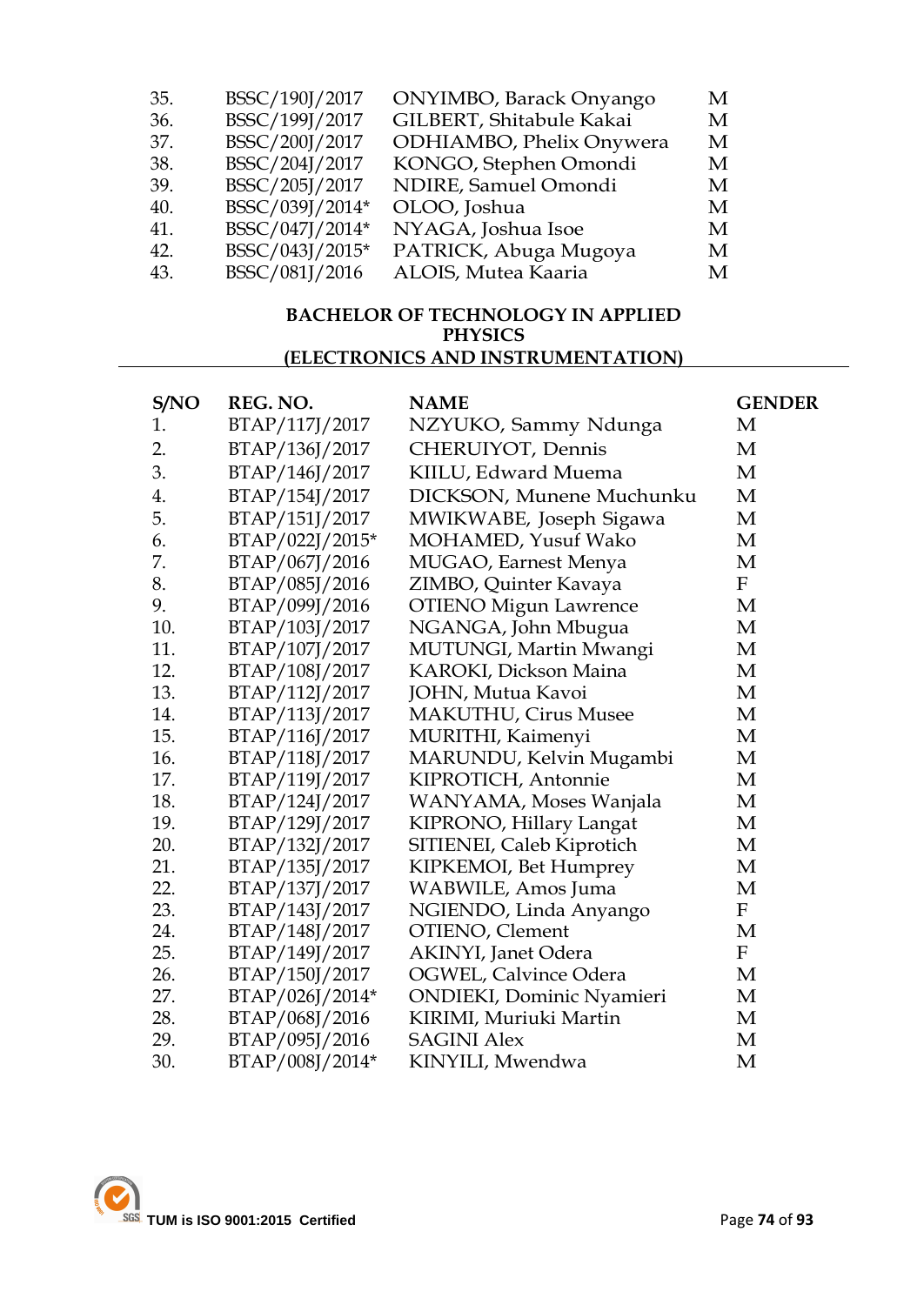#### **BACHELOR OF TECHNOLOGY IN RENEWABLE ENERGY AND ENVIRONMENTAL PHYSICS**

| S/NO | REG. NO.        | <b>NAME</b>                              | <b>GENDER</b>             |
|------|-----------------|------------------------------------------|---------------------------|
| 1.   | BTRE/113J/2017  | KILEE, Mutua                             | M                         |
| 2.   | BTRE/114J/2017  | <b>MULI</b> , Grace Mwia                 | $\boldsymbol{\mathrm{F}}$ |
| 3.   | BTRE/124J/2017  | KIBET, Moses                             | M                         |
| 4.   | BTRE/128J/2017  | KANGETHE, Susan Mumbi                    | $\boldsymbol{\mathrm{F}}$ |
| 5.   | BTRE/140J/2017  | LARYN, Clare Shaminikha                  | F                         |
| 6.   | BTRE/144J/2017  | <b>OMONDI</b> , Esther Atieno            | М                         |
| 7.   | BTRE/148J/2017  | MANGO, Otieno Andrew                     | М                         |
| 8.   | BTRE/149J/2017  | CHELANGAT, Daisy                         | F                         |
| 9.   | BTRE/042J/2015* | MARIITA, Erick Sukuru                    | M                         |
| 10.  | BTRE/049J/2016  | MOHAMED, Alamin Ali                      | М                         |
| 11.  | BTRE/081J/2016  | KURGAT K, Brian                          | M                         |
| 12.  | BTRE/083J/2016  | THUKU, Wanyoike Simon                    | M                         |
| 13.  | BTRE/088J/2016  | DOUGLAUS, Lesaloi                        | M                         |
| 14.  | BTRE/091J/2016  | OBONGITA, Nangabo Emmanuel               | M                         |
| 15.  | BTRE/092J/2016  | ELABONGA, Doreen Owendi                  | $\boldsymbol{F}$          |
| 16.  | BTRE/093J/2016  | MAKORI, Nyamweya Kennedy                 | M                         |
| 17.  | BTRE/105J/2017  | NJOKI, Peter Manyi                       | M                         |
| 18.  | BTRE/108J/2017  | KIHARA, Harun Kimani                     | M                         |
| 19.  | BTRE/112J/2017  | OTIENO, Cicilia Adhiambo                 | ${\bf F}$                 |
| 20.  | BTRE/115J/2017  | MULI, Elizabeth Muthoni                  | $\mathbf{F}$              |
| 21.  | BTRE/118J/2017  | MUSEMBI, Wilbur Elvis                    | M                         |
| 22.  | BTRE/120J/2017  | MWANZIA, Joseph Muambi                   | M                         |
| 23.  | BTRE/122J/2017  | <b>AKIM Mavin</b>                        | M                         |
| 24.  | BTRE/125J/2017  | <b>INDIMU</b> , Brian Kibisu             | М                         |
| 25.  | BTRE/127J/2017  | MBAE, Gerrald Kungu                      | M                         |
| 26.  | BTRE/133J/2017  | OUCHO, Alfred Apolo                      | М                         |
| 27.  | BTRE/136J/2017  | <b>BETTY levy Lakong</b>                 | $\boldsymbol{F}$          |
| 28.  | BTRE/138J/2017  | NYANGARESI, Dorca Nyabonyi               | $\mathbf{F}$              |
| 29.  | BTRE/145J/2017  | OKANGO, Kelvis Amayoti                   | M                         |
| 30.  | BTRE/147J/2017  | ONYARI, John Boraya<br>NDUMBA D. Muriuki | M<br>M                    |
| 30.  | BTRE/062J/2016  |                                          |                           |
| 31.  | BTRE/040J/2015* | NYANGOYA, Andrew Nyamweya M              |                           |

### **BACHELOR OF SCIENCE IN MEDICAL LABORATORY SCIENCES**

| S/NO | REG. NO.        | <b>NAME</b>                 | <b>GENDER</b> |
|------|-----------------|-----------------------------|---------------|
| 1.   | BMLS/001J/2013* | BAYA, Athuman Ramadhan      | М             |
| 2.   | BMLS/007J/2013* | MUEMA, Mwonga               | М             |
| 3.   | BMLS/033J/2014* | <b>ODUOR</b> , Samuel Okoth | M             |
| 4.   | BMLS/042J/2014* | <b>ODACK, Socrates Mak</b>  | М             |
| -5.  | BMLS/1181/2014* | WANDOLO, Benard             | М             |
| 6.   | BMLS/051J/2015* | HUSSEIN, Kazungu Randu      | М             |

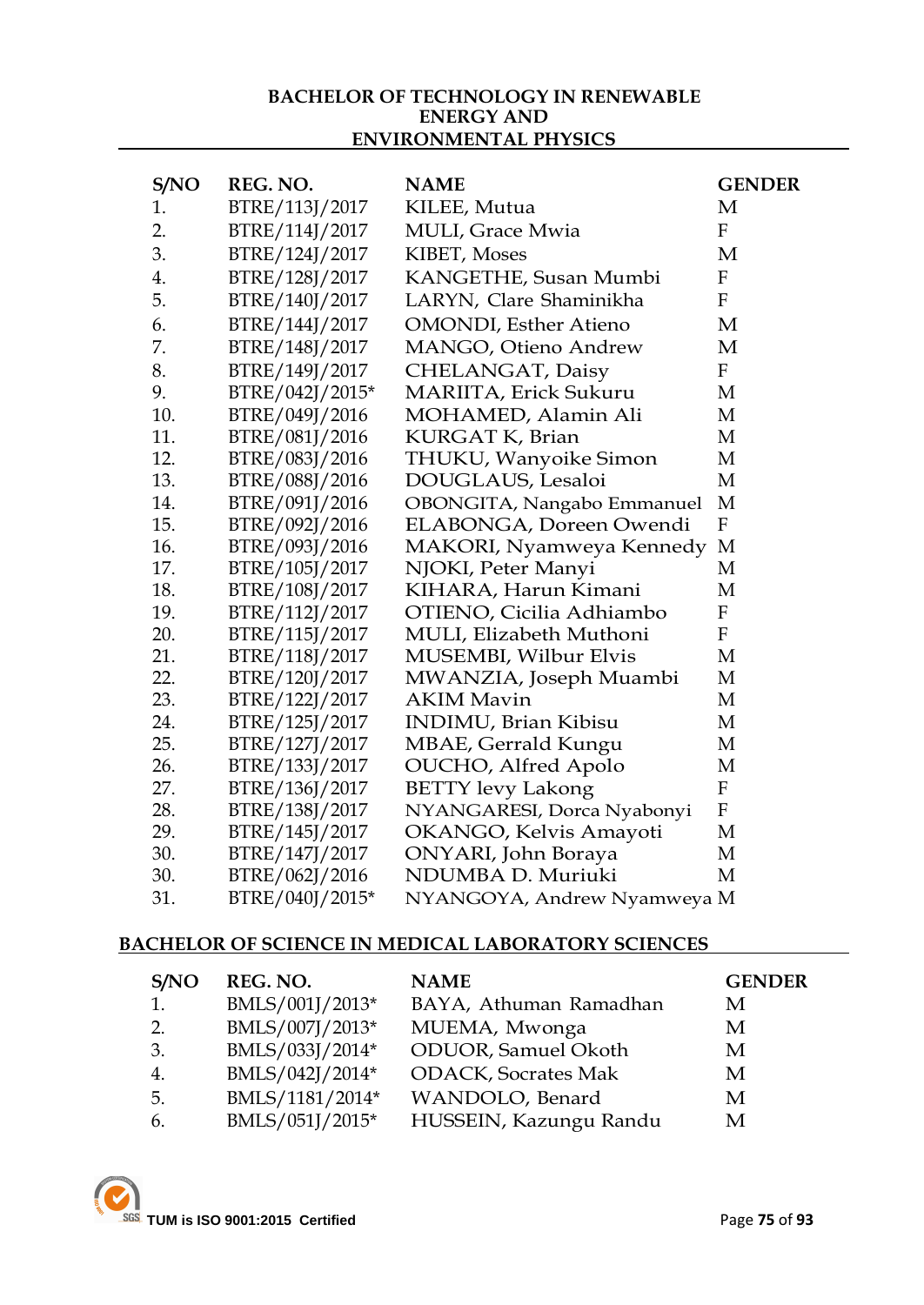| 7.  | BMLS/101J/2016  | MUTURI, Mumbi Ruth              | F            |
|-----|-----------------|---------------------------------|--------------|
| 8.  | BMLS/102J/2016  | IRERI, Benard Njagi             | M            |
| 9.  | BMLS/103J/2016  | KITHOME, Maneno                 | M            |
| 10. | BMLS/104J/2016  | NKONGE, Elosy Mwendwa           | $\mathbf{F}$ |
| 11. | BMLS/107J/2016  | KITTY, Leonard Kibet            | M            |
| 12. | BMLS/111J/2016  | KAINO, Humphrey Kiptoo          | М            |
| 13. | BMLS/115J/2016  | CHEPKORIR, Cecilia Bii          | F            |
| 14. | BMLS/116J/2016  | SIMBEIYWET, Elisha              | M            |
| 15. | BMLS/120J/2016  | YEGO, Kipsang David             | M            |
| 16. | BMLS/129J/2016  | MUHINJI, Benson Modole          | M            |
| 17. | BMLS/130J/2016  | LIGAYA, Kevin                   | M            |
| 18. | BMLS/132J/2016  | <b>ACHIENG, Nancy</b>           | $\mathbf{F}$ |
| 19. | BMLS/133J/2016  | MOGIRE, Onkoba Agrey            | M            |
| 20. | BMLS/138J/2016  | <b>OMONDI</b> , Atieno Milicent | F            |
| 21. | BMLS/142J/2016  | CHEPKIRUI, Maxmillah            | $\rm F$      |
| 22. | BMLS/145J/2016  | OTIENO, Pauline Akinyi          | F            |
| 23. | BMLS/0056/2018  | MUTHOKA, Martin Muinde          | M            |
| 24. | BMLS/0059/2017  | MWENDWA, Joyce Syombua          | F            |
| 25. | BMLS/0074/2018  | KIBELESI, Moses Muraya          | M            |
| 26. | BMLS/0076/2018  | MASYUKA, Gladys Mutei           | $\mathbf F$  |
| 27. | BMLS/0079/2018  | OCHIENG, George Ndinya          | M            |
| 28. | BMLS/0082/2018  | WAMBUA, Janet Mwikali           | F            |
| 29. | BMLS/0086/2018  | <b>BEBORA, Mary Luvuno</b>      | $\mathbf F$  |
| 30. | BMLS/0085/2018  | KITEMI, Peter Wahome            | M            |
| 31. | BMLS/0088/2018  | GITONGA, Caroline Nkatha        | $\mathbf{F}$ |
| 32. | BMLS/109J/2016  | RUTO, John Lokere               | M            |
| 33. | BMLS/118J/2016  | ADHIAMBO, Cynthia Ouma          | F            |
| 34. | BMLS/123J/2016  | SAMOEI, Gloria Jeptanui         | F            |
| 35. | BMLS/124J/2016  | JUMA, Barasa Patrick            | М            |
| 36. | BMLS/134J/2016  | ONDIEKI, Orangi Gidion          | M            |
| 37. | BMLS/135J/2016  | KONDO, Mary Robi                | F            |
| 38. | BMLS/137J/2016  | IMBO, Isaiah Okoth              | M            |
| 39. | BMLS/139J/2016  | <b>ATIENO, Shirley Angel</b>    | F            |
| 40. | BMLS/0004/2015* | MWANZIA, Stephen Kioko          | F            |
| 41. | BMLS/0041/2016  | KILONZO, Charles Mutia          | M            |
| 42. | BMLS/056J/2015* | KENYANSA, Kemunto Deborah       | F            |
| 43. | BMLS/097J/2015* | MOKAMA, Josephat Mwita          | M            |
| 44. | BMLS/066J/2015* | <b>KIRUI, Charles Kibet</b>     | M            |
| 45. | BMLS/0068/2017  | MUSA, Mwanamvua Suleiman        | F            |
| 46. | BMLS/153J/2017  | WANYONYI, Janet Nanjala         | F            |
| 47. | BMLS/158J/2017  | MWITI, Jacinta Mwndwa           | F            |
| 48. | BMLS/160J/2017  | MBENGE, Martin Mulwa            | M            |
| 49. | BMLS/161J/2017  | PETER, Irene Katuku             | F            |
| 50. | BMLS/164J/2017  | MUKHONGO, Laura Mercy           | F            |
| 51. | BMLS/168J/2017  | PKEMEI, Micah                   | М            |

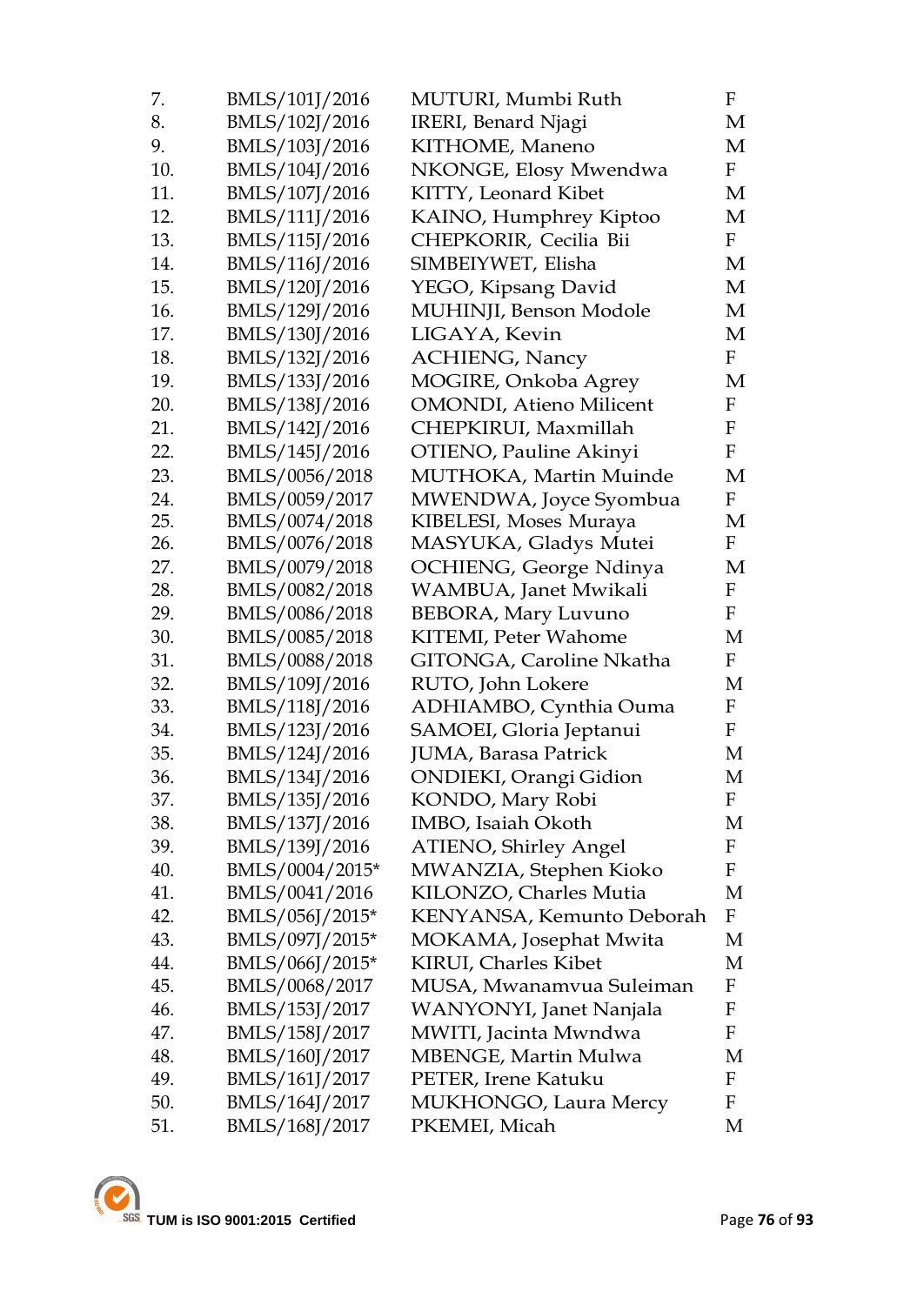| 52. | BMLS/170J/2017  | KIMUTAI, Felix                 | М |
|-----|-----------------|--------------------------------|---|
| 53. | BMLS/184J/2017  | <b>OCHIENG</b> , Onesmas       | М |
| 54. | BMLS/186J/2017  | MUTENJE, Collins Wamalwa       | М |
| 55. | BMLS/187J/2017  | AUDO, Ronald Antony            | М |
| 56. | BMLS/191J/2017  | ODHIAMBO, Fredrick             | М |
| 57. | BMLS/192J/2017  | <b>ONYANGO</b> , Steven Otieno | M |
| 58. | BMLS/193J/2017  | ODHIAMBO, Roy Ayoma            | M |
| 59. | BMLS/196J/2017  | <b>OMOLLO, Ronny Ochieng</b>   | М |
| 60. | BMLS/197J/2017  | GIBUNGERI, Wilson John         | M |
| 61. | BMLS/198J/2017  | <b>ONYANGO</b> , Levis         | М |
| 62. | BMLS/202J/2017  | SIRENGO, Jafary Wafula         | M |
| 63. | BMLS/206J/2017  | OWAKA, Ochieng Fredrick        | M |
| 64. | BMLS/052J/2015* | NDIRANGU, Kelvin Nderitu       | M |
| 65. | BMLS/063J/2015* | KIPLANGAT, Victor Korir        | M |
| 66. | BMLS/113J/2016  | PYATICH, Tobias                | M |
| 67. | BMLS/114J/2016  | NYEPUS, Pkazi Stanley          | M |
| 68. | BMLS/141J/2016  | <b>MADURI, Florence Otieno</b> | F |

#### **BACHELOR OF SCIENCE IN FOOD TECHNOLOGY AND QUALITY ASSURANCE**

| S/NO | REG. NO.         | <b>NAME</b>                         | <b>GENDER</b>             |
|------|------------------|-------------------------------------|---------------------------|
| 1.   | BSFQ/269J/2017   | RAJAB, Maryam Mohamed Said          | F                         |
| 2.   | BSFQ/270J/2017   | MBARAK, Mariam Said                 | F                         |
| 3.   | BSFQ/278J/2017   | GITURO, Jeremiah Mbiriri            | М                         |
| 4.   | BSFQ/279J/2017   | NJUGUNA, Manasses Mbatia            | M                         |
| 5.   | BSFQ/265J/2016   | <b>OYUKE, Charlene Rose Achieng</b> | $\mathbf F$               |
| 6.   | BSFQ/272J/2017   | MURINGO, Michael Karunji            | M                         |
| 7.   | BSFQ/273J/2017   | MUTHEE, Caroline Wakagio            | $\mathbf F$               |
| 8.   | BSFQ/276J/2017   | KAMANDE, Samuel Kamau               | M                         |
| 9.   | BSFQ/282J/2017   | KIMANZI, Rachel Mawia               | F                         |
| 10.  | BSFQ/296J/2017   | NJENGA, Erastus Chege               | M                         |
| 11.  | BSFQ/297J/2017   | CHEPKEMOI, Gladwel                  | $\mathbf F$               |
| 12.  | BSFQ/299J/2017   | OGEGA, Chris Ombui                  | M                         |
| 13.  | BSFQ/301J/2017   | CHEBET, Mercy                       | F                         |
| 14.  | BSFQ/308J/2017   | KAGWE, Michael Kigoko               | M                         |
| 15.  | BSFQ/309J/2017   | ODHIAMBO, Ezra Mumbo                | M                         |
| 16.  | BSFQ/311J/2017   | MIRIOGO, Victor                     | M                         |
| 17.  | BSFQ/315J/2017   | NGAI, Euticus Muthami               | M                         |
| 18.  | BSFQ/318J/2017   | OLWAL, John Hillary                 | M                         |
| 19.  | BSFQ/017J/2014*  | KINYUA, Maureen Wawira              | $\boldsymbol{\mathrm{F}}$ |
| 20.  | BSFQ/002J/2014** | <b>AKALA, Harriet Mirriam</b>       | $\mathbf F$               |
| 21.  | BSFQ/198J/2015*  | WAMBUI, Daniel Mwangi               | M                         |
| 22.  | BSFQ/200J/2015*  | ODHIAMBO, Brian Odira               | M                         |
| 23.  | BSFQ/201J/2015*  | CHEBET, Jemimah Mutai               | F                         |
| 24.  | BSFQ/0026J/2016  | KINDA, Salama Dzame                 | $\mathbf F$               |
| 25.  | BSFQ/236J/2016   | SHISUMU, Edwin Ambosa               | M                         |
| 26.  | BSFQ/239J/2016   | KIPRONO, Diviny Suge                | M                         |
|      |                  |                                     |                           |

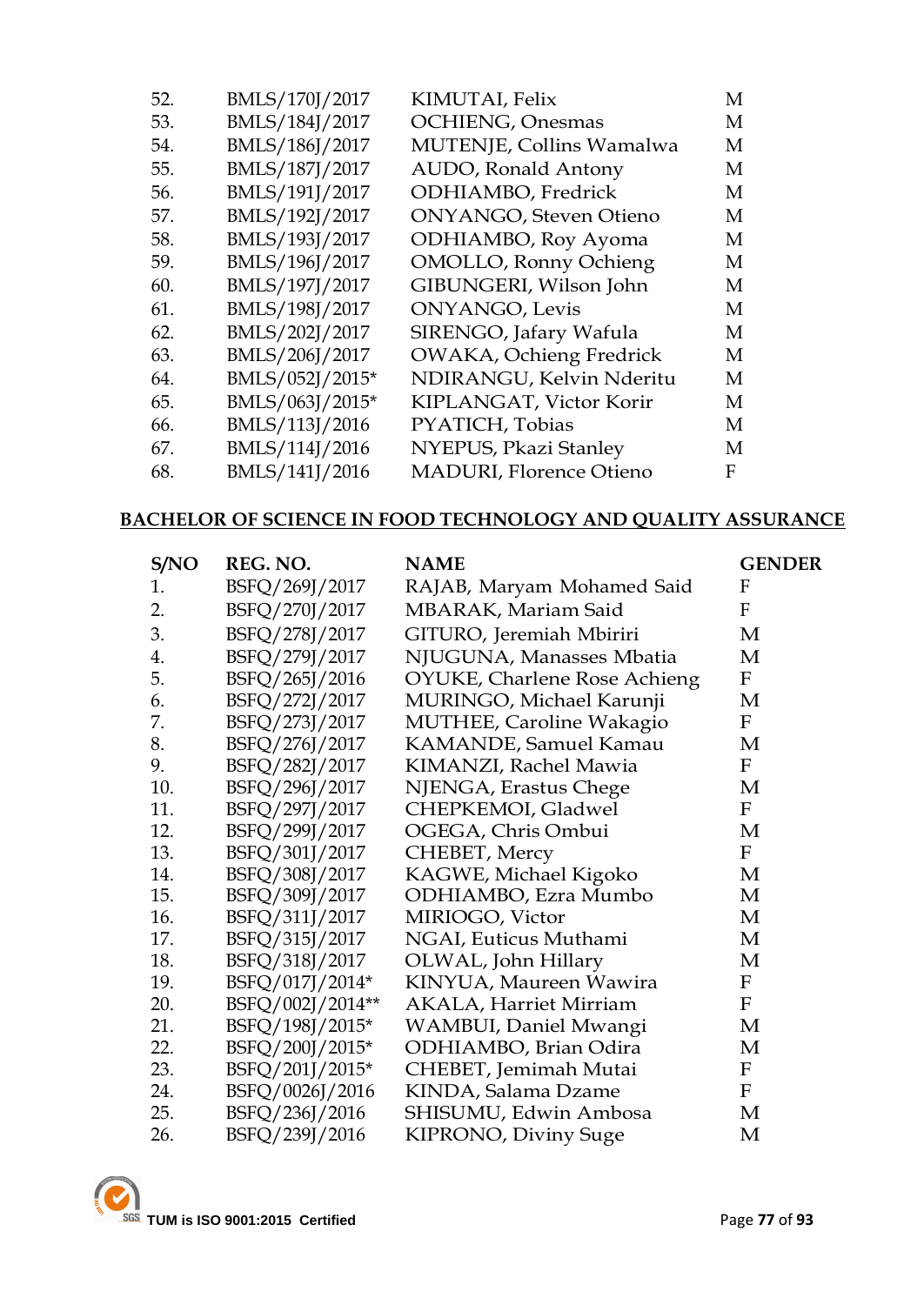| 27. | BSFQ/264J/2016 | OCHUNG, Leah Adhiambo           | F |
|-----|----------------|---------------------------------|---|
| 28. | BSFQ/275J/2017 | <b>WAIREGI, Christine Njeri</b> | F |
| 29. | BSFQ/277J/2017 | WAWERU, Obadiah Kihuria         | М |
| 30. | BSFQ/280J/2017 | <b>EMILY, Mutheo Bonface</b>    | F |
| 31. | BSFQ/284J/2017 | KAMORE, Borniface Mwangi        | М |
| 32. | BSFQ/285J/2017 | DENIS, Muchoki Wawira           | М |
| 33. | BSFQ/294J/2017 | NG'ANG'A, James Waithaka        | М |
| 34. | BSFQ/295J/2017 | MUNGAI, Hannah Wanjiru          | F |
| 35. | BSFQ/300J/2017 | KIPNGETICH, Quinton             | М |
| 36. | BSFQ/302J/2017 | CHEROTICH, Caren                | F |
| 37. | BSFQ/304J/2017 | CHEMOBO, Emily Jematia          | F |
| 38. | BSFQ/307J/2017 | KOSGEI, Stacy Jelimo            | F |
| 39. | BSFQ/310J/2017 | MALEYA, Mohamed S.              | М |
| 40. | BSFQ/317J/2017 | <b>OUMA</b> , Phancy Awuor      | F |
| 41. | BSFQ/319J/2017 | <b>MAKORI</b> , Damakline Moraa | F |
| 42. | BSFQ/321J/2017 | ODUOR, Esther Agutu             | F |
| 43. | BSFQ/322J/2017 | <b>AKINYI, Phelly Ondik</b>     | F |
| 44. | BSFQ/327J/2017 | SIMON, Collins Onyango Odhiambo | М |
| 45. | BSFQ/226J/2016 | KIEMA, David Kelvin             | М |
| 46. | BSFQ/229J/2016 | WANJIKO, Monica Mbui            | F |
|     |                |                                 |   |

### **BACHELOR OF SCIENCE IN MOLECULAR BIOLOGY AND FORENSIC TECHNOLOGY**

| S/NO | REG. NO.       | <b>NAME</b>                       | <b>GENDER</b> |
|------|----------------|-----------------------------------|---------------|
| 1.   | BMFT/065J/2016 | CHERUIYOT, Gideon Kipchumba       | M             |
| 2.   | BMFT/101J/2017 | GABABO, Ali Halkano               | M             |
| 3.   | BMFT/104J/2017 | KIMOTHO ROY KATWA                 | M             |
| 4.   | BMFT/110J/2017 | CHEPNGETICH, Diana                | $\mathbf{F}$  |
| 5.   | BMFT/125J/2017 | <b>ADIKA, Cecilia Asifiwe</b>     | F             |
| 6.   | BMFT/131J/2017 | OUMA, Synzie Atieno               | F             |
| 7.   | BMFT/134J/2017 | OGARE, James                      | M             |
| 8.   | BMFT/057J/2016 | KEMEI, Obed Kipleting             | M             |
| 9.   | BMFT/063J/2016 | OTWOMA, Robert Mokaya             | M             |
| 10.  | BMFT/074J/2016 | ONGERI, Elijah Nyamweya           | M             |
| 11.  | BMFT/077J/2016 | MICHAEL, Odhiambo Nyakinye        | M             |
| 12.  | BMFT/079J/2016 | <b>OMONDI</b> , Kevin Ochieng     | M             |
| 13.  | BMFT/089J/2017 | NDIRANGU, Vivian Njoki            | F             |
| 14.  | BMFT/095J/2017 | KIMTAI, Alexander Kisang          | M             |
| 15.  | BMFT/106J/2017 | KARARU, Castine Wairimu           | F             |
| 16.  | BMFT/109J/2017 | <b>EMEDOT</b> , Emmanuel Nakalale | M             |
| 17.  | BMFT/111J/2017 | JELANGAT, Faith                   | F             |
| 18.  | BMFT/116J/2017 | <b>WAMBUI, Philip Waruinge</b>    | M             |
| 19.  | BMFT/121J/2017 | ADONGO, Macrine                   | F             |
| 20.  | BMFT/122J/2017 | <b>KERY, Wesley Tisa</b>          | M             |
| 21.  | BMFT/127J/2017 | MIHADIA, Ian Ketenya              | M             |
| 22.  | BMFT/129J/2017 | IMINZA, Adrian                    | $\mathbf{F}$  |
| 23.  | BMFT/130J/2017 | JUMA, Zacheus Aghan               | M             |
|      |                |                                   |               |

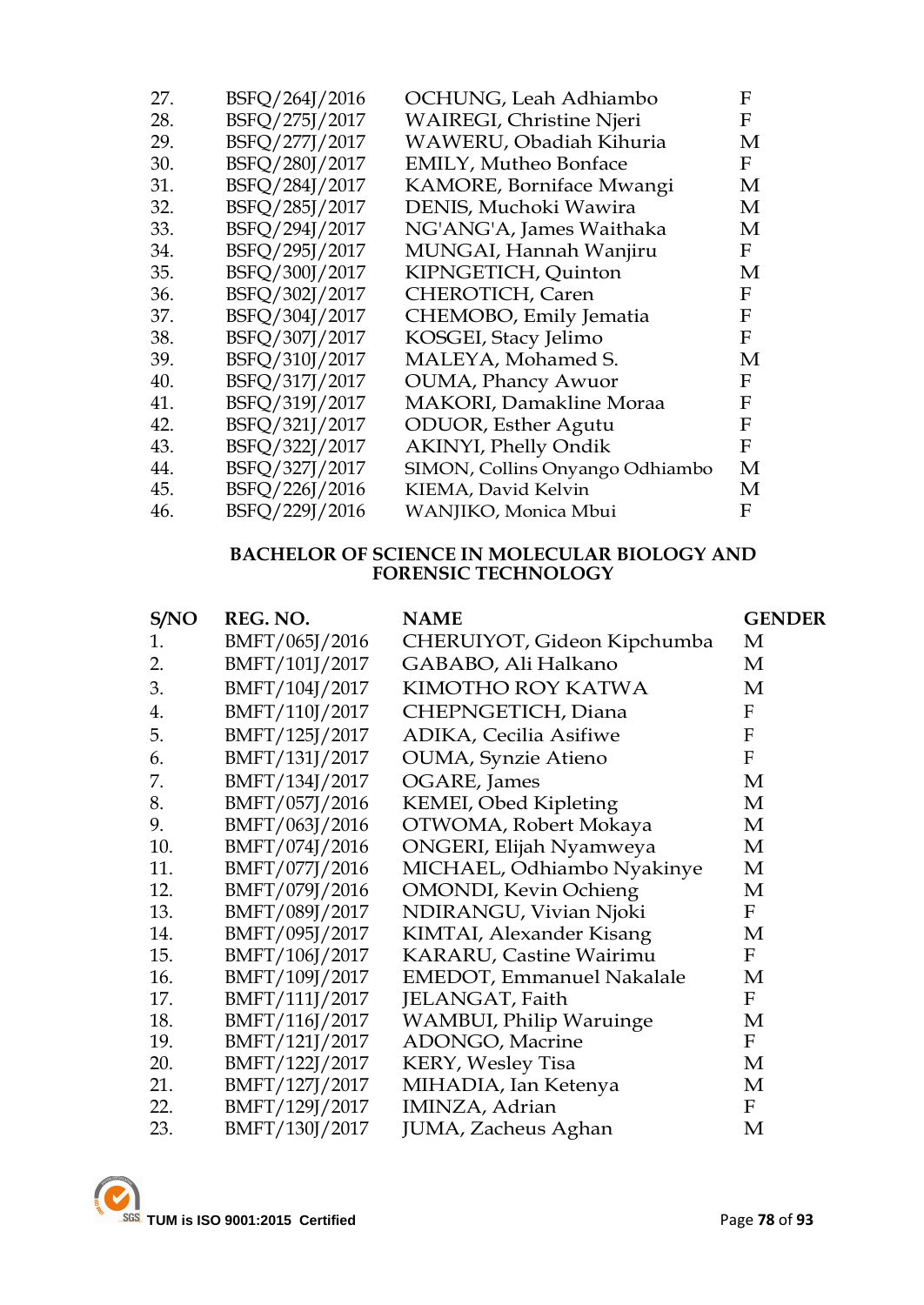### **BACHELOR OF TECHNOLOGY IN APPLIED CHEMISTRY (ANALYTICAL OPTION)**

| S/NO | REG. NO.       | <b>NAME</b>                  | <b>GENDER</b> |
|------|----------------|------------------------------|---------------|
| 1.   | BTAC/131J/2017 | NJUGUNA, Bonface             | М             |
| 2.   | BTAC/123J/2017 | KILEL, Denis                 | М             |
| 3.   | BTAC/148J/2017 | JUMA, Nicholas               | M             |
| 4.   | BTAC/003J/2014 | <b>BARASA, Isaac Wafula</b>  | М             |
| 5.   | BTAC/006J/2014 | <b>CHERUIYOT, Festus</b>     | М             |
| 6.   | BTAC/004J/2015 | KARIUKI, George Gacema       | M             |
| 7.   | BTAC/020J/2015 | MUTHOKA, Thomas Wambua       | M             |
| 8.   | BTAC/044J/2015 | OTIENO, Ernest               | M             |
| 9.   | BTAC/0014/2016 | NYATTA, Walter Kisombe       | M             |
| 10.  | BTAC/108J/2017 | HAMIDA, Said Ahmed           | F             |
| 11.  | BTAC/118J/2017 | KIATHE, Everline             | F             |
| 12.  | BTAC/125J/2017 | KIPKORIR, Dominic            | М             |
| 13.  | BTAC/136J/2017 | <b>OBETTO, Xavier Ominde</b> | М             |
| 14.  | BTAC/142J/2017 | CHAHALE, Gravine Ayiga       | M             |
| 15.  | BTAC/0043/2018 | MUTA, Anderson Nzaka         | М             |
| 16.  | BTAC/0045/2018 | DANDO, Vincent Leshamta      | М             |

#### **BACHELOR OF TECHNOLOGY IN APPLIED CHEMISTRY (INDUSTRIAL OPTION)**

| S/NO | REG. NO.        | <b>NAME</b>                   | <b>GENDER</b> |
|------|-----------------|-------------------------------|---------------|
| 1.   | BTAC/031J/2014* | OBUYA, Andrew                 | M             |
| 2.   | BTAC/116J/2017  | NJOROGE, Leah Wangui          | F             |
| 3.   | BTAC/156J/2017  | <b>ONGOLA, Evance Odiwuor</b> | M             |
| 4.   | BTAC/140J/2017  | MUKABANA, William             | M             |
| 5.   | BTAC/0038/2018  | MUREI, Jeniffer Jebet         | F             |
| 6.   | BTAC/028J/2014* | NYAGUTHII, Kelvin Kariuki     | М             |
| 7.   | BTAC/037J/2015* | OMBOGO, Kevin Masanta         | M             |
| 8.   | BTAC/043J/2015* | OMONDI, Okeyo Hillary         | M             |
| 9.   | BTAC/044J/2015* | OTIENO, Ernest                | M             |
| 10.  | BTAC/0022/2016  | MAXWELL, Juma Odeke           | M             |
| 11.  | BTAC/073J/2016  | MAKORI, Kevin Misiani         | M             |
| 12.  | BTAC/078J/2016  | KIPROP, Evans                 | M             |
| 13.  | BTAC/086J/2016  | ZAMANI, Kennedy Chililingo    | M             |
| 14.  | BTAC/103J/2016  | KIPTUM, Richard Arusei        | M             |
| 15.  | BTAC/137J/2017  | SASAKA, Ben Mukhwana          | М             |
| 16.  | BTAC/155J/2017  | RACHUONYO, George Otieno      | M             |
| 17.  | BTAC/0018/2013* | <b>OBARE, Moses Vincent</b>   | M             |
| 18.  | BTAC/0035/2017  | KIPRONO, Justus Temba         | M             |
| 19.  | BTAC/0049/2018  | NJOROGE, James Kihunyu        | M             |

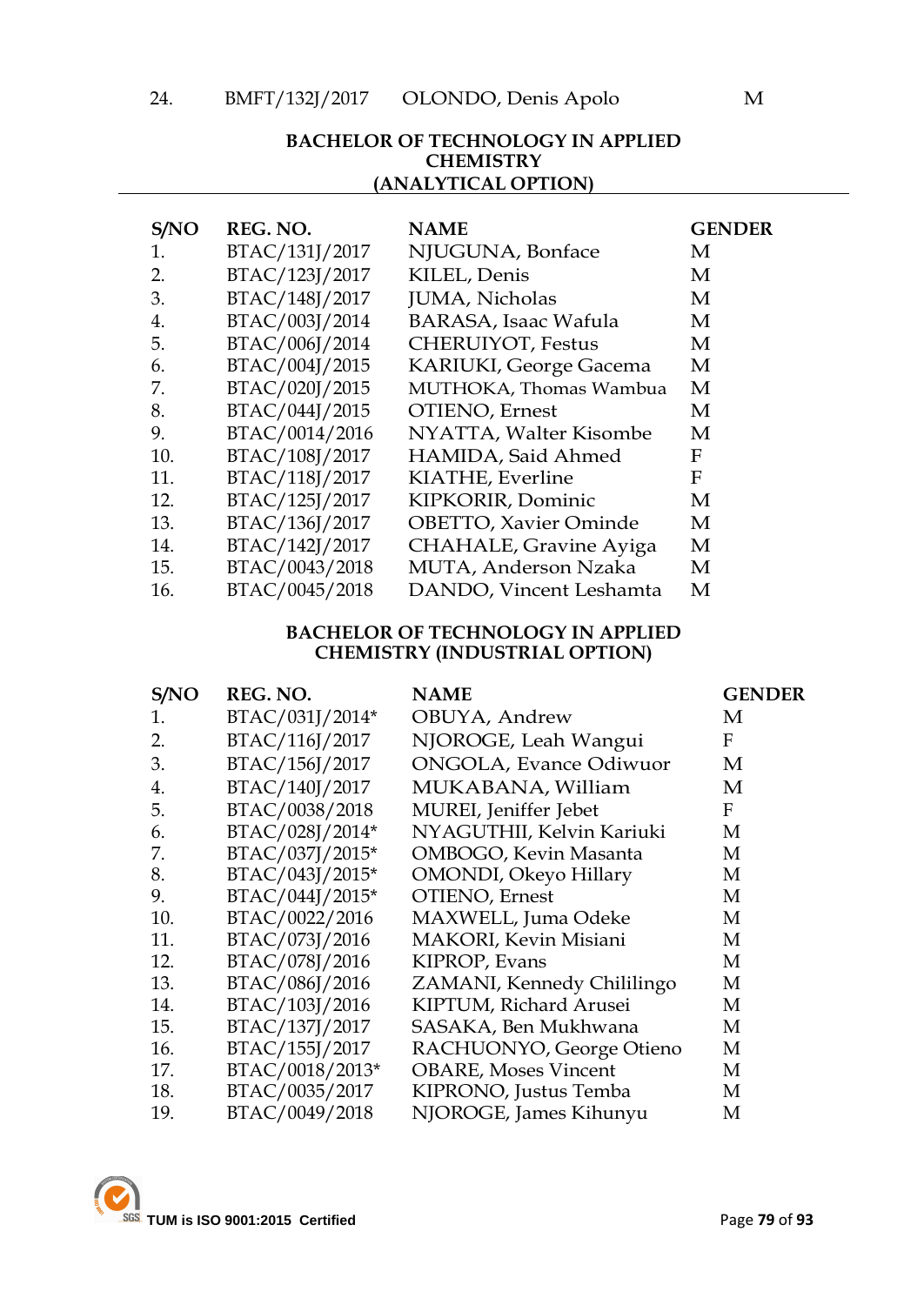#### **BACHELOR OF TECHNOLOGY IN INDUSTRIAL MICROBIOLOGY AND BIOTECHNOLOGY**

| S/NO | REG. NO.            | <b>NAME</b>                  | <b>GENDER</b>             |
|------|---------------------|------------------------------|---------------------------|
| 1.   | BTMB/129J/2017      | APIRI, Benard Onsongo        | M                         |
| 2.   | BTMB/044J/2014*     | <b>SEGERA, Nicodemus</b>     | M                         |
| 3.   | BTMB/057J/2016      | ONCHWERI, Joshua Mangwa      | M                         |
| 4.   | BTMB/062J/2016      | ODIWUOR, Stephine            | M                         |
| 5.   | BTMB/128J/2017      | NDUNGU, Robert Muthondu      | M                         |
| 6.   | BTMB/136J/2017      | MACHUKA, Anita Nyakerario    | $\boldsymbol{\mathrm{F}}$ |
| 7.   | BTMB/140J/2017      | KHONGONDE, Faith Litonde     | $\boldsymbol{F}$          |
| 8.   | BTMB/151J/2017      | NENGO, Grace Atieno          | $\mathbf F$               |
| 9.   | SC-5402J-00043/09** | MUNIALO, Sammy Wanjala       | M                         |
| 10.  | BTMB/0014/2017      | WEKESA, Christabel Mulongo   | $\mathbf F$               |
| 11.  | BTMB/065J/2016      | KIPKOSGEI, Evans             | M                         |
| 12.  | BTMB/072J/2016      | MASIKA, Derrick Wafula       | M                         |
| 13.  | BTMB/076J/2016      | WANGALWA, Hawa Dindi         | $\boldsymbol{\mathrm{F}}$ |
| 14.  | BTMB/077J/2016      | AYIEKO, Charles Oyieli       | M                         |
| 15.  | BTMB/096J/2016      | ADUOL, Onyango Erick         | M                         |
| 16.  | BTMB/097J/2016      | <b>ODUOR</b> , Dennis Omollo | M                         |
| 17.  | BTMB/109J/2017      | MWANGI, Felix Muthama        | M                         |
| 18.  | BTMB/123J/2017      | KATUA, Kelvin Mbeva          | M                         |
| 19.  | BTMB/126J/2017      | <b>BARASA, Joyce Nafula</b>  | $\boldsymbol{\mathrm{F}}$ |
| 20.  | BTMB/130J/2017      | KIPKEMBOI, Silas             | M                         |
| 21.  | BTMB/132J/2017      | KIPRONO, Collins Soi         | M                         |
| 22.  | BTMB/139J/2017      | KUNDU, Douglas Okumu         | M                         |
| 23.  | BTMB/143J/2017      | KIPNG'ETICH, Musa            | M                         |
| 24.  | BTMB/152J/2017      | OIKO, Isack Mbogo            | M                         |
| 25.  | BTMB/055J/2012*     | IVAKA, John Kisinja          | M                         |
| 26.  | BTMB/018J/2014***   | MASELA, Bruti Dennis         | M                         |
| 27.  | BTMB/074J/2016      | WENCESLUS, Mengo Lumiti      | M                         |
| 28.  | BTMB/148J/2017      | OLUOCH, Starborn             | M                         |

### **MASTER OF SCIENCE IN PUBLIC HEALTH**

| S/NO | REG. NO.      | <b>NAME</b>                    | <b>GENDER</b> |
|------|---------------|--------------------------------|---------------|
| 1.   | MPH/0004/2015 | ABDULREHMAN, Halima Allahdad F |               |
| 2.   | MPH/0006/2015 | ABDIWALI, Abdullahi Aden       | M             |
| 3.   | MPH/0002/2015 | MWONGERA, Jeniffer Makena      | E             |

#### **MASTER OF SCIENCE IN BIOTECHNOLOGY**

| S/NO | REG. NO.      | <b>NAME</b>              | <b>GENDER</b> |
|------|---------------|--------------------------|---------------|
| 1.   | MSB/0012/2018 | WACIRA, Teresia Nyambura | - F           |
| 2.   | MSB/0002/2015 | ATEGO, Norbert Adum      | M             |

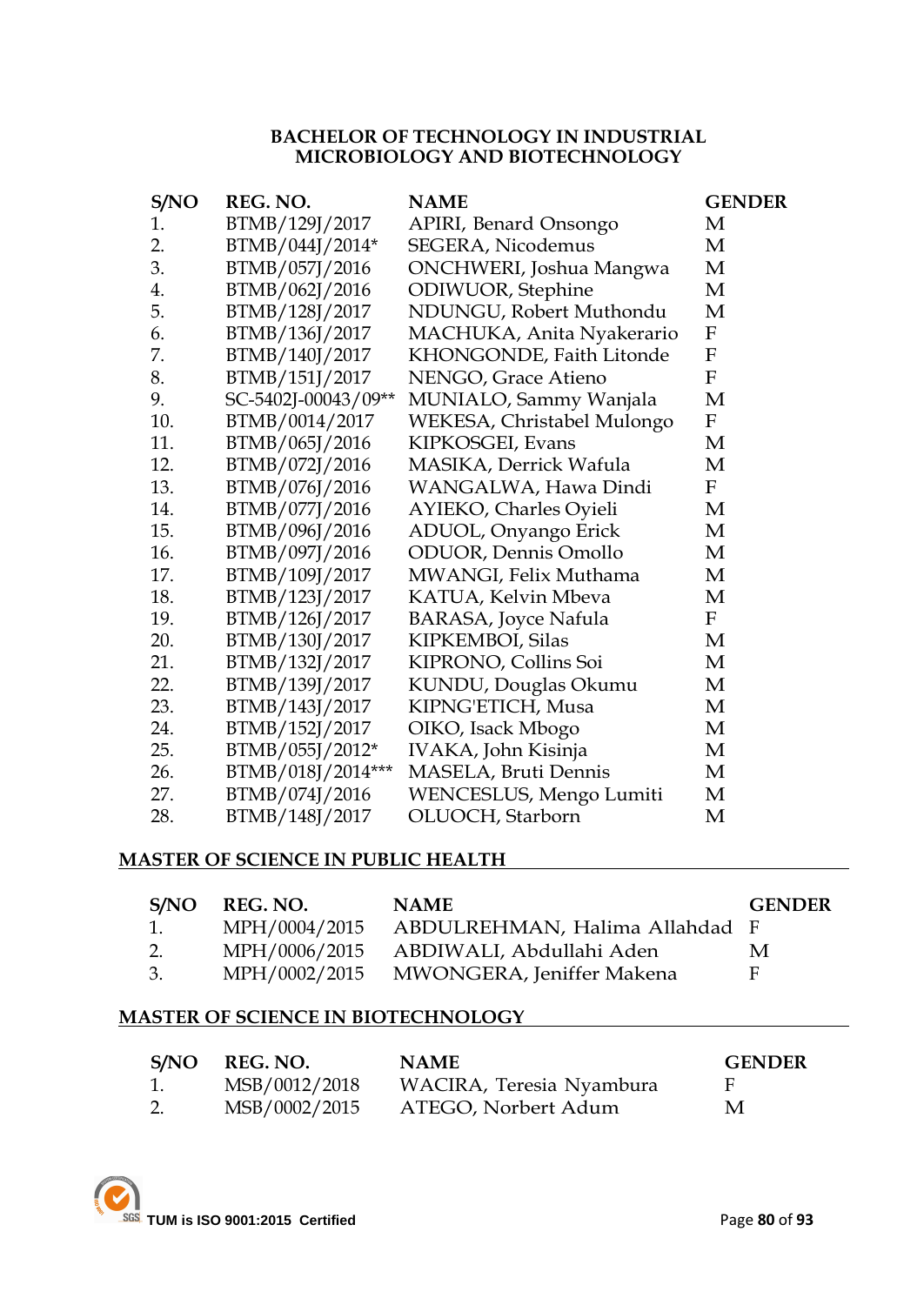### **SCHOOL OF HUMANITIES AND SOCIAL SCIENCES**

### **BACHELOR OF SCIENCE IN DEVELOPMENT STUDIES**

| S/NO. | REG. NO.       | <b>NAMES</b>                   | <b>GENDER</b>             |
|-------|----------------|--------------------------------|---------------------------|
| 1.    | BSDS/204J/2017 | <b>MBELE, Emmanuel Savio</b>   | M                         |
| 2.    | BSDS/203J/2017 | GAKII, Pamela                  | $\mathbf{F}$              |
| 3.    | BSDS/085J/2015 | JUMA, Robert Okoth             | $\mathbf M$               |
| 4.    | BSDS/0089/2018 | KIMUYU, Rose Ndunge            | $\mathbf{F}$              |
| 5.    | BSDS/208J/2017 | KISACHE, Jonathan Dindi        | M                         |
| 6.    | BSDS/209J/2017 | MONOO, Desmond Korir           | M                         |
| 7.    | BSDS/0092/2018 | MSHENGA, James Kombo           | M                         |
| 8.    | BSDS/0093/2018 | MWANGECHO, Josephine Kasuni    | $\boldsymbol{F}$          |
| 9.    | BSDS/197J/2017 | NJUGUNA, John Karanja          | M                         |
| 10.   | BSDS/206J/2017 | NTHENGE, Annrose Kawira        | $\rm F$                   |
| 11.   | BSDS/0094/2018 | NZOMO, Halima Syombua          | ${\bf F}$                 |
| 12.   | BSDS/226J/2017 | SWALEH, Kamal Mulhat           | $\mathbf{F}$              |
| 13.   | BSDS/190J/2017 | THOYA, Philip Gilbert          | M                         |
| 14.   | BSDS/020J/2015 | WAMBUA, Faith Mutindi          | $\mathbf F$               |
| 15.   | BSDS/215J/2017 | WANAKACHA, Elvis Andrew        | M                         |
| 16.   | BSDS/059J/2015 | ARAMAN, Radol                  | M                         |
| 17.   | BSDS/221J/2017 | <b>BOSIBORI</b> , Diana        | $\mathbf{F}$              |
| 18.   | BSDS/0091/2018 | DHAHIR, Abdiwely Mohamed       | M                         |
| 19.   | BSDS/154J/2016 | MAINA, John Wambugu            | M                         |
| 20.   | BSDS/223J/2017 | MAKADAH, Auma Violet           | $\mathbf{F}$              |
| 21.   | BSDS/212J/2017 | MOHAMMED, Hassan               | M                         |
| 22.   | BSDS/0048/2016 | MUNIRA, Hamisi                 | $\rm F$                   |
| 23.   | BSDS/200J/2017 | MUSAU Mbinya Mercy             | $\mathbf{F}$              |
| 24.   | BSDS/214J/2017 | MWEGA, Gitahi Alex             | M                         |
| 25.   | BSDS/175J/2016 | OBWOGE, Hyrine Nyansarora      | $\mathbf{F}$              |
| 26    | BSDS/228J/2017 | OYUGA, Hassan Zena             | ${\bf F}$                 |
| 27.   | BSDS/207J/2017 | SIRKOL, Prudence Chemtai       | $\boldsymbol{\mathrm{F}}$ |
| 28.   | BSDS/0111/2018 | WAKUTHII, Maurine John         | $\mathbf F$               |
| 29.   | BSDS/0904/015  | <b>OMOLLO</b> , George Maurice | M                         |

### **BACHELOR OF INFORMATION SCIENCE**

| S/NO.            | REG. NO.      | <b>NAMES</b>             | <b>GENDER</b> |
|------------------|---------------|--------------------------|---------------|
| 1.               | BIS/0009/2017 | MBITI, Joseph Kitonga    | M             |
| 2.               | BIS/0012/2017 | NYAMASYO, Jonathan Mamwe | М             |
| 3.               | BIS/0006/2017 | RUNYA, Janet Munyazi     | E             |
| $\overline{4}$ . | BIS/0003/2017 | MWANAISHA, Ali Mwameli   |               |
| 5.               | BIS/0005/2017 | KANANA, Ema Subira       |               |

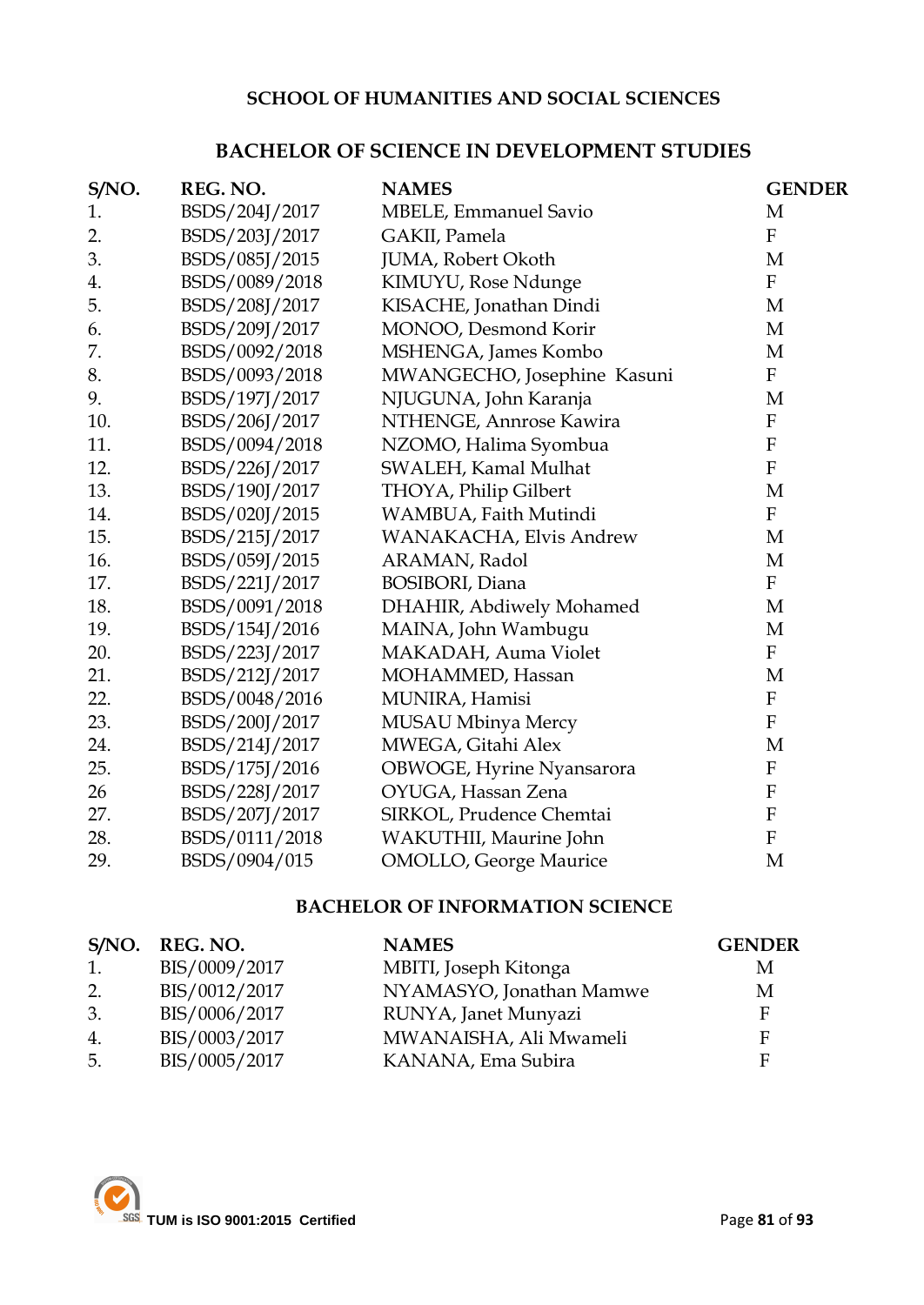# **BACHELOR OF JOURNALISM AND MASS COMMUNICATION**

| S/NO. | REG. NO.       | <b>NAMES</b>                  | <b>GENDER</b>             |
|-------|----------------|-------------------------------|---------------------------|
| 1.    | BJMC/280J/2017 | KYALO, Victor Mutisia         | M                         |
| 2.    | BJMC/232J/2017 | MUYONGA, Catherine Tsikhabi   | $\mathbf F$               |
| 3.    | BJMC/277J/2017 | ODHIAMBO, Byron Ouma          | M                         |
| 4.    | BJMC/224J/2017 | ABDALLAH, Nuru Tatu           | $\mathbf F$               |
| 5.    | BJMC/257J/2017 | ALI, Sabil Gafala             | M                         |
| 6.    | BJMC/049J/2015 | <b>BURUDI</b> , Brian Mukoya  | M                         |
| 7.    | BJMC/246J/2017 | CHEPTOO, Brenda               | $\mathbf F$               |
| 8.    | BJMC/273J/2017 | CHIEF, Dennis Abner           | M                         |
| 9.    | BJMC/241J/2017 | GACHURA, Lydia Nyambura       | $\mathbf F$               |
| 10.   | BJMC/272J/2017 | GEKONGE, Fred Ombati          | M                         |
| 11.   | BJMC/216J/2017 | GICHIRU Wanjiku Mary          | $\rm F$                   |
| 12.   | BJMC/212J/2017 | GITHINJI, Agnes Wangechi      | $\mathbf F$               |
| 13.   | BJMC/215J/2017 | GITHIOMI, Sharon Wangui       | $\rm F$                   |
| 14.   | BJMC/249J/2017 | IMINZA, Doreen Meshaka        | $\rm F$                   |
| 15.   | BJMC/247J/2017 | IRERI, Muriuki Ignatius       | M                         |
| 16.   | BJMC/0165/2018 | KAHUNGU, Asena Hilda          | $\mathbf F$               |
| 17.   | BJMC/262J/2018 | KHAYUMBI, Martin              | M                         |
| 18.   | BJMC/253J/2017 | KOECH, Moureen Chepchirchir   | $\rm F$                   |
| 19.   | BJMC/267J/2017 | LUSAMAMBA, Nafuna Vivian      | $\rm F$                   |
| 20.   | BJMC/218J/2017 | MACHARIA, Zainabu John        | $\boldsymbol{\mathrm{F}}$ |
| 21.   | BJMC/258J/2017 | MAGENA, Robin Choti           | M                         |
| 22.   | BJMC/287J/2017 | MARUGA, Prudence Muthoni      | $\mathbf{F}$              |
| 23.   | BJMC/236J/2017 | MBAKA, Thomas Ian             | M                         |
| 24.   | BJMC/244J/2017 | MOGIRE, Deon Nyakerario       | $\mathbf F$               |
| 25.   | BJMC/259J/2017 | MULUNGO, Moses Nyongesa       | M                         |
| 26.   | BJMC/226J/2017 | MUMO, Mawia                   | M                         |
| 27.   | BJMC/221J/2017 | MUNYALO, Mwanzia              | M                         |
| 28.   | BJMC/223J/2017 | MUOKA, Timothy Mbevi          | M                         |
| 29.   | BJMC/237J/2017 | MURAGU, Mercyline Onguti      | ${\bf F}$                 |
| 30.   | BJMC/225J/2017 | MUSEMBI, Elisha Muli          | M                         |
| 31.   | BJMC/234J/2017 | MUTHUI, Irene Njeri           | $\mathbf F$               |
| 32.   | BJMC/0138/2017 | MWANGANDI, Brian Ngonyo       | M                         |
| 33.   | BJMC/207J/2017 | MWANGI, Florence Wangechi     | $\mathbf F$               |
| 34.   | BJMC/208J/2017 | MWAURA, Dennis Stanley        | M                         |
| 35.   | BJMC/0154/2018 | MWETHYA, Esther Nzuma         | $\mathbf F$               |
| 36.   | BJMC/0141/2017 | NDUTA, Wilson Kamau           | ${\bf F}$                 |
| 37.   | BJMC/230J/2017 | NKONGE, Caroline Makena       | $\boldsymbol{\mathrm{F}}$ |
| 38.   | BJMC/271J/2017 | NYABUTO, Blair Nyarumba       | M                         |
| 39.   | BJMC/274J/2017 | OCHIENG, Juma Elizabeth       | $\mathbf F$               |
| 40.   | BJMC/282J/2017 | ODOYO, Samuel Ochieng         | M                         |
| 41.   | BJMC/286J/2017 | OKOMBO, Awuor Sharon          | $\mathbf F$               |
| 42.   | BJMC/279J/2017 | <b>ONDIEKI</b> , Steve Mokaya | M                         |
| 43.   | BJMC/260J/2017 | OTE, Frankline                | M                         |

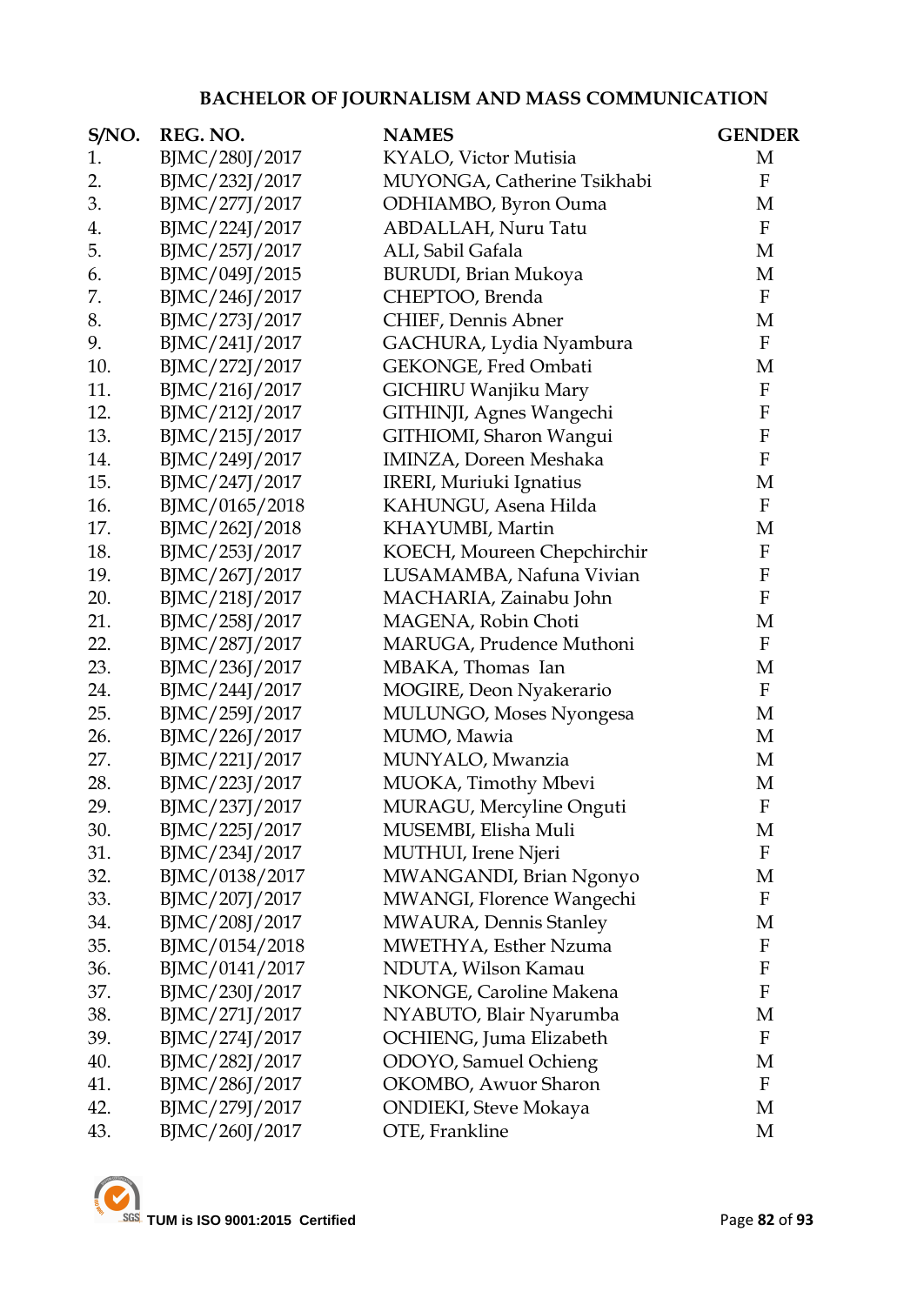| 44. | BJMC/0108/2017 | SALMA, Ismael Miraj           | F |
|-----|----------------|-------------------------------|---|
| 45. | BJMC/278J/2017 | SAUSI, Brian Isoe             | М |
| 46. | BJMC/239J/2017 | VUGUTSA, Bethel Kitangala     | F |
| 47. | BJMC/0129/2017 | WAMBULWA, Diana Nangila       | F |
| 48. | BJMC/256J/2017 | WANYONYI, Cyprian             | М |
| 49. | BJMC/266J/2017 | WANZETSE, Lavine Onyoba       | F |
| 50. | BJMC/251J/2017 | ASHUBWE, Michelle Anzaya      | F |
| 51. | BJMC/228J/2017 | MARANGU, Mack Muthomi         | М |
| 52. | BJMC/240J/2017 | NG'ANG'A, Esther Njeri        | F |
| 53. | BJMC/250J/2017 | NG'ANG'A, Joy Waithera        | F |
| 54  | BJMC/065J/2015 | <b>ONDIEKI</b> , Koroso James | М |
| 55. | BJMC/238J/2017 | VOSENA, Vihenda Linzy         | F |
|     |                |                               |   |

# **BACHELOR OF BROADCAST JOURNALISM**

| S/NO. | REG. NO.      | <b>NAMES</b>                  | <b>GENDER</b> |
|-------|---------------|-------------------------------|---------------|
| 1.    | BBJ/082J/2017 | ASAGI, Christine Midevah      | F             |
| 2.    | BBJ/096J/2017 | <b>BOSIRE, Eric Nyaanga</b>   | М             |
| 3.    | BBJ/077J/2017 | CHEPKOECH, Linda              | F             |
| 4.    | BBJ/100J/2017 | <b>ITEYO, Catherine Apula</b> | $\mathbf{F}$  |
| 5.    | BBJ/076J/2017 | KIPKIRUI, Emmanuel            | M             |
| 6.    | BBJ/068J/2017 | MAWIRA, Benson                | M             |
| 7.    | BBJ/062J/2017 | MUNIU, Esther Wanjiru         | $\mathbf{F}$  |
| 8.    | BBJ/056J/2017 | MWANGI, Gibson Wanjiru        | M             |
| 9.    | BBJ/103J/2017 | OBALA, Edwin Ochieng          | M             |
| 10.   | BBJ/079J/2017 | OCHIENG, Eliezar Babu         | M             |
| 11.   | BBJ/072J/2017 | PETTY, Sheryl                 | F             |
| 12.   | BBJ/065J/2017 | WAMBUA, Victoria Mbinya       | F             |
| 13.   | BBJ/090J/2017 | WESANZA, Kevin Manyasa        | M             |
| 14.   | BBJ/058J/2017 | KAMUYU, Benson Mwangi         | M             |
| 15.   | BBJ/078J/2017 | KIPYEGON, John Koech          | M             |
| 16.   | BBJ/069J/2017 | KURIA, Elizabeth Wairigu      | F             |
| 17.   | BBJ/070J/2017 | MUCEE, Stephen Kibaki         | M             |

# **BACHELOR OF SCIENCE IN TOURISM MANAGEMENT**

| S/NO. | REG. NO.       | <b>NAME</b>               | <b>GENDER</b> |
|-------|----------------|---------------------------|---------------|
| 1.    | BSTM/120J/2016 | CHEBET, Charlene          | F             |
| 2.    | BSTM/518J/2017 | HANNINGTON, Apollo        | М             |
| 3.    | BSTM/092J/2016 | KAMOTHO, Kelvin Maina     | M             |
| 4.    | BSTM/521J/2017 | KEVERENGE, Noreen Muhonja | F             |
| 5.    | BSTM/461J/2017 | KOMBO, Ali Mrinzi         | М             |
| 6.    | BSTM/074J/2015 | LOUIS, Gilbert            | М             |
| 7.    | BSTM/538J/2017 | MBOHA, John Dickens       | М             |
| 8.    | BSTM/484J/2017 | MBOYA, Ruth               | F             |

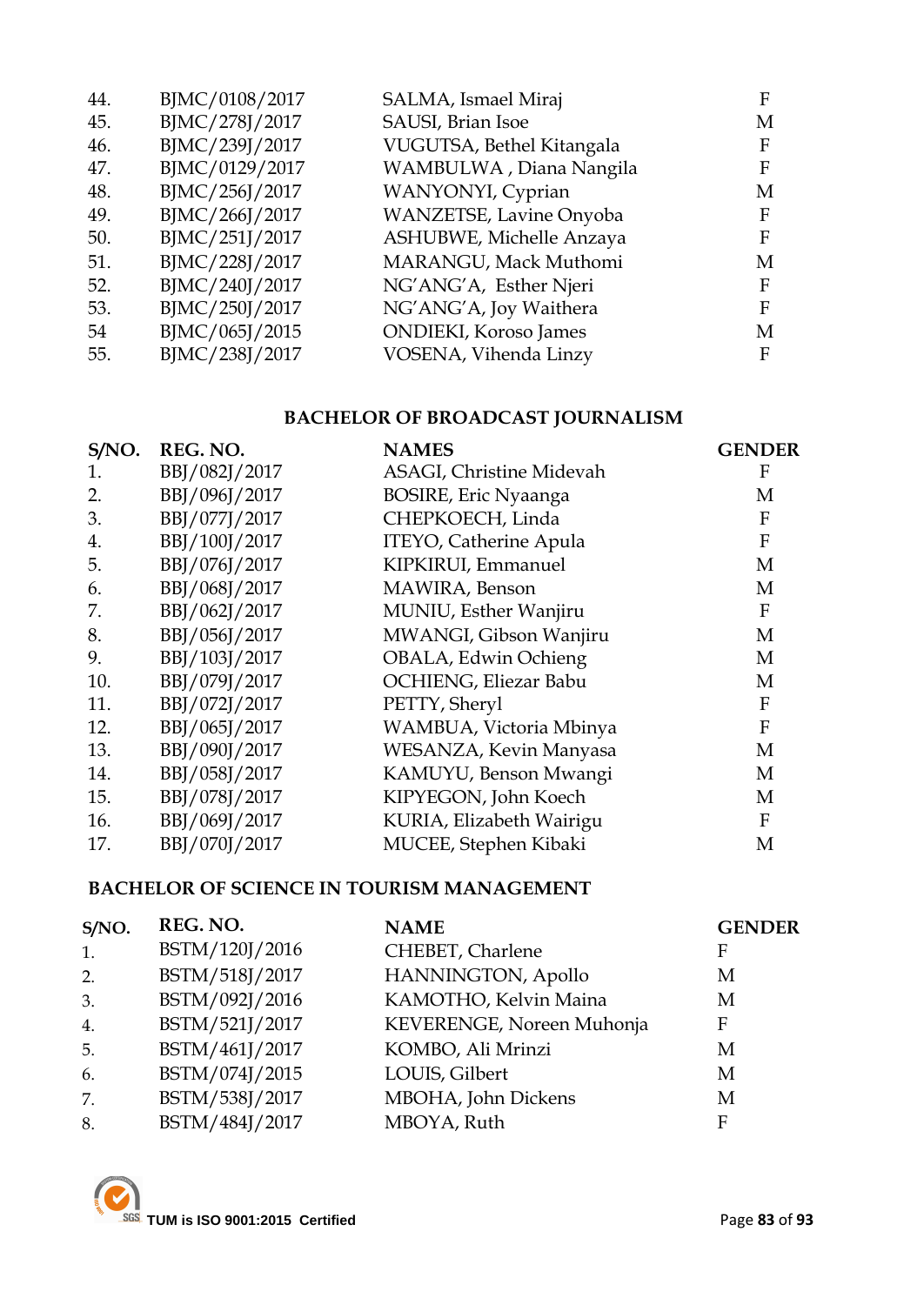|                | NYOIKE, Allan Kuria             | M                     |
|----------------|---------------------------------|-----------------------|
| BSTM/529J/2017 | <b>OKUKU</b> , Maurice          | М                     |
| BSTM/541J/2017 | ONDUU, Paul Onyango             | M                     |
| BSTM/063J/2015 | OSAMBA, Norah                   | $\mathbf{F}$          |
| BSTM/479J/2017 | TINGA, Manoti Jonah             | М                     |
| BSTM/478J/2017 | WAMBURA, Kelvin Kariuki         | $\mathbf M$           |
| BSTM/137J/2016 | AMIKATO, Vennesa                | F                     |
| BSTM/537J/2017 | <b>ANYANGO, Laurine Achieng</b> | $\mathbf F$           |
| BSTM/008J/2015 | CHEGE, Carolyn Wanjugu          | F                     |
| BSTM/066J/2015 | CHEMATIA, Maurine               | $\mathbf F$           |
| BSTM/123J/2016 | GATAMBIA, Gedion                | M                     |
| BSTM/056J/2015 | ISALU, Alex Afubwa*             | М                     |
| BSTM/140J/2016 | JUMA, Barbara Akinyi            | $\mathbf{F}$          |
| BSTM/504J/2017 | KAMAU, Daniel Njuguna           | M                     |
| BSTM/165J/2016 | KAROKI, Clinton                 | M                     |
| BSTM/143J/2016 | <b>KEMUNTO, Violet</b>          | $\mathbf{F}$          |
| BSTM/501J/2017 | KIBET, Walter                   | M                     |
| BSTM/467J/2017 | KIHUMBA, Kennedy Nderitu        | M                     |
| BSTM/470J/2017 | KIMANGA, Gerald                 | M                     |
| BSTM/510J/2017 | KIPLANGAT, Collins              | М                     |
| BSTM/168J/2016 | KIPROTICH, Wesley Rutoh         | М                     |
| BSTM/025J/2015 | KITHUKU, Serah                  | $\mathbf{F}$          |
| BSTM/101J/2016 | MAHIVA, Felix Ivayo             | M                     |
| BSTM/503J/2017 |                                 | М                     |
| BSTM/481J/2017 | MREMBO, Dennis Wambugu          | M                     |
| BSTM/485J/2017 | <b>MUENI</b> , Beatrice Lucy    | $\mathbf{F}$          |
| BSTM/490J/2017 | MUNYWOKI, Isaac Mutungi         | M                     |
| BSTM/468J/2017 | MUTUNGA, Sidney Munyasya        | F                     |
| BSTM/119J/2016 | MWANGI, Dennis                  | М                     |
| BSTM/499J/2017 | NAIBEI, Faith Cheruto           | F                     |
| BSTM/477J/2017 | NDAMBUKI, Agnes Kavini          | F                     |
| BSTM/005J/2015 | NGARUIYA, Kelvin Gachomo        | M                     |
| BSTM/103J/2016 | NJAGI, Mwenda Mark**            | M                     |
| BSTM/112J/2016 | NYAGISERA, Dorcah Kerubo        | F                     |
| BSTM/073J/2015 | <b>ODHIAMBO</b> , Victor        | M                     |
| BSTM/527J/2017 | OLUOCH, Vincent Otieno          | M                     |
| BSTM/500J/2017 | <b>TANGUS, Sharon Chebet</b>    | $\mathbf{F}$          |
| BSTM/049J/2015 | WABUKO, Emma Nandera            | F                     |
| BSTM/094J/2016 | WANJIKU, Dollin Njambi          | F                     |
| BSTM/006J/2015 | <b>WACHIRA, Kevin Sam</b>       | M                     |
| BSTM/169J/2016 | MANYENYA, Racheal               | F                     |
| BSTM/104J/2016 | MUTISO, Kelvin                  | M                     |
|                | BSTM/473J/2017                  | MAMBO, Kennedy Mukiri |

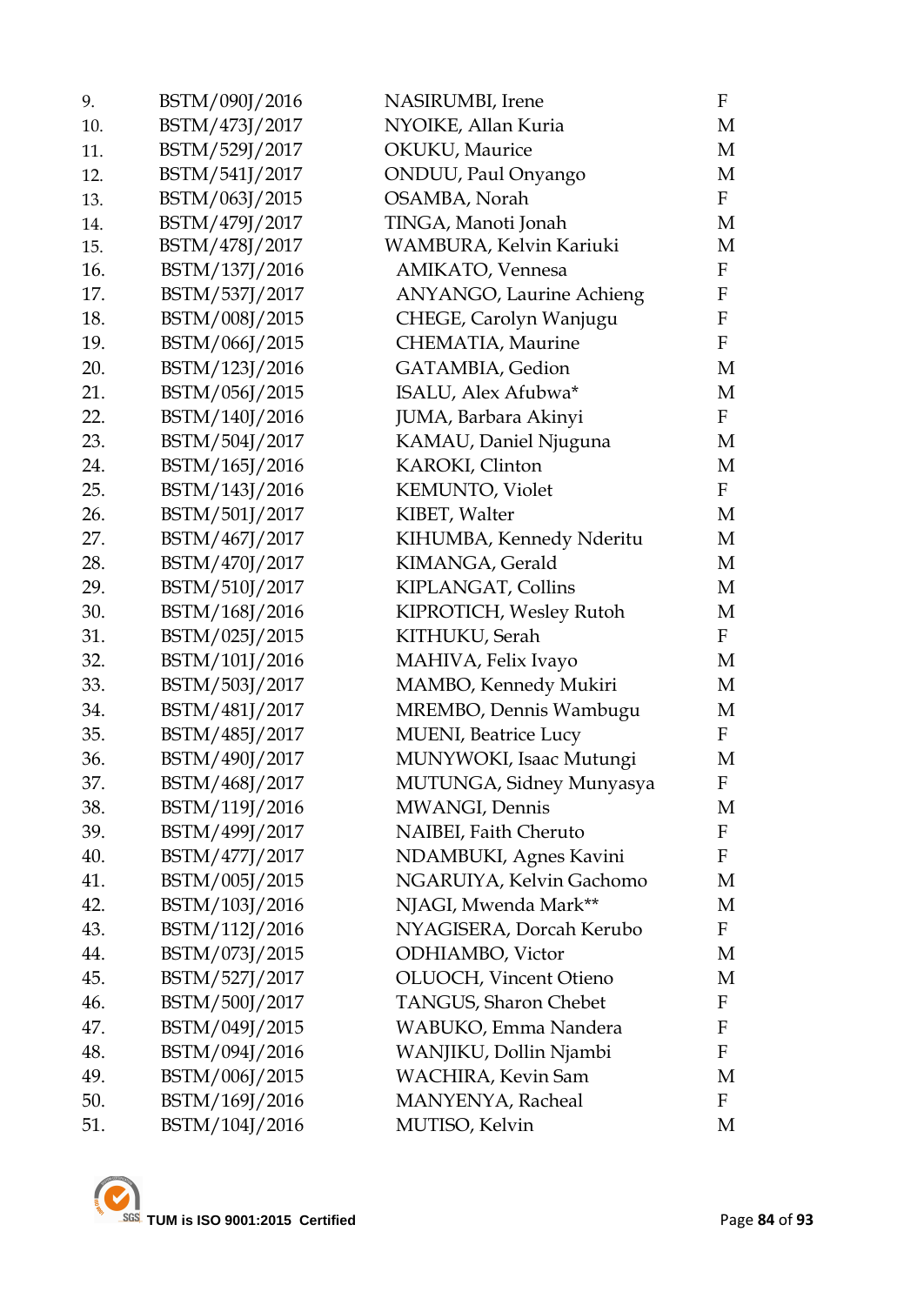### **BACHELOR OF TECHNOLOGY IN HOTEL AND HOSPITALITY MANAGEMENT**

| S/NO. | REG. NO.       | <b>NAME</b>                   | <b>GENDER</b>             |
|-------|----------------|-------------------------------|---------------------------|
| 1.    | BTHM/075J/2016 | ACHIKA, Ibrahim Orina         | M                         |
| 2.    | BTHM/145J/2017 | <b>AKINYI</b> , Ivone Ongor   | $\mathbf F$               |
| 3.    | BTHM/141J/2017 | ANINDO, Esther Emmaculate     | ${\bf F}$                 |
| 4.    | BTHM/134J/2017 | <b>ANYANGO, Yvonne Hellen</b> | $\boldsymbol{F}$          |
| 5.    | BTHM/155J/2017 | AUMA, Valerie                 | $\boldsymbol{\mathrm{F}}$ |
| 6.    | BTHM/114J/2017 | <b>BUNDI</b> , Mercy          | ${\bf F}$                 |
| 7.    | BTHM/115J/2017 | KABURU, Ntinyari Sally        | $\rm F$                   |
| 8.    | BTHM/061J/2016 | KIPKOECH, Sylvanos            | M                         |
| 9.    | BTHM/040J/2016 | MACHARA, James Gitau          | M                         |
| 10.   | BTHM/0048/2017 | MBATHI, Moses Mwangi          | M                         |
| 11.   | BTHM/109J/2017 | MULI, Racheal Kasyoka         | $\boldsymbol{F}$          |
| 12.   | BTHM/049J/2016 | MURIITHI, Macharia Hiram      | M                         |
| 13.   | BTHM/116J/2017 | MUUO, Fancy Nduku             | $\rm F$                   |
| 14.   | BTHM/112J/2017 | NJAGI, Fiona Nyakio           | $\mathbf{F}$              |
| 15.   | BTHM/103J/2017 | NJERI, Rosemary               | $\mathbf{F}$              |
| 16.   | BTHM/132J/2017 | NJUGUNA, Joyce Wangari        | $\mathbf{F}$              |
| 17.   | BTHM/095J/2017 | NYAMAWI, Mbodze Kibao         | $\mathbf{F}$              |
| 18.   | BTHM/143J/2017 | OOKO, Grace Atieno            | $\boldsymbol{\mathrm{F}}$ |
| 19.   | BTHM/135J/2017 | OUMA, Linda                   | $\mathbf{F}$              |
| 20.   | BTHM/107J/2017 | WAITA, Sylvia Malinda         | $\mathbf{F}$              |
| 21.   | BTHM/073J/2016 | ADRIANO, Yvonne Lihemo        | $\mathbf{F}$              |
| 22.   | BTHM/092J/2016 | AMONDI, Verah Dothia          | ${\bf F}$                 |
| 23.   | BTHM/070J/2016 | IJAMI, Nelson Idagiba         | M                         |
| 24.   | BTHM/046J/2016 | KAINDI, Stephen Jedidah       | $\mathbf F$               |
| 25.   | BTHM/0045/2017 | KALASINGA, Everlyne Manga     | $\mathbf{F}$              |
| 26.   | BTHM/121J/2017 | KIMANZI, Ruth Mwende          | $\boldsymbol{\mathrm{F}}$ |
| 27.   | BTHM/159J/2017 | KIPROTICH, Anita              | $\mathbf{F}$              |
| 28.   | BTHM/099J/2017 | KIRURI, Nyambura Anne         | $\mathbf{F}$              |
| 29.   | BTHM/0023/2016 | MAUNDU, Maurine Anyangu       | $\boldsymbol{\mathrm{F}}$ |
| 30.   | BTHM/123J/2017 | MAYENDE, Mildred              | $\mathbf{F}$              |
| 31.   | BTHM/036J/2016 | MISIKO, Nasimiyu Madelein     | $\mathbf{F}$              |
| 32.   | BTHM/0046/2017 | MSHIMBA, Elizabeth Mkanyika   | $\mathbf{F}$              |
| 33.   | BTHM/108J/2017 | MUMBESO, Victoria             | $\mathbf F$               |
| 34.   | BTHM/119J/2017 | MUNYOKI, Joshua               | M                         |
| 35.   | BTHM/0047/2017 | MUTHONI, Vivian               | F                         |
| 36.   | BTHM/056J/2016 | MUTUNGA, Stacey Mbenya        | $\mathbf F$               |
| 37.   | BTHM/072J/2016 | NEKESA, Faith                 | $\boldsymbol{F}$          |
| 38.   | BTHM/003J/2014 | NJERI, Rose James             | ${\bf F}$                 |
| 39.   | BTHM/064J/2016 | OKUNE, Victor Indeche         | M                         |
| 40.   | BTHM/087J/2016 | OLUOCH, Victor Ochieng        | M                         |
| 41.   | BTHM/148J/2017 | <b>OMBOK, Moses Ochieng</b>   | $\mathbf F$               |
| 42.   | BTHM/059J/2016 | ORERA, Vincent Ochieng'       | M                         |
| 43.   | BTHM/031J/2015 | OTIENO, Erick Doho            | M                         |

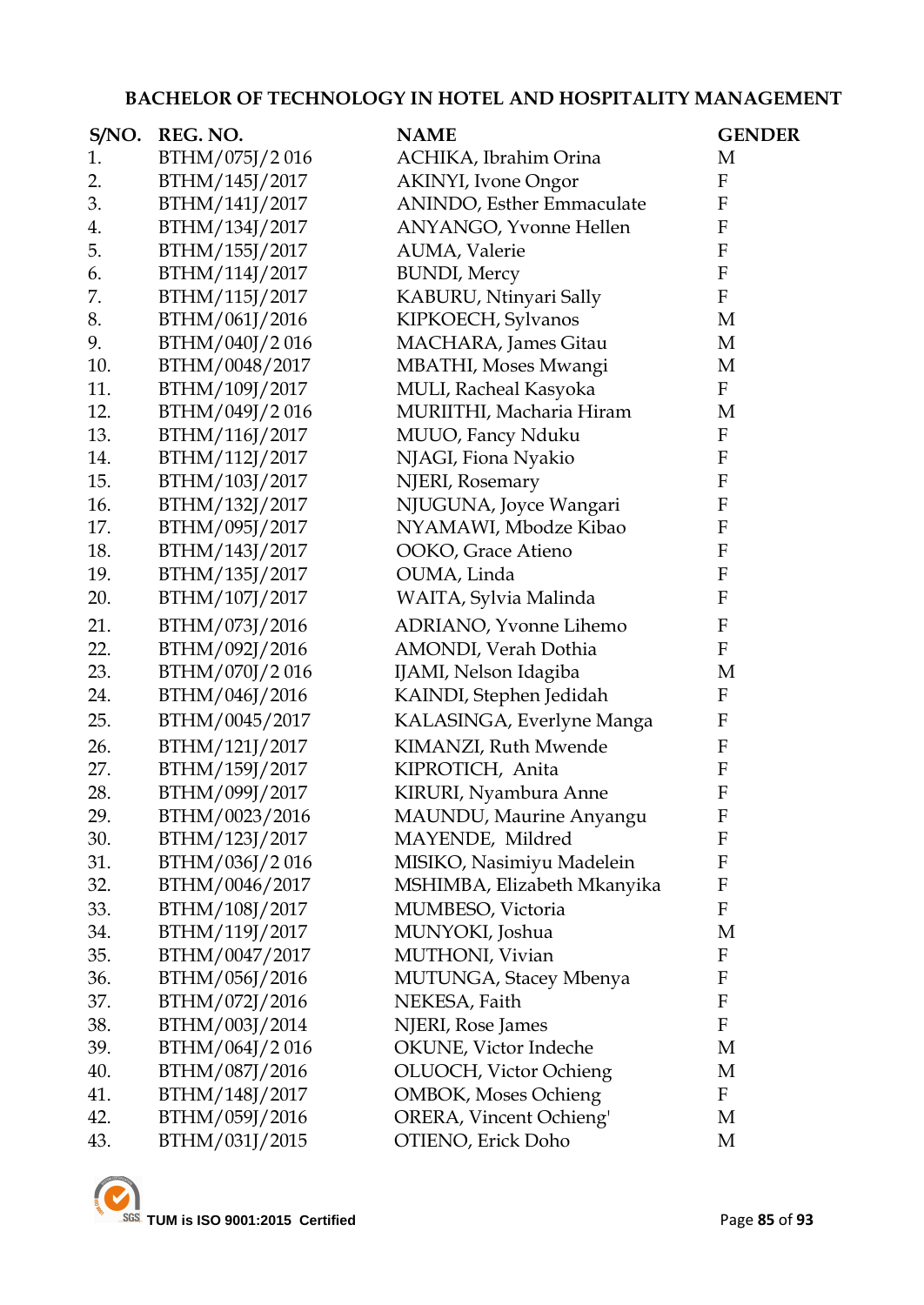| 44. | BTHM/122J/2017 | OTIENO, Vivian Akoth         | F |
|-----|----------------|------------------------------|---|
| 45  | BTHM/079J/2016 | <b>OYIEKE, Victor Otieno</b> | M |
| 46. | BTHM/038J/2016 | WACHIRA, Fadnil Njeri        | F |

### **DIPLOMA IN COUNTY GOVERNANCE AND ETHICS**

| S/NO. | REG. NO.       | <b>NAMES</b>                    | <b>GENDER</b>    |
|-------|----------------|---------------------------------|------------------|
| 1.    | DCGE/106J/2018 | <b>APIYO, Celestine Olwal</b>   | $\boldsymbol{F}$ |
| 2.    | DCGE/193J/2019 | <b>BUKUNO</b> , Sobaale Halkano | $\mathbf F$      |
| 3.    | DCGE/199J/2019 | ESIKANDA, Pharine               | $\mathbf{F}$     |
| 4.    | DCGE/0019/2019 | JOYCE, Fitina Kadhengi          | ${\bf F}$        |
| 5.    | DCGE/095J/2018 | KALIMI, Eunice Musili           | $\mathbf{F}$     |
| 6.    | DCGE/166J/2019 | <b>KARIUKI, Nyakio Grace</b>    | F                |
| 7.    | DCGE/165J/2019 | KAVATA, Mary                    | F                |
| 8.    | DCGE/185J/2019 | KHADIJA, Hassan Ramadhan        | $\mathbf F$      |
| 9.    | DCGE/192J/2019 | KILONZO, Pauline Mawia          | $\mathbf{F}$     |
| 10.   | DCGE/180J/2019 | KYALO, Peggy Mutheu             | $\mathbf{F}$     |
| 11.   | DCGE/073J/2018 | MBOGO, Laventa                  | F                |
| 12.   | DCGE/168J/2019 | MIGALUSHA, Esther               | $\mathbf{F}$     |
| 13.   | DCGE/143J/2019 | MUNYASYA, David Kyalo           | M                |
| 14.   | DCGE/069J/2018 | MUTANU, Nancy Muema             | $\mathbf F$      |
| 15.   | DCGE/025J/2017 | MUTURI, Joseph Kamau            | M                |
| 16.   | DCGE/178J/2019 | MWANIA, Magdalene Mwende        | $\boldsymbol{F}$ |
| 17.   | DCGE/204J/2019 | NETO, Sophie Adhiambo           | $\boldsymbol{F}$ |
| 18.   | DCGE/059J/2017 | OTIENO, Donah Kezia             | $\mathbf F$      |
| 19.   | DCGE/130J/2019 | OTIENO, Fidel Omondi            | M                |
| 20.   | DCGE/131J/2019 | OUMA, Ronny Ouma                | M                |
| 21.   | DCGE/0020/2019 | SOPHY, Khamala Busuru           | $\rm F$          |
| 22.   | DCGE/161J/2019 | MWANGANGI, Joseph Mutisya       | M                |
| 23.   | DCGE/177J/2019 | NABOLI, Catherine Nangira       | $\boldsymbol{F}$ |
| 24.   | DCGE/184J/2019 | NGIRU, Hyline Gisemba           | ${\bf F}$        |

### **DIPLOMA IN COMMUNITY DEVELOPMENT AND COUNSELING**

| S/NO. | REG. NO.       | <b>NAMES</b>                 | <b>GENDER</b> |
|-------|----------------|------------------------------|---------------|
| 1.    | DCDC/0314/2019 | ABIYO, Zimba Adnan           | M             |
| 2.    | DCDC/143J/2019 | ABUBAKAR, Firdaus Mbula      | F             |
| 3.    | DCDC/127J/2019 | <b>ACHANDO</b> , Paivy       | F             |
| 4.    | DCDC/0315/2019 | AHMED, Samiha Abdulhakim     | F             |
| 5.    | DCDC/132/2019  | ATIENO, Bilha                | F             |
| 6.    | DCDC/106J/2019 | ATIENO, Grace Esther         | F             |
| 7.    | DCDC/0299/2019 | <b>BARAKA, Micah Patrick</b> | М             |
| 8.    | DCDC/0306/2019 | CHARO, Tracy Jumwa           | F             |
| 9.    | DCDC/147J/2019 | CHEPCHIRCHIR, Abigael        | F             |
| 10.   | DCDC/136J/2019 | CHEPCHIRCHIR, Elsy Jedida    | F             |

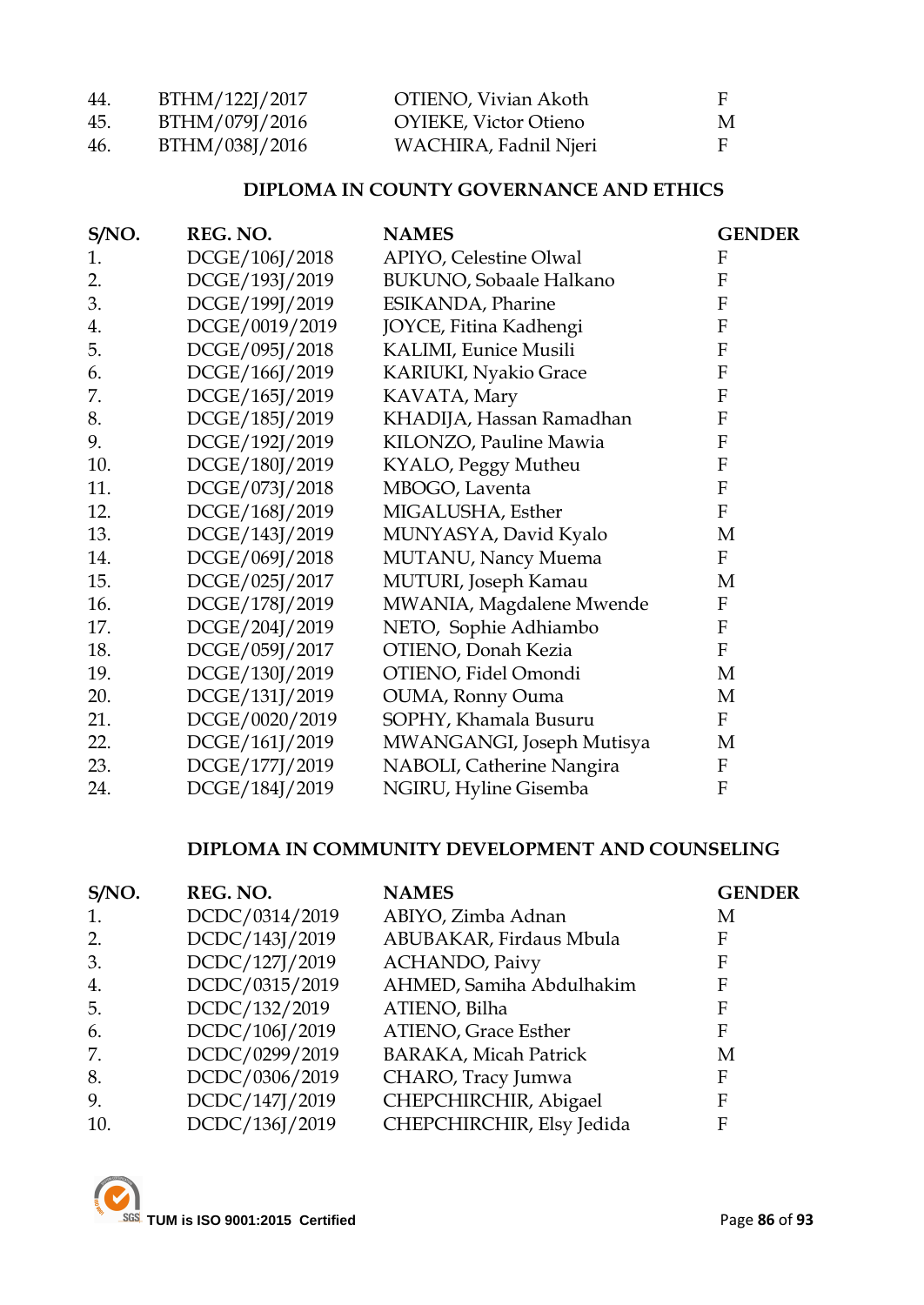| 11. | DCDC/125J/2019 | CHEPKORIR, Faith              | F                         |
|-----|----------------|-------------------------------|---------------------------|
| 12. | DCDC/0302/2019 | CHIMBOGA, Bint Salim          | F                         |
| 13. | DCDC/114J/2019 | <b>GATWIRI, Vivien Ncooro</b> | F                         |
| 14. | DCDC/0309/2019 | GUMBA, Loice Atieno           | $\boldsymbol{\mathrm{F}}$ |
| 15. | DCDC/155J/2019 | JUMAH, Juliet Jolyne          | F                         |
| 16. | DCDC/105J/2019 | KIPTUM, Mercy Chepkorir       | F                         |
| 17. | DCDC/103J/2019 | KYALE, Hevyonne Mawia         | F                         |
| 18. | DCDC/0277/2019 | MOHAMMED, Arafa               | $\mathbf F$               |
| 19. | DCDC/149J/2019 | MUNYIVA, Mercy Mumbi          | $\mathbf F$               |
| 20. | DCDC/074J/2019 | MUTUA, Simon Muthama          | M                         |
| 21. | DCDC/0310/2019 | MWAKANYENZE, Meswalehe S      | $\mathbf F$               |
| 22. | DCDC/138J/2019 | MWAPESA, Tumu Salim           | $\mathbf F$               |
| 23. | DCDC/124J/2019 | MWENDA, AnnJoy Makena         | F                         |
| 24. | DCDC/117J/2019 | NAKHAYO, Mercy Jiliana        | F                         |
| 25. | DCDC/050J/2018 | NIMGUTA, Mwanahamisi          | F                         |
| 26. | DCDC/160/2019  | NJIRI, Tony Dickens           | M                         |
| 27. | DCDC/0217/2019 | NJURAITA, Sharon Njeri        | $\mathbf{F}$              |
| 28. | DCDC/070J/2018 | NZARO, Lydia                  | F                         |
| 29. | DCDC/131/2019  | ODOYO, Sheril Atieno          | $\mathbf{F}$              |
| 30. | DCDC/0297/2019 | OKUL, Sherol                  | $\mathbf F$               |
| 31. | DCDC/083J/2019 | ONGAYA, Mervine Kwanzu        | M                         |
| 32. | DCDC/121J/2019 | ONYANGO, Akinyi Jael          | $\mathbf F$               |
| 33. | DCDC/109J/2019 | OTIENO, Diana Adhiambo        | F                         |
| 34. | DCDC/0291/2019 | SAFINA, Ramadhan, Kajembe     | F                         |
| 35. | DCDC/134J/2019 | SAGWE, EvaJoy Kerubo          | $\mathbf F$               |
| 36. | DCDC/145J/2019 | SYOMBO, Maryanna Mujema       | F                         |
| 37. | DCDC/135/2019  | WAMBUA, Juliet Telesia        | $\mathbf F$               |
| 38. | DCDC/020J/2018 | WATHIARI, Naomi Wanjiru       | F                         |
| 39. | DCDC/0223/2017 | <b>BOLI</b> , Brian           | M                         |
| 40. | DCDC/0040/2015 | KAHINDI, James Ndegwa         | М                         |
| 41. | DCDC/111J/2019 | KANINI, Jemimah               | F                         |
| 42. | DCDC/129J/2019 | KATHAMBI, Faith Muthami       | M                         |
| 43. | DCDC/101J/2019 | KUNGU, Mwanatumu Salim        | F                         |
| 44. | DCDC/156J/2019 | MUTUA, Rohan Mshuza           | M                         |
| 45. | DCDC/161J/2019 | NYAMBAKA, Scoviah             | F                         |
| 46. | DCDC/094J/2019 | <b>OMONDI</b> , Philip Odira  | M                         |
| 47. | DCDC/0296/2019 | OTIENO, George Washington     | M                         |
| 48. | DCDC/0244/2018 | <b>OTIENO, Nelly Atieno</b>   | F                         |
| 49. | DCDC/0266/2018 | TSUMO, Belkish Masudi         | F                         |
|     |                |                               |                           |

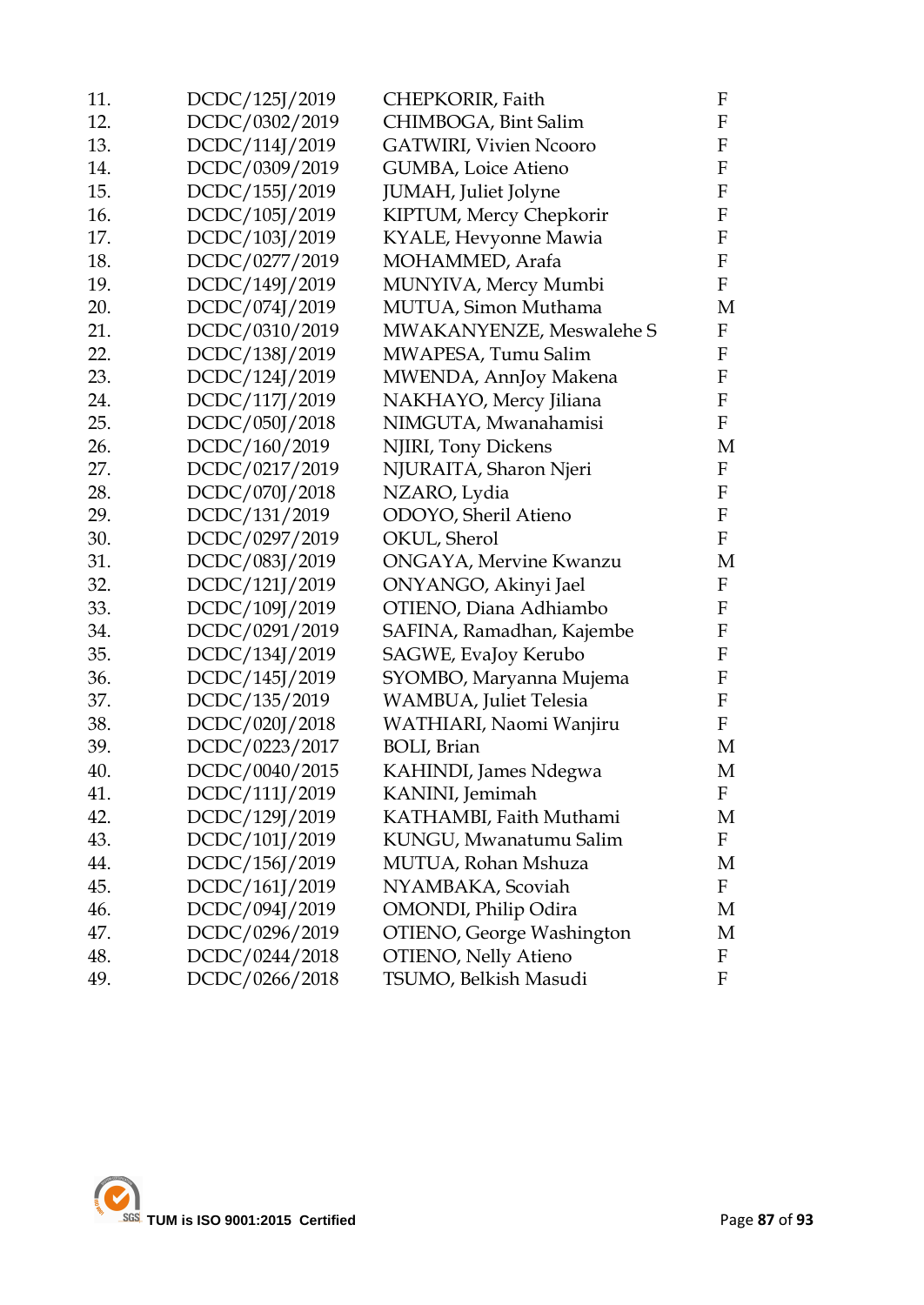### **DIPLOMA IN LIBRARY AND INFORMATION SCIENCES**

| S/NO. | REG. NO.       | <b>NAMES</b>                   | <b>GENDER</b>             |
|-------|----------------|--------------------------------|---------------------------|
| 1.    | DLIS/118J/2018 | AKUMU, Patricia                | $\boldsymbol{\mathrm{F}}$ |
| 2.    | DLIS/178J/2019 | ATIENO, Venalizer              | $\mathbf{F}$              |
| 3.    | DLIS/152J/2019 | BARAKA, Kassim Changawa        | M                         |
| 4.    | DLIS/169J/2019 | FRANCISCAR, Kanze Tsofa        | $\mathbf{F}$              |
| 5.    | DLIS/188J/2019 | JALDESA, Halima Rahma          | $\rm F$                   |
| 6     | DLIS/140J/2019 | KATHURIMA, Collins             | M                         |
| 7.    | DLIS/113J/2018 | KHASOAH, Cylider               | $\boldsymbol{F}$          |
| 8.    | DLIS/209J/2019 | LUBANGA, Auma Christine        | ${\bf F}$                 |
| 9.    | DLIS/208J/2019 | MUMBUA, Faith Muthiani         | $\rm F$                   |
| 10.   | DLIS/195J/2019 | MUNIKA, Fostine                | $\rm F$                   |
| 11.   | DLIS/167J/2018 | MUSUNDI, Auma Valeria          | ${\bf F}$                 |
| 12.   | DLIS/189J/2019 | NYAWIIRA, Risper               | ${\bf F}$                 |
| 13.   | DLIS/194J/2019 | NYERERE, Veronicah Modi        | ${\bf F}$                 |
| 14.   | DLIS/186J/2019 | OCHIENG, Faith Otieno          | $\rm F$                   |
| 15.   | DLIS/158J/2019 | ODULA, Awour Flavia            | $\boldsymbol{\mathrm{F}}$ |
| 16.   | DLIS/051J/2017 | OTIENO, Jessica Auma           | $\rm F$                   |
| 17.   | DLIS/174J/2019 | <b>OWINO</b> , Achieng Elvine  | ${\bf F}$                 |
| 18.   | DLIS/0018/2019 | SALIM, Abdulbasit Hemed        | M                         |
| 19.   | DLIS/166J/2019 | <b>WAITHERA</b> , Eunice       | $\mathbf{F}$              |
| 20.   | DLIS/041J/2017 | WAKHUNGU, Brian Njasi          | M                         |
| 21.   | DLIS/139J/2019 | <b>BARASA, Wesonga Erasmus</b> | M                         |
| 22.   | DLIS/079J/2018 | CHEPNGENO, Doreen              | $\rm F$                   |
| 23.   | DLIS/193J/2019 | <b>IRERI</b> , Anne Rose       | $\rm F$                   |
| 24.   | DLIS/136J/2019 | KHISA, Laban                   | M                         |
| 25.   | DLIS/212J/2019 | MUGAMBI, Calorine Kathambi     | $\rm F$                   |
| 26.   | DLIS/180J/2019 | MUSOMBI, Purity Nasambu        | ${\bf F}$                 |
| 27.   | DLIS/176J/2019 | WANYAMA, Daisy Adikinyi        | $\mathbf{F}$              |

### **DIPLOMA IN ARCHIVES AND RECORDS MANAGEMENT**

| S/NO. | REG. NO.       | <b>NAMES</b>               | <b>GENDER</b> |
|-------|----------------|----------------------------|---------------|
| 1.    | DARM/172J/2019 | AWUOR, Japhline            | F             |
| 2.    | DARM/031J/2017 | ANYANGO, Vivian Nyambura   | F             |
| 3.    | DARM/139J/2019 | <b>AWUOR, Mary Atieno</b>  | F             |
| 4.    | DARM/153J/2019 | AYOO, Edwina Okech         | F             |
| 5.    | DARM/168/2019  | KAMANTHE, Annah Mwanzia    | F             |
| 6.    | DARM/166J/2019 | KYALO, Lilian Velesi       | М             |
| 7.    | DARM/146J/2019 | MAJANI, Florah Naliaka     | F             |
| 8.    | DARM/135J/2019 | MUASYA, Susan Wayua        | F             |
| 9.    | DARM/180J/2019 | MUSIMBI, Flevian           | F             |
| 10.   | DARM/159J/2019 | MUSYOKI, Benedetta Kasyoki | F             |
| 11.   | DARM/157J/2019 | NYAORO, Hilda Vivian       | F             |
| 12.   | DARM/120J/2019 | OPAKA, Roharne             | М             |
| 13.   | DARM/126J/2019 | OPANA, Wycliffe Otieno     | М             |

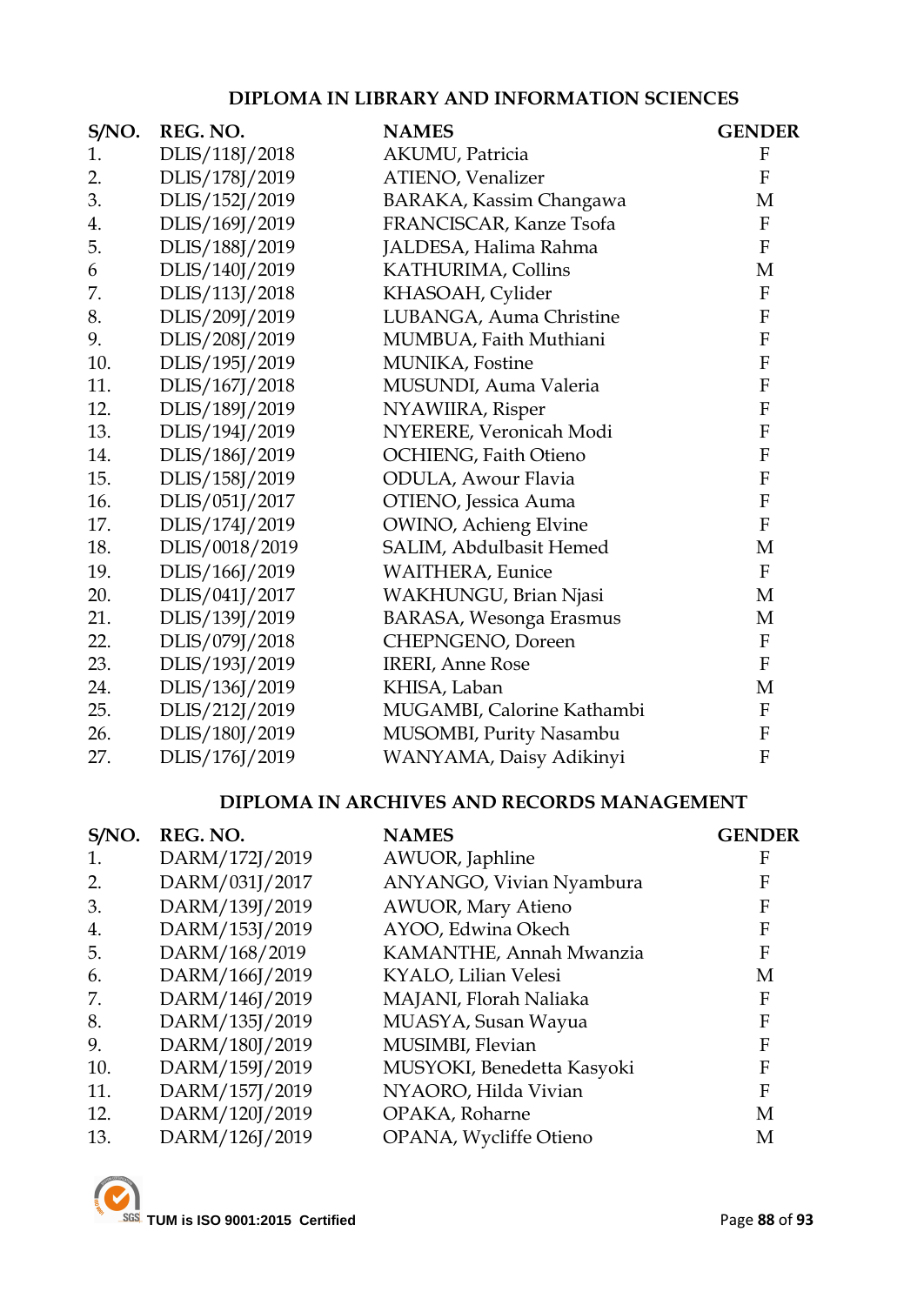| 14. | DARM/171J/2019 | OPOMA, Juliet              |    |
|-----|----------------|----------------------------|----|
| 15. | DARM/051J/2017 | <b>OSEWE, Kenedy Omato</b> | M  |
| 16. | DARM/182J/2019 | OSORE, Peter Keya          | M  |
| 17. | DARM/183J/2019 | SANIWA, Boniface Lesuud    | M  |
| 18. | DARM/173J/2019 | WANGARI, Monicah Muthoni   | F. |

### **DIPLOMA IN MASS COMMUNICATION**

| S/NO. | REG. NO.       | <b>NAMES</b>              | <b>GENDER</b>  |
|-------|----------------|---------------------------|----------------|
| 1.    | DMAC/0467/2019 | GUYO, Juma Jirma          | M              |
| 2.    | DMAC/0473/2019 | NDEGE, Martin Ouma        | М              |
| 3.    | DMAC/0421/2018 | AMATALA, Sheila Luphandwa | F              |
| 4.    | DMAC/0468/2019 | CHEGE, Delphine Nyambura  | $\mathbf{F}$   |
| 5.    | DMAC/244J/2018 | DUME, Juliet Pato         | $\mathbf{F}$   |
| 6.    | DMAC/0463/2019 | KAKUNDE, Ashul Tembo      | $\mathbf{F}$   |
| 7.    | DMAC/046J/2019 | KAZUNGU, Robert Thoya     | M              |
| 8.    | DMAC/237J/2018 | KIPROTICH, Anderson       | M              |
| 9.    | DMAC/0464/2019 | LUSISTA, Byron            | М              |
| 10.   | DMAC/453/2019  | MDOE, Caroline Mbeyu      | $\mathbf{F}$   |
| 11.   | DMAC/086J/2017 | MINAYO, Priscah Masita    | $\mathbf{F}$   |
| 12.   | DMAC/0452/2019 | MWERO, Sylvia Karisa      | $\mathbf{F}$   |
| 13.   | DMAC/0457/2019 | NGALUMA, Mercy Marura     | $\overline{F}$ |
| 14.   | DMAC/246J/2018 | NJUGUNA, Moses            | M              |
| 15.   | DMAC/090J/2017 | NYAMWEYA, Angacha Gilbert | M              |
| 16.   | DMAC/179J/2019 | OBADO, Raphael            | M              |
| 17.   | DMAC/235J/2018 | ODINO, Clinton Odhiambo   | M              |
| 18.   | DMAC/0459/2019 | ODUOR, Diana Anyango      | $\mathbf{F}$   |
| 19.   | DMAC/0455/2019 | OLOO, Javan Omondi        | M              |
| 20    | DMAC/160J/2018 | SIMON, Twili Christine    | $\mathbf{F}$   |
| 21.   | DMAC/0449/2019 | WAMBUA, Christopher Kioko | M              |
| 22.   | DMAC/0472/2019 | YIEKE, Sophia Stephen     | F              |
| 23.   | DMAC/0458/2019 | MUSYOKA, Peris Kanini     | $\mathbf{F}$   |

### **DIPLOMA IN PUBLIC RELATIONS**

|                  | S/NO. REG. NO. | <b>NAMES</b>                  | <b>GENDER</b> |
|------------------|----------------|-------------------------------|---------------|
| 1.               | DPR/086J/2017  | <b>JUMA</b> , Dorothy Anyango | н.            |
| 2.               | DPR/041J/2017  | MWIKALI, Naomi Felix          | E             |
| 3.               | DPR/081J/2017  | OTIENO, Paul Kenneth          | M             |
| $\overline{4}$ . | DPR/053J/2017  | CHEBET, Dinah                 | E             |

### **DIPLOMA IN GRAPHIC DESIGN**

| S/NO. REG. NO. | <b>NAMES</b>           | <b>GENDER</b> |
|----------------|------------------------|---------------|
| DGD/0066/2018  | KENGAH, Benedict Mwaro | M             |
| DGD/191J/2018  | KIMUTAI, Godwin        | M             |

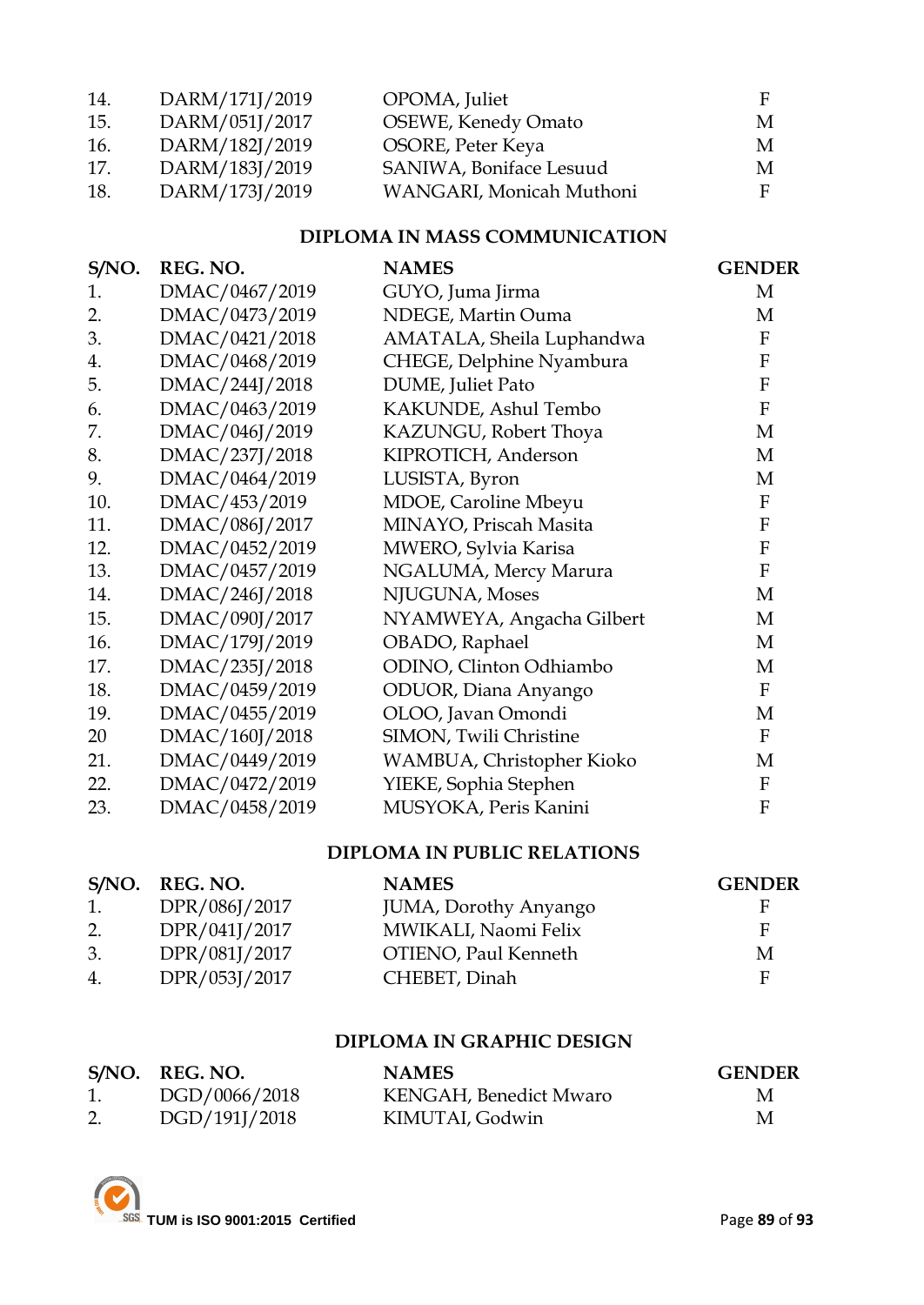| 3. | DGD/147J/2018 | OKERO, Hesbon Mongeri | M |
|----|---------------|-----------------------|---|
| 4. | DGD/161J/2018 | OLAYO, Alvin Ogutu    | M |
| 5. | DGD/130J/2017 | KIPNG'ENO, Maxwell    | M |

### **DIPLOMA IN HOTEL AND INSTITUTIONAL MANAGEMENT**

| S/NO. | REG. NO.       | <b>NAME</b>                  | <b>GENDER</b>             |
|-------|----------------|------------------------------|---------------------------|
| 1.    | DHIM/0240/2018 | YAMBA, John Sanga            | M                         |
| 2.    | DHIM/123J/2018 | <b>ACHIENG</b> , Pauline     | $\mathbf{F}$              |
| 3.    | DHIM/0241/2018 | <b>ADONGO</b> , Beatrice     | M                         |
| 4.    | DHIM/107J/2018 | ALOO, Bushnell Saline        | $\boldsymbol{\mathrm{F}}$ |
| 5.    | DHIM/0178/2017 | <b>ANYANGU, Nancy Oponyo</b> | ${\bf F}$                 |
| 6.    | DHIM/053J/2017 | AUMA, Dennis Odhiambo        | $\boldsymbol{\mathrm{F}}$ |
| 7.    | DHIM/106J/2018 | CHEPKEMOI, Faith             | ${\bf F}$                 |
| 8.    | DHIM/125J/2018 | CHEPKEMOI, Sharon            | $\boldsymbol{\mathrm{F}}$ |
| 9.    | DHIM/096J/2018 | CHEPKIRUI, Maureen           | ${\bf F}$                 |
| 10.   | DHIM/0213/2017 | CHEPKORIR, Purity            | $\mathbf F$               |
| 11    | DHIM/126J/2018 | CHIRCHIR, Denis Kibet        | M                         |
| 12.   | DHIM/0252/2019 | KALA, Juliet Mbithe          | $\mathbf{F}$              |
| 13.   | DHIM/127J/2018 | KIBIWOT, Kemboi Mike         | M                         |
| 14.   | DHIM/079J/2017 | KIRIMI, Kevin Muriuki        | M                         |
| 15.   | DHIM/124J/2018 | KITHIA, Patricia             | ${\bf F}$                 |
| 16.   | DHIM/094J/2018 | MANJI, Purity Wambui         | ${\bf F}$                 |
| 17.   | DHIM/0234/2018 | MAPENZI, Rosemary Ndoro      | $\boldsymbol{\mathrm{F}}$ |
| 18.   | DHIM/0297/2020 | MOHAMED, Zainab Fuad         | $\mathbf F$               |
| 19.   | DHIM/0203/2017 | MOSE, Newton, Omambia        | M                         |
| 20.   | DHIM/0231/2018 | MRIMA, Emmy Chari            | $\boldsymbol{\mathrm{F}}$ |
| 21.   | DHIM/0238/2018 | MSANGA, Melody Branice       | ${\bf F}$                 |
| 22.   | DHIM/0235/2018 | MUTUA, Pelista Wanza         | $\mathbf F$               |
| 23.   | DHIM/0008/2015 | MUKABALE, Samson Masinga     | M                         |
| 24.   | DHIM/077J/2017 | MWANGI, Wilson Macharia      | M                         |
| 25.   | DHIM/0237/2018 | NAMBENGERE, Sharon Wafula    | $\boldsymbol{\mathrm{F}}$ |
| 26.   | DHIM/0265/2019 | NGINA, Faith Nzau            | $\mathbf F$               |
| 27.   | DHIM/0227/2018 | NG'ULA, Fredrick             | M                         |
| 28.   | DHIM/101J/2018 | NYAGA, Denis Kinyua          | M                         |
| 29.   | DHIM/0243/2018 | NYAKUNDI, Deenar Mosinya     | M                         |
| 30.   | DHIM/093J/2018 | NYAMARI, Kemunto Delphine    | F                         |
| 31.   | DHIM/0268/2019 | NYARAMBA, Kepha Daniel       | M                         |
| 32.   | DHIM/031J/2017 | NZILANI, Elizabeth Mumo      | F                         |
| 33.   | DHIM/0242/2018 | <b>OCHIENG</b> , Peggy Ann   | F                         |
| 34.   | DHIM/028J/2017 | <b>OGWE, Tracy Atieno</b>    | $\mathbf{F}$              |
| 35.   | DHIM/0253/2019 | OMAR, Hawa Swaleh            | $\boldsymbol{F}$          |
| 36.   | DHIM/117J/2018 | OUMA, Anna                   | $\boldsymbol{F}$          |
| 37.   | DHIM/0258/2019 | PWAPO, Patrick Oduor         | M                         |
| 38.   | DHIM/118J/2018 | RICHARD, Florence            | F                         |

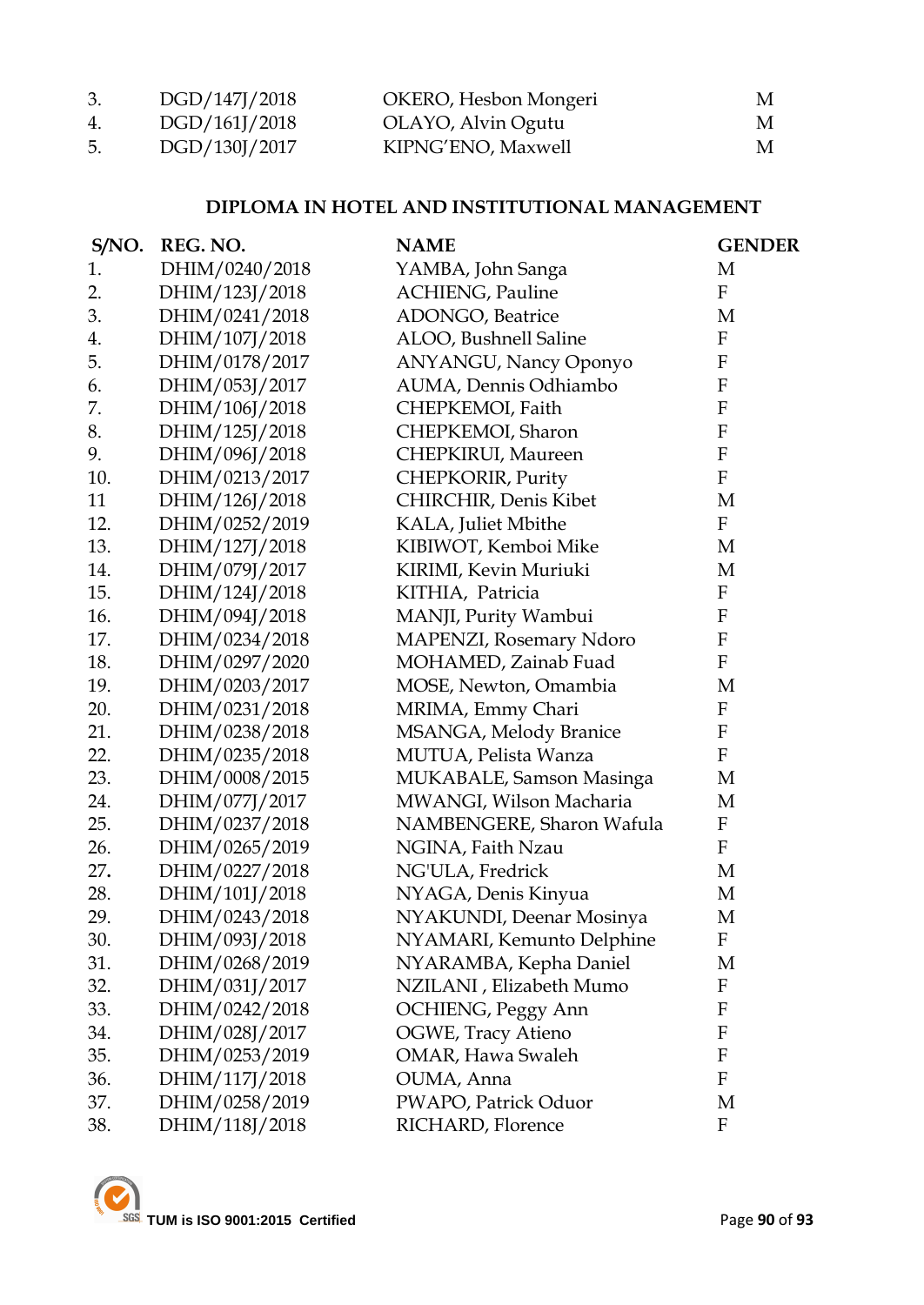| 39. | DHIM/0262/2019 | SINGI, Grace Kavengi    |   |
|-----|----------------|-------------------------|---|
| 40. | DHIM/052J/2017 | SUMBULE, Faith Namaemba | F |
| 41. | DHIM/0223/2017 | TITIYA, Keith Makwana   |   |
| 42. | DHIM/0239/2018 | WAMBUA, Kevin Nzioki    | M |
| 43. | DHIM/0175/2017 | WANJALA, Gloria Arangi  |   |
| 44. | DHIM/110J/2018 | WECHULI, Diana          |   |

### **DIPLOMA IN CATERING AND ACCOMODATION MANAGEMENT**

| S/NO. | <b>REG. NO</b> | <b>NAME</b>                | <b>GENDER</b>             |
|-------|----------------|----------------------------|---------------------------|
| 1.    | DCAM/135J/2018 | KITUR, Dorcas Chelagat     | $\boldsymbol{\mathrm{F}}$ |
| 2.    | DCAM/072J/2017 | AUMA, James Evonne         | M                         |
| 3.    | DCAM/0006/2016 | KARANJA, Brain Mwinzi      | M                         |
| 4.    | DCAM/0031/2018 | KISAKA, Daisy Khandasi     | $\mathbf F$               |
| 5.    | DCAM/113J/2018 | KIZUGU, Brown              | M                         |
| 6.    | DCAM/0025/2017 | KWENJERE, Seliphar         | $\mathbf{F}$              |
| 7.    | DCAM/052J/2016 | MAITHYA, Jackline Kavata   | $\mathbf{F}$              |
| 8.    | DCAM/146J/2018 | MBINDYO, Mary Mutheu       | F                         |
| 9.    | DCAM/022J/2016 | MUGAMBI, Kelvin Thuranira  | M                         |
| 10.   | DCAM/155J/2018 | MUMBA, Faith Choni         | $\mathbf{F}$              |
| 11.   | DCAM/009J/2016 | MUNUVE, Judith Twilete     | $\mathbf{F}$              |
| 12.   | DCAM/0034/2018 | MUNYIFWA, Maureen Nanjekho | $\mathbf{F}$              |
| 13.   | DCAM/151J/2018 | MUNYOLE, Caroline Ruth     | F                         |
| 14.   | DCAM/142J/2018 | MUTINDA, Richard           | M                         |
| 15.   | DCAM/150J/2018 | MWANGANGI, Rose Munzi      | $\mathbf{F}$              |
| 16.   | DCAM/152J/2018 | MWIKUYU, Nzula Victoria    | F                         |
| 17.   | DCAM/0039/2018 | NJEGHE, Clerah Maghuwa     | $\mathbf{F}$              |
| 18.   | DCAM/0027/2018 | NYOMENDA, Gillian Ombogo   | $\mathbf{F}$              |
| 19.   | DCAM/128J/2018 | OSORE, Stephen Ouma        | M                         |
| 20.   | DCAM/037J/2016 | SIKUKU, Geoffry Nangavo    | M                         |
| 21.   | DCAM/119J/2018 | SIMIYU, Betty Faith        | ${\bf F}$                 |
| 22.   | DCAM/115J/2018 | WAMBUI, Risper Njeri       | $\mathbf{F}$              |

#### **DIPLOMA IN TOURISM MANAGEMENT**

| S/NO. | REG. NO.      | <b>NAME</b>                | <b>GENDER</b> |
|-------|---------------|----------------------------|---------------|
| 1.    | DTM/208J/2018 | MUSUMBA, Yvonne Nabwire    | F             |
| 2.    | DTM/232J/2018 | MUSYOKI, Mbathi            | М             |
| 3.    | DTM/210J/2018 | OLUOCH, Lameck Okinyi      | М             |
| 4.    | DTM/198J/2018 | SIMIYU, Nekesa Purity      | F             |
| 5.    | DTM/090J/2017 | ADHIAMBO, Idah             | F             |
| 6.    | DTM/118J/2018 | ATIENO, Eunice             | F             |
| 7.    | DTM/222J/2018 | <b>BAKARI, Yasin Fatma</b> | F             |
| 8.    | DTM/0110/2018 | MATHUNDE, Omar Mohammed    | F             |

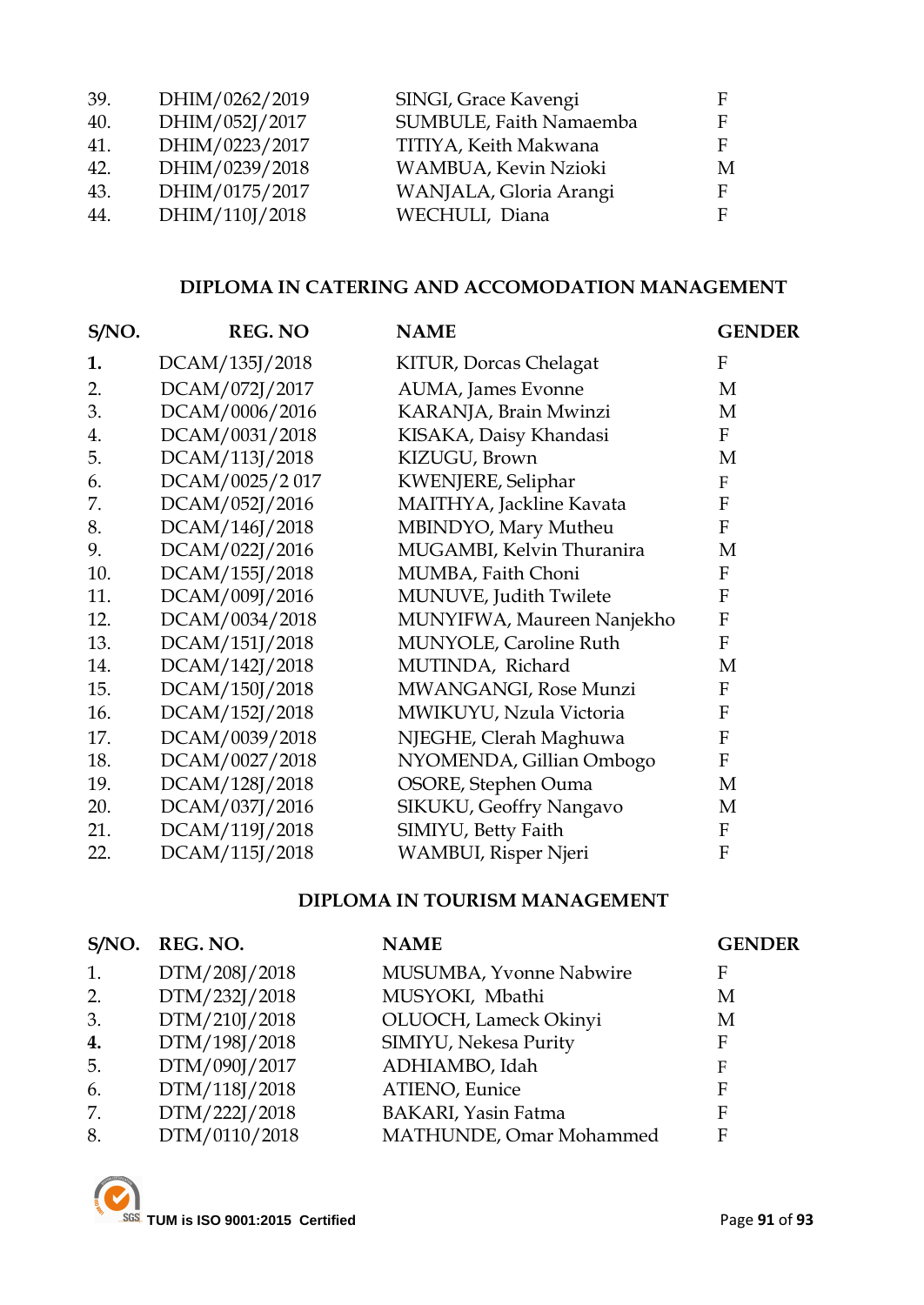| 9.  | DTM/158J/2018 | HAMISI, Juma Bishamba          | F           |
|-----|---------------|--------------------------------|-------------|
| 10. | DTM/0112/2018 | HARUN, Nasra Abdalla           | $\rm F$     |
| 11. | DTM/123J/2018 | KABASA, Princes Aggy           | $\rm F$     |
| 12. | DTM/105J/2017 | KIMARU, Jesire Lucy            | $\rm F$     |
| 13. | DTM/0104/2018 | KOMBO, Stephen Mangale         | M           |
| 14. | DTM/238J/2018 | LEKALKALO, Lucy Namiraa        | F           |
| 15. | DTM/215J/2018 | MAKENA, Pamela                 | $\rm F$     |
| 16. | DTM/0120/2018 | MARIERA, Peter Omwenga         | M           |
| 17. | DTM/0100/2018 | MOSE, Frolida Kemunto          | F           |
| 18. | DTM/193J/2018 | MUNYUA, Njoki Lucy             | $\mathbf F$ |
| 19. | DTM/122J/2018 | MUTUKU, Lina                   | M           |
| 20. | DTM/134J/2018 | MUTIA, William Erick           | М           |
| 21. | DTM/0072/2016 | NDUBI, Mary                    | F           |
| 22. | DTM/239J/2018 | NDUNGE, Mututu Mercy           | ${\bf F}$   |
| 23. | DTM/220J/2018 | NTHENYA, Paul Lucy             | $\rm F$     |
| 24. | DTM/174J/2018 | OGILO, Festo Otieno            | M           |
| 25. | DTM/172J/2018 | OIRURIA, Jusper Monayo         | M           |
| 26. | DTM/125J/2018 | OMENO, Beryl Achieng           | $\mathbf F$ |
| 27. | DTM/162J/2018 | <b>OMONDI</b> , Sheila Achieng | F           |
| 28. | DTM/139J/2018 | OSANO, Loise Kerubo            | F           |
| 29. | DTM/185J/2018 | OTIENO, Ducila Achieng         | $\mathbf F$ |
| 30. | DTM/126J/2018 | SITANDA, Jarvis Lubisia        | M           |
| 31. | DTM/192J/2018 | SUMEIYA, Kighenda Kimbio       | F           |
| 32. | DTM/051J/2016 | WAITHANJI, Shelomith Wangechi  | $\mathbf F$ |
| 33. | DTM/171J/2018 | WANDETO, Festus Mbiriri        | M           |

### **CERTIFICATE IN COMMUNITY DEVELOPMENT & COUNSELLING**

| S/NO. | REG. NO.       | <b>NAMES</b>              | <b>GENDER</b> |
|-------|----------------|---------------------------|---------------|
| 1.    | CCDC/0141/2021 | RAPONGO, Oscar Opwolo     | М             |
| 2.    | CCDC/0126/2020 | ALI, Mwanatumu Mazuri     | F.            |
| 3.    | CCDC/0128/2020 | FONDO, Caren Mulaa        | E             |
| 4.    | CCDC/0134/2021 | MATHO, Patrick Kalama     | М             |
| 5.    | CCDC/0120/2020 | MWAHUNGA, Elphaeus Mganga | М             |
| 6.    | CCDC/0139/2021 | NDURYA, Esther Muyaza     |               |

### **CERTIFICATE IN MASS COMMUNICATION**

| S/NO. | REG. NO.       | <b>NAMES</b>                | <b>GENDER</b> |
|-------|----------------|-----------------------------|---------------|
| 1.    | CMAC/0220/2021 | KWINGA, Ndanu Yvonne        |               |
| 2.    | CMAC/0208/2021 | MZUMBI, Frank Machila       | М             |
| 3.    | CMAC/0195/2020 | AHMED, Fatma Shaheme        | E             |
| 4.    | CMAC/0196/2021 | <b>BONARERI, Melody</b>     | E             |
| 5.    | CMAC/0137/2019 | JUMA, Akinyi Efi            | F             |
| 6.    | CMAC/0206/2021 | MWINYIFAKI, Omar Mwinyifaki | М             |